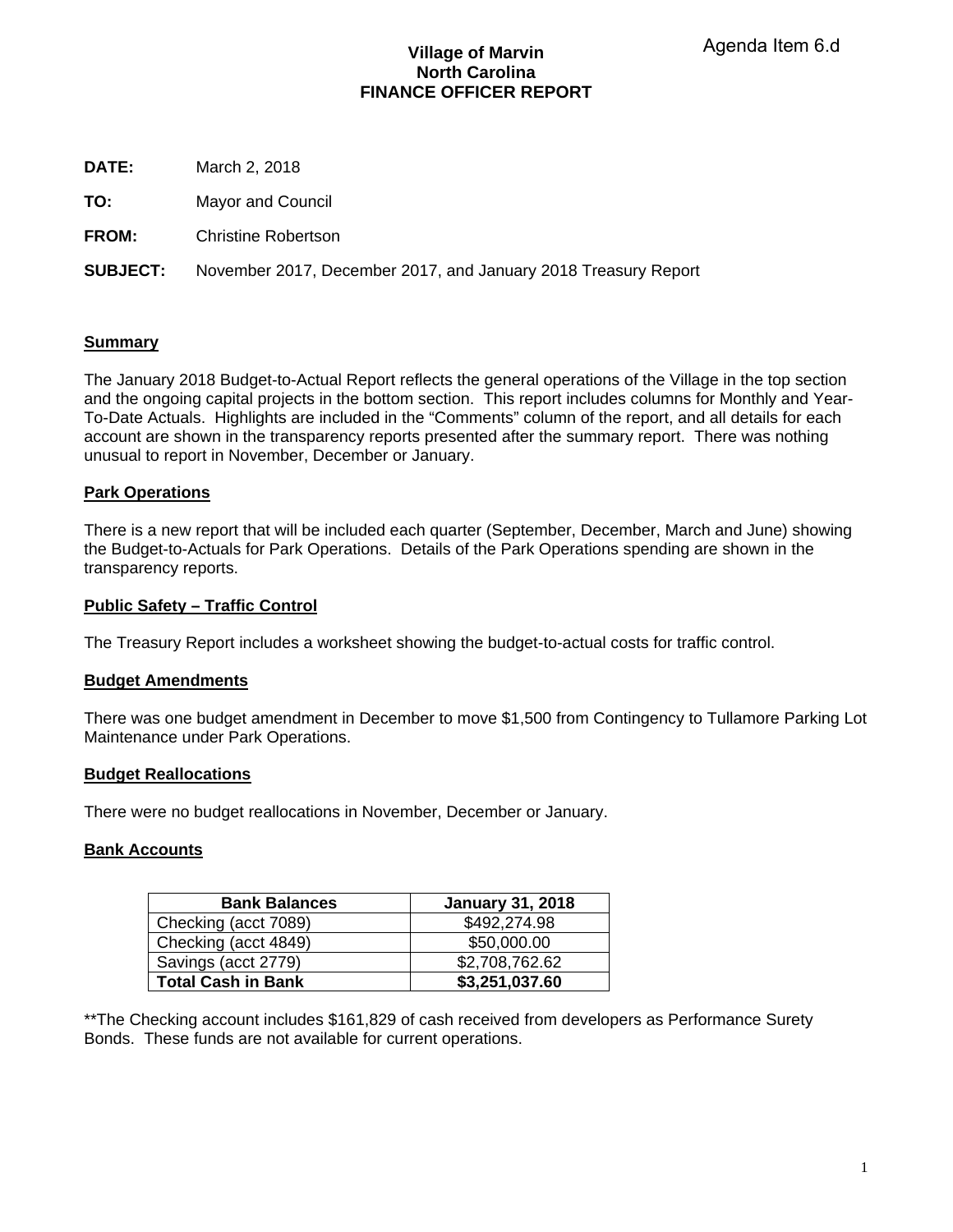| Village of Marvin General Fund                 |                                       |                                            |                                        |                                      |                                              |                                              |                                      |                                                          |                                                                       |                                             |             |                                                                                                              |
|------------------------------------------------|---------------------------------------|--------------------------------------------|----------------------------------------|--------------------------------------|----------------------------------------------|----------------------------------------------|--------------------------------------|----------------------------------------------------------|-----------------------------------------------------------------------|---------------------------------------------|-------------|--------------------------------------------------------------------------------------------------------------|
| Profit & Loss Budget vs Actual (Summary Level) |                                       |                                            |                                        |                                      |                                              |                                              |                                      |                                                          |                                                                       |                                             |             |                                                                                                              |
| Year to Date Ending January 31, 2018           |                                       |                                            |                                        |                                      |                                              |                                              |                                      |                                                          |                                                                       |                                             |             |                                                                                                              |
|                                                | Monthly<br>Actual<br><b>July 2017</b> | <b>Monthly</b><br>Actual<br>August<br>2017 | Monthly<br>Actual<br>September<br>2017 | Monthly<br>Actual<br>October<br>2017 | <b>Monthly</b><br>Actual<br>November<br>2017 | <b>Monthly</b><br>Actual<br>December<br>2017 | Monthly<br>Actual<br>January<br>2018 | Year to<br><b>Date Actual</b><br>thru<br>January<br>2018 | <b>Total</b><br>Annual<br><b>Budget</b><br>Approved<br>and<br>Amended | <b>YTD Over</b><br>(Under)<br><b>Budget</b> | % of Budget | <b>Comments - See Transparency Report for Details</b><br>of Current Month                                    |
| <b>Revenues</b>                                |                                       |                                            |                                        |                                      |                                              |                                              |                                      |                                                          |                                                                       |                                             |             |                                                                                                              |
| 3001 Ad Valorem                                | \$<br>444                             | 36,399<br>- \$                             | 31,986<br>£.                           | 21,626<br>\$.                        | 294,235<br>\$                                | 76,254                                       | 72,942                               | 533,886                                                  | 524,000                                                               | 9,886                                       |             | 101.89% Tax bills are mailed in August and due January 6th                                                   |
| 3200 Motor Vehicle Tax                         | 4,119                                 | 4,600                                      | 4,585                                  | 4,377                                | 3,762                                        | 3,730                                        | 3,693                                | 28,866                                                   | 44,800                                                                | (15,934)                                    |             | 64.43% Collected monthly                                                                                     |
| 3300 Sales & Use Tax                           | 14,165                                | 13,872                                     | 15,763                                 | 13,958                               | 14,800                                       | 15,090                                       | 14,083                               | 101,731                                                  | 160,000                                                               | (58, 269)                                   |             | 63.58% Collected monthly                                                                                     |
| 3400 - Alcoholic Beverage Tax                  | ٠                                     | $\overline{\phantom{a}}$                   |                                        | $\overline{\phantom{a}}$             |                                              |                                              | $\overline{\phantom{a}}$             |                                                          | 25,000                                                                | (25,000)                                    |             | 0.0% Collected in May                                                                                        |
| 3500 Utilities Sales Tax                       | $\overline{\phantom{a}}$              | $\overline{\phantom{a}}$                   | 71,681                                 | $\overline{\phantom{a}}$             | $\overline{\phantom{a}}$                     | 84,517                                       | $\sim$                               | 156,198                                                  | 280,000                                                               | (123, 802)                                  |             | 55.79% Collected quarterly                                                                                   |
| 3600 Zoning                                    | 2,941                                 | 5,132                                      | 425                                    | 2,050                                | 700                                          | 1.400                                        | 875                                  | 13.523                                                   | 11,421                                                                | 2,102                                       |             | Permit fees. Final Plat Review Fees for Barcroft and<br>118.41% Broadmoor, Final Permit for Three Pond Acres |
| 3700 - Interest & Misc. Revenues               | 14,543                                | 124                                        | 183                                    | 482                                  | 1,086                                        | 918                                          | 1,091                                | 18.427                                                   | 675                                                                   | 17,752                                      |             | 2,729.93% Monthly Interest and Roundabout Easement Purchase                                                  |
| 3800 Powell Bill Allocation                    | $\overline{\phantom{a}}$              | $\overline{\phantom{a}}$                   | 68,334                                 | $\overline{\phantom{a}}$             | $\overline{\phantom{a}}$                     | 68,334                                       | $\overline{\phantom{a}}$             | 136,668                                                  | 132,410                                                               | 4,258                                       |             | 103.22% Collected in September and December                                                                  |
| 3850 Fee in Lieu for Green Space               | -                                     | 19,727                                     | $\overline{\phantom{a}}$               | $\sim$                               | $\overline{\phantom{a}}$                     | $\overline{\phantom{a}}$                     | $\overline{\phantom{a}}$             | 19,727                                                   | 20,000                                                                | (273)                                       |             | 98.64% Barcroft Fee in Lieu - this is restricted revenue                                                     |
| <b>Total Revenues</b>                          | 36,212                                | 79,854                                     | 192,957                                | 42,493                               | 314,583                                      | 250,243                                      | 92,684                               | 1,009,026                                                | 1,198,306                                                             | (189, 280)                                  | 84.2%       |                                                                                                              |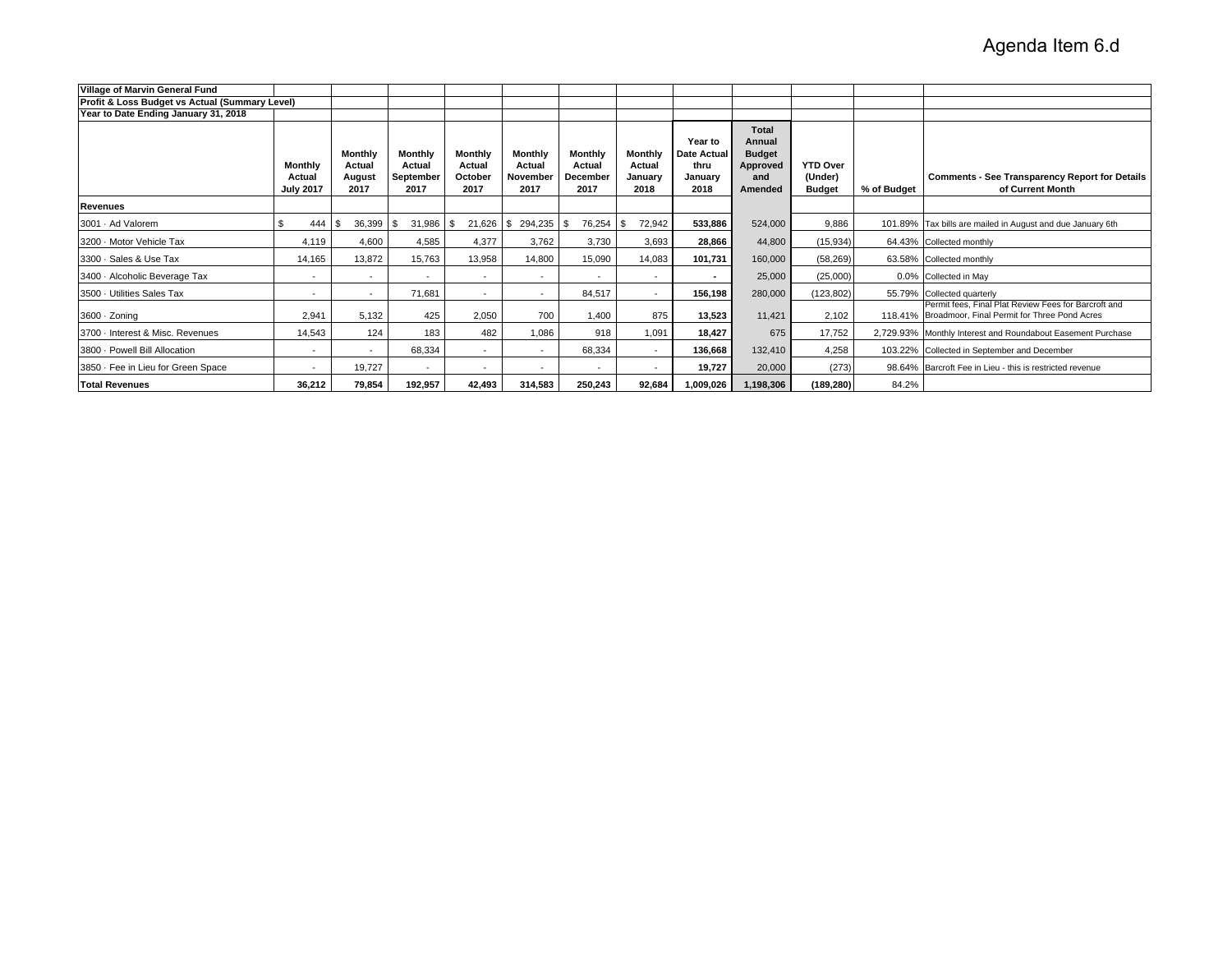|                                          | <b>Monthly</b><br>Actual<br><b>July 2017</b> | Monthly<br>Actual<br>August<br>2017 | <b>Monthly</b><br>Actual<br>September<br>2017 | Monthly<br>Actual<br>October<br>2017 | Monthly<br>Actual<br>November<br>2017 | <b>Monthly</b><br>Actual<br><b>December</b><br>2017 | <b>Monthly</b><br>Actual<br>January<br>2018 | Year to<br><b>Date Actual</b><br>thru<br>January<br>2018                                                | <b>Total</b><br>Annual<br><b>Budget</b><br>Approved<br>and<br>Amended | <b>YTD Over</b><br>(Under)<br><b>Budget</b> | % of Budget | <b>Comments - See Transparency Report for Details</b><br>of Current Month                                                                                      |
|------------------------------------------|----------------------------------------------|-------------------------------------|-----------------------------------------------|--------------------------------------|---------------------------------------|-----------------------------------------------------|---------------------------------------------|---------------------------------------------------------------------------------------------------------|-----------------------------------------------------------------------|---------------------------------------------|-------------|----------------------------------------------------------------------------------------------------------------------------------------------------------------|
| <b>Expenditures</b>                      |                                              |                                     |                                               |                                      |                                       |                                                     |                                             |                                                                                                         |                                                                       |                                             |             |                                                                                                                                                                |
| 4000 Community Outreach                  | 799                                          | (196)                               | 456                                           | 1,514                                | 417                                   | 855                                                 | 2,228                                       | 6,073                                                                                                   | 10,050                                                                | (3,977)                                     |             | 60.43% NNO costs, Fall Newsletter, Tree Lighting                                                                                                               |
| 4100 Dues & Subscriptions                | 9,239                                        | 65                                  | $\sim$                                        | ٠                                    | $\sim$                                |                                                     |                                             | 9,304                                                                                                   | 13,342                                                                | (4,038)                                     | 69.74%      |                                                                                                                                                                |
| 4200 Elections                           | $\sim$                                       | $\overline{a}$                      | $\sim$                                        | $\overline{\phantom{a}}$             | $\sim$                                | 4,448                                               | $\sim$                                      | 4,448                                                                                                   | 4,500                                                                 | (52.00)                                     |             | 98.84% Billed by Union Cty for November municipal elections                                                                                                    |
| 4300 Furnishings & Equipment             | $\sim$                                       | $\overline{\phantom{a}}$            | $\overline{\phantom{a}}$                      | $\overline{\phantom{a}}$             | $\sim$                                | $\sim$                                              | $\sim$                                      | $\sim$                                                                                                  | 5,500                                                                 | (5,500)                                     | 0.0%        |                                                                                                                                                                |
| 4400 Gifts                               |                                              | $\overline{\phantom{a}}$            | $\overline{\phantom{a}}$                      | ٠                                    | $\overline{\phantom{a}}$              | $\overline{a}$                                      |                                             | $\sim$                                                                                                  | 500                                                                   | (500)                                       | 0.0%        |                                                                                                                                                                |
| 4500 · Insurance and Bonds               | 12.141                                       | $\overline{\phantom{a}}$            | $\sim$                                        | $\blacksquare$                       | $\sim$                                | 346                                                 | $\sim$                                      | 12.487                                                                                                  | 13.200                                                                | (713)                                       | 94.6%       |                                                                                                                                                                |
| Transfer to Capital Projects - Roads     | 232,000                                      | $\overline{\phantom{a}}$            | $\sim$                                        | ٠                                    | $\overline{\phantom{a}}$              | $\sim$                                              | $\overline{\phantom{0}}$                    | 232,000                                                                                                 | 232,000                                                               | $\mathbf{0}$                                | 100.0%      |                                                                                                                                                                |
| Transfer to Capital Projects - Greenways | 14,900                                       | $\overline{\phantom{a}}$            | $\blacksquare$                                | $\overline{\phantom{a}}$             | $\sim$                                | $\sim$                                              | $\sim$                                      | 14,900                                                                                                  | 14,900                                                                | $\mathbf{0}$                                | 100.0%      |                                                                                                                                                                |
| 4700 · Occupancy                         | 1,692                                        | 1,581                               | 1,489                                         | 1,596                                | 1,441                                 | 1,509                                               | 1,730                                       | 11,038                                                                                                  | 27,726                                                                | (16, 688)                                   | 39.81%      |                                                                                                                                                                |
| 4800 Office Expenditures                 | 2,190                                        | 4.484                               | 2.339                                         | 1,513                                | 1,455                                 | 1,437                                               | 1.848                                       | 15,266                                                                                                  | 23,280                                                                | (8,014)                                     | 65.58%      |                                                                                                                                                                |
| 5000 - Professional Services             | 4,231                                        | 5,258                               | 5,231                                         | 6,081                                | 3,994                                 | 825                                                 | 6,463                                       | 32,083                                                                                                  | 48,700                                                                | (16, 617)                                   |             | Legal fees and Computer Consultant; Legal fees are<br>budgeted at \$2500 per month; actual for July thru January<br>65.88% were \$23,975 (\$6,475 over budget) |
| 5100 - Prospective Acquisitions Costs    | $\overline{\phantom{a}}$                     | $\overline{\phantom{a}}$            | $\overline{\phantom{a}}$                      | $\overline{\phantom{a}}$             | $\sim$                                | $\overline{\phantom{a}}$                            | $\overline{\phantom{0}}$                    | $\sim$                                                                                                  | 35,200                                                                | (35, 200)                                   |             | Funds were moved out of the Prospective Acq Cost budget<br>0.0% line to public safety to provide for evening traffic control                                   |
| 5500 - Public Safety                     | 22,014                                       | $\overline{\phantom{a}}$            | 3,569                                         | 25,114                               | 2,550                                 | 3.691                                               | 26.811                                      | 83,749                                                                                                  | 149,858                                                               | (66, 109)                                   | 55.89%      | Traffic costs start being paid in September; budget was<br>increased in August to provide for evening traffic control<br>costs                                 |
| 6000 · Salaries & Related Expenditures   | 21,611                                       | 21,310                              | 24,417                                        | 23,042                               | 24,446                                | 23,079                                              | 13,014                                      | 150,919                                                                                                 | 340,979                                                               | (190,060)                                   | 44.26%      | Salaries is underbudget due to vacant positions                                                                                                                |
| 6050 · Stipends                          | 2,150                                        | 2,150                               | 2,150                                         | 2,625                                | 2,150                                 | 2,825                                               | 2,150                                       | 16,200                                                                                                  | 37,785                                                                | (21, 585)                                   | 42.87%      |                                                                                                                                                                |
| 6400 · Training & Travel                 | $\sim$                                       | 1,150                               | 866                                           | 1,283                                | 127                                   | 261                                                 | 676                                         | 4,363                                                                                                   | 8,300                                                                 | (3,937)                                     | 52.57%      |                                                                                                                                                                |
| 6500 · Zoning Expenditures               | $\overline{a}$                               | 3.501                               | 5.062                                         | 6,098                                | 3,542                                 | 2,731                                               | 7.999                                       | 28,933                                                                                                  | 78.660                                                                | (49, 727)                                   |             | 36.78% Engineering costs are under budget                                                                                                                      |
| 6600 Debt Service                        | 9,090                                        | 9,070                               | 9.050                                         | 9,029                                | 9,009                                 | 8.986                                               | 8,970                                       | 63,204                                                                                                  | 72,155                                                                | (8,951)                                     | 87.6%       |                                                                                                                                                                |
| 6700 - Park Operations                   | 316                                          | 1.414                               | (3, 448)                                      | (937)                                | 1,914                                 | 1.287                                               | 2.169                                       | 2,715                                                                                                   | 28.910                                                                | (26, 195)                                   |             | 9.39% See separate report for details of park opearations                                                                                                      |
| 6900 Contingency                         | $\sim$                                       |                                     |                                               |                                      |                                       |                                                     |                                             |                                                                                                         | 52.761                                                                | (52, 761)                                   | 0.0%        |                                                                                                                                                                |
| <b>Total Expenditures</b>                | 332,373                                      | 49.787                              | 51.181                                        | 76.958                               | 51.045                                | 52.280                                              | 74,058                                      | 687.682                                                                                                 | 1,198,306                                                             | (510, 624)                                  | 57.39%      |                                                                                                                                                                |
| Net Revenue Over/Under Expenditures      | \$ (296.161) \$                              |                                     |                                               |                                      |                                       |                                                     |                                             | $30,067$   \$ $141,776$   \$ $(34,465)$   \$ $263,538$   \$ $197,963$   \$ $18,626$   \$ $321,344$   \$ |                                                                       | 321.344                                     |             |                                                                                                                                                                |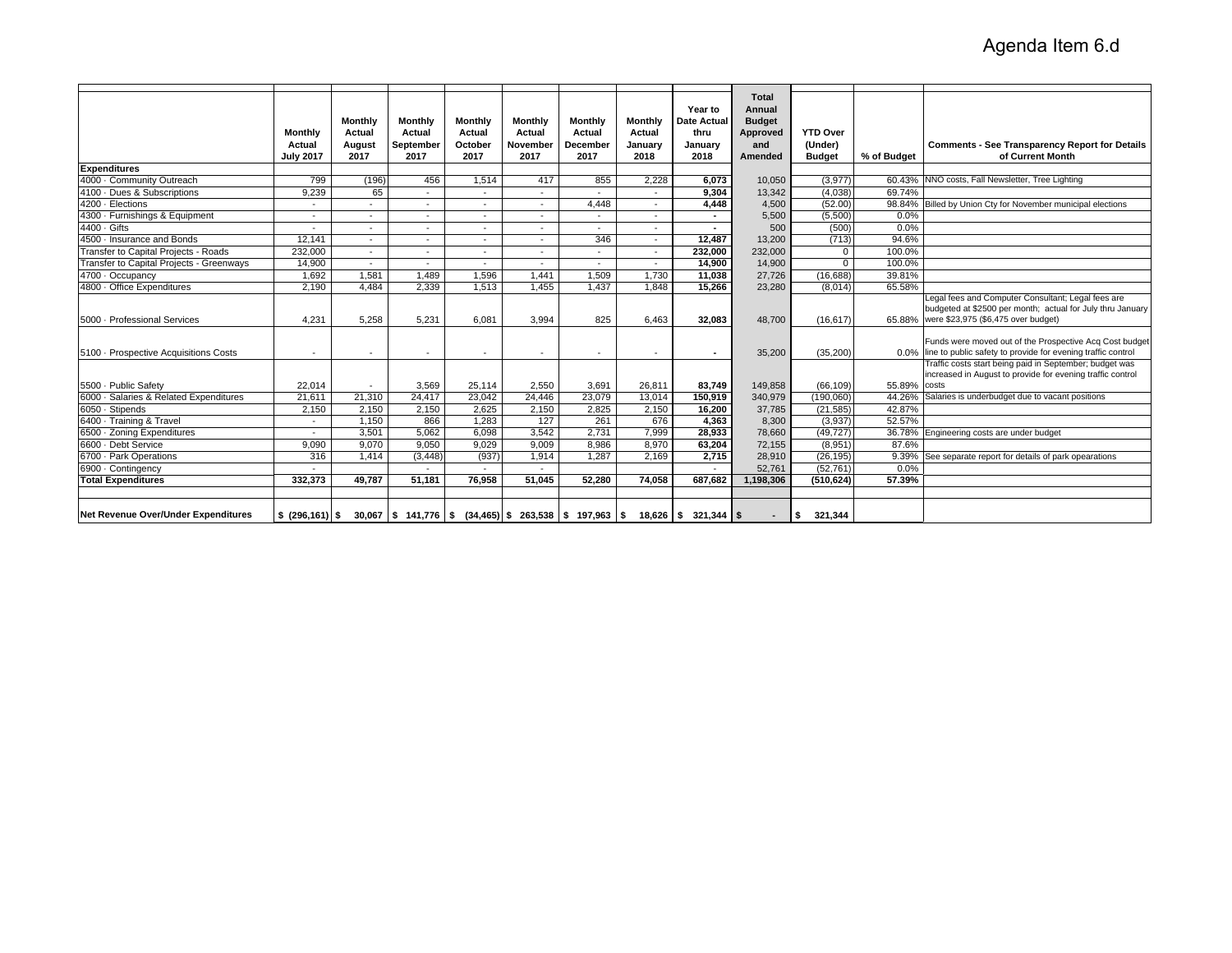| <b>Captial Projects</b>                                            | Monthly<br>Actual<br><b>July 2017</b> | Monthly<br>Actual<br>August<br>2017 | <b>Monthly</b><br>Actual<br>August<br>2017 | Monthly<br>Actual<br>October<br>2017 | Monthly<br>Actual<br>November<br>2017 | Monthly<br>Actual<br>December<br>2017 | Monthly<br>Actual<br>January<br>2018 | <b>Cumulative</b><br>through<br>Januarv<br>2018 | Total<br>Capital<br>Projects<br><b>Budget</b> |        | <b>Comments - See Transparency Report for Details</b><br>of Current Month          |
|--------------------------------------------------------------------|---------------------------------------|-------------------------------------|--------------------------------------------|--------------------------------------|---------------------------------------|---------------------------------------|--------------------------------------|-------------------------------------------------|-----------------------------------------------|--------|------------------------------------------------------------------------------------|
| 3900 Fund Balance Appropriated cumulative<br>including rollforward | 1,331,375                             | 5,000                               | $\overline{\phantom{0}}$                   | $\sim$                               | $\overline{\phantom{a}}$              | 2,000                                 | $\overline{\phantom{a}}$             | 1,338,375                                       | 1,338,375                                     |        | Village Hall, Loop Extension, Tullamore Trail & Parking,<br>100.0% Farmers' Market |
| Transfers In - Capital Projects                                    | 246.900                               | $\sim$                              | $\overline{\phantom{a}}$                   | $\overline{\phantom{0}}$             | $\sim$                                | $\overline{\phantom{a}}$              | $\overline{\phantom{0}}$             | 246.900                                         | 246,900                                       |        | Roads and Greenways money appropriated in the current<br>100.0% year's budget      |
| 90000 Cumulative Expenses                                          | (142.253)                             | (9,307)                             | (2,790)                                    | (7, 242)                             | (3,285)                               | (7,033)                               | (265, 306)                           |                                                 | $(437,216)$ $(1,585,275)$                     | 27.58% |                                                                                    |
|                                                                    |                                       |                                     |                                            |                                      |                                       |                                       |                                      |                                                 |                                               |        |                                                                                    |
| <b>Net Balance Left to Spend</b>                                   | 1,436,022                             | (4, 307)                            | (2,790)                                    | (7, 242)                             | (3,285)                               | (5,033)                               | (265, 306)                           | 1,148,059                                       | $\overline{\phantom{0}}$                      | 100.0% |                                                                                    |
|                                                                    |                                       |                                     |                                            |                                      |                                       |                                       |                                      |                                                 |                                               |        |                                                                                    |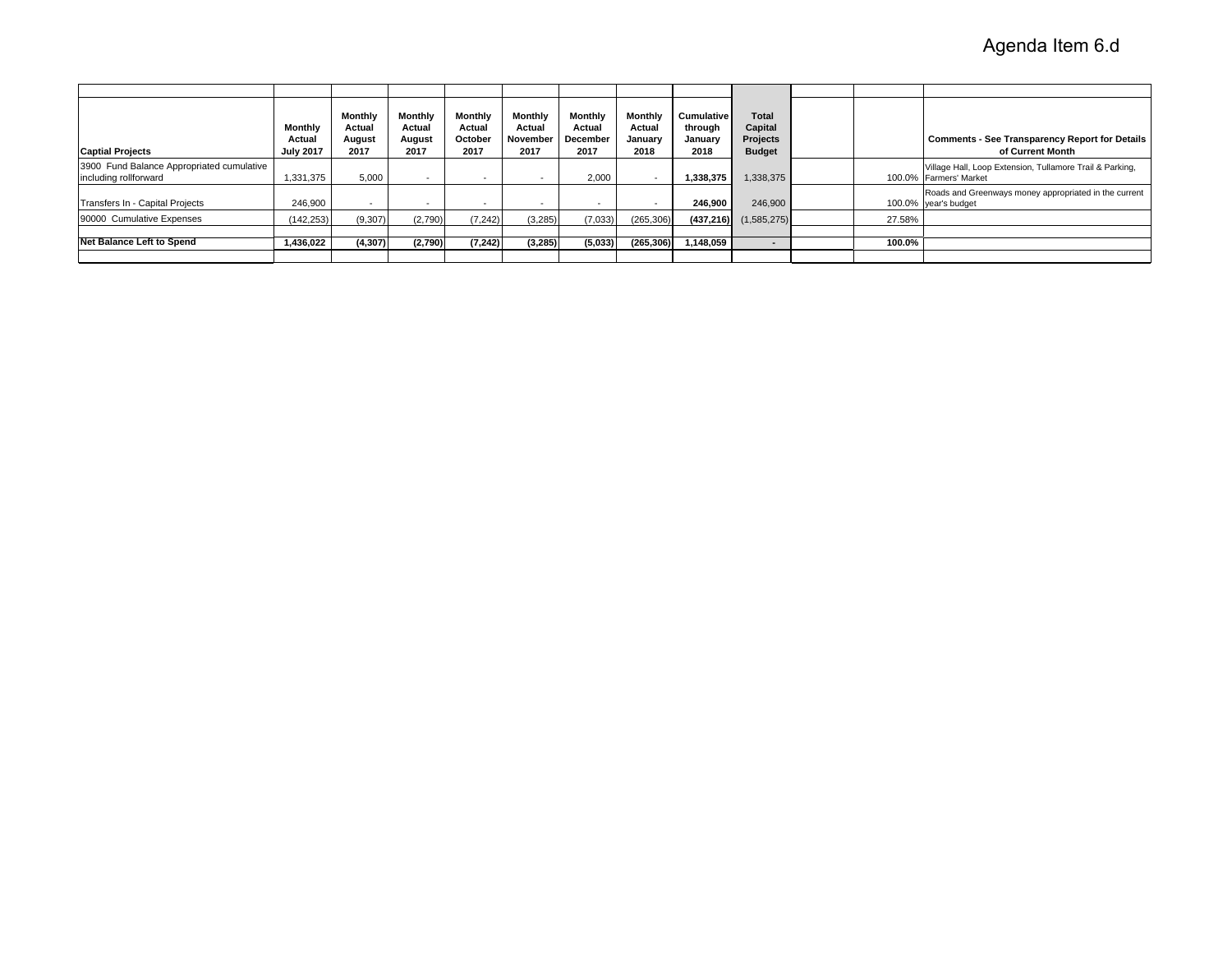**Accrual Basis** 

10:54 AM Village of Marvin

# 03/02/18 03/02/18 CONSERVENT PROFIT & LOSS Budget vs. Actual - Park

# Agenda Item 6.d

|  | July 2017 through January 2018 |  |
|--|--------------------------------|--|
|  |                                |  |

|                                                                                                                                                                                                                                                                                                                                                                                                                                     | Jul '17 - Jan 18                                                                                                        | <b>Budget</b>                                                                                                                             | \$ Over Budget                                                                                                                                                     | % of Budget                                                                                             |
|-------------------------------------------------------------------------------------------------------------------------------------------------------------------------------------------------------------------------------------------------------------------------------------------------------------------------------------------------------------------------------------------------------------------------------------|-------------------------------------------------------------------------------------------------------------------------|-------------------------------------------------------------------------------------------------------------------------------------------|--------------------------------------------------------------------------------------------------------------------------------------------------------------------|---------------------------------------------------------------------------------------------------------|
| <b>Ordinary Income/Expense</b><br><b>Expense</b><br>6700 · Park Operations<br>6701 · Park Revenue                                                                                                                                                                                                                                                                                                                                   |                                                                                                                         |                                                                                                                                           |                                                                                                                                                                    |                                                                                                         |
| 6702 · Barn Rentals                                                                                                                                                                                                                                                                                                                                                                                                                 | $-3.900.00$                                                                                                             | $-3.000.00$                                                                                                                               | $-900.00$                                                                                                                                                          | 130.0%                                                                                                  |
| 6706 · Non-Resident Parking<br>6707 · Resident Parking<br>6708 · Community Garden Plots                                                                                                                                                                                                                                                                                                                                             | $-3.705.00$<br>0.00<br>0.00                                                                                             | $-2.500.00$<br>$-50.00$<br>$-740.00$                                                                                                      | $-1.205.00$<br>50.00<br>740.00                                                                                                                                     | 148.2%<br>0.0%<br>0.0%                                                                                  |
| Total 6701 · Park Revenue                                                                                                                                                                                                                                                                                                                                                                                                           | $-7,605.00$                                                                                                             | $-6,290.00$                                                                                                                               | $-1,315.00$                                                                                                                                                        | 120.9%                                                                                                  |
| 6709 · Park Expenditures<br>6714 · Capital Spending / Equipment<br>6720 · Electricity, Gas & Water<br>6735 · Maintenance Expenses<br>6736 · Cable/Internet Sec Monitoring<br>6739 · General Repairs<br>$6742 \cdot$ Supplies<br>6744 · Vehic, Equip Repair & Maint<br>6751 · Gas for Vehicles<br>6746 · Equipment Rental<br>$6749 \cdot$ Landscaping<br>6743 · Tree Services<br>6745 · Painting/Staining<br>6750 · Playground Mulch | $-1.250.00$<br>1.243.46<br>0.00<br>4,659.19<br>2,259.72<br>509.31<br>387.07<br>0.00<br>248.13<br>0.00<br>0.00<br>675.00 | 10.000.00<br>2.000.00<br>1.000.00<br>5.000.00<br>3.000.00<br>2.000.00<br>1.200.00<br>1.000.00<br>3,000.00<br>1.500.00<br>500.00<br>500.00 | $-11.250.00$<br>$-756.54$<br>$-1.000.00$<br>$-340.81$<br>$-740.28$<br>$-1.490.69$<br>$-812.93$<br>$-1.000.00$<br>$-2,751.87$<br>$-1.500.00$<br>$-500.00$<br>175.00 | $-12.5%$<br>62.2%<br>0.0%<br>93.2%<br>75.3%<br>25.5%<br>32.3%<br>0.0%<br>8.3%<br>0.0%<br>0.0%<br>135.0% |
| 6753 · Emergency Repairs<br>Total 6735 · Maintenance Expenses                                                                                                                                                                                                                                                                                                                                                                       | 0.00<br>8.738.42                                                                                                        | 2.500.00<br>21.200.00                                                                                                                     | $-2.500.00$<br>$-12.461.58$                                                                                                                                        | 0.0%<br>41.2%                                                                                           |
| 6712 · Uniforms                                                                                                                                                                                                                                                                                                                                                                                                                     | 501.79                                                                                                                  | 500.00                                                                                                                                    | 1.79                                                                                                                                                               | 100.4%                                                                                                  |
| Total 6709 · Park Expenditures                                                                                                                                                                                                                                                                                                                                                                                                      | 9.233.67                                                                                                                | 33,700.00                                                                                                                                 | $-24,466.33$                                                                                                                                                       | 27.4%                                                                                                   |
| Total 6700 · Park Operations                                                                                                                                                                                                                                                                                                                                                                                                        | 1.628.67                                                                                                                | 27,410.00                                                                                                                                 | $-25.781.33$                                                                                                                                                       | 5.9%                                                                                                    |
| <b>Total Expense</b>                                                                                                                                                                                                                                                                                                                                                                                                                | 1.628.67                                                                                                                | 27.410.00                                                                                                                                 | $-25,781.33$                                                                                                                                                       | 5.9%                                                                                                    |
| <b>Net Ordinary Income</b>                                                                                                                                                                                                                                                                                                                                                                                                          | $-1,628.67$                                                                                                             | $-27,410.00$                                                                                                                              | 25,781.33                                                                                                                                                          | 5.9%                                                                                                    |
| Net Income                                                                                                                                                                                                                                                                                                                                                                                                                          | $-1,628.67$                                                                                                             | $-27,410.00$                                                                                                                              | 25,781.33                                                                                                                                                          | 5.9%                                                                                                    |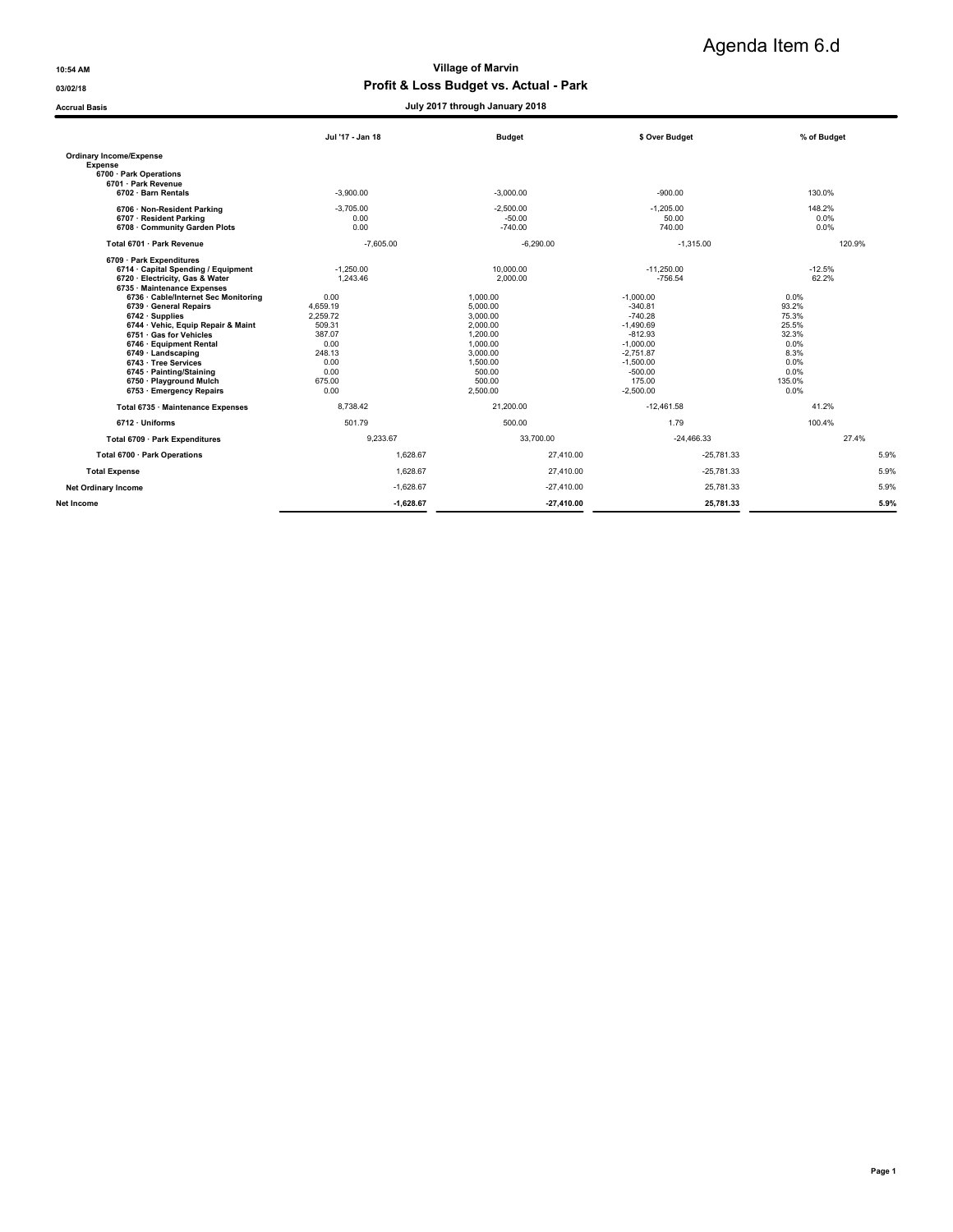# 11:57 AM Village of Marvin 03/02/18 Contract Transparency Report Revenue Accrual Basis July 2017 through January 2018

| <b>Type</b>        | Date                           | Memo                                                 | <b>Class</b>                           | Amount                 |
|--------------------|--------------------------------|------------------------------------------------------|----------------------------------------|------------------------|
| 3001 · Ad Valorem  | 3002 · Prior Years Taxes       |                                                      |                                        |                        |
| General J          | 08/31/2017                     | August 2017 CC receipts                              | General Fund: VOM                      | 182.40                 |
| Deposit            | 10/30/2017                     | Deposit                                              | General Fund: VOM                      | 493.40                 |
| Deposit            | 01/29/2018                     | Deposit                                              | General Fund: VOM                      | 25.00                  |
|                    | Total 3002 · Prior Years Taxes |                                                      |                                        | 700.80                 |
|                    | 3005 · Current Year Taxes      |                                                      |                                        |                        |
| Deposit            | 07/31/2017                     | Deposit                                              | General Fund: VOM                      | 443.55                 |
| Deposit            | 08/14/2017                     | Deposit                                              | General Fund: VOM                      | 481.30                 |
| Deposit            | 08/17/2017                     | Deposit                                              | General Fund: VOM                      | 303.85                 |
| Deposit            | 08/23/2017                     | Deposit                                              | General Fund: VOM                      | 13,008.97              |
| Deposit            | 08/28/2017                     | Deposit                                              | General Fund: VOM                      | 13,993.09              |
| Deposit            | 08/30/2017                     | Deposit                                              | General Fund: VOM                      | 4,981.28               |
| General J          | 08/31/2017<br>08/31/2017       | August 2017 CC receipts                              | General Fund: VOM<br>General Fund: VOM | 780.02                 |
| Deposit<br>Deposit | 09/05/2017                     | Deposit<br>Deposit                                   | General Fund: VOM                      | 2,668.22<br>4,620.25   |
| Deposit            | 09/06/2017                     | Deposit                                              | General Fund: VOM                      | 5,709.18               |
| Deposit            | 09/07/2017                     | Deposit                                              | General Fund: VOM                      | 2,720.95               |
| Deposit            | 09/11/2017                     | Deposit                                              | General Fund: VOM                      | 4,118.80               |
| Deposit            | 09/13/2017                     | Deposit                                              | General Fund: VOM                      | 1,067.00               |
| Deposit            | 09/18/2017                     | Deposit                                              | General Fund:VOM                       | 93.55                  |
| Deposit            | 09/18/2017                     | Deposit                                              | General Fund: VOM                      | 3,142.84               |
| Deposit            | 09/19/2017                     | Deposit                                              | General Fund: VOM                      | 3,570.32               |
| Deposit            | 09/21/2017                     | Deposit                                              | General Fund: VOM                      | 1,838.65               |
| Deposit            | 09/25/2017                     | Deposit                                              | General Fund: VOM                      | 3,329.45               |
| Deposit            | 09/27/2017                     | Deposit                                              | General Fund: VOM                      | 430.55                 |
| General J          | 09/30/2017                     | September 2017 CC receipts                           | General Fund: VOM                      | 1,344.54               |
| Deposit            | 10/02/2017                     | Deposit                                              | General Fund: VOM                      | 2,685.10               |
| Deposit            | 10/04/2017                     | Deposit                                              | General Fund: VOM<br>General Fund: VOM | 1,463.70               |
| Deposit<br>Deposit | 10/09/2017<br>10/11/2017       | Deposit<br>Deposit                                   | General Fund: VOM                      | 3,737.40<br>1,052.25   |
| Deposit            | 10/12/2017                     | Deposit                                              | General Fund: VOM                      | 1,503.90               |
| Deposit            | 10/17/2017                     | Deposit                                              | General Fund: VOM                      | 1,796.40               |
| Deposit            | 10/19/2017                     | Deposit                                              | General Fund: VOM                      | 1,550.05               |
| Deposit            | 10/23/2017                     | Deposit                                              | General Fund: VOM                      | 1,359.05               |
| Deposit            | 10/25/2017                     | Deposit                                              | General Fund:VOM                       | 1,652.31               |
| Deposit            | 10/26/2017                     | Deposit                                              | General Fund: VOM                      | 740.15                 |
| Deposit            | 10/30/2017                     | Deposit                                              | General Fund: VOM                      | 2,913.27               |
| General J          | 10/31/2017                     | October 2017 CC receipts                             | General Fund: VOM                      | 679.35                 |
| Deposit            | 11/01/2017                     | Deposit                                              | General Fund:VOM                       | 24,792.10              |
| Deposit            | 11/02/2017                     | Deposit                                              | General Fund: VOM                      | 43,829.13              |
| Deposit            | 11/06/2017                     | Deposit                                              | General Fund: VOM                      | 2,928.35               |
| Deposit            | 11/08/2017                     | Deposit                                              | General Fund: VOM                      | 541.15                 |
| Deposit<br>Deposit | 11/13/2017<br>11/15/2017       | Deposit<br>Deposit                                   | General Fund: VOM<br>General Fund: VOM | 27,674.90<br>42,892.05 |
| Deposit            | 11/16/2017                     | Deposit                                              | General Fund: VOM                      | 31,112.80              |
| Deposit            | 11/20/2017                     | Deposit                                              | General Fund: VOM                      | 51,474.20              |
| Deposit            | 11/22/2017                     | Deposit                                              | General Fund: VOM                      | 63,726.68              |
| Deposit            | 11/27/2017                     | Deposit                                              | General Fund: VOM                      | 3,658.61               |
| Deposit            | 11/30/2017                     | Deposit                                              | General Fund: VOM                      | 697.86                 |
| General J          | 11/30/2017                     | November 2017 CC receipts                            | General Fund: VOM                      | 907.32                 |
| Deposit            | 12/04/2017                     | Deposit                                              | General Fund: VOM                      | 5,227.30               |
| Deposit            | 12/07/2017                     | Deposit                                              | General Fund: VOM                      | 4,816.25               |
| Deposit            | 12/11/2017                     | Deposit                                              | General Fund: VOM                      | 5,210.66               |
| Deposit            | 12/14/2017                     | Deposit                                              | General Fund: VOM                      | 6,239.78               |
| Deposit            | 12/18/2017                     | Deposit                                              | General Fund: VOM                      | 25,697.14              |
| Deposit            | 12/20/2017                     | Deposit                                              | General Fund: VOM                      | 15,787.55              |
| Deposit            | 12/21/2017                     | Deposit                                              | General Fund: VOM                      | 2,364.09               |
| Deposit            | 12/28/2017                     | Deposit                                              | General Fund: VOM                      | 6,621.07               |
| General J          | 12/31/2017                     | December 2017 CC receipts (resident picked the wrong | General Fund: VOM                      | 65.85                  |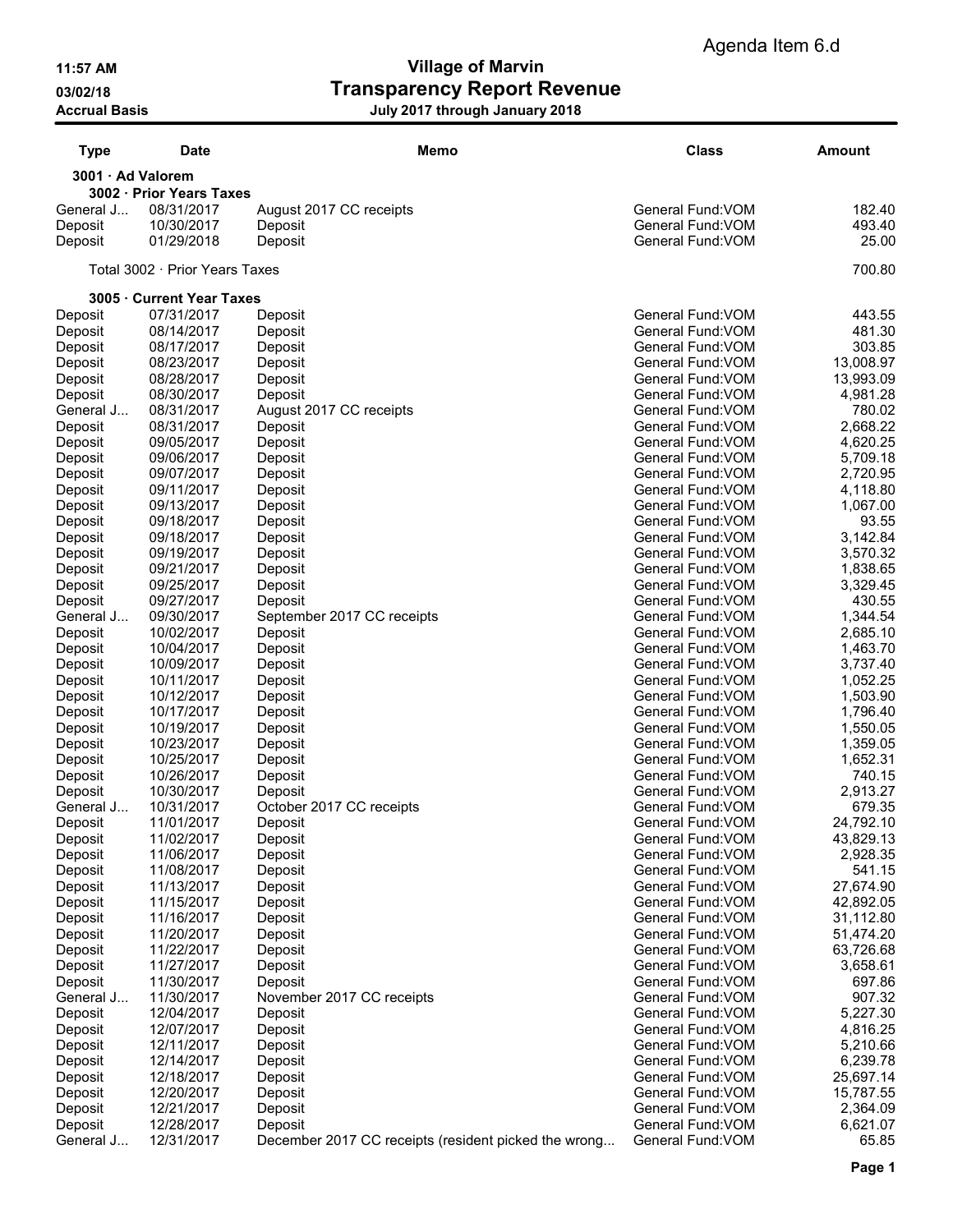# 11:57 AM Village of Marvin 03/02/18 Contract Transparency Report Revenue Accrual Basis July 2017 through January 2018

| <b>Type</b>          | <b>Date</b>                                                 | Memo                                     | <b>Class</b>                           | <b>Amount</b>        |
|----------------------|-------------------------------------------------------------|------------------------------------------|----------------------------------------|----------------------|
| General J            | 12/31/2017                                                  | December 2017 CC receipts                | General Fund: VOM                      | 4,144.20             |
| General J            | 12/31/2017                                                  | December 2017 CC receipts                | General Fund: VOM                      | 80.00                |
| Deposit              | 01/02/2018                                                  | Deposit                                  | General Fund: VOM                      | 23,238.68            |
| Deposit              | 01/03/2018                                                  | Deposit                                  | General Fund: VOM                      | 24,795.29            |
| Deposit              | 01/04/2018                                                  | Deposit                                  | General Fund:VOM                       | 8,995.01             |
| Deposit              | 01/08/2018                                                  | Deposit                                  | General Fund: VOM                      | 10.29                |
| Deposit              | 01/08/2018                                                  | Deposit                                  | General Fund: VOM                      | 2,392.61             |
| Deposit              | 01/10/2018                                                  | Deposit                                  | General Fund: VOM                      | 5,947.42             |
| Deposit              | 01/19/2018                                                  | Deposit                                  | General Fund: VOM                      | 1,871.70             |
| Deposit              | 01/22/2018                                                  | Deposit                                  | General Fund: VOM                      | 763.50               |
| Deposit              | 01/29/2018<br>01/29/2018                                    | Deposit                                  | General Fund: VOM<br>General Fund: VOM | 176.93<br>889.62     |
| Deposit              | 01/31/2018                                                  | Deposit<br>Deposit                       | General Fund: VOM                      | 2,220.81             |
| Deposit<br>General J | 01/31/2018                                                  | January 2018 CC receipts                 | General Fund: VOM                      | 1,615.38             |
|                      | Total 3005 · Current Year Taxes                             |                                          |                                        | 533,185.57           |
|                      |                                                             |                                          |                                        |                      |
|                      | Total 3001 · Ad Valorem                                     |                                          |                                        | 533,886.37           |
|                      | 3200 Motor Vehicle Tax<br>3201 · Collection and Distrib Fee |                                          |                                        |                      |
| Deposit              | 07/21/2017                                                  | NCVTS July 2017                          | General Fund: VOM                      | $-117.35$            |
| Deposit              | 08/21/2017                                                  | NCVTS Aug 2017                           | General Fund: VOM                      | $-130.28$            |
| Deposit              | 09/18/2017                                                  | NCVTS Sept 2017                          | General Fund: VOM                      | $-116.80$            |
| Deposit              | 10/23/2017                                                  | NCVTS Oct 2017                           | General Fund: VOM                      | $-81.39$             |
| Deposit              | 11/30/2017                                                  | NCVTS Oct 2017                           | General Fund: VOM                      | $-138.78$            |
| Deposit              | 12/22/2017                                                  | <b>NCVTS</b>                             | General Fund: VOM                      | 0.00                 |
| Deposit              | 01/25/2018                                                  | <b>NCVTS December 2017</b>               | General Fund: VOM                      | $-118.41$            |
|                      | Total 3201 · Collection and Distrib Fee                     |                                          |                                        | $-703.01$            |
|                      | 3200 · Motor Vehicle Tax - Other                            |                                          |                                        |                      |
| Deposit              | 07/21/2017                                                  | NCVTS July 2017                          | General Fund: VOM                      | 4,233.08             |
| Deposit              | 07/21/2017                                                  | Refunds NCVTS June 2017                  | General Fund: VOM                      | 3.38                 |
| Deposit              | 08/21/2017                                                  | NCVTS Aug 2017                           | General Fund: VOM                      | 4,730.01             |
| Deposit              | 08/21/2017                                                  | Refunds NCVTS July 2017                  | General Fund: VOM                      | 0.00                 |
| Deposit              | 09/18/2017<br>09/18/2017                                    | NCVTS Sept 2017                          | General Fund: VOM                      | 4,724.24             |
| Deposit<br>Deposit   | 10/23/2017                                                  | Refunds NCVTS Aug 2017<br>NCVTS Oct 2017 | General Fund: VOM<br>General Fund: VOM | $-22.81$<br>4,453.31 |
| Deposit              | 10/23/2017                                                  | Refunds NCVTS Sept 2017                  | General Fund: VOM                      | 4.90                 |
| Deposit              | 11/30/2017                                                  | NCVTS Oct 2017                           | General Fund: VOM                      | 3,900.31             |
| Deposit              | 12/22/2017                                                  | NCVTS Nov 2017                           | General Fund:VOM                       | 3,811.46             |
| Deposit              | 12/22/2017                                                  | Refunds NCVTS October 2017               | General Fund: VOM                      | $-61.78$             |
| Deposit              | 12/22/2017                                                  | Refunds NCVTS November 2017              | General Fund: VOM                      | $-19.27$             |
| Deposit              | 01/25/2018                                                  | NCVTS December 2017                      | General Fund: VOM                      | 3,826.21             |
| Deposit              | 01/25/2018                                                  | Refunds NCVTS November 2017              | General Fund: VOM                      | $-14.55$             |
|                      | Total 3200 · Motor Vehicle Tax - Other                      |                                          |                                        | 29,568.49            |
|                      | Total 3200 Motor Vehicle Tax                                |                                          |                                        | 28,865.48            |
|                      | 3300 · Sales & Use Tax                                      |                                          |                                        |                      |
| Deposit              | 07/14/2017                                                  | May 2017 Sales & Use tax                 | General Fund: VOM                      | 14,165.22            |
| Deposit              | 08/15/2017                                                  | June 2017 Sales & Use tax                | General Fund: VOM                      | 13,872.40            |
| Deposit              | 09/15/2017                                                  | July 2017 Sales & Use tax                | General Fund: VOM                      | 15,763.12            |
| Deposit              | 10/15/2017                                                  | August 2017 Sales & Use tax              | General Fund: VOM                      | 13,957.69            |
| Deposit              | 11/15/2017                                                  | September 2017 Sales & Use tax           | General Fund: VOM                      | 14,800.47            |
| Deposit              | 12/15/2017                                                  | October 2017 Sales & Use tax             | General Fund: VOM                      | 15,089.77            |
| Deposit              | 01/15/2018                                                  | November 2017 Sales & Use tax            | General Fund: VOM                      | 14,082.76            |
|                      | Total 3300 · Sales & Use Tax                                |                                          |                                        | 101,731.43           |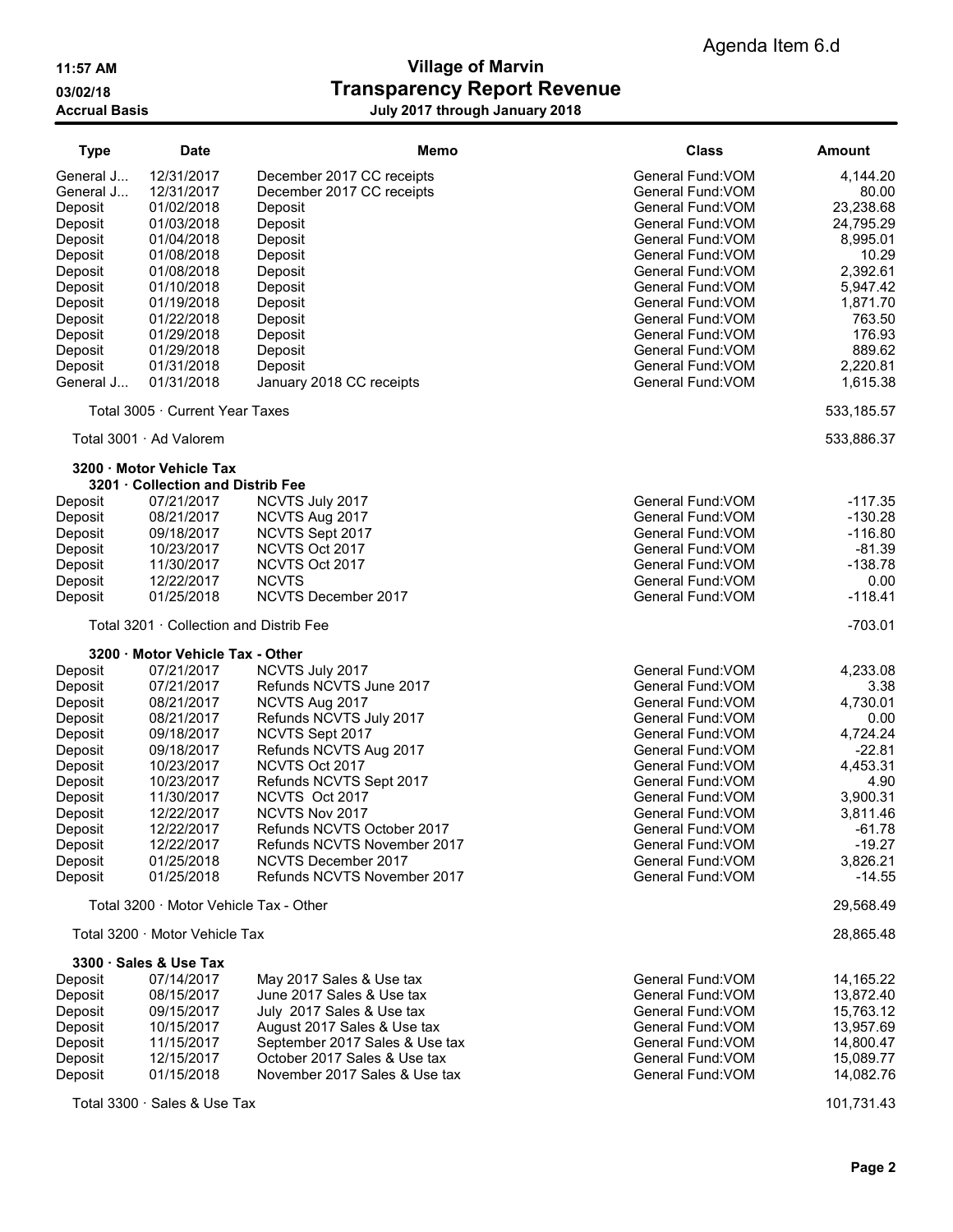11:57 AM Village of Marvin 03/02/18 **Transparency Report Revenue** Accrual Basis July 2017 through January 2018

| <b>Type</b>          | Date                             | Memo                                                     | <b>Class</b>                               | Amount                 |
|----------------------|----------------------------------|----------------------------------------------------------|--------------------------------------------|------------------------|
|                      | 3500 · Utilities Sales Tax       |                                                          |                                            |                        |
| Deposit<br>Deposit   | 09/15/2017<br>12/15/2017         | Quarter ended June 2017<br>Quarter ended September 2017  | General Fund: VOM                          | 71,680.67<br>84,517.49 |
|                      | Total 3500 · Utilities Sales Tax |                                                          |                                            | 156,198.16             |
| 3600 · Zoning        |                                  |                                                          |                                            |                        |
| 3602 · Permits       |                                  |                                                          |                                            |                        |
| Deposit              | 07/03/2017                       | 17-11926                                                 | General Fund: VOM                          | 25.00                  |
| Deposit              | 07/10/2017                       | 17-11928                                                 | General Fund: VOM                          | 25.00                  |
| Deposit              | 07/10/2017<br>07/12/2017         | 17-11929; Amber Meadows                                  | General Fund: Devel<br>General Fund:Devel  | 50.00<br>50.00         |
| Deposit<br>Deposit   | 07/17/2017                       | 17-11934; Preserve<br>17-11824; The Preserve             | General Fund: Devel                        | 50.00                  |
| Deposit              | 07/17/2017                       | 16-11790; Amber Meadows                                  | General Fund: Devel                        | 50.00                  |
| Deposit              | 07/21/2017                       | 17-11936                                                 | General Fund: VOM                          | 50.00                  |
| Deposit              | 07/26/2017                       | various permits; Amber Meadows                           | General Fund: Devel                        | 275.00                 |
| Deposit              | 07/26/2017                       | 17-11927 & 17-11939                                      | General Fund: VOM                          | 50.00                  |
| General J            | 07/31/2017                       | July 2017 CC receipts                                    | General Fund: VOM                          | 250.00                 |
| Deposit              | 08/09/2017                       | 17-11950                                                 | General Fund: VOM                          | 25.00                  |
| Deposit              | 08/09/2017                       | 16-11817, 16-11815 The Preserve                          | General Fund: Devel                        | 100.00                 |
| Deposit              | 08/09/2017                       | 17-11945, 17-11900 Amber Meadows                         | General Fund: Devel                        | 100.00                 |
| Deposit              | 08/14/2017                       | 17-11951                                                 | General Fund: VOM                          | 25.00                  |
| Deposit              | 08/17/2017                       | 17-11953 The Preserve                                    | General Fund: Devel                        | 50.00                  |
| Deposit              | 08/17/2017<br>08/23/2017         | 17-11954<br>various                                      | General Fund: VOM<br>General Fund: VOM     | 25.00<br>100.00        |
| Deposit<br>Deposit   | 08/23/2017                       | 16-11799 The Preserve                                    | General Fund: Devel                        | 50.00                  |
| Deposit              | 08/28/2017                       | 17-11840; Preserve at Marvin                             | General Fund: Devel                        | 50.00                  |
| General J            | 08/31/2017                       | August 2017 CC receipts                                  | General Fund: VOM                          | 200.00                 |
| Deposit              | 08/31/2017                       | 17-11832, Preserve                                       | General Fund: Devel                        | 50.00                  |
| Deposit              | 08/31/2017                       | 17-11958; Amber Meadows                                  | General Fund: Devel                        | 50.00                  |
| Deposit              | 09/05/2017                       | Amber Meadows 17-11959                                   | General Fund: Devel                        | 50.00                  |
| Check                | 09/07/2017                       | <b>Refund Tree Permit</b>                                | General Fund: VOM                          | $-50.00$               |
| Deposit              | 09/07/2017                       | 17-11961                                                 | General Fund: VOM                          | 25.00                  |
| Deposit              | 09/07/2017                       | Amber Meadows; 3 permits                                 | General Fund: Devel                        | 150.00                 |
| Deposit              | 09/11/2017                       | Belle Grove; 17-11962                                    | General Fund: Devel                        | 50.00                  |
| Deposit              | 09/19/2017                       | Preserve; 17-11828                                       | General Fund: Devel<br>General Fund: Devel | 50.00                  |
| Deposit              | 09/19/2017<br>09/19/2017         | Preserve; 17-11829<br>17-11965                           | General Fund: VOM                          | 50.00<br>25.00         |
| Deposit<br>General J | 09/30/2017                       | September 2017 CC receipts                               | General Fund: VOM                          | 75.00                  |
| Deposit              | 10/02/2017                       | Belle Grove 17-11969, 17-11970                           | General Fund: Devel                        | 100.00                 |
| Deposit              | 10/04/2017                       | 17-11971, 17-11973                                       | General Fund: VOM                          | 75.00                  |
| Deposit              | 10/04/2017                       | Preserve 17-11974                                        | General Fund:Devel                         | 50.00                  |
| Deposit              | 10/09/2017                       | 17-11976                                                 | General Fund: VOM                          | 25.00                  |
| Deposit              | 10/09/2017                       | Amber Meadows; 17-11929, 17-11940, 17-11975              | General Fund: Devel                        | 150.00                 |
| Deposit              | 10/12/2017                       | 17-11979, 17-11981                                       | General Fund: VOM                          | 350.00                 |
| Deposit              | 10/19/2017                       | 17-11982                                                 | General Fund: VOM                          | 25.00                  |
| Deposit              | 10/23/2017                       | Amber Meadows - 4 permits                                | General Fund: Devel                        | 200.00                 |
| Deposit              | 10/25/2017                       | <b>Toll Brothers</b>                                     | General Fund: Devel                        | 100.00                 |
| General J            | 10/31/2017                       | October 2017 CC receipts                                 | General Fund: VOM                          | 275.00                 |
| Deposit              | 11/01/2017                       | 17-11990, 17-11989, 17-11991                             | General Fund: VOM                          | 100.00<br>50.00        |
| Deposit<br>Deposit   | 11/06/2017<br>11/06/2017         | Preserve; 17-11993<br>Amber Meadows; 17-11945 & 17-11992 | General Fund: Devel<br>General Fund: Devel | 100.00                 |
| Deposit              | 11/08/2017                       | Amber Meadows; 17-11994 & 17-11995                       | General Fund: Devel                        | 100.00                 |
| Deposit              | 11/13/2017                       | 17-11996                                                 | General Fund: VOM                          | 25.00                  |
| Deposit              | 11/20/2017                       | Preserve; 17-11847 & 11875                               | General Fund: Devel                        | 100.00                 |
| Deposit              | 11/20/2017                       | 17-11861                                                 | General Fund: VOM                          | 50.00                  |
| Deposit              | 11/29/2017                       | 17-12002, 17-12003                                       | General Fund: VOM                          | 50.00                  |
| Deposit              | 11/29/2017                       | Amber Meadows 17-11958                                   | General Fund: Devel                        | 50.00                  |
| Deposit              | 11/30/2017                       | 17-12004                                                 | General Fund: VOM                          | 25.00                  |
| General J            | 11/30/2017                       | November 2017 CC receipts                                | General Fund: VOM                          | 50.00                  |
| Deposit              | 12/07/2017                       | 17-12007, 17-12011, 17-12006, 17-12009                   | General Fund: VOM                          | 225.00                 |
| Deposit              | 12/14/2017                       | 17-12010, 17-12014, 17-12015                             | General Fund: VOM                          | 400.00                 |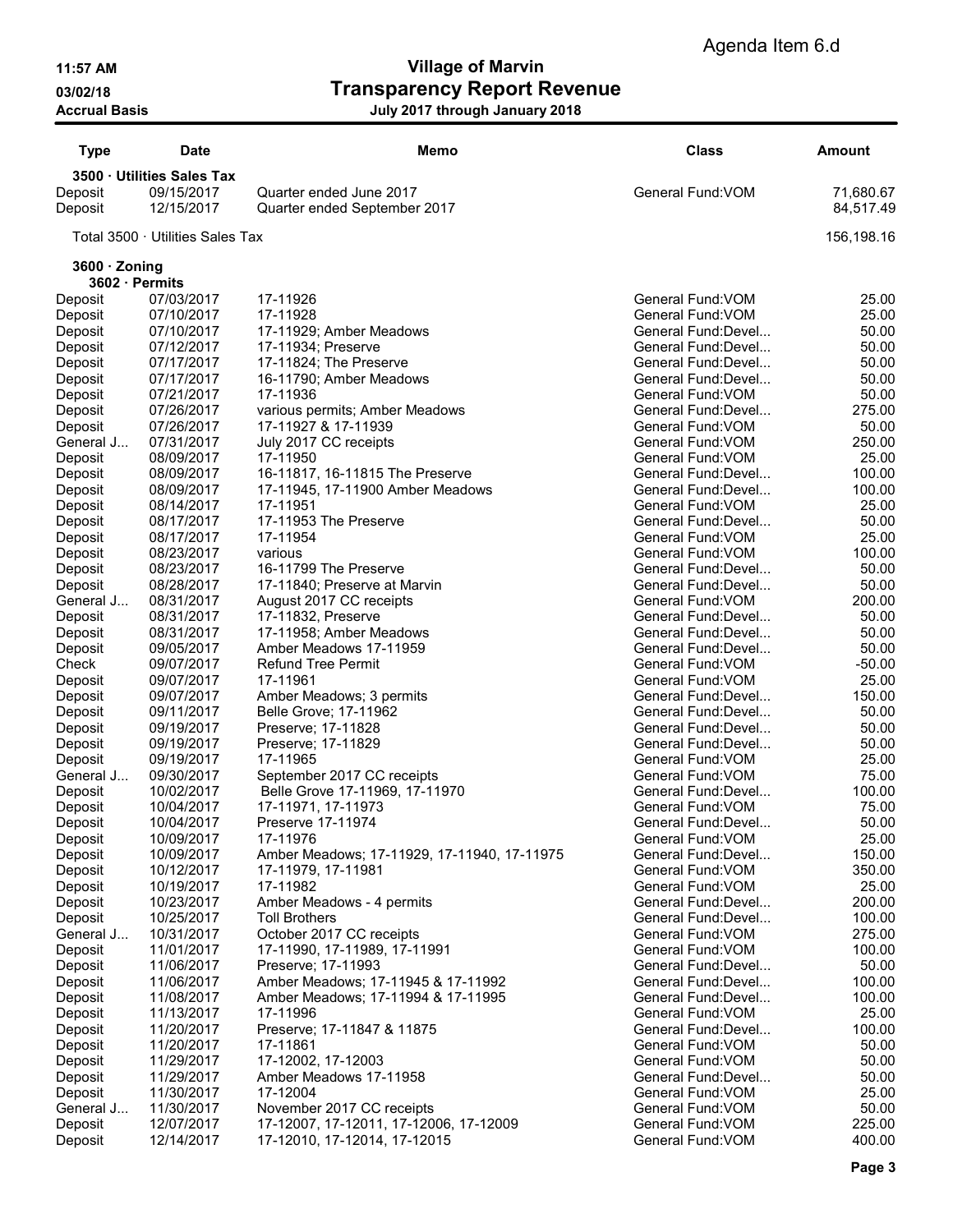# 11:57 AM Village of Marvin 03/02/18 Contract Transparency Report Revenue Accrual Basis July 2017 through January 2018

| <b>Type</b>         | <b>Date</b>                            | Memo                                            | <b>Class</b>        | <b>Amount</b> |
|---------------------|----------------------------------------|-------------------------------------------------|---------------------|---------------|
| Deposit             | 12/20/2017                             | 17-12019                                        | General Fund: Devel | 500.00        |
| General J           | 12/31/2017                             | December 2017 CC receipts                       | General Fund: VOM   | 275.00        |
| Deposit             | 01/03/2018                             | 18-12022, 18-12021                              | General Fund: VOM   | 50.00         |
| Deposit             | 01/04/2018                             | 18-12025                                        | General Fund: VOM   | 25.00         |
| Deposit             | 01/08/2018                             | 18-12026                                        | General Fund: VOM   | 25.00         |
| Deposit             | 01/19/2018                             | Deposit                                         | General Fund: VOM   | 175.00        |
| Deposit             | 01/22/2018                             | all Amber Meadows: 17-11959# 71159653           | General Fund: VOM   | 50.00         |
| Deposit             | 01/29/2018                             | Preserve 17-11903                               | General Fund: VOM   | 50.00         |
| Deposit             | 01/31/2018                             | Amber Meadows 17-11987                          | General Fund: VOM   | 50.00         |
| General J           | 01/31/2018                             | January 2018 CC receipts                        | General Fund: VOM   | 250.00        |
|                     | Total 3602 · Permits                   |                                                 |                     | 6,250.00      |
|                     | 3603 · Development Fees                |                                                 |                     |               |
| Deposit             | 07/26/2017                             | <b>Barcroft Final Plat Review</b>               | General Fund: Devel | 2,065.50      |
| Deposit             | 08/17/2017                             | <b>Broadmoor Final Plat Review</b>              | General Fund: Devel | 4,307.00      |
| Deposit             | 10/25/2017                             | Three Pond Acres - final permitting             | General Fund: Devel | 700.00        |
| Deposit             | 01/22/2018                             | 17-11960 # 0071159652 & 18-12033                | General Fund: VOM   | 100.00        |
| Deposit             | 01/29/2018                             | both Amber Meadows 17-11975 # 71159797 17-11986 | General Fund: VOM   | 100.00        |
|                     | Total 3603 · Development Fees          |                                                 |                     | 7,272.50      |
| Total 3600 · Zoning |                                        |                                                 |                     | 13,522.50     |
|                     | 3700 · Interest & Misc. Revenues       |                                                 |                     |               |
|                     | 3703 · Security Alarm Violations       |                                                 |                     |               |
| General J           | 01/31/2018                             | January 2018 CC receipts                        | General Fund: VOM   | 50.00         |
|                     | Total 3703 · Security Alarm Violations |                                                 |                     | 50.00         |
|                     | 3704 · Interest Income - Savings       |                                                 |                     |               |
| Deposit             | 07/31/2017                             | monthly interest                                | General Fund: VOM   | 23.60         |
| Deposit             | 08/31/2017                             | monthly interest                                | General Fund: VOM   | 23.60         |
| Deposit             | 09/29/2017                             | monthly interest                                | General Fund: VOM   | 136.88        |
| Deposit             | 10/31/2017                             | monthly interest                                | General Fund: VOM   | 141.48        |
| Deposit             | 11/30/2017                             | monthly interest                                | General Fund: VOM   | 741.65        |
| Deposit             | 12/29/2017                             | monthly interest                                | General Fund: VOM   | 917.93        |
| Deposit             | 01/31/2018                             | monthly interest                                | General Fund: VOM   | 918.24        |
|                     | Total 3704 · Interest Income - Savings |                                                 |                     | 2,903.38      |
|                     | 3705 · Interest Income Checking Acct   |                                                 |                     |               |
| Deposit             | 07/13/2017                             | monthly interest                                | General Fund: VOM   | 69.74         |
| Deposit             | 08/10/2017                             | monthly interest                                | General Fund: VOM   | 72.85         |
| Deposit             | 09/13/2017                             | monthly interest                                | General Fund: VOM   | 46.80         |
| Deposit             | 10/13/2017                             | monthly interest                                | General Fund: VOM   | 277.29        |
| Deposit             | 11/13/2017                             | monthly interest                                | General Fund: VOM   | 304.17        |
|                     |                                        | Total 3705 · Interest Income Checking Acct      |                     | 770.85        |
|                     |                                        | 3706 · Late Fee/Penalty Delinquent Tax          |                     |               |
| General J           | 08/31/2017                             | August 2017 CC receipts                         | General Fund: VOM   | 11.87         |
| Deposit             | 10/30/2017                             | Deposit                                         | General Fund: VOM   | 40.04         |
| Deposit             | 11/27/2017                             | Deposit                                         | General Fund: VOM   | 6.93          |
| Deposit             | 01/19/2018                             | Deposit                                         | General Fund: VOM   | 8.21          |
| Deposit             | 01/22/2018                             | Deposit                                         | General Fund: VOM   | 7.22          |
| Deposit             | 01/29/2018                             | Deposit                                         | General Fund: VOM   | 3.07          |
| Deposit             | 01/29/2018                             | Deposit                                         | General Fund: VOM   | 25.24         |
| Deposit             | 01/31/2018                             | Deposit                                         | General Fund: VOM   | 50.51         |
| General J           | 01/31/2018                             | January 2018 CC receipts                        | General Fund: VOM   | 20.60         |
|                     |                                        |                                                 |                     |               |

Total 3706 · Late Fee/Penalty Delinquent Tax 173.69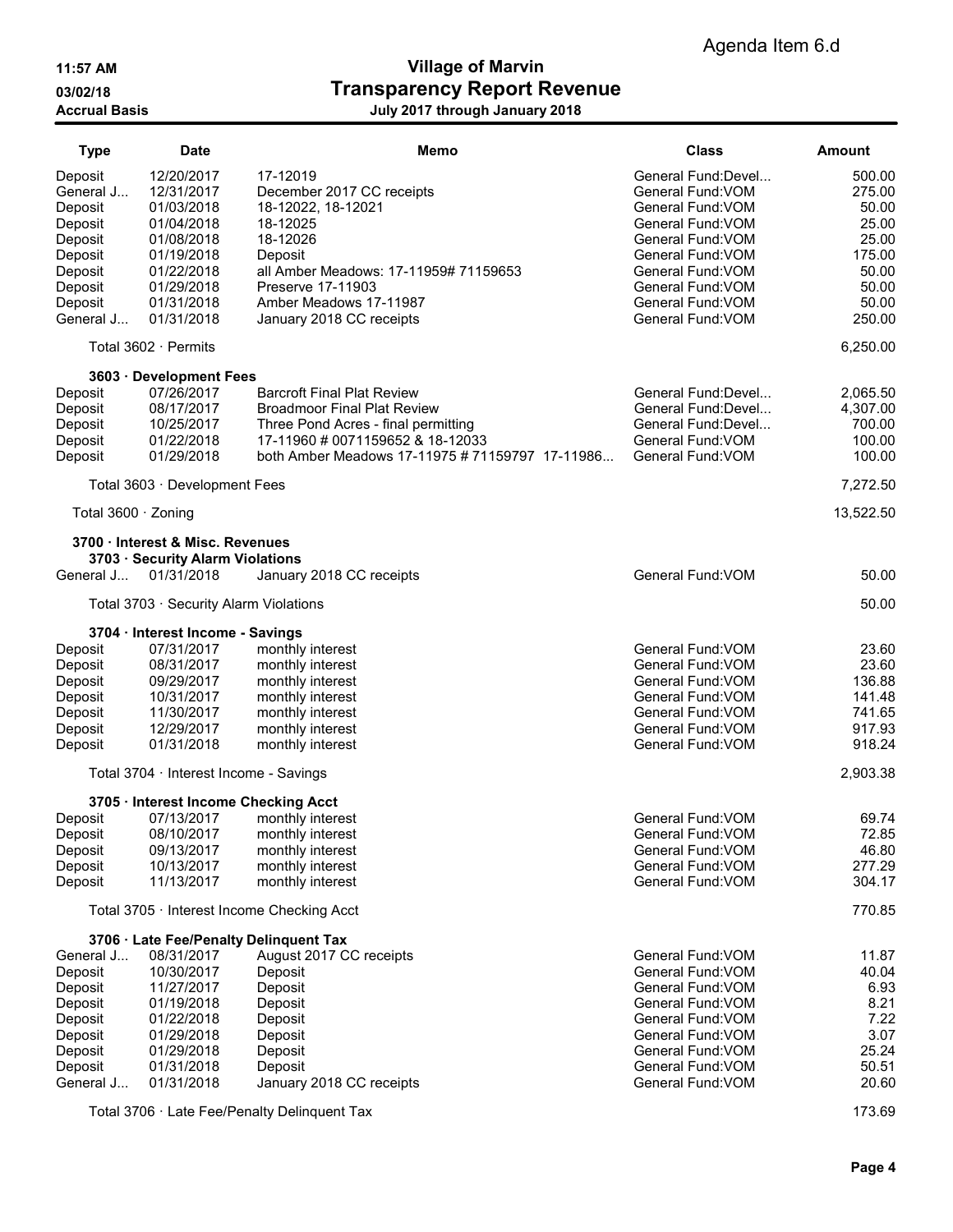11:57 AM Village of Marvin 03/02/18 **Transparency Report Revenue** Accrual Basis July 2017 through January 2018

| <b>Type</b>        | <b>Date</b>                              | Memo                             | Class                                  | Amount       |
|--------------------|------------------------------------------|----------------------------------|----------------------------------------|--------------|
|                    | 3707 · Tax Deliquency Advertising        |                                  |                                        |              |
| General J          | 08/31/2017                               | August 2017 CC receipts          | General Fund: VOM                      | 15.82        |
| Deposit            | 10/30/2017                               | Deposit                          | General Fund: VOM                      | 23.73        |
| Deposit<br>Deposit | 11/27/2017<br>01/29/2018                 | Deposit<br>Deposit               | General Fund: VOM<br>General Fund: VOM | 7.91<br>7.91 |
|                    |                                          |                                  |                                        |              |
|                    | Total 3707 Tax Deliquency Advertising    |                                  |                                        | 55.37        |
|                    | 3708 · Miscellaneous Revenue             |                                  |                                        |              |
| Deposit            | 07/27/2017                               | <b>DOT Easement Acquisitions</b> | General Fund: VOM                      | 14,450.00    |
| Deposit            | 11/09/2017                               | NSF check fee                    | General Fund: VOM                      | 25.00        |
|                    | Total 3708 · Miscellaneous Revenue       |                                  |                                        | 14,475.00    |
|                    | Total 3700 · Interest & Misc. Revenues   |                                  |                                        | 18,428.29    |
|                    | 3800 · Powell Bill Allocation            |                                  |                                        |              |
| Deposit            | 09/28/2017                               | 1st allocation                   | General Fund: Powel                    | 68,334.16    |
| Deposit            | 12/22/2017                               | 2nd allocation                   | General Fund:Powel                     | 68,334.15    |
|                    | Total 3800 · Powell Bill Allocation      |                                  |                                        | 136,668.31   |
|                    | 3850 · Fee in Lieu for Green Space       |                                  |                                        |              |
| Deposit            | 08/17/2017                               | Barcroft Fee in Lieu             | General Fund: VOM                      | 19,727.00    |
|                    | Total 3850 · Fee in Lieu for Green Space |                                  |                                        | 19,727.00    |
| <b>TOTAL</b>       |                                          |                                  |                                        | 1,009,027.54 |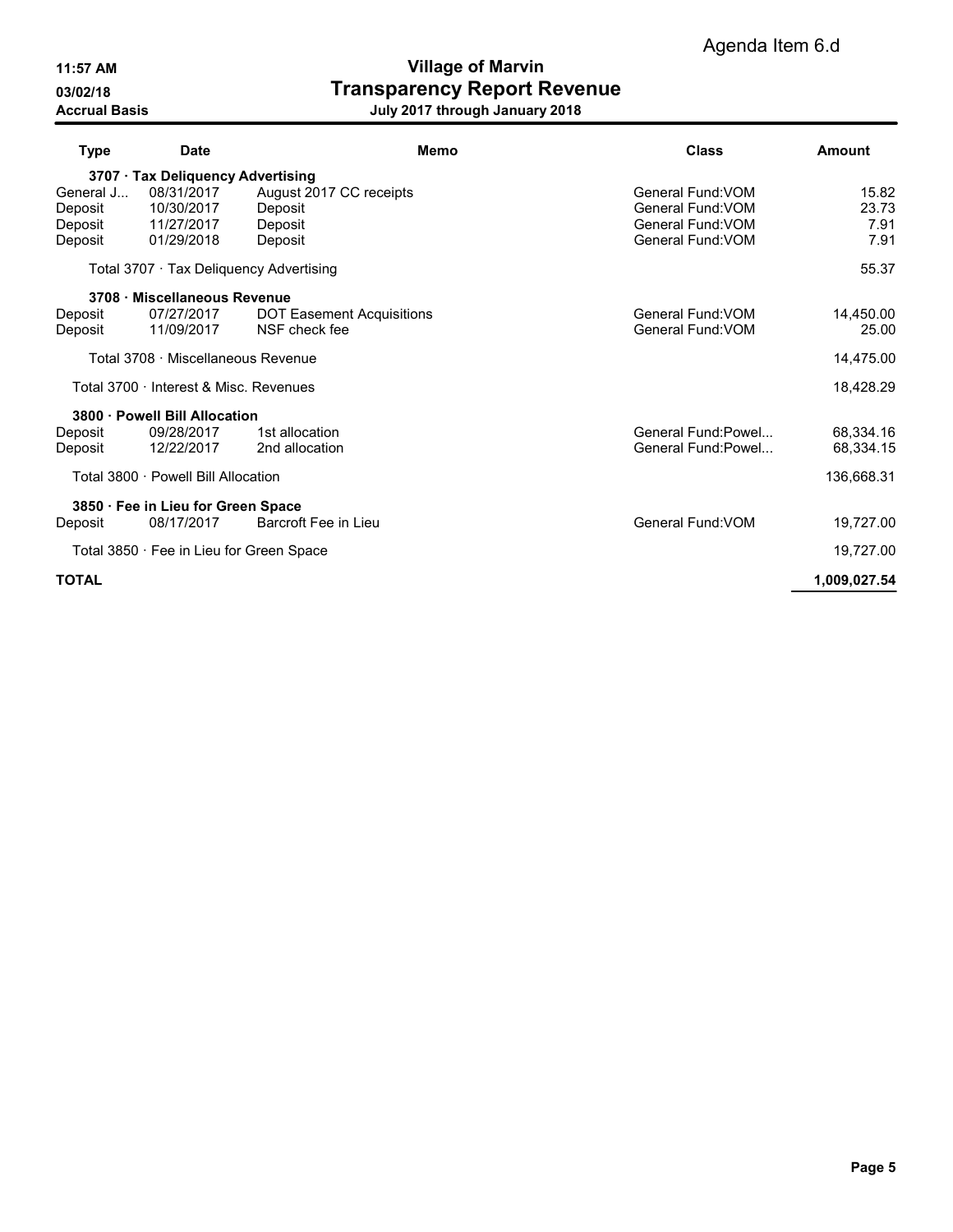### 03/02/18 Transparency Report Expenditures

| <b>Accrual Basis</b>                           |                                                                           |                                                                                                       | July 2017 through January 2018                                                                     |                                                                |                        |
|------------------------------------------------|---------------------------------------------------------------------------|-------------------------------------------------------------------------------------------------------|----------------------------------------------------------------------------------------------------|----------------------------------------------------------------|------------------------|
| <b>Type</b>                                    | Date                                                                      | Name                                                                                                  | Memo                                                                                               | Class                                                          | Amount                 |
|                                                | 7060 · Transfers Out - Capital Project                                    |                                                                                                       |                                                                                                    |                                                                |                        |
| General J 07/01/2017                           |                                                                           |                                                                                                       | Transfer to Capital Project Fund                                                                   | General Fund:VOM                                               | 246,900.00             |
|                                                | Total 7060 · Transfers Out - Capital Project<br>4000 · Community Outreach |                                                                                                       |                                                                                                    |                                                                | 246,900.00             |
|                                                | 4001 · Community Events                                                   |                                                                                                       |                                                                                                    |                                                                |                        |
| Check                                          | 4001a · National Night Out<br>07/31/2017                                  | Darla Ladd                                                                                            | Toys for the kids (Reimbursement)                                                                  | General Fund: VOM                                              | 83.62                  |
| Bill<br>Bill                                   | 07/31/2017<br>07/31/2017                                                  | The Hinson Girls, LLC<br>Shea Rose Farm, Inc.                                                         | Entertainment<br>Pony Rides                                                                        | General Fund: VOM<br>General Fund: VOM                         | 500.00<br>300.00       |
| Credit Car<br>Credit Car 08/01/2017            | 08/01/2017                                                                | <b>SAMS Club</b><br>BJ's Warehouse                                                                    | Hot Dogs and Hamburgers<br>Propane for grill                                                       | General Fund: VOM<br>General Fund: VOM                         | 222.70<br>8.99         |
| Credit Car 08/01/2017                          |                                                                           | Publix Grocery Store                                                                                  | Hot Dog and Hamburger Buns                                                                         | General Fund: VOM                                              | 172.16                 |
|                                                | Total 4001a · National Night Out                                          |                                                                                                       |                                                                                                    |                                                                | 1,287.47               |
| Bill                                           | 4001b · Movie Night<br>07/31/2017                                         | Bounce House Man                                                                                      | Summer movie night - Castle Combo                                                                  | General Fund: VOM                                              | 225.00                 |
| Bill<br>Bill                                   | 07/31/2017<br>07/31/2017                                                  | Bounce House Man<br>Bounce House Man                                                                  | Summer movie night - snowcone machine<br>Summer movie night - 150 servings                         | General Fund: VOM<br>General Fund: VOM                         | 70.00<br>20.00         |
|                                                | Total 4001b · Movie Night                                                 |                                                                                                       |                                                                                                    |                                                                | 315.00                 |
|                                                | 4001c · Tree Lighting                                                     |                                                                                                       |                                                                                                    |                                                                |                        |
| Credit Car 11/22/2017<br>Credit Car 11/23/2017 |                                                                           | Michaels<br>Keurig                                                                                    | Poinsettias (16)<br>Hot Chocolate and Cider Keurig Pods                                            | General Fund: VOM<br>General Fund: VOM                         | 109.84<br>335.76       |
| Credit Car 11/23/2017<br>Credit Car 11/25/2017 |                                                                           | Keurig<br>Oriental Trading                                                                            | Keurig for tree lighting<br><b>Craft Supplies</b>                                                  | General Fund:VOM<br>General Fund: VOM                          | 79.99<br>91.90         |
| Credit Car 12/01/2017                          |                                                                           | Providence Produce Market                                                                             | CHristmas tree for barn                                                                            |                                                                | 200.00                 |
| Credit Car 12/01/2017<br>Credit Car 12/06/2017 |                                                                           | Lowes Home Improvement<br>Lowes Home Improvement                                                      | lights/plugs for tree lighting<br>wood for barn decorations                                        | General Fund: Park Operations<br>General Fund: Park Operations | 89.44<br>27.92         |
| Credit Car 12/06/2017<br>Credit Car 12/06/2017 |                                                                           | Lowes Home Improvement<br>Papa John's Restaurant                                                      | wood for barn decorations<br>lunch for staff & volunteers during barn decorating                   | General Fund: Park Operations                                  | 25.94<br>20.00         |
| Check<br>Check                                 | 12/07/2017<br>12/07/2017                                                  | Marvin Ridge High School Choral<br>Marvin Ridge Band Boosters                                         | Donation for choral performance<br>Donation for band performance                                   | General Fund: VOM<br>General Fund: VOM                         | 0.00<br>0.00           |
| Credit Car 12/08/2017<br>Credit Car            | 12/09/2017                                                                | Quiktrip<br>Lowes Home Improvement                                                                    | coffee & donuts for staff and volunteers during barn decorating<br>supplies and heaters            | General Fund: Park Operations<br>General Fund: Park Operations | 13.30<br>262.08        |
| Credit Car                                     | 12/09/2017                                                                | Publix Grocery Store                                                                                  | desserts for ceremony                                                                              | General Fund:VOM                                               | 190.93                 |
| Bill<br>Bill                                   | 01/09/2018<br>01/09/2018                                                  | Mary Shkut<br>Mary Shkut                                                                              | reimbursements<br>reimbursements                                                                   | General Fund: VOM<br>General Fund: VOM                         | 1,082.70<br>814.80     |
| Bill                                           | 01/22/2018                                                                | Mary Shkut                                                                                            | reimbursements                                                                                     | General Fund: VOM                                              | 330.03                 |
|                                                | Total 4001c · Tree Lighting                                               |                                                                                                       |                                                                                                    |                                                                | 3,674.63               |
|                                                | Total 4001 · Community Events                                             |                                                                                                       |                                                                                                    |                                                                | 5,277.10               |
| General J 12/09/2017                           | 4002 · Off Duty Deputy                                                    |                                                                                                       | Reclass for tree lighting (Ed Swan - 1 hour)                                                       | General Fund: VOM                                              | 25.00                  |
|                                                | Total 4002 · Off Duty Deputy                                              |                                                                                                       |                                                                                                    |                                                                | 25.00                  |
|                                                |                                                                           | 4003 · Vendor/HOA Event Contributions                                                                 |                                                                                                    |                                                                |                        |
| Deposit<br>Deposit                             | 07/03/2017<br>07/06/2017                                                  |                                                                                                       | Valhalla Farms HOA<br>Robert Epps Custom Homes                                                     | General Fund: VOM<br>General Fund:VOM                          | $-100.00$<br>$-100.00$ |
| Deposit<br>Credit Car                          | 07/17/2017<br>08/01/2017                                                  | Publix Grocery Store                                                                                  | Marvin Creek HOA<br>Publix Grocery Store Gift Card                                                 | General Fund: VOM<br>General Fund:VOM                          | $-200.00$<br>$-100.00$ |
| Deposit<br>General J                           | 08/02/2017<br>08/07/2017                                                  |                                                                                                       | Andy Wortman<br>Andy Wortman - NSF check                                                           | General Fund: VOM<br>General Fund: VOM                         | $-200.00$<br>200.00    |
| Deposit                                        | 08/23/2017                                                                |                                                                                                       | Kohls Cares for NNO<br>NSF check reimbursement                                                     | General Fund: VOM                                              | $-500.00$<br>$-200.00$ |
| Deposit                                        | 11/09/2017                                                                | Total 4003 · Vendor/HOA Event Contributions                                                           |                                                                                                    | General Fund: VOM                                              | $-1,200.00$            |
|                                                | 4004 · Publications                                                       |                                                                                                       |                                                                                                    |                                                                |                        |
| Bill<br>Bill                                   | 09/15/2017<br>10/20/2017                                                  | Professional Mail Services, Inc.<br>Professional Mail Services, Inc.                                  | <b>Fall Newsletter</b><br>Fall Newsletter printed and mailed to residents who don't get a tax bill | General Fund: VOM<br>General Fund: VOM                         | 456.25                 |
|                                                | Total 4004 · Publications                                                 |                                                                                                       |                                                                                                    |                                                                | 1,513.76<br>1,970.01   |
|                                                | Total 4000 · Community Outreach                                           |                                                                                                       |                                                                                                    |                                                                | 6,072.11               |
|                                                | 4100 · Dues & Subscriptions                                               |                                                                                                       |                                                                                                    |                                                                |                        |
|                                                | 4150 · Membership Dues<br>4153 · Dues - Centralina Coun                   |                                                                                                       |                                                                                                    |                                                                |                        |
| Bill                                           | 07/01/2017                                                                | Centralina Council of Governments Annual Dues 2017-18                                                 |                                                                                                    | General Fund: VOM                                              | 1,483.44               |
|                                                | Total 4153 · Dues - Centralina Coun                                       |                                                                                                       |                                                                                                    |                                                                | 1,483.44               |
|                                                |                                                                           | 4154 · Dues - NC Leag of Municipalitie                                                                |                                                                                                    |                                                                |                        |
| Bill                                           | 07/01/2017                                                                | <b>NCLM</b>                                                                                           | 2017-18 Annual Service Fee & Subscriptions                                                         | General Fund: VOM                                              | 6,913.00               |
|                                                |                                                                           | Total 4154 · Dues - NC Leag of Municipalitie                                                          |                                                                                                    |                                                                | 6,913.00               |
| Bill                                           | 4156 · Dues - School of Govt<br>07/01/2017                                | School of Government Foundatio 2017-18 Annual Dues                                                    |                                                                                                    | General Fund: VOM                                              | 793.00                 |
|                                                | Total 4156 · Dues - School of Govt                                        |                                                                                                       |                                                                                                    |                                                                | 793.00                 |
|                                                | 4158 · Dues - Accounting & Finance                                        |                                                                                                       |                                                                                                    |                                                                |                        |
| Check                                          | 07/01/2017                                                                | <b>NCGFOA</b>                                                                                         | Annual Membership                                                                                  | General Fund: VOM                                              | 50.00                  |
|                                                |                                                                           | Total 4158 · Dues - Accounting & Finance                                                              |                                                                                                    |                                                                | 50.00                  |
| Credit Car 08/04/2017                          |                                                                           | 4160 · NC Recreation and Park Assoc<br>North Carolina Recreation & Park One year membership for Derek |                                                                                                    | General Fund:VOM                                               | 65.00                  |
|                                                |                                                                           | Total 4160 · NC Recreation and Park Assoc                                                             |                                                                                                    |                                                                | 65.00                  |
|                                                | Total 4150 · Membership Dues                                              |                                                                                                       |                                                                                                    |                                                                | 9,304.44               |
|                                                | Total 4100 · Dues & Subscriptions                                         |                                                                                                       |                                                                                                    |                                                                | 9,304.44               |
| 4200 · Elections                               |                                                                           |                                                                                                       |                                                                                                    |                                                                |                        |
| Bill                                           | 4202 · Elections - Munic Election Cost<br>12/14/2017                      | Union County Board of Elections                                                                       | December 2017 - municipal election                                                                 |                                                                | 4,448.36               |
|                                                |                                                                           | Total 4202 · Elections - Munic Election Cost                                                          |                                                                                                    |                                                                | 4,448.36               |
|                                                | Total 4200 · Elections                                                    |                                                                                                       |                                                                                                    |                                                                | 4,448.36               |
|                                                | 4500 · Insurance and Bonds                                                |                                                                                                       |                                                                                                    |                                                                |                        |
| Bill                                           | 4501 · Insurance - Liab & Property<br>07/01/2017                          | Interlocal Risk Financing Fund of  2017-18 Annual Premium                                             |                                                                                                    | General Fund: VOM                                              | 9,086.85               |

Total 4501 · Insurance - Liab & Property 9,086.85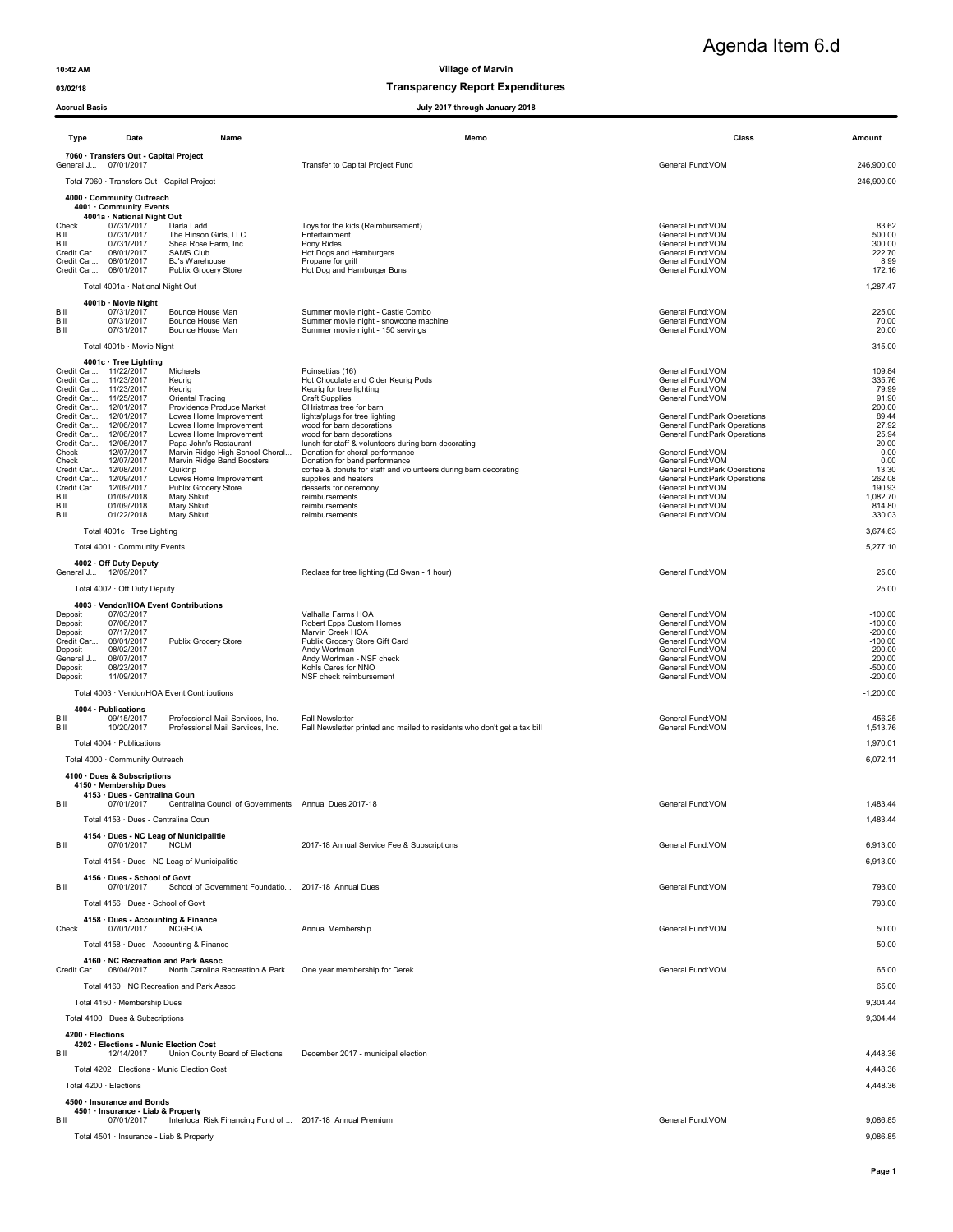Agenda Item 6.d

10:42 AM Village of Marvin

### 03/02/18 Transparency Report Expenditures

|                                                                                                   | Acciudi Dasis                                                                                                                                                                           |                                                                                                                                                                                                                                                                                                                                                          | July 2017 through January 2010                                                                                                                                                                                                                                 |                                                                                                                                                                                                                                     |                                                                                                    |
|---------------------------------------------------------------------------------------------------|-----------------------------------------------------------------------------------------------------------------------------------------------------------------------------------------|----------------------------------------------------------------------------------------------------------------------------------------------------------------------------------------------------------------------------------------------------------------------------------------------------------------------------------------------------------|----------------------------------------------------------------------------------------------------------------------------------------------------------------------------------------------------------------------------------------------------------------|-------------------------------------------------------------------------------------------------------------------------------------------------------------------------------------------------------------------------------------|----------------------------------------------------------------------------------------------------|
|                                                                                                   | Type<br>Date                                                                                                                                                                            | Name                                                                                                                                                                                                                                                                                                                                                     | Memo                                                                                                                                                                                                                                                           | Class                                                                                                                                                                                                                               | Amount                                                                                             |
| Bill<br>Bill                                                                                      | 4502 · Insurance - Worker's Comp<br>07/01/2017<br>12/21/2017                                                                                                                            | NC Interlocal Risk Management<br>NC Interlocal Risk Management                                                                                                                                                                                                                                                                                           | 2017-18 Annual Premium<br>2016-2017 Additional Premium                                                                                                                                                                                                         | General Fund: VOM<br>General Fund: VOM                                                                                                                                                                                              | 3,053.68<br>345.84                                                                                 |
|                                                                                                   | Total 4502 · Insurance - Worker's Comp                                                                                                                                                  |                                                                                                                                                                                                                                                                                                                                                          |                                                                                                                                                                                                                                                                |                                                                                                                                                                                                                                     | 3,399.52                                                                                           |
|                                                                                                   | Total 4500 · Insurance and Bonds                                                                                                                                                        |                                                                                                                                                                                                                                                                                                                                                          |                                                                                                                                                                                                                                                                |                                                                                                                                                                                                                                     | 12,486.37                                                                                          |
| Bill<br>Bill<br>Bill<br>Bill<br>Bill<br>Bill<br>Bill                                              | 4700 · Occupancy<br>4702 · Occupancy - Electricity<br>07/18/2017<br>08/18/2017<br>09/18/2017<br>10/18/2017<br>11/18/2017<br>12/18/2017<br>01/18/2018                                    | Union Power Cooperative<br>Union Power Cooperative<br>Union Power Cooperative<br>Union Power Cooperative<br>Union Power Cooperative<br>Union Power Cooperative<br>Union Power Cooperative                                                                                                                                                                | 5369518001 Village Hall<br>5369518001 Village Hall<br>5369518001 Village Hall<br>5369518001 Village Hall<br>5369518001 Village Hall<br>5369518001 Village Hall<br>5369518001 Village Hall                                                                      | General Fund: VOM<br>General Fund: VOM<br>General Fund: VOM<br>General Fund: VOM<br>General Fund: VOM<br>General Fund: VOM<br>General Fund: VOM                                                                                     | 184.30<br>189.85<br>158.55<br>148.09<br>96.72<br>99.50<br>108.82                                   |
|                                                                                                   | Total 4702 · Occupancy - Electricity                                                                                                                                                    |                                                                                                                                                                                                                                                                                                                                                          |                                                                                                                                                                                                                                                                |                                                                                                                                                                                                                                     | 985.83                                                                                             |
| Check<br>Check<br>Check<br>Check<br>Check<br>Check<br>Check                                       | 4704 · Occupancy - Gas heat<br>07/18/2017<br>08/17/2017<br>09/18/2017<br>10/17/2017<br>11/16/2017<br>12/15/2017<br>01/18/2018<br>Total 4704 · Occupancy - Gas heat                      | <b>Piedmont Natural Gas</b><br><b>Piedmont Natural Gas</b><br><b>Piedmont Natural Gas</b><br>Piedmont Natural Gas<br>Piedmont Natural Gas<br>Piedmont Natural Gas<br>Piedmont Natural Gas                                                                                                                                                                | monthly billing<br>monthly billing<br>monthly billing<br>monthly billing<br>monthly billing<br>monthly billing<br>monthly billing                                                                                                                              | General Fund: VOM<br>General Fund: VOM<br>General Fund: VOM<br>General Fund: VOM<br>General Fund: VOM<br>General Fund: VOM<br>General Fund: VOM                                                                                     | 22.00<br>22.00<br>22.00<br>22.00<br>35.80<br>90.20<br>185.47<br>399.47                             |
|                                                                                                   | 4705 · Occupancy - Lawn Service                                                                                                                                                         |                                                                                                                                                                                                                                                                                                                                                          |                                                                                                                                                                                                                                                                |                                                                                                                                                                                                                                     |                                                                                                    |
| Bil<br>Bill<br>Bill<br>Bill<br>Bill<br>Bill<br>Bill                                               | 07/31/2017<br>08/28/2017<br>09/30/2017<br>10/31/2017<br>11/30/2017<br>12/28/2017<br>01/31/2018                                                                                          | The Long Group, LLC<br>The Long Group, LLC<br>The Long Group, LLC<br>The Long Group, LLC<br>The Long Group, LLC<br>The Long Group, LLC<br>The Long Group, LLC                                                                                                                                                                                            | Lawn service at Village Hall<br>Lawn service at Village Hall<br>Lawn service at Village Hall<br>Lawn service at Village Hall<br>Lawn service at Village Hall<br>Lawn service at Village Hall<br>Lawn service at Village Hall                                   | General Fund: VOM<br>General Fund: VOM<br>General Fund: VOM<br>General Fund: VOM<br>General Fund: VOM<br>General Fund: VOM<br>General Fund:VOM                                                                                      | 188.00<br>188.00<br>188.00<br>188.00<br>188.00<br>188.00<br>188.00                                 |
|                                                                                                   | Total 4705 · Occupancy - Lawn Service                                                                                                                                                   |                                                                                                                                                                                                                                                                                                                                                          |                                                                                                                                                                                                                                                                |                                                                                                                                                                                                                                     | 1,316.00                                                                                           |
|                                                                                                   | 4706 · Occupancy - Maintenance/Repairs<br>Credit Car 07/01/2017<br>Credit Car<br>08/01/2017                                                                                             | Liberty Waste<br>Liberty Waste                                                                                                                                                                                                                                                                                                                           | Otly trash collection<br>Qtly trash collection                                                                                                                                                                                                                 | General Fund: VOM<br>General Fund: VOM                                                                                                                                                                                              | 60.00<br>60.00                                                                                     |
|                                                                                                   | Total 4706 · Occupancy - Maintenance/Repairs                                                                                                                                            |                                                                                                                                                                                                                                                                                                                                                          |                                                                                                                                                                                                                                                                |                                                                                                                                                                                                                                     | 120.00                                                                                             |
| Bill<br>Bill<br>Bill<br>Bill<br>Bill<br>Bill<br>Bill<br>Bill                                      | 4708 · Occupancy - Office Cleaning<br>07/31/2017<br>07/31/2017<br>08/31/2017<br>09/30/2017<br>10/26/2017<br>11/30/2017<br>12/31/2017<br>01/31/2018                                      | Maid Brigade-Charlotte NC<br>Maid Brigade-Charlotte NC<br>Maid Brigade-Charlotte NC<br>Maid Brigade-Charlotte NC<br>Maid Brigade-Charlotte NC<br>Maid Brigade-Charlotte NC<br>Maid Brigade-Charlotte NC<br>Maid Brigade-Charlotte NC                                                                                                                     | Office cleaning July 12, 2017<br>Office cleaning July 27, 2017<br>Office cleaning Aug 2017<br>Office cleaning Sept 2017<br>Office cleaning October 2017<br>Office cleaning Nov 2017<br>Office cleaning Dec 2017<br>Office cleaning Dec 2018                    | General Fund: VOM<br>General Fund: VOM<br>General Fund: VOM<br>General Fund: VOM<br>General Fund: VOM<br>General Fund: VOM<br>General Fund: VOM<br>General Fund: VOM                                                                | 103.00<br>103.00<br>206.00<br>206.00<br>206.00<br>206.00<br>216.00<br>216.00                       |
|                                                                                                   | Total 4708 · Occupancy - Office Cleaning                                                                                                                                                |                                                                                                                                                                                                                                                                                                                                                          |                                                                                                                                                                                                                                                                |                                                                                                                                                                                                                                     | 1,462.00                                                                                           |
| Check<br>Check<br>Check                                                                           | 4709 Occupancy - Security Monitoring<br>07/26/2017<br>10/25/2017<br>01/26/2018                                                                                                          | <b>ADT Security Services</b><br><b>ADT Security Services</b><br><b>ADT Security Services</b>                                                                                                                                                                                                                                                             | Qtly Payment 7/24 - 10/25/17<br>Qtly Payment 10/25/17-1/24/18<br>Qtly Payment 1/25/18-4/24/18                                                                                                                                                                  | General Fund:VOM<br>General Fund:VOM<br>General Fund:VOM                                                                                                                                                                            | 116.97<br>116.97<br>116.97                                                                         |
|                                                                                                   | Total 4709 · Occupancy - Security Monitoring                                                                                                                                            |                                                                                                                                                                                                                                                                                                                                                          |                                                                                                                                                                                                                                                                |                                                                                                                                                                                                                                     | 350.91                                                                                             |
| Check<br>Check<br>Check<br>Check<br>Check<br>Check<br>Check                                       | 4710 · Occupancy - Town Hall Rent<br>07/02/2017<br>08/01/2017<br>09/02/2017<br>10/01/2017<br>11/01/2017<br>12/01/2017<br>01/02/2018                                                     | T.R. Lawing Realty. Inc.<br>T.R. Lawing Realty. Inc.<br>T.R. Lawing Realty. Inc.<br>T.R. Lawing Realty. Inc.<br>T.R. Lawing Realty. Inc.<br>T.R. Lawing Realty. Inc.<br>T.R. Lawing Realty. Inc.                                                                                                                                                         | monthly rent on town hall<br>monthly rent on town hall<br>monthly rent on town hall<br>monthly rent on town hall<br>monthly rent on town hall<br>monthly rent on town hall<br>monthly rent on town hall                                                        | General Fund: VOM<br>General Fund: VOM<br>General Fund: VOM<br>General Fund: VOM<br>General Fund: VOM<br>General Fund: VOM<br>General Fund: VOM                                                                                     | 915.00<br>915.00<br>915.00<br>915.00<br>915.00<br>915.00<br>915.00                                 |
|                                                                                                   | Total 4710 · Occupancy - Town Hall Rent                                                                                                                                                 |                                                                                                                                                                                                                                                                                                                                                          |                                                                                                                                                                                                                                                                |                                                                                                                                                                                                                                     | 6,405.00                                                                                           |
|                                                                                                   | Total 4700 · Occupancy<br>4800 · Office Expenditures                                                                                                                                    |                                                                                                                                                                                                                                                                                                                                                          |                                                                                                                                                                                                                                                                |                                                                                                                                                                                                                                     | 11,039.21                                                                                          |
| Bill<br>Bill                                                                                      | 4802 · Office Exp - Advertising<br>08/31/2017<br>09/25/2017                                                                                                                             | <b>NCLM</b><br><b>NCLM</b>                                                                                                                                                                                                                                                                                                                               | Part- time planner ad - July/August 2017<br>Administrator Ad - July/August 2017                                                                                                                                                                                | General Fund: VOM<br>General Fund: VOM                                                                                                                                                                                              | 28.00<br>42.00                                                                                     |
|                                                                                                   | Total 4802 · Office Exp - Advertising                                                                                                                                                   |                                                                                                                                                                                                                                                                                                                                                          |                                                                                                                                                                                                                                                                |                                                                                                                                                                                                                                     | 70.00                                                                                              |
| Check<br>Check<br>Deposit<br>Check<br>Check<br>Check<br>Check<br>Check<br>Check<br>Check<br>Check | 4803 · Office Exp - Bank Fees<br>07/31/2017<br>08/31/2017<br>09/25/2017<br>09/29/2017<br>10/02/2017<br>10/31/2017<br>11/30/2017<br>12/12/2017<br>12/31/2017<br>01/11/2018<br>01/31/2018 | <b>Heartland Payment Systems</b><br><b>Heartland Payment Systems</b><br>Fifth Third Bank<br><b>Heartland Payment Systems</b><br><b>Heartland Payment Systems</b><br><b>Heartland Payment Systems</b><br><b>Heartland Payment Systems</b><br>Fifth Third Bank<br><b>Heartland Payment Systems</b><br>Fifth Third Bank<br><b>Heartland Payment Systems</b> | monthly CC fees<br>monthly CC fees<br>Electronic Deposit Mgr Fee Refund<br>monthly CC fees<br>monthly CC fees - add'l amount<br>monthly CC fees<br>monthly CC fees<br>Service charge Dec 2017<br>monthly CC fees<br>Service charge Jan 2018<br>monthly CC fees | General Fund: VOM<br>General Fund: VOM<br>General Fund: VOM<br>General Fund: VOM<br>General Fund: VOM<br>General Fund: VOM<br>General Fund: VOM<br>General Fund: VOM<br>General Fund: VOM<br>General Fund: VOM<br>General Fund: VOM | 45.00<br>45.00<br>$-3.80$<br>45.00<br>8.50<br>45.00<br>45.00<br>103.69<br>45.00<br>146.06<br>45.00 |
|                                                                                                   | Total 4803 · Office Exp - Bank Fees                                                                                                                                                     |                                                                                                                                                                                                                                                                                                                                                          |                                                                                                                                                                                                                                                                |                                                                                                                                                                                                                                     | 569.45                                                                                             |
| Bill<br>Bill<br>Bill<br>Bill<br>Bill<br>Bill<br>Bill                                              | 4804 · Office Exp - Copier Rental<br>07/15/2017<br>08/15/2017<br>09/14/2017<br>10/13/2017<br>11/14/2017<br>12/15/2017<br>01/15/2018                                                     | RICOH USA, INC/Ikon Office Sol<br>RICOH USA, INC/Ikon Office Sol<br>RICOH USA, INC/Ikon Office Sol<br>RICOH USA, INC/Ikon Office Sol<br>RICOH USA, INC/Ikon Office Sol<br>RICOH USA, INC/Ikon Office Sol<br>RICOH USA, INC/Ikon Office Sol                                                                                                               | Monthly copier rental<br>Monthly copier rental<br>Monthly copier rental<br>Monthly copier rental<br>Monthly copier rental<br>Monthly copier rental<br>Monthly copier rental (billing period 2/9/18-3/8/18)                                                     | General Fund:VOM<br>General Fund:VOM<br>General Fund:VOM<br>General Fund:VOM<br>General Fund:VOM<br>General Fund:VOM<br>General Fund:VOM                                                                                            | 183.99<br>183.99<br>183.99<br>183.99<br>183.99<br>183.99<br>183.99                                 |
|                                                                                                   | Total 4804 · Office Exp - Copier Rental                                                                                                                                                 |                                                                                                                                                                                                                                                                                                                                                          |                                                                                                                                                                                                                                                                |                                                                                                                                                                                                                                     | 1,287.93                                                                                           |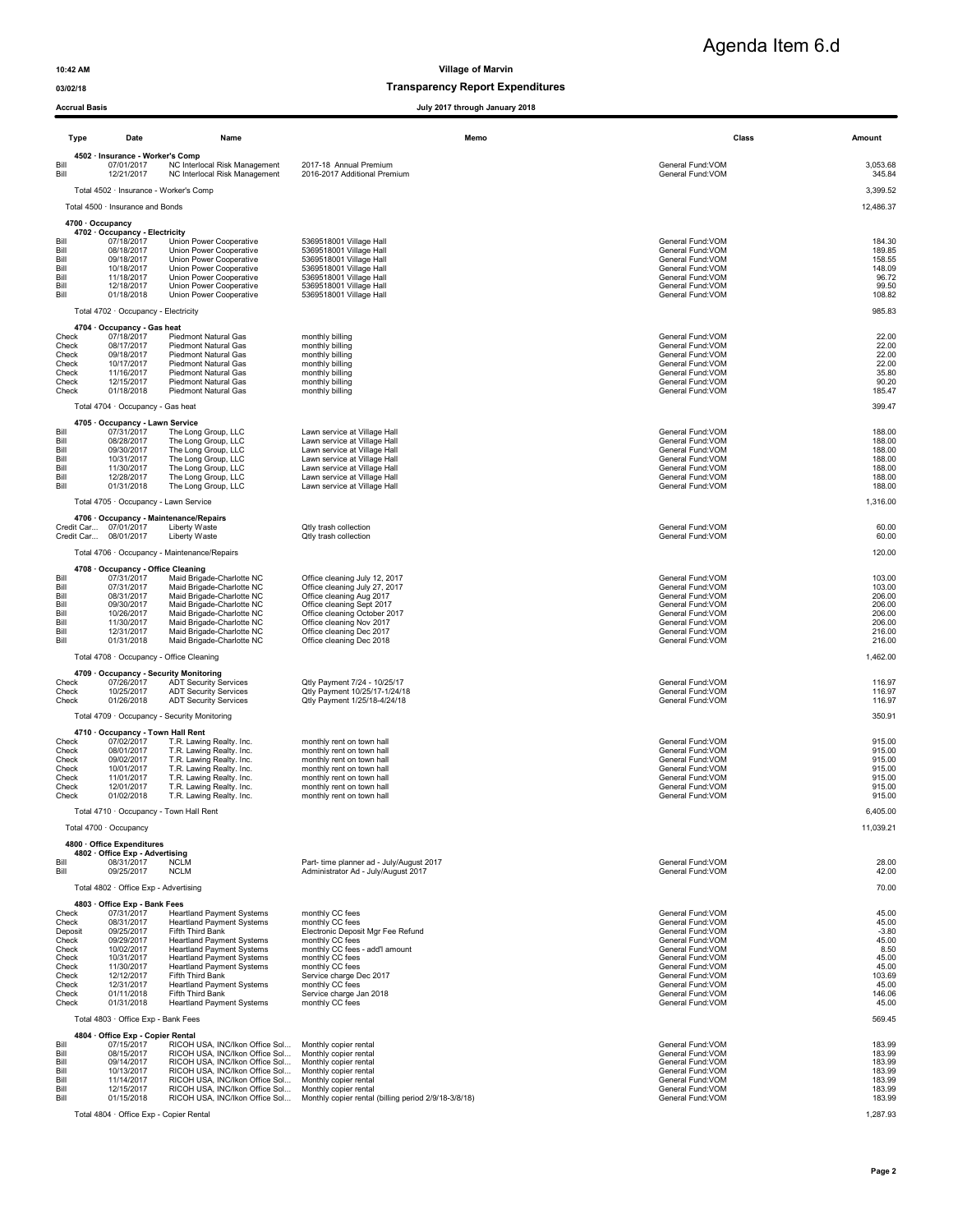### 03/02/18 Transparency Report Expenditures

### Accrual Basis July 2017 through January 2018

| Agenda Item 6.d |  |
|-----------------|--|
|                 |  |

| <b>Type</b>           | Date<br>Name                                    |                                                                  | Memo                                                                                                 |                                        | Class | Amount            |
|-----------------------|-------------------------------------------------|------------------------------------------------------------------|------------------------------------------------------------------------------------------------------|----------------------------------------|-------|-------------------|
|                       | 4805 Office Exp - Meals                         |                                                                  |                                                                                                      |                                        |       |                   |
| Credit Car 07/26/2017 | Credit Car 07/11/2017                           | Restaurant<br>Restaurant                                         | Staff lunch- Barbie and Robyn<br>Personnel discussion - Robyn and Derek                              | General Fund:VOM<br>General Fund: VOM  |       | 28.17<br>18.90    |
|                       | Credit Car 01/11/2018                           | Showmars                                                         | staff lunch                                                                                          | General Fund:VOM                       |       | 51.41             |
|                       | Total 4805 · Office Exp - Meals                 |                                                                  |                                                                                                      |                                        |       | 98.48             |
|                       | 4806 · Office Exp - Mileage                     |                                                                  |                                                                                                      |                                        |       |                   |
|                       | General J 08/31/2017                            |                                                                  | 8/25/17 mileage report - BB                                                                          | General Fund: VOM                      |       | 36.11             |
| General J 10/23/2017  |                                                 |                                                                  | D. Durst - October                                                                                   | General Fund:VOM                       |       | 11.77             |
|                       | Total 4806 · Office Exp - Mileage               |                                                                  |                                                                                                      |                                        |       | 47.88             |
|                       | 4807 Office Exp - Per Copy Costs                |                                                                  |                                                                                                      |                                        |       |                   |
| Bill                  | 07/01/2017                                      | RICOH USA, INC (Per Copy Cost)                                   | Base July 2017 Actual Color June 2017                                                                | General Fund: VOM                      |       | 94.99             |
| Bill<br>Bill          | 08/01/2017<br>09/01/2017                        | RICOH USA, INC (Per Copy Cost)<br>RICOH USA, INC (Per Copy Cost) | Base August 2017 Actual Color July 2017<br>Base Sept 2017 Actual Color Aug 2017                      | General Fund: VOM<br>General Fund:VOM  |       | 247.89<br>207.71  |
| Bill                  | 09/03/2017                                      | RICOH USA, INC (Per Copy Cost)                                   | Equipment repair costs                                                                               | General Fund: VOM                      |       | 320.95            |
| Bill                  | 10/01/2017<br>11/01/2017                        | RICOH USA, INC (Per Copy Cost)                                   | Base Oct 2017 Actual Color Sept 2017<br>Base Nov 2017 Actual Color Oct 2017                          | General Fund:VOM                       |       | 203.53            |
| Bill<br>Bill          | 12/01/2017                                      | RICOH USA, INC (Per Copy Cost)<br>RICOH USA, INC (Per Copy Cost) | Base Dec 2017 Actual Color Nov 2017                                                                  | General Fund:VOM<br>General Fund: VOM  |       | 137.60<br>97.65   |
| Bill                  | 01/01/2018                                      | RICOH USA, INC (Per Copy Cost)                                   | Base Nov 2017 Actual Color Oct 2017                                                                  | General Fund: VOM                      |       | 77.46             |
|                       | Total 4807 · Office Exp - Per Copy Costs        |                                                                  |                                                                                                      |                                        |       | 1,387.78          |
|                       | 4808 · Office Exp - Postage                     |                                                                  |                                                                                                      |                                        |       |                   |
|                       | Credit Car 10/04/2017                           | UPS                                                              | Shipping costs for sending radar unit for maintenance                                                | General Fund: VOM                      |       | 16.48             |
| Credit Car 10/25/2017 |                                                 | Walker's Drug Store                                              | Certified mail to Three Pond Acres                                                                   | General Fund:VOM                       |       | 6.59              |
|                       | Total 4808 · Office Exp - Postage               |                                                                  |                                                                                                      |                                        |       | 23.07             |
|                       | 4809 · Office Exp - Software                    |                                                                  |                                                                                                      |                                        |       |                   |
| Bill<br>Bill          | 07/07/2017<br>08/15/2017                        | Hour Computer Man<br>Harris Computer Systems                     | Hitman Pro 1 year subscription - Kelley and Derek<br>Annual SmartFusion Maintenance 9/1/17 - 8/31/18 | General Fund: VOM<br>General Fund: VOM |       | 54.95<br>2,457.59 |
| Bill                  | 08/15/2017                                      | Harris Computer Systems                                          | Annual MyGovHub online tax lookup 9/1/17 - 8/31/18                                                   | General Fund: VOM                      |       | 836.79            |
|                       | Total 4809 · Office Exp - Software              |                                                                  |                                                                                                      |                                        |       | 3,349.33          |
|                       | 4810 Office Exp - Supplies                      |                                                                  |                                                                                                      |                                        |       |                   |
| Credit                | 07/13/2017                                      | Office Depot                                                     | returned defective keyboard; Inv 940167909001                                                        | General Fund: VOM                      |       | $-69.83$          |
| Bill<br>Bill          | 07/20/2017<br>07/31/2017                        | Office Depot<br><b>Crystal Springs</b>                           | office supplies; Inv 944661109001<br>office water                                                    | General Fund:VOM<br>General Fund:VOM   |       | 145.16<br>11.31   |
| Credit Car            | 08/03/2017                                      | Walmart                                                          | Waters, kitchen supplies for office                                                                  | General Fund:VOM                       |       | 66.49             |
| Bill                  | 08/14/2017                                      | Office Depot                                                     | New digital recorder                                                                                 | General Fund:VOM                       |       | 39.99             |
| General J<br>Bill     | 08/31/2017<br>09/01/2017                        | <b>Crystal Springs</b>                                           | 8/21/17 expense report - JP<br>office water                                                          | General Fund:VOM<br>General Fund: VOM  |       | 5.16<br>7.13      |
| Bill                  | 09/01/2017                                      | Office Depot                                                     | office supplies; Inv 952035407001                                                                    | General Fund: VOM                      |       | 12.79             |
| Bill<br>Bill          | 09/01/2017<br>09/01/2017                        | Office Depot<br>Office Depot                                     | office supplies; Inv 952035226001<br>office supplies; Inv 952035405001                               | General Fund:VOM<br>General Fund: VOM  |       | 297.41<br>17.99   |
| Credit Car            | 09/19/2017                                      | Vista Print                                                      | Business Cards - Mary                                                                                | General Fund: VOM                      |       | 18.97             |
| Bill                  | 09/27/2017                                      | Office Depot                                                     | office supplies; Inv 966008015001                                                                    | General Fund: VOM                      |       | 28.79             |
| Bill<br>Bill          | 09/27/2017<br>09/27/2017                        | Office Depot<br>Office Depot                                     | office supplies; Inv 966012136001<br>office supplies; Inv 966012137001                               | General Fund: VOM<br>General Fund:VOM  |       | 28.28<br>200.58   |
| Bill                  | 09/27/2017                                      | Office Depot                                                     | office supplies; Inv 966012138001                                                                    | General Fund:VOM                       |       | 25.99             |
| Credit Car<br>Bill    | 09/28/2017<br>09/30/2017                        | At A Glance<br><b>Crystal Springs</b>                            | Desk Calendar for Finance<br>office water                                                            | General Fund: VOM<br>General Fund:VOM  |       | 27.08<br>11.18    |
|                       | Credit Car 10/12/2017                           | Amazon.com                                                       | White binder clips                                                                                   | General Fund: VOM                      |       | 17.98             |
| Bill<br>Bill          | 10/12/2017<br>10/16/2017                        | Office Depot<br>Office Depot                                     | office supplies; Inv 970368805001<br>office supplies; Inv 970371521001                               | General Fund: VOM                      |       | 75.00<br>23.24    |
| Credit Car 10/19/2017 |                                                 | Intuit/Quickbooks                                                | 1099 Kits (25) and W-2 Kits (25)                                                                     | General Fund: VOM<br>General Fund: VOM |       | 169.98            |
|                       | Credit Car 10/22/2017                           | Staples                                                          | Banner for Open House                                                                                | General Fund: VOM                      |       | 94.58             |
| Credit Car            | Credit Car 10/25/2017<br>10/25/2017             | Vista Print<br><b>CVS Pharmacy</b>                               | Business Cards - Mady<br>Flash drive                                                                 | General Fund:VOM<br>General Fund:VOM   |       | 20.97<br>19.99    |
| Credit Car            | 10/27/2017                                      | Lowes Home Improvement                                           | 5 copies of Village Hall key                                                                         | General Fund: VOM                      |       | 11.45             |
| Bill<br>Credit Car    | 10/31/2017<br>11/17/2017                        | <b>Crystal Springs</b><br>SAMS Club                              | office water<br>Office and Meeting Supplies                                                          | General Fund: VOM<br>General Fund: VOM |       | 11.18<br>166.70   |
| Bill                  | 11/30/2017                                      | Office Depot                                                     | office supplies; Inv 985083473001                                                                    | General Fund: VOM                      |       | 215.62            |
| Bill                  | 11/30/2017                                      | Office Depot                                                     | office supplies; Inv 985083667001                                                                    | General Fund: VOM                      |       | 80.95             |
| Bill<br>Credit Car    | 11/30/2017<br>12/15/2017                        | <b>Crystal Springs</b><br>Lowes Home Improvement                 | office water<br>new locks & keys for town hall                                                       | General Fund:VOM<br>General Fund: VOM  |       | 19.80<br>152.62   |
| General J             | 12/31/2017                                      |                                                                  | New locks for Village Hall due to staffing changes                                                   | General Fund: VOM                      |       | 154.31            |
| Bill                  | 01/01/2018<br>Credit Car 01/02/2018             | <b>Crystal Springs</b><br>Schwab Files                           | office water<br>replacement keys for file cabinet                                                    | General Fund: VOM                      |       | 11.92<br>62.95    |
|                       | Credit Car 01/02/2018                           | Winning Awards                                                   | name plates and name tags                                                                            | General Fund:VOM                       |       | 44.65             |
|                       | Credit Car 01/08/2018                           | Lowes Home Improvement                                           | storage bins & water for town hall                                                                   | General Fund: VOM                      |       | 39.90             |
| Bill<br>Bill          | 01/09/2018<br>01/12/2018                        | Mary Shkut<br>E&S Security & "Lock"Smith                         | reimbursements<br>Lock and locksmith service                                                         | General Fund:VOM<br>General Fund:VOM   |       | 38.19<br>137.38   |
| Credit Car            | 01/12/2018                                      | Schwab Files                                                     | Refund for keys that did not work                                                                    | General Fund: VOM                      |       | $-49.00$          |
| Bill                  | Credit Car 01/16/2018<br>01/22/2018             | Lowes Home Improvement<br>Mary Shkut                             | new locks & keys for town hall<br>reimbursements                                                     | General Fund: VOM<br>General Fund:VOM  |       | 152.62<br>26.18   |
| Credit Car            | 01/22/2018                                      | T&S Rubber Stamps Inc.                                           | notary stamp & seal for Clerk                                                                        | General Fund: VOM                      |       | 42.43             |
| General J             | 01/26/2018<br>01/26/2018                        |                                                                  | Notary Supplies                                                                                      | General Fund:VOM                       |       | 20.00             |
| Bill<br>Bill          | 01/26/2018                                      | Office Depot<br>Office Depot                                     | office supplies; Inv 101838928001<br>office supplies; Inv 101838929001                               | General Fund: VOM<br>General Fund:VOM  |       | 23.49<br>92.98    |
| Bill                  | 01/26/2018                                      | Office Depot                                                     | office supplies; Inv 101838930001                                                                    | General Fund:VOM                       |       | 18.96             |
| Bill                  | 01/30/2018                                      | Office Depot                                                     | office supplies; Invoice #101831412001                                                               | General Fund:VOM                       |       | 73.20             |
|                       | Total 4810 · Office Exp - Supplies              |                                                                  |                                                                                                      |                                        |       | 2,844.69          |
| Check                 | 4811 · Office Exp - Telephone/DSL<br>07/12/2017 | Windstream                                                       | Village Hall phone and internet                                                                      | General Fund: VOM                      |       | 449.25            |
| Check                 | 08/22/2017                                      | Windstream                                                       | Village Hall phone and internet                                                                      | General Fund: VOM                      |       | 449.19            |
| Check                 | 09/22/2017<br>10/22/2017                        | Windstream<br>Windstream                                         | Village Hall phone and internet                                                                      | General Fund: VOM<br>General Fund:VOM  |       | 449.19            |
| Check<br>Check        | 11/22/2017                                      | Windstream                                                       | Village Hall phone and internet<br>Village Hall phone and internet                                   | General Fund:VOM                       |       | 450.48<br>450.38  |
| Check                 | 12/13/2017                                      | Windstream                                                       | Village Hall phone and internet                                                                      | General Fund: VOM                      |       | 451.38            |
| Check                 | 01/10/2018                                      | Windstream                                                       | Village Hall phone and internet                                                                      | General Fund: VOM                      |       | 451.89            |

Total 4811 · Office Exp - Telephone/DSL 3,151.76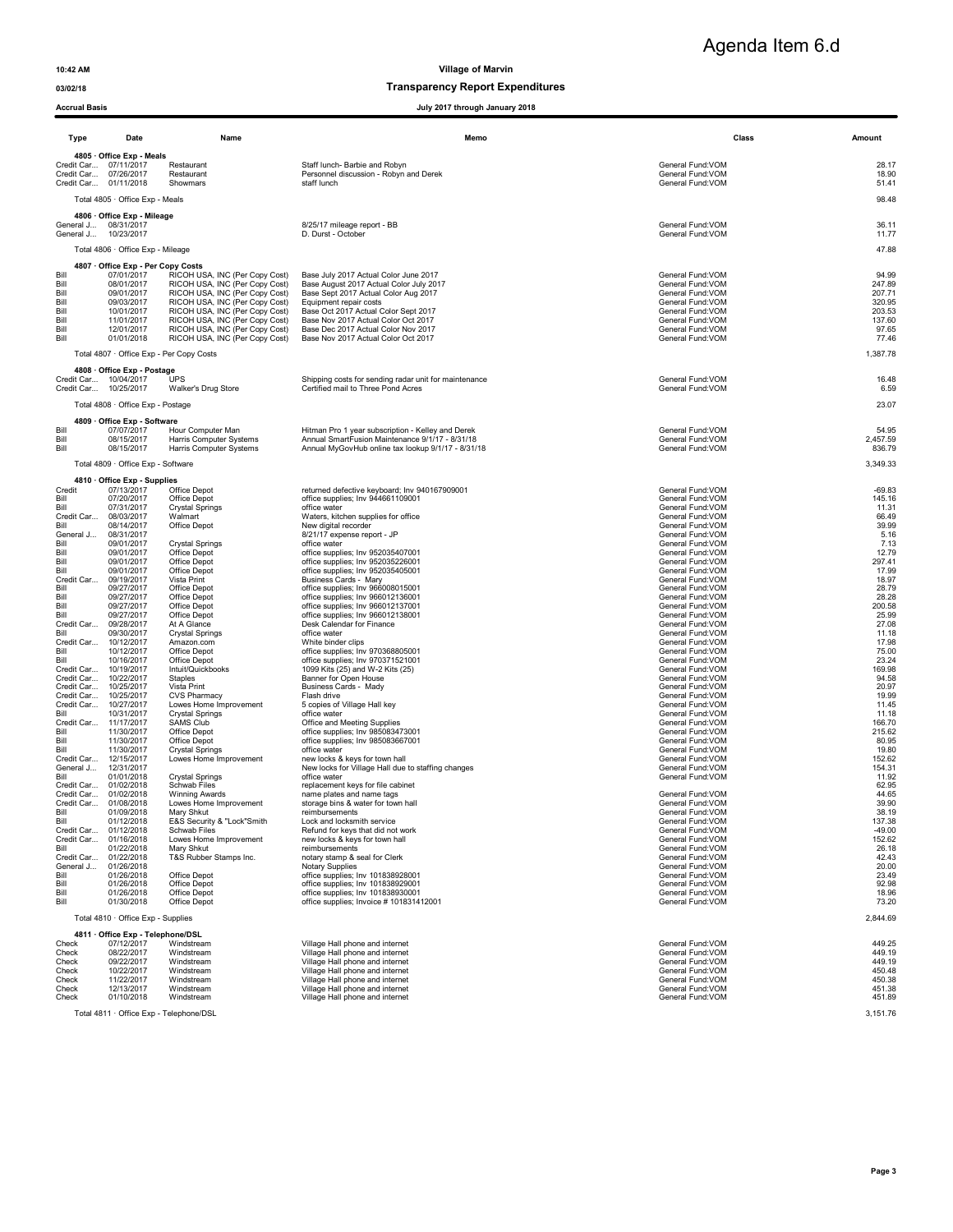03/02/18 Transparency Report Expenditures

| <b>Accrual Basis</b>                                                                                                                                                                         |                                                                                                                                                                                                                                                                                                                                                                                                                                                                                  |                                                                                                                                                                                                                                                                                                                                                                                                                                                                                                                                                                      | July 2017 through January 2018                                                                                                                                                                                                                                                                                                                                                                                                                                                                                                                                                                                                                                                                                                                                                                                                                                                                                                                                                                                                                                                                                   |                                                                                                                                                                                                                                                                                                                                                                                                                                                                                                         |                                                                                                                                                                                                                                          |
|----------------------------------------------------------------------------------------------------------------------------------------------------------------------------------------------|----------------------------------------------------------------------------------------------------------------------------------------------------------------------------------------------------------------------------------------------------------------------------------------------------------------------------------------------------------------------------------------------------------------------------------------------------------------------------------|----------------------------------------------------------------------------------------------------------------------------------------------------------------------------------------------------------------------------------------------------------------------------------------------------------------------------------------------------------------------------------------------------------------------------------------------------------------------------------------------------------------------------------------------------------------------|------------------------------------------------------------------------------------------------------------------------------------------------------------------------------------------------------------------------------------------------------------------------------------------------------------------------------------------------------------------------------------------------------------------------------------------------------------------------------------------------------------------------------------------------------------------------------------------------------------------------------------------------------------------------------------------------------------------------------------------------------------------------------------------------------------------------------------------------------------------------------------------------------------------------------------------------------------------------------------------------------------------------------------------------------------------------------------------------------------------|---------------------------------------------------------------------------------------------------------------------------------------------------------------------------------------------------------------------------------------------------------------------------------------------------------------------------------------------------------------------------------------------------------------------------------------------------------------------------------------------------------|------------------------------------------------------------------------------------------------------------------------------------------------------------------------------------------------------------------------------------------|
| Type                                                                                                                                                                                         | Date                                                                                                                                                                                                                                                                                                                                                                                                                                                                             | Name                                                                                                                                                                                                                                                                                                                                                                                                                                                                                                                                                                 | Memo                                                                                                                                                                                                                                                                                                                                                                                                                                                                                                                                                                                                                                                                                                                                                                                                                                                                                                                                                                                                                                                                                                             | Class                                                                                                                                                                                                                                                                                                                                                                                                                                                                                                   | Amount                                                                                                                                                                                                                                   |
| Bill<br>Bill                                                                                                                                                                                 | 4812 Office Exp - Website Host/Email<br>07/01/2017<br>Credit Car 07/13/2017<br>Credit Car 07/13/2017<br>Credit Car 07/13/2017<br>Credit Car 08/13/2017<br>Credit Car 08/13/2017<br>Credit Car 08/13/2017<br>Credit Car 09/13/2017<br>Credit Car 09/13/2017<br>Credit Car 09/13/2017<br>09/15/2017<br>Credit Car 10/03/2017<br>Credit Car 10/03/2017<br>Credit Car 10/03/2017<br>Credit Car 10/03/2017<br>Credit Car 11/02/2017<br>Credit Car 11/02/2017<br>Credit Car 11/02/2017 | VC3, Inc.<br>Microsoft online<br>Microsoft online<br>Microsoft online<br>Microsoft online<br>Microsoft online<br>Microsoft online<br>Microsoft online<br>Microsoft online<br>Microsoft online<br>HereToHost, LLC<br>Microsoft online<br>Microsoft online<br>Microsoft online<br>Mail Chimp<br>Microsoft online<br>Microsoft online<br>Microsoft online                                                                                                                                                                                                               | Annual website hosting FY17-18<br>Email for planning board members and tax collector<br>Sharepoint for Council, Clerk, Village Administrator, Finance Officer, Planning Board Chair<br>Office 365 Enterprise E3 for Kelley<br>Email for planning board members and tax collector<br>Sharepoint for Council, Clerk, Village Administrator, Finance Officer, Planning Board Chair<br>Office 365 Enterprise E3 for Kelley<br>Email for planning board members and tax collector<br>Sharepoint for Council, Clerk, Village Administrator, Finance Officer, Planning Board Chair<br>Office 365 Enterprise E3 for Karen<br>Elist Manager with Web (online alarm system registration)<br>Email for planning board members and tax collector<br>Sharepoint for Council, Clerk, Village Administrator, Finance Officer, Planning Board Chair<br>Office 365 Enterprise E3 for Karen<br>Monthly subscription for e-blast account<br>Email for planning board members and tax collector<br>Sharepoint for Council, Clerk, Village Administrator, Finance Officer, Planning Board Chair<br>Office 365 Enterprise E3 for Karen | General Fund:VOM<br>General Fund:VOM<br>General Fund:VOM<br>General Fund: VOM<br>General Fund:VOM<br>General Fund:VOM<br>General Fund: VOM<br>General Fund:VOM<br>General Fund: VOM<br>General Fund: VOM<br>General Fund: VOM<br>General Fund:VOM<br>General Fund:VOM<br>General Fund: VOM<br>General Fund: VOM<br>General Fund:VOM<br>General Fund:VOM<br>General Fund: VOM                                                                                                                            | 1,140.00<br>14.00<br>54.00<br>20.00<br>14.00<br>54.00<br>20.00<br>14.00<br>70.45<br>20.00<br>240.00<br>14.00<br>88.00<br>20.00<br>20.00<br>14.00<br>100.80<br>20.00                                                                      |
|                                                                                                                                                                                              | Credit Car 11/03/2017<br>Credit Car 12/02/2017<br>Credit Car 12/02/2017<br>Credit Car 12/02/2017<br>Credit Car 12/05/2017<br>Credit Car 01/02/2018<br>Credit Car 01/02/2018<br>Credit Car 01/02/2018                                                                                                                                                                                                                                                                             | Mail Chimp<br>Microsoft online<br>Microsoft online<br>Microsoft online<br>Mail Chimp<br>Microsoft online<br>Microsoft online<br>Microsoft online<br>Total 4812 · Office Exp - Website Host/Email                                                                                                                                                                                                                                                                                                                                                                     | Monthly subscription for e-blast account<br>Email for planning board members and tax collector<br>Sharepoint for Council, Clerk, Village Administrator, Finance Officer, Planning Board Chair<br>Office 365 Enterprise E3 for Karen<br>Monthly subscription for e-blast account<br>Office 365 Enterprise E3 for Admin Asst<br>Office 365 - Sharepoint (9 licenses)<br>Office 365 - Email (4 licenses)                                                                                                                                                                                                                                                                                                                                                                                                                                                                                                                                                                                                                                                                                                            | General Fund: VOM<br>General Fund: VOM<br>General Fund: VOM<br>General Fund: VOM<br>General Fund: VOM<br>General Fund: VOM<br>General Fund: VOM<br>General Fund: VOM                                                                                                                                                                                                                                                                                                                                    | 20.00<br>14.00<br>120.77<br>20.00<br>20.00<br>20.00<br>120.00<br>16.00<br>2,288.02                                                                                                                                                       |
| Bill<br>Bill                                                                                                                                                                                 | 4813 Office Exp - Postage Mach Rental<br>09/05/2017<br>12/05/2017                                                                                                                                                                                                                                                                                                                                                                                                                | FP Mailing Solutions<br>FP Mailing Solutions<br>Total 4813 · Office Exp - Postage Mach Rental                                                                                                                                                                                                                                                                                                                                                                                                                                                                        | Quarterly postage machine rental<br>Quarterly postage machine rental                                                                                                                                                                                                                                                                                                                                                                                                                                                                                                                                                                                                                                                                                                                                                                                                                                                                                                                                                                                                                                             | General Fund: VOM<br>General Fund: VOM                                                                                                                                                                                                                                                                                                                                                                                                                                                                  | 73.08<br>73.08<br>146.16                                                                                                                                                                                                                 |
|                                                                                                                                                                                              | 4814 · Off Exp-Accounting Adjustments<br>General J 08/31/2017<br>General J 08/31/2017                                                                                                                                                                                                                                                                                                                                                                                            | Total 4814 · Off Exp-Accounting Adjustments                                                                                                                                                                                                                                                                                                                                                                                                                                                                                                                          | Correct payroll liabliity adjustments<br>adjust payroll liablilities                                                                                                                                                                                                                                                                                                                                                                                                                                                                                                                                                                                                                                                                                                                                                                                                                                                                                                                                                                                                                                             | General Fund: VOM<br>General Fund:VOM                                                                                                                                                                                                                                                                                                                                                                                                                                                                   | $-0.14$<br>0.07<br>$-0.07$                                                                                                                                                                                                               |
|                                                                                                                                                                                              | Total 4800 · Office Expenditures                                                                                                                                                                                                                                                                                                                                                                                                                                                 |                                                                                                                                                                                                                                                                                                                                                                                                                                                                                                                                                                      |                                                                                                                                                                                                                                                                                                                                                                                                                                                                                                                                                                                                                                                                                                                                                                                                                                                                                                                                                                                                                                                                                                                  |                                                                                                                                                                                                                                                                                                                                                                                                                                                                                                         | 15,264.48                                                                                                                                                                                                                                |
|                                                                                                                                                                                              | 5000 · Professional Services<br>5001 · Prof Fees - Attorney                                                                                                                                                                                                                                                                                                                                                                                                                      |                                                                                                                                                                                                                                                                                                                                                                                                                                                                                                                                                                      |                                                                                                                                                                                                                                                                                                                                                                                                                                                                                                                                                                                                                                                                                                                                                                                                                                                                                                                                                                                                                                                                                                                  |                                                                                                                                                                                                                                                                                                                                                                                                                                                                                                         |                                                                                                                                                                                                                                          |
| Bill<br>Bill<br>Bill<br>Bill<br>Bill<br>Bill                                                                                                                                                 | 50010 · Retainer<br>07/31/2017<br>08/31/2017<br>09/30/2017<br>10/31/2017<br>11/30/2017<br>01/17/2018                                                                                                                                                                                                                                                                                                                                                                             | Cox Law Firm, PLLC<br>Cox Law Firm, PLLC<br>Cox Law Firm, PLLC<br>Cox Law Firm, PLLC<br>Cox Law Firm, PLLC<br>Cox Law Firm, PLLC                                                                                                                                                                                                                                                                                                                                                                                                                                     | Retainer - July 2017<br>Retainer - August 2017<br>Retainer - Septemer 2017<br>Retainer - October 2017<br>Retainer - November 2017<br>Retainer - December 2017                                                                                                                                                                                                                                                                                                                                                                                                                                                                                                                                                                                                                                                                                                                                                                                                                                                                                                                                                    | General Fund:VOM<br>General Fund: VOM<br>General Fund: VOM<br>General Fund:VOM<br>General Fund: VOM<br>General Fund: VOM                                                                                                                                                                                                                                                                                                                                                                                | 250.00<br>250.00<br>250.00<br>250.00<br>250.00<br>250.00                                                                                                                                                                                 |
|                                                                                                                                                                                              | Total 50010 · Retainer                                                                                                                                                                                                                                                                                                                                                                                                                                                           |                                                                                                                                                                                                                                                                                                                                                                                                                                                                                                                                                                      |                                                                                                                                                                                                                                                                                                                                                                                                                                                                                                                                                                                                                                                                                                                                                                                                                                                                                                                                                                                                                                                                                                                  |                                                                                                                                                                                                                                                                                                                                                                                                                                                                                                         | 1,500.00                                                                                                                                                                                                                                 |
| Bill<br>Bill<br>Bill<br>Bill<br>Bill<br>Bill<br>Bill<br>Bill                                                                                                                                 | 50011 · On Call Services<br>07/31/2017<br>07/31/2017<br>08/31/2017<br>08/31/2017<br>09/30/2017<br>10/31/2017<br>11/30/2017<br>01/17/2018                                                                                                                                                                                                                                                                                                                                         | Cox Law Firm, PLLC<br>Interlocal Risk Financing Fund of<br>Cox Law Firm, PLLC<br>Cox Law Firm, PLLC<br>Cox Law Firm, PLLC<br>Cox Law Firm, PLLC<br>Cox Law Firm, PLLC<br>Cox Law Firm, PLLC                                                                                                                                                                                                                                                                                                                                                                          | Time Entries - July (13 hours)<br>Deductible for legal claim 3160081817<br>Time Entries - August (18.6 hours)<br>VOM share of Municipal Attorney's Conference (Aug 2017)<br>Time Entries - September (19.8 hours)<br>Time Entries - October (11 hours)<br>Time Entries - November (6 hours)<br>Time Entries - December (25 hours)                                                                                                                                                                                                                                                                                                                                                                                                                                                                                                                                                                                                                                                                                                                                                                                | General Fund:VOM<br>General Fund:VOM<br>General Fund: VOM<br>General Fund:VOM<br>General Fund: VOM<br>General Fund: VOM<br>General Fund: VOM<br>General Fund: VOM                                                                                                                                                                                                                                                                                                                                       | 2,925.00<br>1,000.00<br>4,115.00<br>530.22<br>4,455.00<br>2,475.00<br>1,350.00<br>5,625.00                                                                                                                                               |
|                                                                                                                                                                                              | Total 50011 · On Call Services                                                                                                                                                                                                                                                                                                                                                                                                                                                   |                                                                                                                                                                                                                                                                                                                                                                                                                                                                                                                                                                      |                                                                                                                                                                                                                                                                                                                                                                                                                                                                                                                                                                                                                                                                                                                                                                                                                                                                                                                                                                                                                                                                                                                  |                                                                                                                                                                                                                                                                                                                                                                                                                                                                                                         | 22,475.22                                                                                                                                                                                                                                |
|                                                                                                                                                                                              | Total 5001 · Prof Fees - Attorney                                                                                                                                                                                                                                                                                                                                                                                                                                                |                                                                                                                                                                                                                                                                                                                                                                                                                                                                                                                                                                      |                                                                                                                                                                                                                                                                                                                                                                                                                                                                                                                                                                                                                                                                                                                                                                                                                                                                                                                                                                                                                                                                                                                  |                                                                                                                                                                                                                                                                                                                                                                                                                                                                                                         | 23,975.22                                                                                                                                                                                                                                |
| Bill<br>Bill                                                                                                                                                                                 | 5002 · Prof Fees - Auditor<br>10/19/2017<br>11/17/2017<br>Total 5002 · Prof Fees - Auditor                                                                                                                                                                                                                                                                                                                                                                                       | Kendra Gangal CPA<br>Kendra Gangal CPA                                                                                                                                                                                                                                                                                                                                                                                                                                                                                                                               | Progress billing - FY17 audit<br>Final billing - FY17 audit                                                                                                                                                                                                                                                                                                                                                                                                                                                                                                                                                                                                                                                                                                                                                                                                                                                                                                                                                                                                                                                      | General Fund:VOM<br>General Fund: VOM                                                                                                                                                                                                                                                                                                                                                                                                                                                                   | 3,300.00<br>2,200.00                                                                                                                                                                                                                     |
|                                                                                                                                                                                              | 5004 · Prof Fees - Computer Consultant                                                                                                                                                                                                                                                                                                                                                                                                                                           |                                                                                                                                                                                                                                                                                                                                                                                                                                                                                                                                                                      |                                                                                                                                                                                                                                                                                                                                                                                                                                                                                                                                                                                                                                                                                                                                                                                                                                                                                                                                                                                                                                                                                                                  |                                                                                                                                                                                                                                                                                                                                                                                                                                                                                                         | 5,500.00                                                                                                                                                                                                                                 |
| Bill<br>Bill<br>Bill<br>Bill<br>Bill<br>Bill<br>Bill<br>Bill<br>Bill<br>Bill<br>Bill<br>Bill<br>Bill<br>Bill<br>Bill<br>Bill<br>Bill<br>Bill<br>Bill<br>Bill<br>Bill<br>Bill<br>Bill<br>Bill | 07/05/2017<br>07/10/2017<br>08/16/2017<br>08/19/2017<br>08/21/2017<br>08/21/2017<br>09/07/2017<br>09/27/2017<br>10/17/2017<br>10/25/2017<br>11/20/2017<br>11/29/2017<br>11/30/2017<br>12/06/2017<br>12/07/2017<br>12/13/2017<br>12/15/2017<br>12/22/2017<br>01/10/2018<br>01/11/2018<br>01/19/2018<br>01/22/2018<br>01/29/2018<br>01/30/2018                                                                                                                                     | Hour Computer Man<br>Hour Computer Man<br>Hour Computer Man<br>Hour Computer Man<br>Hour Computer Man<br>Hour Computer Man<br>Hour Computer Man<br>Hour Computer Man<br>Hour Computer Man<br>Hour Computer Man<br>Hour Computer Man<br>Hour Computer Man<br>Hour Computer Man<br>Hour Computer Man<br>Hour Computer Man<br>Hour Computer Man<br>Hour Computer Man<br>Hour Computer Man<br>Hour Computer Man<br>Hour Computer Man<br>Hour Computer Man<br>Hour Computer Man<br>Hour Computer Man<br>Hour Computer Man<br>Total 5004 · Prof Fees - Computer Consultant | Onsite support - various issues<br>Onsite support - various issues<br>Onsite support - various issues<br>Carbonite Annual Subscription<br>Onsite support - various issues<br>In shop repair service - updated old computer<br>Onsite support - checked backups prior to Hurrican Irma<br>Telephone support - YouTube<br>Telephone support - various issues<br>Onsite support - Set up Mady's computer access<br>Remote support<br>Onsite support<br>Onsite support<br>Onsite support<br>Onsite support<br>Onsite support<br>Onsite support<br>Onsite support<br>Onsite support<br>Onsite support<br>Onsite support<br>Onsite support<br>Onsite support<br>Onsite support                                                                                                                                                                                                                                                                                                                                                                                                                                         | General Fund:VOM<br>General Fund:VOM<br>General Fund:VOM<br>General Fund: VOM<br>General Fund: VOM<br>General Fund: VOM<br>General Fund: VOM<br>General Fund: VOM<br>General Fund: VOM<br>General Fund:VOM<br>General Fund: VOM<br>General Fund: VOM<br>General Fund:VOM<br>General Fund:VOM<br>General Fund:VOM<br>General Fund:VOM<br>General Fund:VOM<br>General Fund:VOM<br>General Fund:VOM<br>General Fund: VOM<br>General Fund:VOM<br>General Fund: VOM<br>General Fund:VOM<br>General Fund: VOM | 18.75<br>37.50<br>75.00<br>99.99<br>75.00<br>112.50<br>75.00<br>18.75<br>18.75<br>37.50<br>25.00<br>112.50<br>56.25<br>93.75<br>187.50<br>300.00<br>93.75<br>150.00<br>168.75<br>56.25<br>93.75<br>118.75<br>112.50<br>37.50<br>2,174.99 |
| Bill                                                                                                                                                                                         | 5005 · Prof Fees - Tax Bills<br>09/15/2017                                                                                                                                                                                                                                                                                                                                                                                                                                       | Professional Mail Services, Inc.                                                                                                                                                                                                                                                                                                                                                                                                                                                                                                                                     | 2017 Tax Bills                                                                                                                                                                                                                                                                                                                                                                                                                                                                                                                                                                                                                                                                                                                                                                                                                                                                                                                                                                                                                                                                                                   | General Fund:VOM                                                                                                                                                                                                                                                                                                                                                                                                                                                                                        | 432.66                                                                                                                                                                                                                                   |
|                                                                                                                                                                                              | Total 5005 · Prof Fees - Tax Bills                                                                                                                                                                                                                                                                                                                                                                                                                                               |                                                                                                                                                                                                                                                                                                                                                                                                                                                                                                                                                                      |                                                                                                                                                                                                                                                                                                                                                                                                                                                                                                                                                                                                                                                                                                                                                                                                                                                                                                                                                                                                                                                                                                                  |                                                                                                                                                                                                                                                                                                                                                                                                                                                                                                         | 432.66                                                                                                                                                                                                                                   |
|                                                                                                                                                                                              | Total 5000 · Professional Services                                                                                                                                                                                                                                                                                                                                                                                                                                               |                                                                                                                                                                                                                                                                                                                                                                                                                                                                                                                                                                      |                                                                                                                                                                                                                                                                                                                                                                                                                                                                                                                                                                                                                                                                                                                                                                                                                                                                                                                                                                                                                                                                                                                  |                                                                                                                                                                                                                                                                                                                                                                                                                                                                                                         | 32,082.87                                                                                                                                                                                                                                |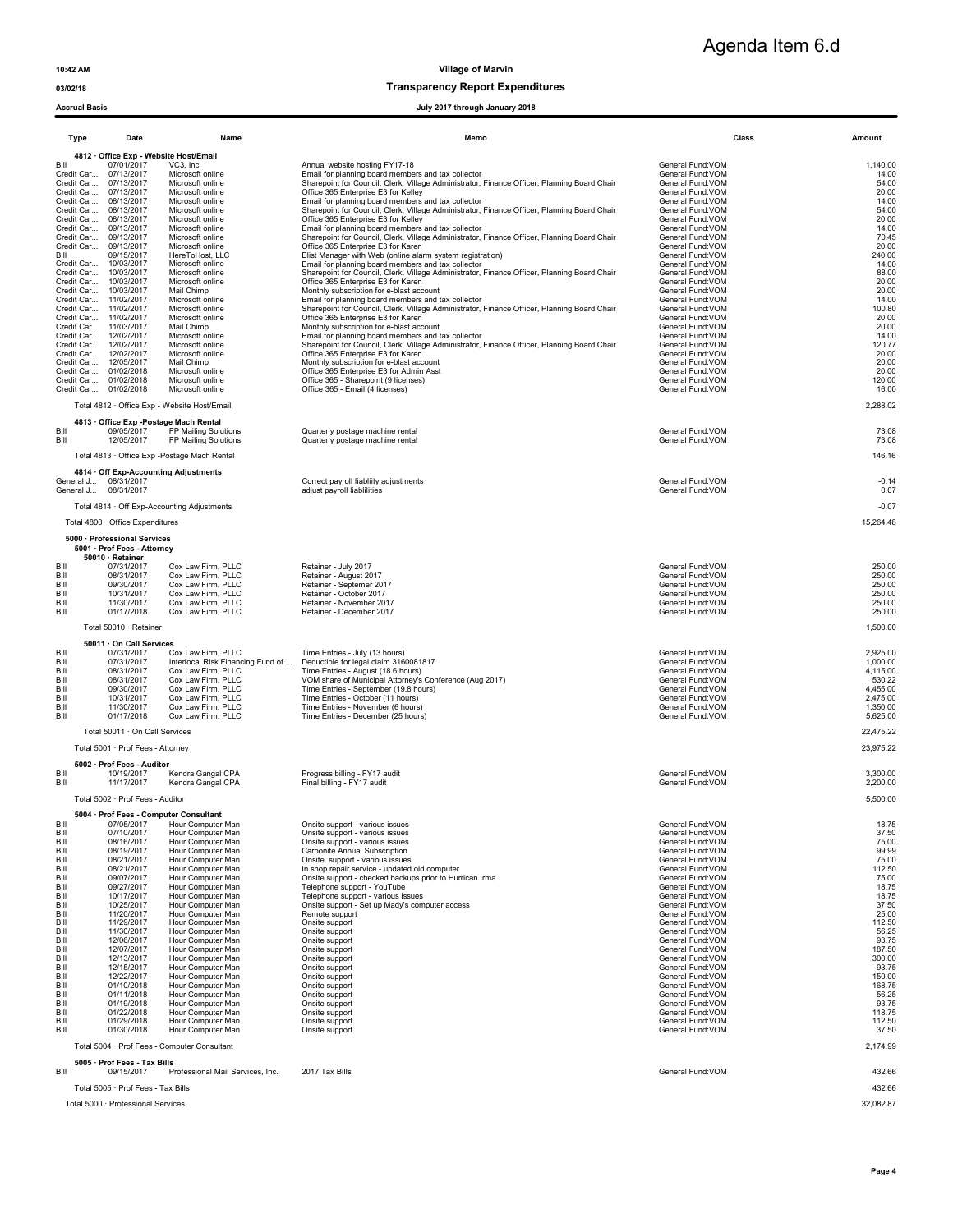# Agenda Item 6.d

### 03/02/18 Transparency Report Expenditures

| <b>Accrual Basis</b> |                                          |                                                      | July 2017 through January 2018                                              |                                        |                  |
|----------------------|------------------------------------------|------------------------------------------------------|-----------------------------------------------------------------------------|----------------------------------------|------------------|
| <b>Type</b>          | Date                                     | Name                                                 | Memo                                                                        | Class                                  | Amount           |
|                      | 5500 · Public Safety                     |                                                      |                                                                             |                                        |                  |
| Bill                 | 5501 · Other Public Safety<br>09/01/2017 | <b>Thomas Chad Coppedge</b>                          | Traffic Marvin W/E 09-01-2017                                               | General Fund:VOM                       | 75.00            |
| Bill                 | 09/01/2017                               | Stephen A. Eason                                     | Traffic Marvin W/E 09-01-2017                                               | General Fund: VOM                      | 75.00            |
| Bill                 | 09/01/2017                               | James Edward Murray                                  | Traffic Marvin W/E 09-01-2017                                               | General Fund:VOM                       | 75.00            |
| Bill<br>Bill         | 09/01/2017<br>09/01/2017                 | Malcolm Thomas Murray III<br>Jonathon David Philemon | Traffic Marvin W/E 09-01-2017<br>Traffic Marvin W/E 09-01-2017              | General Fund:VOM<br>General Fund:VOM   | 300.00<br>75.00  |
| Bill                 | 09/01/2017                               | Jason Rumley                                         | Traffic Marvin W/E 09-01-2017                                               | General Fund:VOM                       | 150.00           |
| Bill                 | 09/01/2017                               | Joshua Boyd Rushing                                  | Traffic Marvin W/E 09-01-2017                                               | General Fund: VOM                      | 150.00           |
| Bill<br>Bill         | 09/01/2017<br>09/08/2017                 | Lia Fue Yang<br>Jerry Chad Barbee                    | Traffic Marvin W/E 09-01-2017<br>Week ended 9/8/17                          | General Fund: VOM<br>General Fund: VOM | 75.00<br>75.00   |
| Bill                 | 09/08/2017                               | Stephen A. Eason                                     | Week ended 9/8/17                                                           | General Fund: VOM                      | 75.00            |
| Bill<br>Bill         | 09/08/2017<br>09/08/2017                 | <b>Christopher Hicks</b><br>Justin L. Keziah         | Week ended 9/8/17<br>Week ended 9/8/17                                      | General Fund: VOM<br>General Fund: VOM | 118.75<br>75.00  |
| Bill                 | 09/08/2017                               | James Michael Mave                                   | week ended 9/8/17                                                           | General Fund: VOM                      | 75.00            |
| Bill                 | 09/08/2017                               | Darrell Morris                                       | Week ended 9/8/17                                                           | General Fund: VOM                      | 75.00            |
| Bill<br>Bill         | 09/08/2017<br>09/08/2017                 | James Edward Murray<br>Malcolm Thomas Murray III     | week ended 9/8/17<br>week ended 9/8/17                                      | General Fund: VOM<br>General Fund:VOM  | 75.00<br>150.00  |
| Bill                 | 09/08/2017                               | Jerry Dale Paxton, Jr.                               | week ended 9/8/17                                                           | General Fund: VOM                      | 75.00            |
| Bill                 | 09/08/2017                               | Jason Rumley                                         | Week ended 9/8/17                                                           | General Fund: VOM                      | 75.00            |
| Bill<br>Bill         | 09/15/2017<br>09/15/2017                 | Jerry Chad Barbee<br>James Edward Murray             | Week ended 9/15/17<br>week ended 9/15/17                                    | General Fund: VOM<br>General Fund: VOM | 75.00<br>75.00   |
| Bill                 | 09/15/2017                               | Malcolm Thomas Murray III                            | week ended 9/15/17                                                          | General Fund: VOM                      | 75.00            |
| Bill                 | 09/15/2017                               | Lauren Marleen Ramsey                                | week ended 9/15/17                                                          | General Fund: VOM                      | 75.00            |
| Bill<br>Bill         | 09/15/2017<br>09/22/2017                 | Jason Rumley<br>Jerry Chad Barbee                    | Week ended 9/15/17<br>Week ended 9/22/17                                    | General Fund:VOM<br>General Fund: VOM  | 75.00<br>150.00  |
| Bill                 | 09/22/2017                               | Jackson Ross Hunt                                    | Week ended 9/22/17                                                          | General Fund:VOM                       | 225.00           |
| Bill                 | 09/22/2017                               | James Edward Murray                                  | Week ended 9/22/17                                                          | General Fund: VOM                      | 150.00           |
| Bill<br>Bill         | 09/22/2017<br>09/22/2017                 | Malcolm Thomas Murray III<br>Jerry Dale Paxton, Jr.  | Week ended 9/22/17<br>Week ended 9/22/17                                    | General Fund: VOM<br>General Fund: VOM | 75.00<br>150.00  |
| Bill                 | 09/22/2017                               | Lauren Marleen Ramsey                                | Week ended 9/22/17                                                          | General Fund: VOM                      | 75.00            |
| Bill<br>Bill         | 09/22/2017<br>09/29/2017                 | Jason Rumley<br>Jackson Ross Hunt                    | Week ended 9/22/17                                                          | General Fund:VOM<br>General Fund: VOM  | 75.00<br>225.00  |
| Bill                 | 09/29/2017                               | James Edward Murray                                  | week ending 9/29/17<br>week ending 9/29/17                                  | General Fund:VOM                       | 75.00            |
| Bill                 | 09/29/2017                               | Jerry Dale Paxton, Jr.                               | week ending 9/29/17                                                         | General Fund: VOM                      | 75.00            |
| Bill<br>Bill         | 09/29/2017<br>09/29/2017                 | Jason Rumley<br><b>Christopher Hicks</b>             | Week ended 9/29/17<br>Replacement check; original check 8919 was lost       | General Fund: VOM<br>General Fund: VOM | 75.00<br>150.00  |
| General J            | 09/30/2017                               |                                                      | VOID lost check #8919                                                       | General Fund: VOM                      | $-150.00$        |
| Bill                 | 10/06/2017                               | Jackson Ross Hunt                                    | week ending 10/6/17                                                         | General Fund: VOM                      | 150.00           |
| Bill<br>Bill         | 10/06/2017<br>10/06/2017                 | Jerry Dale Paxton, Jr.<br>William E Summey           | week ended 10/6/17<br>week ended 10/6/17                                    | General Fund: VOM<br>General Fund: VOM | 150.00<br>225.00 |
| Bill                 | 10/06/2017                               | Patrick Tyson                                        | week ended 10/6/17                                                          | General Fund: VOM                      | 75.00            |
| Bill                 | 10/13/2017                               | Jerry Chad Barbee                                    | week ended 10/13/17                                                         | General Fund:VOM                       | 75.00            |
| Bill<br>Bill         | 10/13/2017<br>10/13/2017                 | Thomas Chad Coppedge<br>Jackson Ross Hunt            | week ended 10/13/17<br>week ended 10/13/17                                  | General Fund: VOM<br>General Fund: VOM | 75.00<br>175.00  |
| Bill                 | 10/13/2017                               | James Edward Murray                                  | week ended 10/31/17                                                         | General Fund:VOM                       | 75.00            |
| Bill                 | 10/13/2017                               | William E Summey                                     | week ended 10/13/17                                                         | General Fund: VOM                      | 225.00           |
| Bill<br>Bill         | 10/20/2017<br>10/20/2017                 | Jackson Ross Hunt<br>James Edward Murray             | week ended 10/20/17<br>week ended 10/20/17                                  | General Fund: VOM<br>General Fund: VOM | 150.00<br>75.00  |
| Bill                 | 10/20/2017                               | Jerry Dale Paxton, Jr.                               | week ended 10/20/17                                                         | General Fund: VOM                      | 150.00           |
| Bill                 | 10/20/2017                               | Lauren Marleen Ramsey                                | week ended 10/20/17                                                         | General Fund: VOM                      | 75.00            |
| Bill<br>Bill         | 10/20/2017<br>10/20/2017                 | David Taylor Richardson<br>Jason Rumley              | week ended 10/20/17<br>week ended 10/20/17                                  | General Fund:VOM<br>General Fund: VOM  | 75.00<br>75.00   |
| Bill                 | 10/20/2017                               | William E Summey                                     | week ended 10/20/17                                                         | General Fund: VOM                      | 225.00           |
| Bill                 | 10/27/2017                               | Jerry Chad Barbee                                    | week ended 10/27/17                                                         | General Fund: VOM                      | 75.00            |
| Bill<br>Bill         | 10/27/2017<br>10/27/2017                 | Stephen A. Eason<br>Jackson Ross Hunt                | week ended 10/27/17<br>Week ending 10/27/17                                 | General Fund: VOM<br>General Fund:VOM  | 150.00<br>225.00 |
| Bill                 | 10/27/2017                               | Jerry Dale Paxton, Jr.                               | week ended 10/27/17                                                         | General Fund: VOM                      | 150.00           |
| Bill<br>Bill         | 10/27/2017<br>10/27/2017                 | Lauren Marleen Ramsey<br>Jason Rumley                | week ended 10/27/17<br>week ended 10/27/17                                  | General Fund: VOM<br>General Fund: VOM | 75.00<br>150.00  |
| Bill                 | 10/27/2017                               | William E Summey                                     | week ended 10/27/17                                                         | General Fund: VOM                      | 225.00           |
| Bill                 | 11/03/2017                               | Jackson Ross Hunt                                    | week ended 11/3/17                                                          | General Fund: VOM                      | 75.00            |
| Bill<br>Bill         | 11/03/2017<br>11/03/2017                 | James Edward Murray<br>Jerry Dale Paxton, Jr.        | Week ended 11/3/17<br>Week ended 11/3/17                                    | General Fund: VOM<br>General Fund: VOM | 150.00<br>75.00  |
| Bill                 | 11/03/2017                               | William E Summey                                     | week ended 11/3/17                                                          | General Fund: VOM                      | 300.00           |
| Bill                 | 11/03/2017                               | Patrick Tyson                                        | week ended 11/3/17                                                          | General Fund: VOM                      | 150.00           |
| Bill<br>Bill         | 11/09/2017<br>11/09/2017                 | Jackson Ross Hunt<br>Jerry Dale Paxton, Jr.          | week ended 11/9/17<br>Week ended 11/9/17                                    | General Fund: VOM<br>General Fund: VOM | 225.00<br>75.00  |
| Bill                 | 11/09/2017                               | Jason Rumley                                         | week ended 11/9/17                                                          | General Fund:VOM                       | 75.00            |
| Bill<br>Bill         | 11/09/2017<br>11/17/2017                 | William E Summey<br>Jerry Chad Barbee                | week ended 11/9/17                                                          | General Fund:VOM<br>General Fund:VOM   | 150.00           |
| Bill                 | 11/17/2017                               | Samuel Forest Clark                                  | week ended 11/17/17<br>week ended 11/17/17                                  | General Fund: VOM                      | 150.00<br>150.00 |
| Bill                 | 11/17/2017                               | Kacey Gregory Moore                                  | week ended 11/17/17                                                         | General Fund:VOM                       | 75.00            |
| Bill<br>Bill         | 11/17/2017<br>11/17/2017                 | James Edward Murray<br>Jerry Dale Paxton, Jr.        | week ended 11/17/2017<br>week ended 11/17/17                                | General Fund: VOM<br>General Fund: VOM | 75.00<br>75.00   |
| Bill                 | 11/17/2017                               | Jason Rumley                                         | week ended 11/17/17                                                         | General Fund: VOM                      | 150.00           |
| Bill                 | 11/17/2017                               | William E Summey                                     | week ended 11/17/17                                                         | General Fund: VOM                      | 225.00           |
| Bill<br>Bill         | 11/17/2017<br>11/21/2017                 | Joseph Patrick Whitley<br>Jerry Dale Paxton, Jr.     | week ended 11/17/17<br>week ended 11/21/17                                  | General Fund: VOM<br>General Fund: VOM | 75.00<br>75.00   |
| Bill                 | 11/21/2017                               | Jason Rumley                                         | week ended 11/21/17                                                         | General Fund: VOM                      | 75.00            |
| Bill                 | 11/21/2017                               | William E Summey                                     | week ended 11/21/17                                                         | General Fund: VOM                      | 150.00           |
| Bill<br>Bill         | 12/01/2017<br>12/01/2017                 | Thomas Chad Coppedge<br><b>Christopher Hicks</b>     | week ended 12/1/17<br>week ended 12/1/17                                    | General Fund: VOM<br>General Fund: VOM | 75.00<br>75.00   |
| Bill                 | 12/01/2017                               | Jackson Ross Hunt                                    | week ended 12/1/17                                                          | General Fund: VOM                      | 150.00           |
| Bill                 | 12/01/2017                               | Jerry Dale Paxton, Jr.                               | week ended 12/1/17                                                          | General Fund: VOM                      | 150.00           |
| Bill<br>Bill         | 12/01/2017<br>12/01/2017                 | William E Summey<br>Joseph Patrick Whitley           | week ended 12/1/17<br>week ended 12/1/17                                    | General Fund: VOM<br>General Fund: VOM | 300.00<br>75.00  |
| Bill                 | 12/01/2017                               | Jessica N. Hines                                     | week ended 12/1/17                                                          | General Fund:VOM                       | 225.00           |
| Bill                 | 12/06/2017<br>12/08/2017                 | Sunbelt Rentals<br>Jackson Ross Hunt                 | Light tower rental 11/28 thru 12/25/17 (Acct #645956)<br>week ended 12/8/17 | General Fund: VOM<br>General Fund: VOM | 841.38<br>225.00 |
| Bill<br>Bill         | 12/08/2017                               | McKensie Richard Lorenz                              | week ended 12/8/17                                                          | General Fund: VOM                      | 150.00           |
| Bill                 | 12/08/2017                               | Jerry Dale Paxton, Jr.                               | week ended 12/8/17                                                          | General Fund: VOM                      | 75.00            |
| Bill<br>Bill         | 12/08/2017<br>12/08/2017                 | Jason Rumley<br>William E Summey                     | week ended 12/8/17<br>week ended 12/8/17                                    | General Fund: VOM<br>General Fund: VOM | 75.00<br>150.00  |
| Bill                 | 12/08/2017                               | Lia Fue Yang                                         | week ended 12/8/17                                                          | General Fund: VOM                      | 75.00            |
| Bill                 | 12/15/2017                               | Stephen A. Eason                                     | week ended 12/15/17                                                         | General Fund:VOM                       | 75.00            |
| Bill<br>Bill         | 12/15/2017<br>12/15/2017                 | Jessica N. Hines<br>McKensie Richard Lorenz          | week ended 12/15/17<br>week ended 12/15/17                                  | General Fund: VOM<br>General Fund: VOM | 75.00<br>75.00   |
| Bill                 | 12/15/2017                               | Jason Rumley                                         | week ended 12/15/17                                                         | General Fund: VOM                      | 150.00           |
| Bill                 | 12/15/2017                               | William E Summey                                     | week ended 12/15/17                                                         | General Fund: VOM                      | 300.00           |
| Bill<br>Bill         | 12/15/2017<br>12/19/2017                 | Joseph Patrick Whitley<br>Jackson Ross Hunt          | week ended 12/8/17<br>week ended 12/19/17                                   | General Fund: VOM<br>General Fund: VOM | 75.00<br>150.00  |
| Bill                 | 12/19/2017                               | Jerry Dale Paxton, Jr.                               | week ended 12/19/17                                                         | General Fund: VOM                      | 150.00           |
| Bill                 | 01/03/2018<br>01/05/2018                 | Sunbelt Rentals                                      | Light tower rental 12/27/17 thru 1/22/18 (Acct #645956)                     | General Fund: VOM                      | 586.08<br>180.00 |
| Bill<br>Bill         | 01/05/2018                               | Jackson Ross Hunt<br>Jerry Dale Paxton, Jr.          | week ended 1/5/2018<br>week ended 1/5/18                                    | General Fund: VOM<br>General Fund:VOM  | 90.00            |
| Bill                 | 01/05/2018                               | William E Summey                                     | week ended 1/5/18                                                           | General Fund: VOM                      | 360.00           |
| Bill<br>Bill         | 01/05/2018<br>01/12/2018                 | Joseph Patrick Whitley<br>William E Summey           | week ended 1/5/18<br>week ended 1/12/18                                     | General Fund: VOM<br>General Fund: VOM | 90.00<br>450.00  |
| Bill                 | 01/12/2018                               | Jerry Dale Paxton, Jr.                               | week ended 1/12/2018                                                        | General Fund: VOM                      | 180.00           |
| Bill                 | 01/12/2018                               | James Edward Murray                                  | week ended 1/12/2018                                                        | General Fund: VOM                      | 90.00            |

Bill 01/12/2018 Christopher Hicks week ended 1/12/2018 General Fund:VOM General Fund:VOM 90.00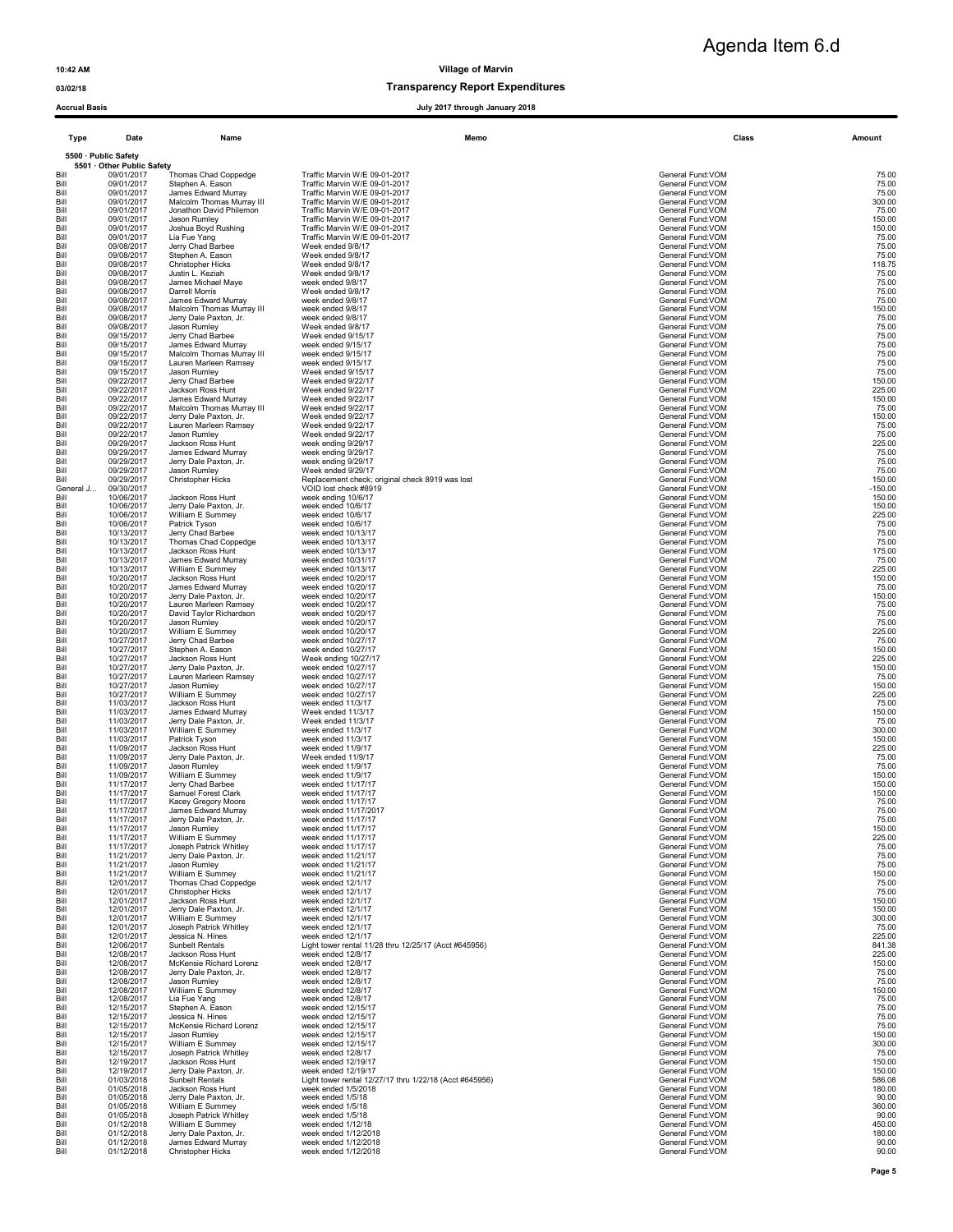# Agenda Item 6.d

### 03/02/18 Transparency Report Expenditures

| <b>Accrual Basis</b>                                                                                                                                                            |                                                                                                                                                                                                                                                                                                                                                                                                                                                                                                                                                                                                                                                  | July 2017 through January 2018                                                                                                                                                                                                                                                                                                                                                                                                                |                                                                                                                                                                                                                                                                                                                                                            |                                                                                                                                                                           |
|---------------------------------------------------------------------------------------------------------------------------------------------------------------------------------|--------------------------------------------------------------------------------------------------------------------------------------------------------------------------------------------------------------------------------------------------------------------------------------------------------------------------------------------------------------------------------------------------------------------------------------------------------------------------------------------------------------------------------------------------------------------------------------------------------------------------------------------------|-----------------------------------------------------------------------------------------------------------------------------------------------------------------------------------------------------------------------------------------------------------------------------------------------------------------------------------------------------------------------------------------------------------------------------------------------|------------------------------------------------------------------------------------------------------------------------------------------------------------------------------------------------------------------------------------------------------------------------------------------------------------------------------------------------------------|---------------------------------------------------------------------------------------------------------------------------------------------------------------------------|
| Type                                                                                                                                                                            | Date<br>Name                                                                                                                                                                                                                                                                                                                                                                                                                                                                                                                                                                                                                                     | Memo                                                                                                                                                                                                                                                                                                                                                                                                                                          | Class                                                                                                                                                                                                                                                                                                                                                      | Amount                                                                                                                                                                    |
| Bill<br>Bill<br>Bill<br>Bill<br>Bill<br>Bill<br>Bill<br>Bill<br>Bill<br>Credit Car<br>Bill<br>Bill<br>Bill<br>Bill<br>Bill<br>Bill<br>Bill                                      | 01/12/2018<br>Jackson Ross Hunt<br>Anthony Mason<br>01/12/2018<br>Logan C. Starnes<br>01/12/2018<br>01/17/2018<br>Jessica N. Hines<br>01/17/2018<br>Jackson Ross Hunt<br>01/17/2018<br>Anthony Mason<br>01/17/2018<br>Jason Rumley<br>01/17/2018<br>Logan C. Starnes<br>01/17/2018<br>William E Summey<br>01/25/2018<br>QT<br>01/25/2018<br>Stephen A. Eason<br>01/25/2018<br>Jessica N. Hines<br>01/25/2018<br>Jackson Ross Hunt<br>01/25/2018<br>Anthony Mason<br>William E Summey<br>01/25/2018<br>01/25/2018<br>Lia Fue Yang<br>01/31/2018<br>Sunbelt Rentals<br>Total 5501 · Other Public Safety                                            | week ended 1/12/2018<br>week ended 1/12/2018<br>week ended 1/12/2018<br>week ended 1/17/18<br>week ended 1/17/2018<br>week ended 1/17/2018<br>week ended 1/17/2018<br>week ended 1/17/2018<br>week ended 1/17/18<br>diesel for light trailer<br>week ended 1/25/2018<br>week ended 1/25/18<br>week ended 1/25/2018<br>week ended 1/25/2018<br>week ended 1/25/18<br>week ended 1/25/2018<br>Light tower rental 1/23/18-2/19/18 (Acct #645956) | General Fund:VOM<br>General Fund:VOM<br>General Fund:VOM<br>General Fund: VOM<br>General Fund: VOM<br>General Fund:VOM<br>General Fund: VOM<br>General Fund: VOM<br>General Fund: VOM<br>General Fund:VOM<br>General Fund: VOM<br>General Fund: VOM<br>General Fund: VOM<br>General Fund: VOM<br>General Fund:VOM<br>General Fund: VOM<br>General Fund:VOM | 270.00<br>90.00<br>90.00<br>90.00<br>90.00<br>90.00<br>90.00<br>90.00<br>90.00<br>24.15<br>180.00<br>90.00<br>180.00<br>180.00<br>270.00<br>180.00<br>586.08<br>17,706.44 |
| Bill                                                                                                                                                                            | 5502 · Public Safety - Deputy Contract<br>07/01/2017<br>Union County Finance Department                                                                                                                                                                                                                                                                                                                                                                                                                                                                                                                                                          | 2017-18 Deputy Contract - 1st quarter                                                                                                                                                                                                                                                                                                                                                                                                         | General Fund:VOM                                                                                                                                                                                                                                                                                                                                           | 22.014.50                                                                                                                                                                 |
| Bill<br>Bill<br>Total 5500 · Public Safety                                                                                                                                      | 10/01/2017<br>Union County Finance Department<br>01/01/2018<br>Union County Finance Department<br>Total 5502 · Public Safety - Deputy Contract<br>6000 · Salaries & Related Expenditures                                                                                                                                                                                                                                                                                                                                                                                                                                                         | 2017-18 Deputy Contract - 2nd quarter<br>2017-18 Deputy Contract - 1st quarter                                                                                                                                                                                                                                                                                                                                                                | General Fund:VOM<br>General Fund:VOM                                                                                                                                                                                                                                                                                                                       | 22,014.50<br>22,014.50<br>66,043.50<br>83,749.94                                                                                                                          |
| 6001 · Gross Wages                                                                                                                                                              | 6032 · Temporary Assistant                                                                                                                                                                                                                                                                                                                                                                                                                                                                                                                                                                                                                       |                                                                                                                                                                                                                                                                                                                                                                                                                                               |                                                                                                                                                                                                                                                                                                                                                            |                                                                                                                                                                           |
| Paycheck<br>Paycheck                                                                                                                                                            | Julie W. Rothrock<br>01/12/2018<br>Julie W. Rothrock<br>01/31/2018                                                                                                                                                                                                                                                                                                                                                                                                                                                                                                                                                                               | <b>Direct Deposit</b><br><b>Direct Deposit</b>                                                                                                                                                                                                                                                                                                                                                                                                | General Fund:VOM<br>General Fund: VOM                                                                                                                                                                                                                                                                                                                      | 143.75<br>500.00                                                                                                                                                          |
|                                                                                                                                                                                 | Total 6032 · Temporary Assistant                                                                                                                                                                                                                                                                                                                                                                                                                                                                                                                                                                                                                 |                                                                                                                                                                                                                                                                                                                                                                                                                                               |                                                                                                                                                                                                                                                                                                                                                            | 643.75                                                                                                                                                                    |
| Paycheck<br>Paycheck<br>Paycheck<br>Paycheck<br>Paycheck<br>General J<br>Paycheck<br>Paycheck<br>Paycheck<br>Paycheck<br>Paycheck                                               | 6003 · Village Administrator/Senior Pl<br>07/14/2017<br>Robyn M. Stuber<br>07/31/2017<br>Robyn M. Stuber<br>08/15/2017<br>Robyn M. Stuber<br>Mary G. Shkut<br>09/15/2017<br>Mary G. Shkut<br>09/29/2017<br>09/30/2017<br>10/13/2017<br>Mary G. Shkut<br>Mary G. Shkut<br>10/31/2017<br>11/15/2017<br>Mary G. Shkut<br>Mary G. Shkut<br>11/30/2017<br>Mary G. Shkut<br>12/15/2017                                                                                                                                                                                                                                                                 | <b>Direct Deposit</b><br><b>Direct Deposit</b><br><b>Direct Deposit</b><br><b>Direct Deposit</b><br><b>Direct Deposit</b><br>Reclass vacation pay - 1st qtr<br><b>Direct Deposit</b><br><b>Direct Deposit</b><br><b>Direct Deposit</b><br><b>Direct Deposit</b><br><b>Direct Deposit</b>                                                                                                                                                      | General Fund:VOM<br>General Fund: VOM<br>General Fund:VOM<br>General Fund: VOM<br>General Fund: VOM<br>General Fund: VOM<br>General Fund:VOM<br>General Fund: VOM<br>General Fund:VOM<br>General Fund: VOM<br>General Fund: VOM                                                                                                                            | 2,625.00<br>2,625.00<br>2,625.00<br>5,734.62<br>2,625.00<br>995.85<br>2,625.00<br>2.625.00<br>2,625.00<br>2,625.00<br>2,625.00                                            |
|                                                                                                                                                                                 | Total 6003 · Village Administrator/Senior Pl                                                                                                                                                                                                                                                                                                                                                                                                                                                                                                                                                                                                     |                                                                                                                                                                                                                                                                                                                                                                                                                                               |                                                                                                                                                                                                                                                                                                                                                            | 30,355.47                                                                                                                                                                 |
| $6004 \cdot$ Clerk<br>Paycheck<br>Paycheck<br>Paycheck<br>Paycheck<br>Paycheck<br>Paycheck<br>General J<br>Paycheck<br>Paycheck<br>Paycheck<br>Paycheck<br>Paycheck<br>Paycheck | 07/14/2017<br>Barbara R. Blackwell<br>07/31/2017<br>Barbara R. Blackwell<br>08/15/2017<br>Barbara R. Blackwell<br>08/31/2017<br>Barbara R. Blackwell<br>09/15/2017<br>Barbara R. Blackwell<br>09/29/2017<br>Barbara R. Blackwell<br>09/30/2017<br>10/13/2017<br>Barbara R. Blackwell<br>10/31/2017<br>Barbara R. Blackwell<br>11/15/2017<br>Barbara R. Blackwell<br>11/30/2017<br>Barbara R. Blackwell<br>Barbara R. Blackwell<br>12/15/2017<br>01/31/2018<br>Barbara R. Blackwell                                                                                                                                                               | <b>Direct Deposit</b><br><b>Direct Deposit</b><br><b>Direct Deposit</b><br><b>Direct Deposit</b><br><b>Direct Deposit</b><br><b>Direct Deposit</b><br>Reclass vacation pay - 1st qtr<br><b>Direct Deposit</b><br><b>Direct Deposit</b><br><b>Direct Deposit</b><br><b>Direct Deposit</b><br><b>Direct Deposit</b><br><b>Direct Deposit</b>                                                                                                    | General Fund: VOM<br>General Fund:VOM<br>General Fund:VOM<br>General Fund:VOM<br>General Fund:VOM<br>General Fund: VOM<br>General Fund:VOM<br>General Fund: VOM<br>General Fund: VOM<br>General Fund: VOM<br>General Fund: VOM<br>General Fund: VOM<br>General Fund:VOM                                                                                    | 1,891.03<br>2,083.33<br>2,083.33<br>2,145.83<br>2,145.83<br>2,145.83<br>192.30<br>2,145.83<br>2,145.83<br>2,145.83<br>2,145.83<br>6,170.69<br>1,584.62                    |
| 6006 · Planner                                                                                                                                                                  | Total 6004 · Clerk                                                                                                                                                                                                                                                                                                                                                                                                                                                                                                                                                                                                                               |                                                                                                                                                                                                                                                                                                                                                                                                                                               |                                                                                                                                                                                                                                                                                                                                                            | 29,026.11                                                                                                                                                                 |
| Paycheck                                                                                                                                                                        | Lara R Carnow<br>01/31/2018                                                                                                                                                                                                                                                                                                                                                                                                                                                                                                                                                                                                                      | <b>Direct Deposit</b>                                                                                                                                                                                                                                                                                                                                                                                                                         | General Fund:VOM                                                                                                                                                                                                                                                                                                                                           | 530.00                                                                                                                                                                    |
| Paycheck<br>Paycheck<br>Paycheck<br>Paycheck<br>Paycheck<br>Paycheck<br>Paycheck<br>Paycheck<br>Paycheck<br>Paycheck<br>Paycheck<br>Paycheck<br>Paycheck<br>Paycheck            | Total 6006 · Planner<br>6005 · Finance Officer<br>07/14/2017<br>Christine A Robertson<br>07/31/2017<br>Christine A Robertson<br>08/15/2017<br>Christine A Robertson<br>08/31/2017<br>Christine A Robertson<br>09/15/2017<br>Christine A Robertson<br>09/29/2017<br>Christine A Robertson<br>10/13/2017<br>Christine A Robertson<br>10/31/2017<br>Christine A Robertson<br>11/15/2017<br>Christine A Robertson<br>11/30/2017<br>Christine A Robertson<br>Christine A Robertson<br>12/15/2017<br>12/29/2017<br>Christine A Robertson<br>01/12/2018<br>Christine A Robertson<br>01/31/2018<br>Christine A Robertson<br>Total 6005 · Finance Officer | <b>Direct Deposit</b><br>Direct Deposit<br><b>Direct Deposit</b><br><b>Direct Deposit</b><br><b>Direct Deposit</b><br><b>Direct Deposit</b><br><b>Direct Deposit</b><br><b>Direct Deposit</b><br><b>Direct Deposit</b><br><b>Direct Deposit</b><br><b>Direct Deposit</b><br><b>Direct Deposit</b><br><b>Direct Deposit</b><br><b>Direct Deposit</b>                                                                                           | General Fund:VOM<br>General Fund:VOM<br>General Fund:VOM<br>General Fund: VOM<br>General Fund: VOM<br>General Fund: VOM<br>General Fund: VOM<br>General Fund:VOM<br>General Fund:VOM<br>General Fund: VOM<br>General Fund: VOM<br>General Fund: VOM<br>General Fund: VOM<br>General Fund:VOM                                                               | 530.00<br>968.00<br>448.00<br>752.00<br>1,163.25<br>651.75<br>808.50<br>676.50<br>858.00<br>899.25<br>1,130.25<br>726.00<br>1,355.64<br>1,146.75<br>1,625.25<br>13,209.14 |
|                                                                                                                                                                                 | 6002 · Tax Collector                                                                                                                                                                                                                                                                                                                                                                                                                                                                                                                                                                                                                             |                                                                                                                                                                                                                                                                                                                                                                                                                                               |                                                                                                                                                                                                                                                                                                                                                            |                                                                                                                                                                           |
| Paycheck<br>Paycheck<br>Paycheck<br>Paycheck<br>Paycheck<br>Paycheck<br>Paycheck<br>Paycheck<br>Paycheck<br>Paycheck<br>Paycheck<br>Paycheck<br>Paycheck<br>Paycheck            | 07/14/2017<br>Nancy A. Schneeberger<br>07/31/2017<br>Nancy A. Schneeberger<br>08/15/2017<br>Nancy A. Schneeberger<br>08/31/2017<br>Nancy A. Schneeberger<br>09/15/2017<br>Nancy A. Schneeberger<br>09/29/2017<br>Nancy A. Schneeberger<br>10/13/2017<br>Nancy A. Schneeberger<br>10/31/2017<br>Nancy A. Schneeberger<br>11/15/2017<br>Nancy A. Schneeberger<br>11/30/2017<br>Nancy A. Schneeberger<br>12/15/2017<br>Nancy A. Schneeberger<br>12/29/2017<br>Nancy A. Schneeberger<br>Nancy A. Schneeberger<br>01/12/2018<br>01/31/2018<br>Nancy A. Schneeberger<br>Total 6002 · Tax Collector                                                     | <b>Direct Deposit</b><br><b>Direct Deposit</b><br><b>Direct Deposit</b><br><b>Direct Deposit</b><br><b>Direct Deposit</b><br><b>Direct Deposit</b><br><b>Direct Deposit</b><br><b>Direct Deposit</b><br><b>Direct Deposit</b><br><b>Direct Deposit</b><br><b>Direct Deposit</b><br><b>Direct Deposit</b><br><b>Direct Deposit</b><br><b>Direct Deposit</b>                                                                                    | General Fund:VOM<br>General Fund:VOM<br>General Fund:VOM<br>General Fund:VOM<br>General Fund:VOM<br>General Fund: VOM<br>General Fund:VOM<br>General Fund: VOM<br>General Fund:VOM<br>General Fund:VOM<br>General Fund:VOM<br>General Fund:VOM<br>General Fund:VOM<br>General Fund: VOM                                                                    | 256.00<br>208.00<br>464.00<br>693.00<br>565.13<br>462.00<br>391.88<br>486.75<br>495.00<br>771.38<br>519.75<br>552.75<br>589.88<br>519.75<br>6,975.27                      |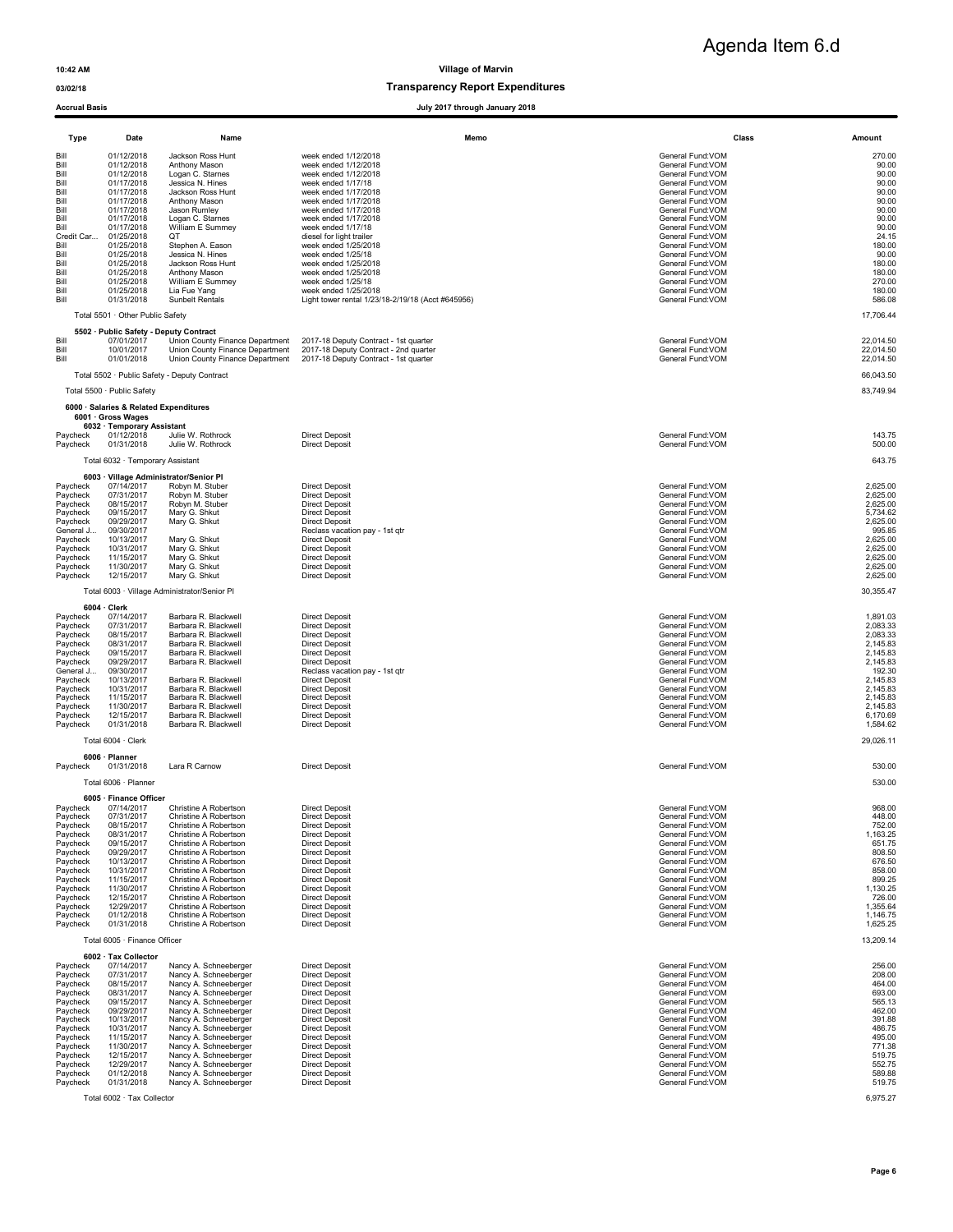### 03/02/18 Transparency Report Expenditures

| Type                   | Date                                             | Name                                     | Memo                                                                 | Class                                                          | Amount               |
|------------------------|--------------------------------------------------|------------------------------------------|----------------------------------------------------------------------|----------------------------------------------------------------|----------------------|
|                        | 6007 · Zoning Assistant                          |                                          |                                                                      |                                                                |                      |
| Paycheck               | 07/14/2017                                       | Kelley S. Moore                          | <b>Direct Deposit</b>                                                | General Fund:VOM                                               | 367.50               |
| Paycheck<br>Paycheck   | 07/31/2017<br>08/15/2017                         | Kelley S. Moore<br>Kelley S. Moore       | <b>Direct Deposit</b><br><b>Direct Deposit</b>                       | General Fund:VOM<br>General Fund:VOM                           | 412.50<br>521.25     |
| Paycheck               | 08/31/2017                                       | Kelley S. Moore                          | <b>Direct Deposit</b>                                                | General Fund: VOM                                              | 610.50               |
| Paycheck               | 09/15/2017                                       | Kelley S. Moore                          | <b>Direct Deposit</b>                                                | General Fund:VOM                                               | 705.38               |
| Paycheck<br>Paycheck   | 09/29/2017<br>10/13/2017                         | Kelley S. Moore<br>Kelley S. Moore       | <b>Direct Deposit</b><br><b>Direct Deposit</b>                       | General Fund: VOM<br>General Fund: VOM                         | 486.75<br>462.00     |
| Paycheck               | 10/31/2017                                       | Kelley S. Moore                          | <b>Direct Deposit</b>                                                | General Fund: VOM                                              | 800.25               |
| Paycheck               | 11/15/2017                                       | Kelley S. Moore                          | <b>Direct Deposit</b>                                                | General Fund: VOM                                              | 495.00               |
| Paycheck<br>Paycheck   | 11/15/2017<br>11/30/2017                         | Madeline McGiverin<br>Kelley S. Moore    | <b>Direct Deposit</b><br><b>Direct Deposit</b>                       | General Fund: VOM<br>General Fund: VOM                         | 463.12<br>664.13     |
| Paycheck               | 11/30/2017                                       | Madeline McGiverin                       | <b>Direct Deposit</b>                                                | General Fund: Park Operations                                  | 469.00               |
| Paycheck               | 12/15/2017                                       | Kelley S. Moore                          | <b>Direct Deposit</b>                                                | General Fund:VOM                                               | 503.25               |
| Paycheck               | 12/15/2017<br>12/29/2017                         | Madeline McGiverin<br>Kelley S. Moore    | <b>Direct Deposit</b><br><b>Direct Deposit</b>                       | General Fund:Park Operations<br>General Fund:VOM               | 455.00<br>610.50     |
| Paycheck<br>Paycheck   | 12/29/2017                                       | Madeline McGiverin                       | <b>Direct Deposit</b>                                                | General Fund:VOM                                               | 269.50               |
| Paycheck               | 01/12/2018                                       | Kelley S. Moore                          | <b>Direct Deposit</b>                                                | General Fund: VOM                                              | 420.75               |
| Paycheck               | 01/31/2018                                       | Kelley S. Moore                          | <b>Direct Deposit</b>                                                | General Fund: VOM                                              | 569.25               |
|                        | Total 6007 · Zoning Assistant                    |                                          |                                                                      |                                                                | 9,285.63             |
| Paycheck               | 6031 · Park Mgr / Code Enforcement<br>07/14/2017 | Derek R Durst                            | <b>Direct Deposit</b>                                                | General Fund: Park Operations                                  | 1,516.67             |
| Paycheck               | 07/31/2017                                       | Derek R Durst                            | <b>Direct Deposit</b>                                                | General Fund: Park Operations                                  | 1,516.67             |
| Paycheck               | 08/15/2017                                       | Derek R Durst                            | <b>Direct Deposit</b>                                                | General Fund: Park Operations                                  | 1,516.67             |
| Paycheck               | 08/31/2017                                       | Derek R Durst                            | <b>Direct Deposit</b>                                                | General Fund: Park Operations                                  | 1,666.67             |
| Paycheck<br>Paycheck   | 09/15/2017<br>09/29/2017                         | Derek R Durst<br>Derek R Durst           | <b>Direct Deposit</b><br><b>Direct Deposit</b>                       | General Fund: Park Operations<br>General Fund: Park Operations | 1,666.67<br>1,540.14 |
| General J              | 09/30/2017                                       |                                          | Reclass vacation pay - 1st qtr                                       | General Fund: VOM                                              | 126.53               |
| Paycheck               | 10/13/2017                                       | Derek R Durst                            | <b>Direct Deposit</b>                                                | General Fund:Park Operations                                   | 1,266.69             |
| Paycheck<br>Paycheck   | 10/31/2017<br>11/15/2017                         | Derek R Durst<br>Derek R Durst           | <b>Direct Deposit</b><br><b>Direct Deposit</b>                       | General Fund: Park Operations<br>General Fund:Park Operations  | 1,666.67<br>1,666.67 |
| Paycheck               | 11/30/2017                                       | Derek R Durst                            | <b>Direct Deposit</b>                                                | General Fund: Park Operations                                  | 1,666.67             |
| Paycheck               | 12/15/2017                                       | Derek R Durst                            | <b>Direct Deposit</b>                                                | General Fund:Park Operations                                   | 1,666.67             |
| Paycheck               | 12/29/2017                                       | Derek R Durst                            | <b>Direct Deposit</b>                                                | General Fund:Park Operations                                   | 1,666.67             |
| Paycheck               | 01/12/2018<br>01/31/2018                         | Derek R Durst<br>Derek R Durst           | <b>Direct Deposit</b><br><b>Direct Deposit</b>                       | General Fund: Park Operations<br>General Fund:Park Operations  | 1,666.67<br>1,666.67 |
| Paycheck               |                                                  | Total 6031 · Park Mgr / Code Enforcement |                                                                      |                                                                | 22,483.40            |
|                        | 6711 · Park Maintenance Associates               |                                          |                                                                      |                                                                |                      |
| Paycheck               | 07/14/2017                                       | Justin T Moore                           | <b>Direct Deposit</b>                                                | General Fund:Park Operations                                   | 92.50                |
| Paycheck               | 07/14/2017                                       | Nicholas R Muti                          | <b>Direct Deposit</b>                                                | General Fund: Park Operations                                  | 203.00               |
| Paycheck               | 07/14/2017                                       | Nicholas R Muti                          | <b>Direct Deposit</b>                                                | General Fund: Park Operations                                  | 29.00                |
| Paycheck<br>Paycheck   | 07/14/2017<br>07/14/2017                         | Willis E. Helms<br>Willis E. Helms       | <b>Direct Deposit</b><br><b>Direct Deposit</b>                       | General Fund:Park Operations<br>General Fund: Park Operations  | 471.25<br>14.50      |
| Paycheck               | 07/31/2017                                       | Justin T Moore                           | <b>Direct Deposit</b>                                                | General Fund: Park Operations                                  | 132.50               |
| Paycheck               | 07/31/2017                                       | Nicholas R Muti                          | <b>Direct Deposit</b>                                                | General Fund: Park Operations                                  | 558.25               |
| Paycheck               | 07/31/2017<br>07/31/2017                         | Willis E. Helms                          | <b>Direct Deposit</b>                                                | General Fund: Park Operations<br>General Fund: VOM             | 416.88<br>$-225.00$  |
| General J…<br>Paycheck | 08/15/2017                                       | Justin T Moore                           | Reclass Justin's gross pay for July<br><b>Direct Deposit</b>         | General Fund:Park Operations                                   | 185.00               |
| Paycheck               | 08/15/2017                                       | Willis E. Helms                          | <b>Direct Deposit</b>                                                | General Fund: Park Operations                                  | 493.00               |
| Paycheck               | 08/31/2017                                       | Justin T Moore                           | <b>Direct Deposit</b>                                                | General Fund: Park Operations                                  | 207.50               |
| Paycheck<br>Paycheck   | 08/31/2017<br>09/15/2017                         | Willis E. Helms<br>Justin T Moore        | <b>Direct Deposit</b><br><b>Direct Deposit</b>                       | General Fund: Park Operations<br>General Fund:Park Operations  | 731.25<br>125.00     |
| Paycheck               | 09/15/2017                                       | Willis E. Helms                          | <b>Direct Deposit</b>                                                | General Fund:Park Operations                                   | 450.00               |
| Paycheck               | 09/15/2017                                       | Willis E. Helms                          | <b>Direct Deposit</b>                                                | General Fund: Park Operations                                  | 22.50                |
| Paycheck               | 09/29/2017                                       | Justin T Moore                           | <b>Direct Deposit</b>                                                | General Fund:Park Operations                                   | 145.00               |
| Paycheck<br>Paycheck   | 09/29/2017<br>10/13/2017                         | Willis E. Helms<br>Justin T Moore        | <b>Direct Deposit</b><br><b>Direct Deposit</b>                       | General Fund:Park Operations<br>General Fund:Park Operations   | 375.00<br>80.00      |
| Paycheck               | 10/13/2017                                       | <b>Timothy Lockwood</b>                  | <b>Direct Deposit</b>                                                | General Fund:Park Operations                                   | 525.00               |
| Paycheck               | 10/13/2017                                       | Willis E. Helms                          | <b>Direct Deposit</b>                                                | General Fund:Park Operations                                   | 667.50               |
| Paycheck<br>Paycheck   | 10/31/2017<br>10/31/2017                         | Justin T Moore<br>Timothy Lockwood       | <b>Direct Deposit</b><br><b>Direct Deposit</b>                       | General Fund: Park Operations<br>General Fund:Park Operations  | 85.00<br>434.00      |
| Paycheck               | 10/31/2017                                       | Willis E. Helms                          | <b>Direct Deposit</b>                                                | General Fund:Park Operations                                   | 618.75               |
| Paycheck               | 11/15/2017                                       | Justin T Moore                           | <b>Direct Deposit</b>                                                | General Fund: Park Operations                                  | 40.00                |
| Paycheck               | 11/15/2017                                       | <b>Timothy Lockwood</b>                  | <b>Direct Deposit</b>                                                | General Fund:Park Operations                                   | 441.00               |
| Paycheck<br>Paycheck   | 11/15/2017<br>11/30/2017                         | Willis E. Helms<br>Justin T Moore        | <b>Direct Deposit</b><br><b>Direct Deposit</b>                       | General Fund:Park Operations<br>General Fund:Park Operations   | 401.25<br>30.00      |
| Paycheck               | 11/30/2017                                       | <b>Timothy Lockwood</b>                  | <b>Direct Deposit</b>                                                | General Fund:Park Operations                                   | 476.00               |
| Paycheck               | 11/30/2017                                       | Timothy Lockwood                         | <b>Direct Deposit</b>                                                | General Fund:Park Operations                                   | 112.00               |
| Paycheck<br>Paycheck   | 11/30/2017<br>12/15/2017                         | Willis E. Helms<br>Justin T Moore        | <b>Direct Deposit</b><br><b>Direct Deposit</b>                       | General Fund:Park Operations<br>General Fund: Park Operations  | 532.50<br>25.00      |
| Paycheck               | 12/15/2017                                       | <b>Timothy Lockwood</b>                  | <b>Direct Deposit</b>                                                | General Fund:Park Operations                                   | 532.00               |
| Paycheck               | 12/15/2017                                       | Willis E. Helms                          | <b>Direct Deposit</b>                                                | General Fund:Park Operations                                   | 573.75               |
| Paycheck               | 12/29/2017                                       | <b>Timothy Lockwood</b>                  | <b>Direct Deposit</b>                                                | General Fund:Park Operations                                   | 413.00               |
| Paycheck<br>General J  | 12/29/2017<br>12/31/2017                         | Willis E. Helms                          | <b>Direct Deposit</b><br>Reclass Justin's gross pay for Aug thru Dec | General Fund: Park Operations<br>General Fund: VOM             | 75.00<br>$-1,147.50$ |
| Paycheck               | 01/12/2018                                       | Timothy Lockwood                         | <b>Direct Deposit</b>                                                | General Fund: Park Operations                                  | 238.00               |
| Paycheck               | 01/31/2018                                       | <b>Timothy Lockwood</b>                  | <b>Direct Deposit</b>                                                | General Fund: Park Operations                                  | 336.00               |
| Paycheck               | 01/31/2018                                       | Willis E. Helms                          | <b>Direct Deposit</b>                                                | General Fund: Park Operations                                  | 37.50                |
|                        |                                                  | Total 6711 · Park Maintenance Associates |                                                                      |                                                                | 9,952.88             |
| General J 07/31/2017   | 6711b · Park Seasonal Associates                 |                                          | Reclass Justin's gross pay for July                                  | General Fund: VOM                                              | 225.00               |
| General J., 12/31/2017 |                                                  |                                          | Reclass Justin's gross pay for Aug thru Dec                          | General Fund: VOM                                              | 1,147.50             |
|                        |                                                  | Total 6711b · Park Seasonal Associates   |                                                                      |                                                                | 1,372.50             |
|                        | 6001 · Gross Wages - Other                       |                                          |                                                                      |                                                                |                      |
| Paycheck               | 07/14/2017<br>07/14/2017                         | Barbara R. Blackwell<br>Robyn M. Stuber  | <b>Direct Deposit</b><br><b>Direct Deposit</b>                       | General Fund: VOM<br>General Fund: VOM                         | 192.30<br>0.00       |
| Paycheck<br>Paycheck   | 08/15/2017                                       | Robyn M. Stuber                          | <b>Direct Deposit</b>                                                | General Fund: VOM                                              | 995.85               |
| Paycheck               | 09/29/2017                                       | Derek R Durst                            | <b>Direct Deposit</b>                                                | General Fund: Park Operations                                  | 126.53               |
| General J              | 09/30/2017                                       |                                          | Reclass vacation pay - 1st qtr                                       | General Fund: VOM                                              | $-1,314.68$          |
| Paycheck<br>Paycheck   | 10/13/2017<br>10/13/2017                         | Derek R Durst<br>Derek R Durst           | <b>Direct Deposit</b>                                                | General Fund: Park Operations                                  | 399.98<br>0.00       |
| Paycheck               | 11/15/2017                                       | Derek R Durst                            | <b>Direct Deposit</b><br><b>Direct Deposit</b>                       | General Fund: Park Operations<br>General Fund:Park Operations  | 0.00                 |
| Paycheck               | 11/30/2017                                       | Derek R Durst                            | <b>Direct Deposit</b>                                                | General Fund: Park Operations                                  | 0.00                 |
| Paycheck               | 12/15/2017                                       | Derek R Durst                            | <b>Direct Deposit</b>                                                | General Fund: Park Operations                                  | 0.00                 |
| Paycheck<br>Paycheck   | 12/15/2017<br>01/12/2018                         | Mary G. Shkut<br>Derek R Durst           | <b>Direct Deposit</b><br><b>Direct Deposit</b>                       | General Fund: VOM<br>General Fund: Park Operations             | 0.00<br>0.00         |
|                        |                                                  |                                          |                                                                      |                                                                |                      |
|                        | Total 6001 · Gross Wages - Other                 |                                          |                                                                      |                                                                | 399.98               |
|                        | Total 6001 · Gross Wages                         |                                          |                                                                      |                                                                | 124,234.13           |
|                        |                                                  |                                          |                                                                      |                                                                |                      |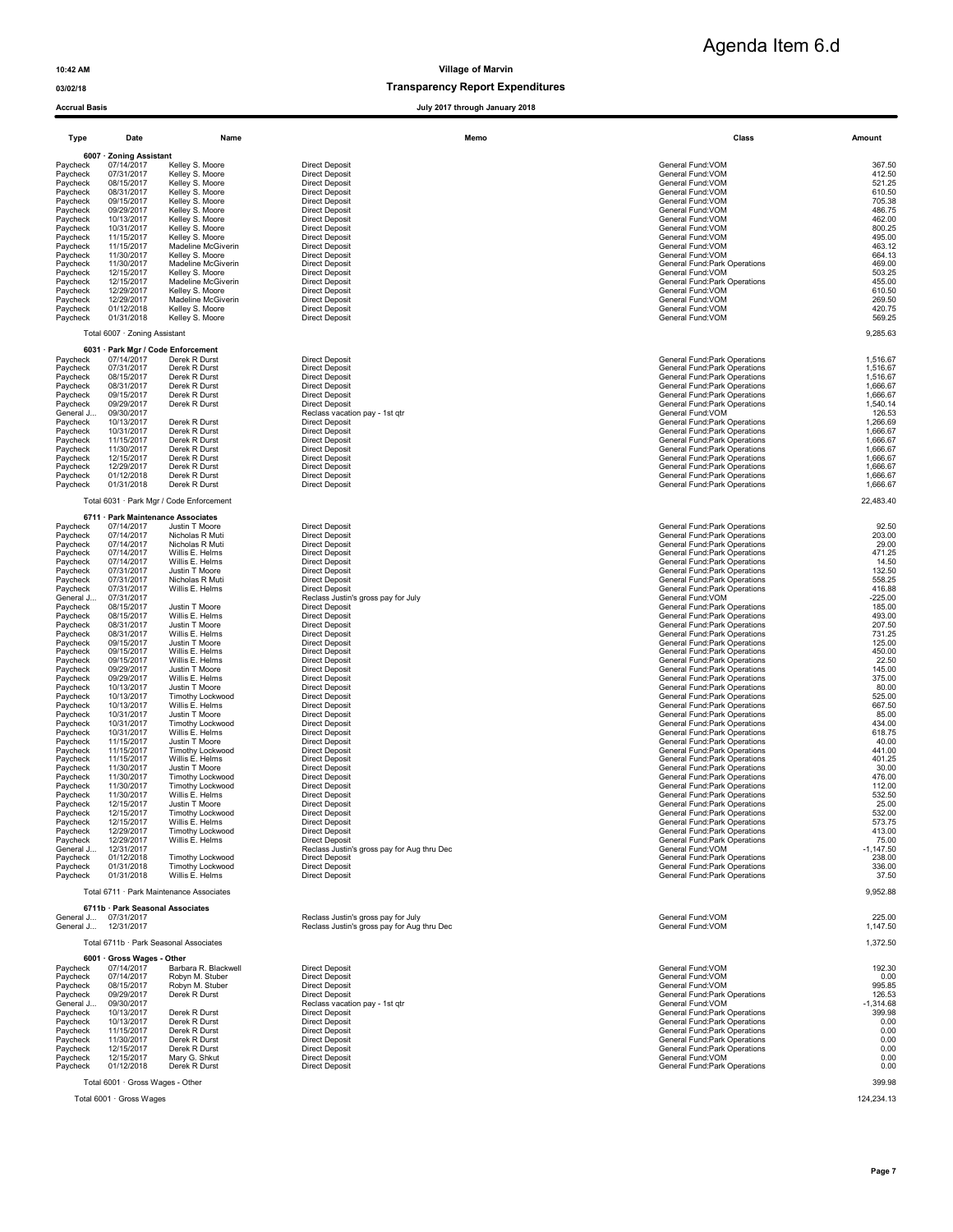### 03/02/18 Transparency Report Expenditures

### Accrual Basis July 2017 through January 2018

| Type      | Date                            | Name                                         | Memo                                                              | Class                               | Amount    |
|-----------|---------------------------------|----------------------------------------------|-------------------------------------------------------------------|-------------------------------------|-----------|
|           | 6080 · Fringe Benefits          |                                              |                                                                   |                                     |           |
|           |                                 | 6083 · Payroll - Health/Life Insurance       |                                                                   |                                     |           |
| Bill      | 07/01/2017                      | Municipal Insurance Trust of NC              | monthly health insurance full time staff - July                   | General Fund: VOM                   | 2.178.00  |
| Bill      | 08/01/2017                      | Municipal Insurance Trust of NC              | monthly health insurance full time staff - May                    | General Fund: VOM                   | 2.178.00  |
| Bill      | 09/01/2017                      | Municipal Insurance Trust of NC              | monthly health insurance full time staff - Sept                   | General Fund: VOM                   | 1.452.00  |
| General J | 09/30/2017                      |                                              | Reverse June 30th accrual                                         | General Fund: VOM                   | $-53.50$  |
| General J | 09/30/2017                      |                                              | Record refund rec'd from Robyn's August health insurance premiums | General Fund: VOM                   | $-900.50$ |
| General J | 09/30/2017                      |                                              | Reverse August health insurance accrual                           | General Fund: VOM                   | 174.50    |
| Bill      | 10/01/2017                      | Municipal Insurance Trust of NC              | monthly health insurance full time staff - Oct                    | General Fund: VOM                   | 1.452.00  |
| Bill      | 11/01/2017                      | Municipal Insurance Trust of NC              | monthly health insurance full time staff - Nov                    | General Fund: VOM                   | 1.452.00  |
| Bill      | 12/01/2017                      | Municipal Insurance Trust of NC              | monthly health insurance full time staff - Dec                    | General Fund: VOM                   | 1.452.00  |
| General J | 12/12/2017                      |                                              | To reclass against amount accrued at 6/30/17                      | General Fund: VOM                   | 53.50     |
| Bill      | 01/01/2018                      | Municipal Insurance Trust of NC              | monthly health insurance full time staff - Dec                    | General Fund: VOM                   | 726.00    |
| Bill      | 01/01/2018                      | Municipal Insurance Trust of NC              | monthly health insurance full time staff - Dec credit             | General Fund: VOM                   | $-726.00$ |
|           |                                 | Total 6083 · Payroll - Health/Life Insurance |                                                                   |                                     | 9,438.00  |
|           | 6084 · Payroll - Retirement Exp |                                              |                                                                   |                                     |           |
| Paycheck  | 07/14/2017                      | Barbara R. Blackwell                         | <b>Direct Deposit</b>                                             | General Fund: VOM                   | 156.25    |
| Paycheck  | 07/14/2017                      | Derek R Durst                                | <b>Direct Deposit</b>                                             | General Fund: Park Operations       | 113.75    |
| Paycheck  | 07/14/2017                      | Robyn M. Stuber                              | <b>Direct Deposit</b>                                             | General Fund: VOM                   | 196.88    |
| Paycheck  | 07/31/2017                      | Barbara R. Blackwell                         | <b>Direct Deposit</b>                                             | General Fund: VOM                   | 156.25    |
| Paycheck  | 07/31/2017                      | Derek R Durst                                | <b>Direct Deposit</b>                                             | General Fund: Park Operations       | 113.75    |
| Paycheck  | 07/31/2017                      | Robyn M. Stuber                              | <b>Direct Deposit</b>                                             | General Fund: VOM                   | 196.88    |
| Paycheck  | 08/15/2017                      | Barbara R. Blackwell                         | <b>Direct Deposit</b>                                             | General Fund: VOM                   | 156.25    |
| Paycheck  | 08/15/2017                      | Derek R Durst                                | <b>Direct Deposit</b>                                             | <b>General Fund:Park Operations</b> | 113.75    |
| Paycheck  | 08/15/2017                      | Robyn M. Stuber                              | <b>Direct Deposit</b>                                             | General Fund: VOM                   | 271.56    |
| Paycheck  | 08/31/2017                      | Barbara R. Blackwell                         | <b>Direct Deposit</b>                                             | General Fund: VOM                   | 160.94    |
| Paycheck  | 08/31/2017                      | Derek R Durst                                | <b>Direct Deposit</b>                                             | General Fund: Park Operations       | 125.00    |
| Paycheck  | 09/15/2017                      | Barbara R. Blackwell                         | <b>Direct Deposit</b>                                             | General Fund: VOM                   | 160.94    |
| Paycheck  | 09/15/2017                      | Derek R Durst                                | <b>Direct Deposit</b>                                             | General Fund: Park Operations       | 125.00    |
| Paycheck  | 09/15/2017                      | Mary G. Shkut                                | <b>Direct Deposit</b>                                             | General Fund: VOM                   | 430.10    |
| Paycheck  | 09/29/2017                      | Barbara R. Blackwell                         | <b>Direct Deposit</b>                                             | General Fund: VOM                   | 160.94    |

Paycheck 09/29/2017 Derek R Durst Direct Deposit General Fund:Park Operations 125.00 Paycheck 09/29/2017 Mary G. Shkut Direct Deposit General Fund:VOM 196.88 Paycheck 10/13/2017 Barbara R. Blackwell Direct Deposit General Fund:VOM 160.94 Paycheck 10/13/2017 Derek R Durst Direct Deposit General Fund:Park Operations 125.00 Paycheck 10/13/2017 Mary G. Shkut Direct Deposit General Fund:VOM 196.88 Paycheck 10/31/2017 Barbara R. Blackwell Direct Deposit General Fund:VOM 160.94 Paycheck 10/32017 Derek R Durst Direct Deposit<br>
Paycheck 10/31/2017 Derek R Durst Direct Deposit<br>
Paycheck 10/31/2017 Mary G. Shkut Direct Deposit<br>
Paycheck 10/31/2017 Derek R Durst Direct Deposit<br>
Paycheck 10/31/2017 Dere Paycheck 10/31/2017 Mary G. Shkut Direct Deposit Direct Deposit General Fund:VOM General Fund:VOM 196.88 Paycheck 11/15/2017 Barbara R. Blackwell Direct Deposit<br>Paycheck 11/15/2017 Derek R Durst Development Deposit Marchaeology of the State of General Fund:Park Operations<br>Paycheck 11/15/2017 Mary G. Shkut Direct Deposit Paycheck 11/30/2017 Barbara R. Blackwell Direct Deposit General Fund:VOM 160.94 Paycheck 11/30/2017 Derek R Durst Direct Deposit General Fund:Park Operations 125.00 Paycheck 11/30/2017 Mary G. Shkut Direct Deposit General Fund:VOM 196.88 Paycheck 12/15/2017 Barbara R. Blackwell Direct Deposit General Fund:VOM 462.80 Paycheck 12/15/2017 Derek R Durst Direct Deposit General Fund:Park Operations 125.00

| Paycheck | 12/15/2017 | Mary G. Shkut        | Direct Deposit        | General Fund: VOM             | 196.88 |
|----------|------------|----------------------|-----------------------|-------------------------------|--------|
| Pavcheck | 12/29/2017 | Derek R Durst        | <b>Direct Deposit</b> | General Fund: Park Operations | 125.00 |
| Paycheck | 01/12/2018 | Derek R Durst        | <b>Direct Deposit</b> | General Fund: Park Operations | 125.00 |
| Pavcheck | 01/31/2018 | Barbara R. Blackwell | <b>Direct Deposit</b> | General Fund: VOM             | 118.85 |
| Paycheck | 01/31/2018 | Derek R Durst        | <b>Direct Deposit</b> | General Fund: Park Operations | 125.00 |

### Total 6084 · Payroll - Retirement Exp 6,169.93

Total 6080 · Fringe Benefits **15,607.93 15,607.93 15,607.93** 

# 6090 · Payroll Tax 6091 · FICA/941 (Town match)

| Paycheck | 07/14/2017 | Barbara R. Blackwell    | <b>Direct Deposit</b> | General Fund: VOM                   | 125.49 |
|----------|------------|-------------------------|-----------------------|-------------------------------------|--------|
| Paycheck | 07/14/2017 | Barbara R. Blackwell    | <b>Direct Deposit</b> | General Fund: VOM                   | 29.35  |
| Paycheck | 07/14/2017 | Christine A Robertson   | <b>Direct Deposit</b> | General Fund: VOM                   | 60.02  |
| Paycheck | 07/14/2017 | Christine A Robertson   | <b>Direct Deposit</b> | General Fund: VOM                   | 14.04  |
| Paycheck | 07/14/2017 | Derek R Durst           | <b>Direct Deposit</b> | General Fund: Park Operations       | 88.36  |
| Paycheck | 07/14/2017 | Derek R Durst           | <b>Direct Deposit</b> | General Fund: Park Operations       | 20.67  |
| Paycheck | 07/14/2017 | Justin T Moore          | <b>Direct Deposit</b> | <b>General Fund:Park Operations</b> | 5.74   |
| Paycheck | 07/14/2017 | Justin T Moore          | <b>Direct Deposit</b> | General Fund: Park Operations       | 1.34   |
| Paycheck | 07/14/2017 | Kelley S. Moore         | <b>Direct Deposit</b> | General Fund: VOM                   | 22.79  |
| Paycheck | 07/14/2017 | Kelley S. Moore         | <b>Direct Deposit</b> | General Fund: VOM                   | 5.33   |
| Paycheck | 07/14/2017 | Nancy A. Schneeberger   | <b>Direct Deposit</b> | General Fund: VOM                   | 15.87  |
| Paycheck | 07/14/2017 | Nancy A. Schneeberger   | <b>Direct Deposit</b> | General Fund: VOM                   | 3.71   |
| Paycheck | 07/14/2017 | Nicholas R Muti         | <b>Direct Deposit</b> | General Fund: Park Operations       | 14.38  |
| Paycheck | 07/14/2017 | Nicholas R Muti         | <b>Direct Deposit</b> | General Fund: Park Operations       | 3.36   |
| Paycheck | 07/14/2017 | Robyn M. Stuber         | <b>Direct Deposit</b> | General Fund: VOM                   | 157.34 |
| Paycheck | 07/14/2017 | Robyn M. Stuber         | <b>Direct Deposit</b> | General Fund: VOM                   | 36.80  |
| Paycheck | 07/14/2017 | Willis E. Helms         | <b>Direct Deposit</b> | General Fund: Park Operations       | 30.11  |
|          |            |                         |                       |                                     | 7.04   |
| Paycheck | 07/14/2017 | Willis E. Helms         | <b>Direct Deposit</b> | General Fund: Park Operations       | 27.90  |
| Paycheck | 07/31/2017 | Brian W. Beaty          | <b>Direct Deposit</b> | General Fund: VOM                   |        |
| Paycheck | 07/31/2017 | Brian W. Beaty          | <b>Direct Deposit</b> | General Fund: VOM                   | 6.53   |
| Paycheck | 07/31/2017 | Joseph E. Pollino Jr.   | <b>Direct Deposit</b> | General Fund: VOM                   | 31.00  |
| Paycheck | 07/31/2017 | Joseph E. Pollino Jr.   | <b>Direct Deposit</b> | General Fund: VOM                   | 7.25   |
| Paycheck | 07/31/2017 | Nicholas R. Dispenziere | <b>Direct Deposit</b> | General Fund: VOM                   | 24.80  |
| Paycheck | 07/31/2017 | Nicholas R. Dispenziere | <b>Direct Deposit</b> | General Fund: VOM                   | 5.80   |
| Paycheck | 07/31/2017 | Robert E Epps           | <b>Direct Deposit</b> | General Fund: VOM                   | 24.80  |
| Paycheck | 07/31/2017 | Robert E Epps           | <b>Direct Deposit</b> | General Fund: VOM                   | 5.80   |
| Paycheck | 07/31/2017 | Ronald J. Salimao       | <b>Direct Deposit</b> | General Fund: VOM                   | 24.80  |
| Paycheck | 07/31/2017 | Ronald J. Salimao       | <b>Direct Deposit</b> | General Fund: VOM                   | 5.80   |
| Paycheck | 07/31/2017 | Barbara R. Blackwell    | <b>Direct Deposit</b> | General Fund: VOM                   | 125.49 |
| Paycheck | 07/31/2017 | Barbara R. Blackwell    | <b>Direct Deposit</b> | General Fund: VOM                   | 29.35  |
| Paycheck | 07/31/2017 | Christine A Robertson   | <b>Direct Deposit</b> | General Fund: VOM                   | 27.77  |
| Paycheck | 07/31/2017 | Christine A Robertson   | <b>Direct Deposit</b> | General Fund: VOM                   | 6.49   |
| Paycheck | 07/31/2017 | Derek R Durst           | <b>Direct Deposit</b> | General Fund: Park Operations       | 88.36  |
| Paycheck | 07/31/2017 | Derek R Durst           | <b>Direct Deposit</b> | General Fund: Park Operations       | 20.66  |
| Paycheck | 07/31/2017 | Justin T Moore          | <b>Direct Deposit</b> | General Fund: Park Operations       | 8.21   |
| Paycheck | 07/31/2017 | Justin T Moore          | <b>Direct Deposit</b> | General Fund: Park Operations       | 1.92   |
| Paycheck | 07/31/2017 | Kelley S. Moore         | <b>Direct Deposit</b> | General Fund: VOM                   | 25.57  |
| Paycheck | 07/31/2017 | Kelley S. Moore         | <b>Direct Deposit</b> | General Fund: VOM                   | 5.98   |
| Paycheck | 07/31/2017 | Nancy A. Schneeberger   | <b>Direct Deposit</b> | General Fund: VOM                   | 12.89  |
| Paycheck | 07/31/2017 | Nancy A. Schneeberger   | <b>Direct Deposit</b> | General Fund: VOM                   | 3.01   |
| Paycheck | 07/31/2017 | Nicholas R Muti         | <b>Direct Deposit</b> | General Fund: Park Operations       | 34.61  |
| Paycheck | 07/31/2017 | Nicholas R Muti         | <b>Direct Deposit</b> | General Fund: Park Operations       | 8.10   |
| Paycheck | 07/31/2017 | Robyn M. Stuber         | <b>Direct Deposit</b> | General Fund: VOM                   | 157.34 |
| Paycheck | 07/31/2017 | Robyn M. Stuber         | <b>Direct Deposit</b> | General Fund: VOM                   | 36.80  |
| Paycheck | 07/31/2017 | Willis E. Helms         | <b>Direct Deposit</b> | General Fund: Park Operations       | 25.85  |
| Paycheck | 07/31/2017 | Willis E. Helms         | <b>Direct Deposit</b> | <b>General Fund:Park Operations</b> | 6.04   |
| Paycheck | 08/15/2017 | Barbara R. Blackwell    | <b>Direct Deposit</b> | General Fund: VOM                   | 122.10 |
| Paycheck | 08/15/2017 | Barbara R. Blackwell    | <b>Direct Deposit</b> | General Fund: VOM                   | 28.55  |
| Paycheck | 08/15/2017 | Christine A Robertson   | <b>Direct Deposit</b> | General Fund: VOM                   | 46.63  |
| Paycheck | 08/15/2017 | Christine A Robertson   | <b>Direct Deposit</b> | General Fund: VOM                   | 10.91  |
| Paycheck | 08/15/2017 | Derek R Durst           | <b>Direct Deposit</b> | General Fund: Park Operations       | 88.36  |
| Paycheck | 08/15/2017 | Derek R Durst           | <b>Direct Deposit</b> | General Fund:Park Operations        | 20.67  |
|          |            |                         |                       |                                     |        |

| <b>Deposit</b>                   | General Fund: VOM                   | 125.49        |
|----------------------------------|-------------------------------------|---------------|
| <b>Deposit</b>                   | General Fund: VOM                   | 29.35         |
| <b>Deposit</b>                   | General Fund: VOM                   | 60.02         |
| <b>Deposit</b>                   | General Fund: VOM                   | 14.04         |
| <b>Deposit</b>                   | General Fund:Park Operations        | 88.36         |
| <b>Deposit</b>                   | General Fund:Park Operations        | 20.67         |
| <b>Deposit</b>                   | General Fund: Park Operations       | 5.74          |
| <b>Deposit</b>                   | General Fund:Park Operations        | 1.34          |
| <b>Deposit</b>                   | General Fund: VOM                   | 22.79         |
| <b>Deposit</b>                   | General Fund: VOM                   | 5.33          |
| <b>Deposit</b>                   | General Fund: VOM                   | 15.87         |
| <b>Deposit</b>                   | General Fund: VOM                   | 3.71          |
| <b>Deposit</b>                   | General Fund: Park Operations       | 14.38         |
| <b>Deposit</b>                   | General Fund: Park Operations       | 3.36          |
| <b>Deposit</b>                   | General Fund: VOM                   | 157.34        |
| <b>Deposit</b>                   | General Fund: VOM                   | 36.80         |
| <b>Deposit</b>                   | General Fund:Park Operations        | 30.11         |
| Deposit                          | <b>General Fund:Park Operations</b> | 7.04          |
| <b>Deposit</b>                   | General Fund: VOM                   | 27.90         |
| <b>Deposit</b>                   | General Fund: VOM                   | 6.53          |
|                                  | General Fund: VOM                   | 31.00         |
| <b>Deposit</b>                   | General Fund: VOM                   | 7.25          |
| <b>Deposit</b><br><b>Deposit</b> | General Fund: VOM                   | 24.80         |
|                                  | General Fund: VOM                   | 5.80          |
| <b>Deposit</b>                   |                                     |               |
| <b>Deposit</b>                   | General Fund: VOM                   | 24.80<br>5.80 |
| <b>Deposit</b>                   | General Fund: VOM                   |               |
| <b>Deposit</b>                   | General Fund: VOM                   | 24.80         |
| <b>Deposit</b>                   | General Fund: VOM                   | 5.80          |
| <b>Deposit</b>                   | General Fund: VOM                   | 125.49        |
| <b>Deposit</b>                   | General Fund: VOM                   | 29.35         |
| <b>Deposit</b>                   | General Fund: VOM                   | 27.77         |
| <b>Deposit</b>                   | General Fund: VOM                   | 6.49          |
| <b>Deposit</b>                   | General Fund:Park Operations        | 88.36         |
| <b>Deposit</b>                   | General Fund:Park Operations        | 20.66         |
| <b>Deposit</b>                   | General Fund:Park Operations        | 8.21          |
| <b>Deposit</b>                   | General Fund:Park Operations        | 1.92          |
| <b>Deposit</b>                   | General Fund: VOM                   | 25.57         |
| <b>Deposit</b>                   | General Fund: VOM                   | 5.98          |
| <b>Deposit</b>                   | General Fund: VOM                   | 12.89         |
| <b>Deposit</b>                   | General Fund: VOM                   | 3.01          |
| <b>Deposit</b>                   | General Fund: Park Operations       | 34.61         |
| <b>Deposit</b>                   | General Fund: Park Operations       | 8.10          |
| <b>Deposit</b>                   | General Fund: VOM                   | 157.34        |
| <b>Deposit</b>                   | General Fund: VOM                   | 36.80         |
| <b>Deposit</b>                   | General Fund:Park Operations        | 25.85         |
| <b>Deposit</b>                   | General Fund:Park Operations        | 6.04          |
| <b>Deposit</b>                   | General Fund: VOM                   | 122.10        |
| <b>Deposit</b>                   | General Fund: VOM                   | 28.55         |
| <b>Deposit</b>                   | General Fund: VOM                   | 46.63         |
| <b>Deposit</b>                   | General Fund: VOM                   | 10.91         |
| )eposit                          | General Fund:Park Operations        | 88.36         |
| <b>Jennsit</b>                   | General Fund Park Onerations        | 20.67         |

Agenda Item 6.d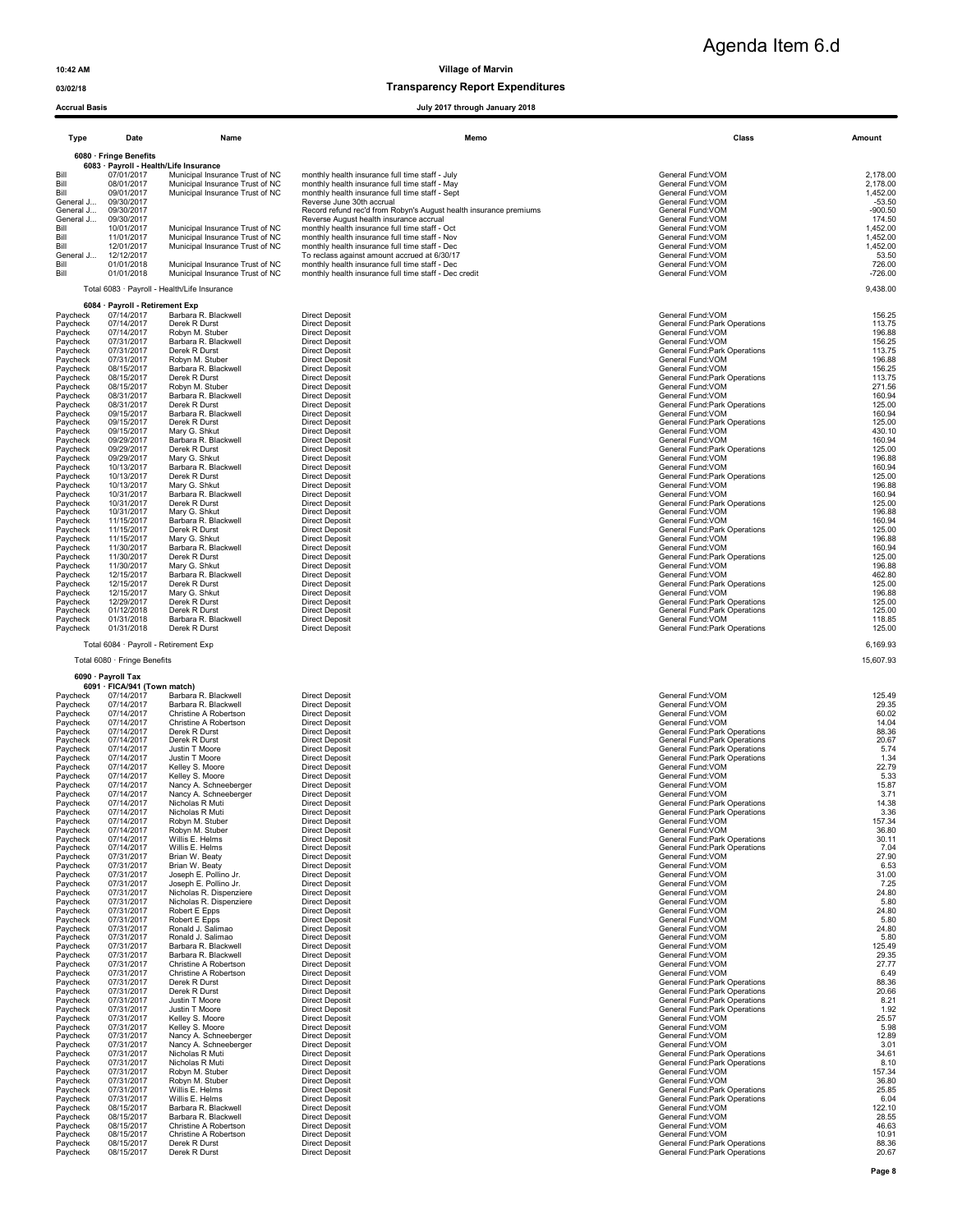### 03/02/18 03/02/18

| Type                 | Date                     | Name                                             | Memo                                           |                                        | Class                                                          | Amount          |
|----------------------|--------------------------|--------------------------------------------------|------------------------------------------------|----------------------------------------|----------------------------------------------------------------|-----------------|
| Paycheck             | 08/15/2017               | Justin T Moore                                   | <b>Direct Deposit</b>                          |                                        | General Fund: Park Operations                                  | 11.47           |
| Paycheck             | 08/15/2017               | Justin T Moore                                   | <b>Direct Deposit</b>                          |                                        | <b>General Fund:Park Operations</b>                            | 2.69            |
| Paycheck             | 08/15/2017               | Kelley S. Moore                                  | <b>Direct Deposit</b>                          | General Fund: VOM                      |                                                                | 32.32           |
| Paycheck             | 08/15/2017               | Kelley S. Moore                                  | <b>Direct Deposit</b>                          | General Fund: VOM                      |                                                                | 7.56            |
| Paycheck             | 08/15/2017               | Nancy A. Schneeberger                            | <b>Direct Deposit</b>                          | General Fund:VOM                       |                                                                | 28.77           |
| Paycheck             | 08/15/2017               | Nancy A. Schneeberger                            | <b>Direct Deposit</b>                          | General Fund:VOM                       |                                                                | 6.73            |
| Paycheck             | 08/15/2017               | Robyn M. Stuber                                  | <b>Direct Deposit</b>                          | General Fund:VOM                       |                                                                | 219.08          |
| Paycheck<br>Paycheck | 08/15/2017<br>08/15/2017 | Robyn M. Stuber<br>Willis E. Helms               | <b>Direct Deposit</b><br><b>Direct Deposit</b> | General Fund: VOM                      | General Fund: Park Operations                                  | 51.23<br>30.57  |
| Paycheck             | 08/15/2017               | Willis E. Helms                                  | <b>Direct Deposit</b>                          |                                        | General Fund: Park Operations                                  | 7.15            |
| Paycheck             | 08/31/2017               | Brian W. Beaty                                   | <b>Direct Deposit</b>                          | General Fund: VOM                      |                                                                | 27.90           |
| Paycheck             | 08/31/2017               | Brian W. Beaty                                   | <b>Direct Deposit</b>                          | General Fund:VOM                       |                                                                | 6.52            |
| Paycheck             | 08/31/2017               | Joseph E. Pollino Jr.                            | <b>Direct Deposit</b>                          | General Fund:VOM                       |                                                                | 31.00           |
| Paycheck             | 08/31/2017               | Joseph E. Pollino Jr.                            | <b>Direct Deposit</b>                          | General Fund:VOM                       |                                                                | 7.25            |
| Paycheck             | 08/31/2017               | Nicholas R. Dispenziere                          | <b>Direct Deposit</b>                          | General Fund:VOM                       |                                                                | 24.80           |
| Paycheck             | 08/31/2017               | Nicholas R. Dispenziere                          | <b>Direct Deposit</b>                          | General Fund: VOM                      |                                                                | 5.80            |
| Paycheck             | 08/31/2017               | Robert E Epps                                    | <b>Direct Deposit</b>                          | General Fund: VOM                      |                                                                | 24.80           |
| Paycheck             | 08/31/2017               | Robert E Epps                                    | <b>Direct Deposit</b>                          | General Fund:VOM                       |                                                                | 5.80            |
| Paycheck             | 08/31/2017               | Ronald J. Salimao                                | <b>Direct Deposit</b>                          | General Fund:VOM                       |                                                                | 24.80           |
| Paycheck             | 08/31/2017               | Ronald J. Salimao                                | <b>Direct Deposit</b>                          | General Fund: VOM                      |                                                                | 5.80            |
| Paycheck             | 08/31/2017               | Barbara R. Blackwell                             | <b>Direct Deposit</b>                          | General Fund:VOM                       |                                                                | 125.97          |
| Paycheck             | 08/31/2017               | Barbara R. Blackwell                             | <b>Direct Deposit</b>                          | General Fund: VOM                      |                                                                | 29.46           |
| Paycheck             | 08/31/2017               | Christine A Robertson                            | <b>Direct Deposit</b>                          | General Fund:VOM                       |                                                                | 72.12           |
| Paycheck             | 08/31/2017               | Christine A Robertson                            | <b>Direct Deposit</b>                          | General Fund: VOM                      |                                                                | 16.87           |
| Paycheck             | 08/31/2017               | Derek R Durst                                    | <b>Direct Deposit</b>                          |                                        | General Fund: Park Operations                                  | 97.66           |
| Paycheck             | 08/31/2017               | Derek R Durst                                    | <b>Direct Deposit</b>                          |                                        | General Fund: Park Operations                                  | 22.84           |
| Paycheck             | 08/31/2017               | Justin T Moore                                   | <b>Direct Deposit</b>                          |                                        | General Fund: Park Operations                                  | 12.87           |
| Paycheck             | 08/31/2017               | Justin T Moore                                   | <b>Direct Deposit</b>                          |                                        | General Fund: Park Operations                                  | 3.00            |
| Paycheck             | 08/31/2017               | Kelley S. Moore                                  | <b>Direct Deposit</b>                          | General Fund: VOM                      |                                                                | 37.85           |
| Paycheck             | 08/31/2017               | Kelley S. Moore                                  | <b>Direct Deposit</b>                          | General Fund:VOM                       |                                                                | 8.85            |
| Paycheck             | 08/31/2017               | Nancy A. Schneeberger                            | <b>Direct Deposit</b>                          | General Fund:VOM                       |                                                                | 42.97           |
| Paycheck<br>Paycheck | 08/31/2017<br>08/31/2017 | Nancy A. Schneeberger<br>Willis E. Helms         | <b>Direct Deposit</b><br><b>Direct Deposit</b> | General Fund:VOM                       | General Fund:Park Operations                                   | 10.05<br>45.33  |
| Paycheck             | 08/31/2017<br>09/15/2017 | Willis E. Helms<br>Barbara R. Blackwell          | <b>Direct Deposit</b><br><b>Direct Deposit</b> | General Fund:VOM                       | General Fund: Park Operations                                  | 10.61<br>127.64 |
| Paycheck<br>Paycheck | 09/15/2017               | Barbara R. Blackwell                             | <b>Direct Deposit</b>                          | General Fund: VOM                      |                                                                | 29.85           |
| Paycheck             | 09/15/2017               | Christine A Robertson                            | <b>Direct Deposit</b>                          | General Fund:VOM                       |                                                                | 40.41           |
| Paycheck             | 09/15/2017               | Christine A Robertson                            | <b>Direct Deposit</b>                          | General Fund:VOM                       |                                                                | 9.45            |
| Paycheck             | 09/15/2017               | Derek R Durst                                    | <b>Direct Deposit</b>                          |                                        | General Fund: Park Operations                                  | 97.66           |
| Paycheck             | 09/15/2017               | Derek R Durst                                    | <b>Direct Deposit</b>                          |                                        | General Fund: Park Operations                                  | 22.84           |
| Paycheck             | 09/15/2017               | Justin T Moore                                   | <b>Direct Deposit</b>                          |                                        | General Fund:Park Operations                                   | 7.75            |
| Paycheck<br>Paycheck | 09/15/2017<br>09/15/2017 | Justin T Moore<br>Kelley S. Moore                | <b>Direct Deposit</b><br><b>Direct Deposit</b> | General Fund:VOM                       | General Fund: Park Operations                                  | 1.82<br>43.73   |
| Paycheck             | 09/15/2017               | Kelley S. Moore                                  | <b>Direct Deposit</b>                          | General Fund:VOM                       |                                                                | 10.23           |
| Paycheck             | 09/15/2017               | Mary G. Shkut                                    | <b>Direct Deposit</b>                          | General Fund: VOM                      |                                                                | 355.54          |
| Paycheck             | 09/15/2017               | Mary G. Shkut                                    | <b>Direct Deposit</b>                          | General Fund:VOM                       |                                                                | 83.15           |
| Paycheck             | 09/15/2017               | Nancy A. Schneeberger                            | <b>Direct Deposit</b>                          | General Fund: VOM                      |                                                                | 35.04           |
| Paycheck             | 09/15/2017               | Nancy A. Schneeberger                            | <b>Direct Deposit</b>                          | General Fund: VOM                      |                                                                | 8.19            |
| Paycheck             | 09/15/2017               | Willis E. Helms                                  | <b>Direct Deposit</b>                          |                                        | General Fund: Park Operations                                  | 29.30           |
| Paycheck             | 09/15/2017               | Willis E. Helms                                  | <b>Direct Deposit</b>                          |                                        | General Fund: Park Operations                                  | 6.85            |
| Paycheck             | 09/29/2017               | Brian W. Beaty                                   | <b>Direct Deposit</b>                          | General Fund: VOM                      |                                                                | 27.90           |
| Paycheck             | 09/29/2017               | Brian W. Beaty                                   | <b>Direct Deposit</b>                          | General Fund:VOM                       |                                                                | 6.53            |
| Paycheck             | 09/29/2017               | Joseph E. Pollino Jr.                            | <b>Direct Deposit</b>                          | General Fund: VOM                      |                                                                | 31.00<br>7.25   |
| Paycheck<br>Paycheck | 09/29/2017<br>09/29/2017 | Joseph E. Pollino Jr.<br>Nicholas R. Dispenziere | <b>Direct Deposit</b><br><b>Direct Deposit</b> | General Fund: VOM<br>General Fund: VOM |                                                                | 24.80           |
| Paycheck             | 09/29/2017               | Nicholas R. Dispenziere                          | <b>Direct Deposit</b>                          | General Fund:VOM                       |                                                                | 5.80            |
| Paycheck             | 09/29/2017               | Robert E Epps                                    | <b>Direct Deposit</b>                          | General Fund:VOM                       |                                                                | 24.80           |
| Paycheck             | 09/29/2017               | Robert E Epps                                    | <b>Direct Deposit</b>                          | General Fund:VOM                       |                                                                | 5.80            |
| Paycheck             | 09/29/2017               | Ronald J. Salimao                                | <b>Direct Deposit</b>                          | General Fund: VOM                      |                                                                | 24.80           |
| Paycheck             | 09/29/2017               | Ronald J. Salimao                                | <b>Direct Deposit</b>                          | General Fund:VOM                       |                                                                | 5.80            |
| Paycheck             | 09/29/2017               | Barbara R. Blackwell                             | <b>Direct Deposit</b>                          | General Fund:VOM                       |                                                                | 127.63          |
| Paycheck             | 09/29/2017               | Barbara R. Blackwell                             | <b>Direct Deposit</b>                          | General Fund:VOM                       |                                                                | 29.85           |
| Paycheck             | 09/29/2017               | Christine A Robertson                            | <b>Direct Deposit</b>                          | General Fund: VOM                      |                                                                | 50.13           |
| Paycheck             | 09/29/2017               | Christine A Robertson                            | <b>Direct Deposit</b>                          | General Fund:VOM                       |                                                                | 11.72           |
| Paycheck             | 09/29/2017               | Derek R Durst                                    | <b>Direct Deposit</b>                          |                                        | General Fund:Park Operations                                   | 97.66           |
| Paycheck             | 09/29/2017               | Derek R Durst                                    | <b>Direct Deposit</b>                          |                                        | General Fund: Park Operations                                  | 22.84           |
| Paycheck             | 09/29/2017<br>09/29/2017 | Justin T Moore                                   | <b>Direct Deposit</b>                          |                                        | General Fund: Park Operations<br>General Fund: Park Operations | 8.99<br>2.10    |
| Paycheck<br>Paycheck | 09/29/2017               | Justin T Moore<br>Kelley S. Moore                | <b>Direct Deposit</b><br><b>Direct Deposit</b> | General Fund: VOM                      |                                                                | 30.18           |
| Paycheck             | 09/29/2017               | Kelley S. Moore                                  | <b>Direct Deposit</b>                          | General Fund:VOM                       |                                                                | 7.05            |
| Paycheck             | 09/29/2017               | Mary G. Shkut                                    | <b>Direct Deposit</b>                          | General Fund:VOM                       |                                                                | 162.75          |
| Paycheck             | 09/29/2017               | Mary G. Shkut                                    | <b>Direct Deposit</b>                          | General Fund: VOM                      |                                                                | 38.06           |
| Paycheck             | 09/29/2017               | Nancy A. Schneeberger                            | <b>Direct Deposit</b>                          | General Fund: VOM                      |                                                                | 28.64           |
| Paycheck             | 09/29/2017               | Nancy A. Schneeberger<br>Willis F Helms          | <b>Direct Deposit</b>                          | General Fund: VOM                      |                                                                | 6.70            |
| Paycheck<br>Paycheck | 09/29/2017<br>09/29/2017 | Willis E. Helms                                  | <b>Direct Deposit</b><br><b>Direct Deposit</b> |                                        | General Fund:Park Operations<br>General Fund:Park Operations   | 23.25<br>5.43   |
| Paycheck<br>Paycheck | 10/06/2017<br>10/06/2017 | Edward N. Query<br>Edward N. Query               |                                                | General Fund:VOM<br>General Fund: VOM  |                                                                | 6.20<br>1.45    |
| Paycheck<br>Paycheck | 10/06/2017<br>10/06/2017 | Jennifer Slotten<br>Jennifer Slotten             |                                                | General Fund:VOM<br>General Fund:VOM   |                                                                | 9.30<br>2.17    |
| Paycheck             | 10/06/2017               | Thomas E Traub                                   |                                                | General Fund: VOM                      |                                                                | 13.95           |
| Paycheck<br>Paycheck | 10/06/2017<br>10/13/2017 | Thomas E Traub<br>Barbara R. Blackwell           | <b>Direct Deposit</b>                          | General Fund: VOM<br>General Fund:VOM  |                                                                | 3.27<br>127.63  |
| Paycheck             | 10/13/2017               | Barbara R. Blackwell                             | <b>Direct Deposit</b>                          | General Fund: VOM                      |                                                                | 29.85           |
| Paycheck             | 10/13/2017               | Christine A Robertson                            | <b>Direct Deposit</b>                          | General Fund: VOM                      |                                                                | 41.94           |
| Paycheck<br>Paycheck | 10/13/2017<br>10/13/2017 | Christine A Robertson<br>Derek R Durst           | <b>Direct Deposit</b><br><b>Direct Deposit</b> | General Fund: VOM                      | General Fund: Park Operations                                  | 9.81<br>97.66   |
| Paycheck             | 10/13/2017               | Derek R Durst                                    | <b>Direct Deposit</b>                          |                                        | General Fund:Park Operations                                   | 22.84           |
| Paycheck             | 10/13/2017               | Justin T Moore                                   | <b>Direct Deposit</b>                          |                                        | General Fund: Park Operations                                  | 4.96            |
| Paycheck             | 10/13/2017               | Justin T Moore                                   | <b>Direct Deposit</b>                          |                                        | General Fund:Park Operations                                   | 1.16            |
| Paycheck             | 10/13/2017               | Kelley S. Moore                                  | <b>Direct Deposit</b>                          | General Fund: VOM                      |                                                                | 28.64           |
| Paycheck             | 10/13/2017               | Kelley S. Moore                                  | <b>Direct Deposit</b>                          | General Fund:VOM                       |                                                                | 6.70            |
| Paycheck             | 10/13/2017<br>10/13/2017 | Mary G. Shkut<br>Mary G. Shkut                   | <b>Direct Deposit</b><br><b>Direct Deposit</b> | General Fund:VOM<br>General Fund:VOM   |                                                                | 162.75<br>38.06 |
| Paycheck<br>Paycheck | 10/13/2017               | Nancy A. Schneeberger                            | <b>Direct Deposit</b>                          | General Fund:VOM                       |                                                                | 24.30           |
| Paycheck<br>Paycheck | 10/13/2017<br>10/13/2017 | Nancy A. Schneeberger<br>Timothy Lockwood        | <b>Direct Deposit</b><br><b>Direct Deposit</b> | General Fund: VOM                      | General Fund: Park Operations                                  | 5.69<br>32.55   |
| Paycheck             | 10/13/2017               | Timothy Lockwood                                 | <b>Direct Deposit</b>                          |                                        | General Fund: Park Operations                                  | 7.61            |
| Paycheck             | 10/13/2017               | Willis E. Helms                                  | <b>Direct Deposit</b>                          |                                        | General Fund: Park Operations                                  | 41.38           |
| Paycheck             | 10/13/2017               | Willis E. Helms                                  | <b>Direct Deposit</b>                          |                                        | General Fund: Park Operations                                  | 9.68            |
| Paycheck             | 10/31/2017               | Brian W. Beaty                                   | <b>Direct Deposit</b>                          | General Fund: VOM                      |                                                                | 27.90           |
| Paycheck             | 10/31/2017               | Brian W. Beaty                                   | <b>Direct Deposit</b>                          | General Fund:VOM                       |                                                                | 6.52            |
| Paycheck             | 10/31/2017               | Joseph E. Pollino Jr.                            | <b>Direct Deposit</b>                          | General Fund: VOM                      |                                                                | 31.00           |
| Paycheck             | 10/31/2017               | Joseph E. Pollino Jr.                            | <b>Direct Deposit</b>                          | General Fund: VOM                      |                                                                | 7.25            |
| Paycheck             | 10/31/2017               | Nicholas R. Dispenziere                          | <b>Direct Deposit</b>                          | General Fund:VOM                       |                                                                | 24.80           |
| Paycheck             | 10/31/2017               | Nicholas R. Dispenziere                          | <b>Direct Deposit</b>                          | General Fund: VOM                      |                                                                | 5.80            |
| Paycheck             | 10/31/2017               | Robert E Epps                                    | <b>Direct Deposit</b>                          | General Fund: VOM                      |                                                                | 24.80           |
| Paycheck             | 10/31/2017               | Robert E Epps                                    | <b>Direct Deposit</b>                          | General Fund: VOM                      |                                                                | 5.80            |
| Paycheck             | 10/31/2017               | Ronald J. Salimao                                | <b>Direct Deposit</b>                          | General Fund: VOM                      |                                                                | 24.80           |
| Paycheck             | 10/31/2017               | Ronald J. Salimao                                | <b>Direct Deposit</b>                          | General Fund: VOM                      |                                                                | 5.80            |
| Paycheck             | 10/31/2017               | Barbara R. Blackwell                             | <b>Direct Deposit</b>                          | General Fund:VOM                       |                                                                | 127.63          |
| Paycheck             | 10/31/2017               | Barbara R. Blackwell                             | <b>Direct Deposit</b>                          | General Fund:VOM                       |                                                                | 29.85           |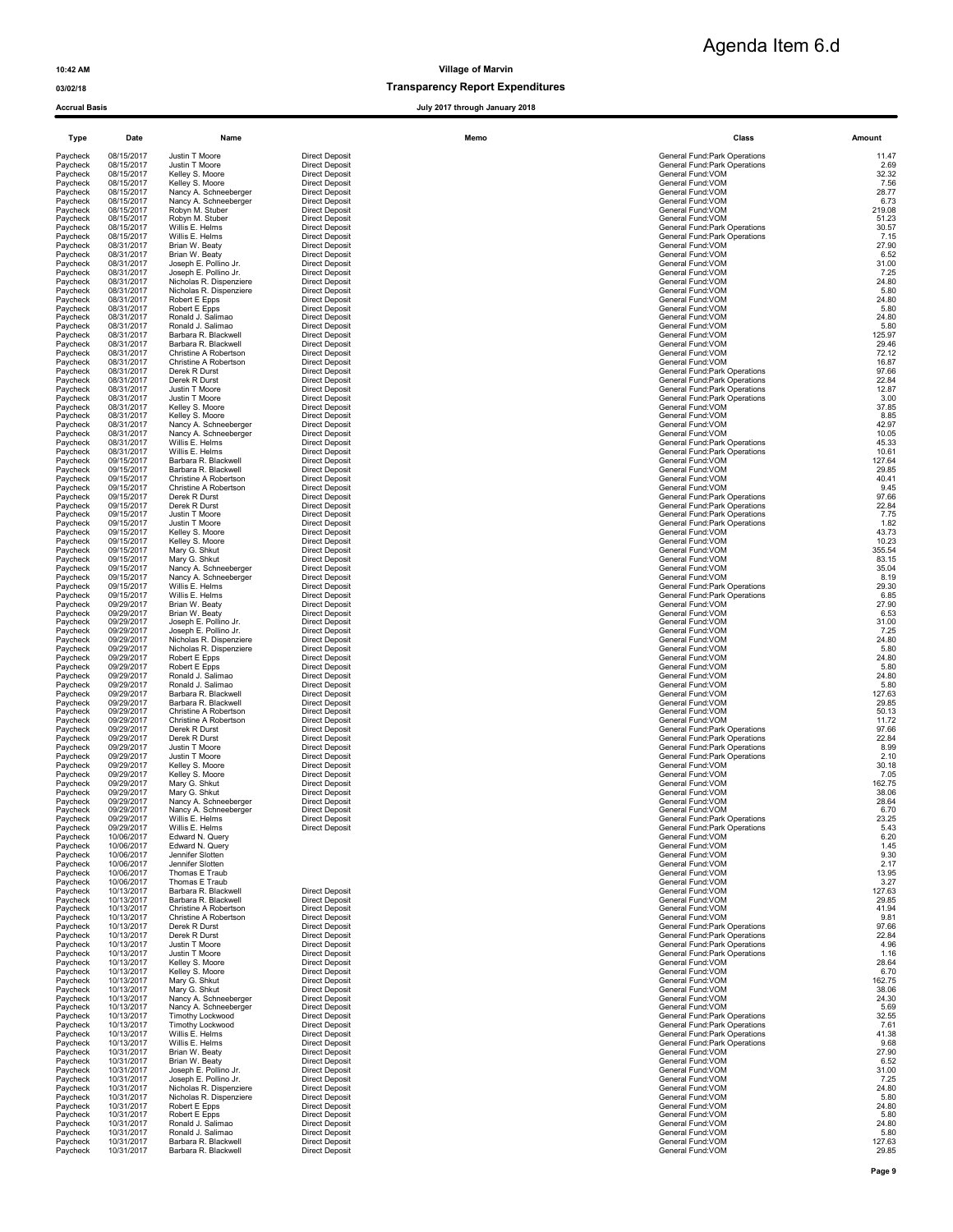### 03/02/18 Transparency Report Expenditures

| Type                 | Date                     | Name                                               |                                                | Memo | Class                                                               | Amount          |
|----------------------|--------------------------|----------------------------------------------------|------------------------------------------------|------|---------------------------------------------------------------------|-----------------|
| Paycheck             | 10/31/2017               | Christine A Robertson                              | <b>Direct Deposit</b>                          |      | General Fund:VOM                                                    | 53.19           |
| Paycheck<br>Paycheck | 10/31/2017<br>10/31/2017 | Christine A Robertson<br>Derek R Durst             | <b>Direct Deposit</b><br><b>Direct Deposit</b> |      | General Fund: VOM<br>General Fund: Park Operations                  | 12.44<br>97.66  |
| Paycheck             | 10/31/2017               | Derek R Durst                                      | <b>Direct Deposit</b>                          |      | General Fund:Park Operations                                        | 22.84           |
| Paycheck<br>Paycheck | 10/31/2017<br>10/31/2017 | Justin T Moore                                     | <b>Direct Deposit</b><br><b>Direct Deposit</b> |      | General Fund: Park Operations                                       | 5.27<br>1.23    |
| Paycheck             | 10/31/2017               | Justin T Moore<br>Kelley S. Moore                  | <b>Direct Deposit</b>                          |      | General Fund: Park Operations<br>General Fund: VOM                  | 49.62           |
| Paycheck             | 10/31/2017               | Kelley S. Moore                                    | <b>Direct Deposit</b>                          |      | General Fund: VOM                                                   | 11.61           |
| Paycheck<br>Paycheck | 10/31/2017<br>10/31/2017 | Mary G. Shkut<br>Mary G. Shkut                     | <b>Direct Deposit</b><br><b>Direct Deposit</b> |      | General Fund: VOM<br>General Fund: VOM                              | 162.75<br>38.07 |
| Paycheck             | 10/31/2017               | Nancy A. Schneeberger                              | <b>Direct Deposit</b>                          |      | General Fund: VOM                                                   | 30.18           |
| Paycheck<br>Paycheck | 10/31/2017<br>10/31/2017 | Nancy A. Schneeberger                              | <b>Direct Deposit</b><br><b>Direct Deposit</b> |      | General Fund: VOM                                                   | 7.05            |
| Paycheck             | 10/31/2017               | Timothy Lockwood<br>Timothy Lockwood               | <b>Direct Deposit</b>                          |      | General Fund: Park Operations<br>General Fund: Park Operations      | 26.91<br>6.30   |
| Paycheck             | 10/31/2017               | Willis E. Helms                                    | <b>Direct Deposit</b>                          |      | General Fund: Park Operations                                       | 38.37           |
| Paycheck<br>Paycheck | 10/31/2017<br>11/15/2017 | Willis E. Helms<br>Barbara R. Blackwell            | <b>Direct Deposit</b><br><b>Direct Deposit</b> |      | General Fund: Park Operations<br>General Fund: VOM                  | 8.98<br>127.63  |
| Paycheck             | 11/15/2017               | Barbara R. Blackwell                               | <b>Direct Deposit</b>                          |      | General Fund: VOM                                                   | 29.85           |
| Paycheck<br>Paycheck | 11/15/2017<br>11/15/2017 | Christine A Robertson<br>Christine A Robertson     | <b>Direct Deposit</b><br><b>Direct Deposit</b> |      | General Fund: VOM<br>General Fund: VOM                              | 55.76<br>13.04  |
| Paycheck             | 11/15/2017               | Derek R Durst                                      | <b>Direct Deposit</b>                          |      | General Fund:Park Operations                                        | 97.66           |
| Paycheck             | 11/15/2017               | Derek R Durst                                      | <b>Direct Deposit</b>                          |      | General Fund: Park Operations                                       | 22.84           |
| Paycheck<br>Paycheck | 11/15/2017<br>11/15/2017 | Justin T Moore<br>Justin T Moore                   | <b>Direct Deposit</b><br><b>Direct Deposit</b> |      | General Fund: Park Operations<br>General Fund: Park Operations      | 2.48<br>0.58    |
| Paycheck             | 11/15/2017               | Kelley S. Moore                                    | <b>Direct Deposit</b>                          |      | General Fund: VOM                                                   | 30.69           |
| Paycheck<br>Paycheck | 11/15/2017<br>11/15/2017 | Kelley S. Moore<br>Madeline McGiverin              | <b>Direct Deposit</b><br><b>Direct Deposit</b> |      | General Fund: VOM<br>General Fund: VOM                              | 7.17<br>28.71   |
| Paycheck             | 11/15/2017               | Madeline McGiverin                                 | <b>Direct Deposit</b>                          |      | General Fund: VOM                                                   | 6.72            |
| Paycheck<br>Paycheck | 11/15/2017<br>11/15/2017 | Mary G. Shkut<br>Mary G. Shkut                     | <b>Direct Deposit</b><br><b>Direct Deposit</b> |      | General Fund:VOM<br>General Fund: VOM                               | 162.75<br>38.06 |
| Paycheck             | 11/15/2017               | Nancy A. Schneeberger                              | <b>Direct Deposit</b>                          |      | General Fund: VOM                                                   | 30.69           |
| Paycheck             | 11/15/2017               | Nancy A. Schneeberger                              | <b>Direct Deposit</b><br><b>Direct Deposit</b> |      | General Fund: VOM                                                   | 7.18            |
| Paycheck<br>Paycheck | 11/15/2017<br>11/15/2017 | Timothy Lockwood<br><b>Timothy Lockwood</b>        | <b>Direct Deposit</b>                          |      | General Fund: Park Operations<br>General Fund:Park Operations       | 27.34<br>6.39   |
| Paycheck             | 11/15/2017               | Willis E. Helms                                    | <b>Direct Deposit</b>                          |      | General Fund: Park Operations                                       | 24.87           |
| Paycheck<br>Paycheck | 11/15/2017<br>11/30/2017 | Willis E. Helms<br>Brian W. Beaty                  | <b>Direct Deposit</b><br><b>Direct Deposit</b> |      | General Fund: Park Operations<br>General Fund: VOM                  | 5.81<br>27.90   |
| Paycheck             | 11/30/2017               | Brian W. Beaty                                     | <b>Direct Deposit</b>                          |      | General Fund: VOM                                                   | 6.53            |
| Paycheck<br>Paycheck | 11/30/2017<br>11/30/2017 | Joseph E. Pollino Jr.<br>Joseph E. Pollino Jr.     | <b>Direct Deposit</b><br><b>Direct Deposit</b> |      | General Fund: VOM<br>General Fund: VOM                              | 31.00<br>7.25   |
| Paycheck             | 11/30/2017               | Nicholas R. Dispenziere                            | <b>Direct Deposit</b>                          |      | General Fund: VOM                                                   | 24.80           |
| Paycheck             | 11/30/2017               | Nicholas R. Dispenziere                            | <b>Direct Deposit</b>                          |      | General Fund: VOM                                                   | 5.80            |
| Paycheck<br>Paycheck | 11/30/2017<br>11/30/2017 | Robert E Epps<br>Robert E Epps                     | <b>Direct Deposit</b><br><b>Direct Deposit</b> |      | General Fund: VOM<br>General Fund: VOM                              | 24.80<br>5.80   |
| Paycheck             | 11/30/2017               | Ronald J. Salimao                                  | <b>Direct Deposit</b>                          |      | General Fund: VOM                                                   | 24.80           |
| Paycheck<br>Paycheck | 11/30/2017<br>11/30/2017 | Ronald J. Salimao<br>Barbara R. Blackwell          | <b>Direct Deposit</b><br><b>Direct Deposit</b> |      | General Fund: VOM<br>General Fund:VOM                               | 5.80<br>127.64  |
| Paycheck             | 11/30/2017               | Barbara R. Blackwell                               | <b>Direct Deposit</b>                          |      | General Fund: VOM                                                   | 29.85           |
| Paycheck             | 11/30/2017               | Christine A Robertson                              | <b>Direct Deposit</b>                          |      | General Fund: VOM                                                   | 70.07           |
| Paycheck<br>Paycheck | 11/30/2017<br>11/30/2017 | Christine A Robertson<br>Derek R Durst             | <b>Direct Deposit</b><br><b>Direct Deposit</b> |      | General Fund: VOM<br>General Fund: Park Operations                  | 16.39<br>97.66  |
| Paycheck             | 11/30/2017               | Derek R Durst                                      | <b>Direct Deposit</b>                          |      | General Fund: Park Operations                                       | 22.84           |
| Paycheck<br>Paycheck | 11/30/2017<br>11/30/2017 | Justin T Moore<br>Justin T Moore                   | <b>Direct Deposit</b><br><b>Direct Deposit</b> |      | General Fund:Park Operations<br>General Fund: Park Operations       | 1.86<br>0.44    |
| Paycheck             | 11/30/2017               | Kelley S. Moore                                    | <b>Direct Deposit</b>                          |      | General Fund: VOM                                                   | 41.18           |
| Paycheck<br>Paycheck | 11/30/2017<br>11/30/2017 | Kelley S. Moore<br>Madeline McGiverin              | <b>Direct Deposit</b><br><b>Direct Deposit</b> |      | General Fund: VOM<br>General Fund: Park Operations                  | 9.63<br>29.08   |
| Paycheck             | 11/30/2017               | Madeline McGiverin                                 | <b>Direct Deposit</b>                          |      | General Fund: Park Operations                                       | 6.80            |
| Paycheck             | 11/30/2017               | Mary G. Shkut                                      | <b>Direct Deposit</b>                          |      | General Fund:VOM                                                    | 162.75          |
| Paycheck<br>Paycheck | 11/30/2017<br>11/30/2017 | Mary G. Shkut<br>Nancy A. Schneeberger             | <b>Direct Deposit</b><br><b>Direct Deposit</b> |      | General Fund: VOM<br>General Fund: VOM                              | 38.06<br>47.82  |
| Paycheck             | 11/30/2017               | Nancy A. Schneeberger                              | <b>Direct Deposit</b>                          |      | General Fund: VOM                                                   | 11.19           |
| Paycheck<br>Paycheck | 11/30/2017<br>11/30/2017 | Timothy Lockwood<br>Timothy Lockwood               | <b>Direct Deposit</b><br><b>Direct Deposit</b> |      | General Fund: Park Operations<br>General Fund: Park Operations      | 36.46<br>8.53   |
| Paycheck             | 11/30/2017               | Willis E. Helms                                    | <b>Direct Deposit</b>                          |      | General Fund: Park Operations                                       | 33.02           |
| Paycheck<br>Paycheck | 11/30/2017<br>12/15/2017 | Willis E. Helms<br>Barbara R. Blackwell            | <b>Direct Deposit</b><br><b>Direct Deposit</b> |      | General Fund: Park Operations<br>General Fund: VOM                  | 7.72<br>382.58  |
| Paycheck             | 12/15/2017               | Barbara R. Blackwell                               | <b>Direct Deposit</b>                          |      | General Fund: VOM                                                   | 89.48           |
| Paycheck             | 12/15/2017               | Christine A Robertson                              | <b>Direct Deposit</b>                          |      | General Fund: VOM                                                   | 45.02           |
| Paycheck<br>Paycheck | 12/15/2017<br>12/15/2017 | Christine A Robertson<br>Derek R Durst             | <b>Direct Deposit</b><br><b>Direct Deposit</b> |      | General Fund: VOM<br><b>General Fund:Park Operations</b>            | 10.52<br>97.66  |
| Paycheck             | 12/15/2017               | Derek R Durst                                      | <b>Direct Deposit</b>                          |      | General Fund: Park Operations                                       | 22.84           |
| Paycheck<br>Paycheck | 12/15/2017<br>12/15/2017 | Justin T Moore<br>Justin T Moore                   | <b>Direct Deposit</b><br><b>Direct Deposit</b> |      | <b>General Fund:Park Operations</b><br>General Fund:Park Operations | 1.55<br>0.36    |
| Paycheck             | 12/15/2017               | Kelley S. Moore                                    | <b>Direct Deposi</b>                           |      | General Fund:VOM                                                    | 31.20           |
| Paycheck<br>Paycheck | 12/15/2017<br>12/15/2017 | Kelley S. Moore<br>Madeline McGiverin              | <b>Direct Deposit</b><br><b>Direct Deposit</b> |      | General Fund: VOM<br>General Fund: Park Operations                  | 7.30<br>28.21   |
| Paycheck             | 12/15/2017               | Madeline McGiverin                                 | <b>Direct Deposit</b>                          |      | General Fund: Park Operations                                       | 6.59            |
| Paycheck             | 12/15/2017               | Mary G. Shkut                                      | <b>Direct Deposit</b>                          |      | General Fund: VOM                                                   | 162.75          |
| Paycheck<br>Paycheck | 12/15/2017<br>12/15/2017 | Mary G. Shkut<br>Nancy A. Schneeberger             | <b>Direct Deposit</b><br><b>Direct Deposit</b> |      | General Fund:VOM<br>General Fund: VOM                               | 38.06<br>32.23  |
| Paycheck             | 12/15/2017               | Nancy A. Schneeberger                              | <b>Direct Deposit</b>                          |      | General Fund:VOM                                                    | 7.53            |
| Paycheck<br>Paycheck | 12/15/2017<br>12/15/2017 | Timothy Lockwood<br><b>Timothy Lockwood</b>        | <b>Direct Deposit</b><br><b>Direct Deposit</b> |      | General Fund: Park Operations<br>General Fund:Park Operations       | 32.98<br>7.71   |
| Paycheck             | 12/15/2017               | Willis E. Helms                                    | <b>Direct Deposit</b>                          |      | General Fund:Park Operations                                        | 35.57           |
| Paycheck             | 12/15/2017               | Willis E. Helms<br>Brian W. Beaty                  | <b>Direct Deposit</b><br><b>Direct Deposit</b> |      | General Fund:Park Operations<br>General Fund: VOM                   | 8.32<br>27.90   |
| Paycheck<br>Paycheck | 12/29/2017<br>12/29/2017 | Brian W. Beaty                                     | <b>Direct Deposit</b>                          |      | General Fund:VOM                                                    | 6.52            |
| Paycheck             | 12/29/2017               | Joseph E. Pollino Jr.                              | <b>Direct Deposit</b>                          |      | General Fund: VOM                                                   | 31.00           |
| Paycheck<br>Paycheck | 12/29/2017<br>12/29/2017 | Joseph E. Pollino Jr.<br>Kimberly B. Vandenberg    | <b>Direct Deposit</b><br><b>Direct Deposit</b> |      | General Fund: VOM<br>General Fund: VOM                              | $7.25$<br>24.80 |
| Paycheck             | 12/29/2017               | Kimberly B. Vandenberg                             | <b>Direct Deposit</b>                          |      | General Fund: VOM                                                   | 5.80            |
| Paycheck<br>Paycheck | 12/29/2017<br>12/29/2017 | Nicholas R. Dispenziere<br>Nicholas R. Dispenziere | <b>Direct Deposit</b><br><b>Direct Deposit</b> |      | General Fund: VOM<br>General Fund: VOM                              | 27.90<br>6.53   |
| Paycheck             | 12/29/2017               | Robert E Epps                                      | <b>Direct Deposit</b>                          |      | General Fund: VOM                                                   | 24.80           |
| Paycheck<br>Paycheck | 12/29/2017<br>12/29/2017 | Robert E Epps<br>Ronald J. Salimao                 | <b>Direct Deposit</b><br><b>Direct Deposit</b> |      | General Fund:VOM<br>General Fund: VOM                               | 5.80<br>24.80   |
| Paycheck             | 12/29/2017               | Ronald J. Salimao                                  | <b>Direct Deposit</b>                          |      | General Fund: VOM                                                   | 5.80            |
| Paycheck             | 12/29/2017               | Christine A Robertson                              | <b>Direct Deposit</b>                          |      | General Fund: VOM                                                   | 84.04           |
| Paycheck<br>Paycheck | 12/29/2017<br>12/29/2017 | Christine A Robertson<br>Derek R Durst             | <b>Direct Deposit</b><br><b>Direct Deposit</b> |      | General Fund: VOM<br>General Fund: Park Operations                  | 19.66<br>97.66  |
| Paycheck             | 12/29/2017               | Derek R Durst                                      | <b>Direct Deposit</b>                          |      | General Fund: Park Operations                                       | 22.84           |
| Paycheck<br>Paycheck | 12/29/2017<br>12/29/2017 | Kelley S. Moore<br>Kelley S. Moore                 | <b>Direct Deposit</b><br><b>Direct Deposit</b> |      | General Fund: VOM<br>General Fund: VOM                              | 37.85<br>8.85   |
| Paycheck             | 12/29/2017               | Madeline McGiverin                                 | <b>Direct Deposit</b>                          |      | General Fund: VOM                                                   | 16.71           |
| Paycheck<br>Paycheck | 12/29/2017<br>12/29/2017 | Madeline McGiverin<br>Nancy A. Schneeberger        | <b>Direct Deposit</b><br><b>Direct Deposit</b> |      | General Fund: VOM<br>General Fund: VOM                              | 3.91<br>34.27   |
| Paycheck             | 12/29/2017               | Nancy A. Schneeberger                              | <b>Direct Deposit</b>                          |      | General Fund:VOM                                                    | 8.02            |
| Paycheck             | 12/29/2017<br>12/29/2017 | Timothy Lockwood                                   | <b>Direct Deposit</b><br><b>Direct Deposit</b> |      | General Fund:Park Operations<br>General Fund: Park Operations       | 25.61<br>5.99   |
| Paycheck<br>Paycheck | 12/29/2017               | Timothy Lockwood<br>Willis E. Helms                | <b>Direct Deposit</b>                          |      | General Fund: Park Operations                                       | 4.65            |
| Paycheck             | 12/29/2017               | Willis E. Helms                                    | <b>Direct Deposit</b>                          |      | General Fund: Park Operations                                       | 1.09            |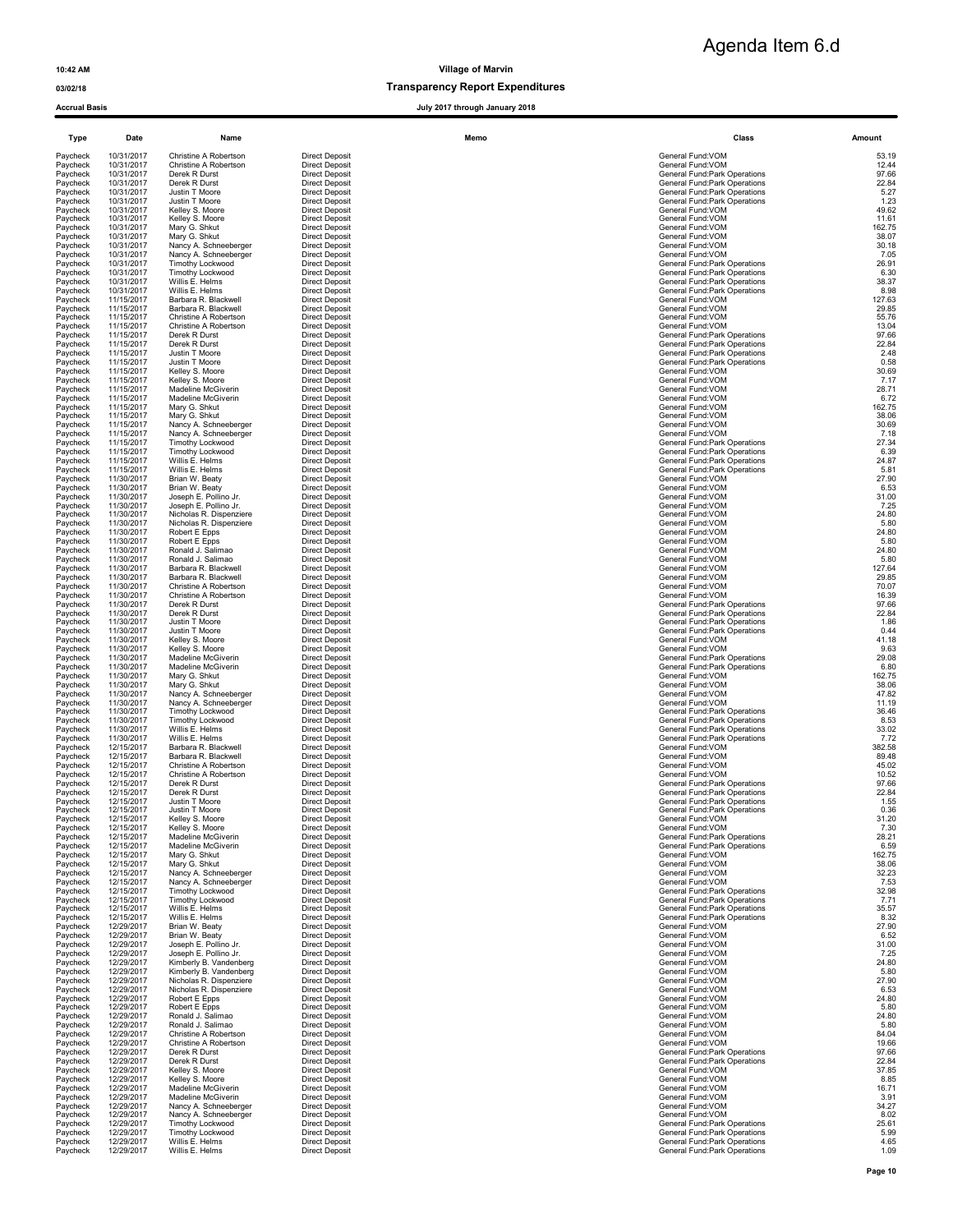### 03/02/18 **Transparency Report Expenditures** Transparency Report Expenditures

Accrual Basis **Accrual Basis Accrual Basis Accrual Basis July 2017** through January 2017 through January 2017

| vin                 |                   |        |
|---------------------|-------------------|--------|
| <b>Expenditures</b> |                   |        |
| uary 2018           |                   |        |
|                     | Class             | Amount |
|                     | General Fund: VOM |        |

Agenda Item 6.d

| Type                    | Date                                     | Name                                               | Memo                                                                 | Class                                                          | Amount         |
|-------------------------|------------------------------------------|----------------------------------------------------|----------------------------------------------------------------------|----------------------------------------------------------------|----------------|
| Paycheck                | 12/31/2017                               | Edward N. Query                                    |                                                                      | General Fund: VOM                                              | 9.30           |
| Paycheck<br>Paycheck    | 12/31/2017<br>12/31/2017                 | Edward N. Query<br>Jennifer Slotten                |                                                                      | General Fund:VOM<br>General Fund:VOM                           | 2.17<br>4.65   |
| Paycheck                | 12/31/2017                               | Jennifer Slotten                                   |                                                                      | General Fund:VOM                                               | 1.09           |
| Paycheck<br>Paycheck    | 01/12/2018<br>01/12/2018                 | Christine A Robertson<br>Christine A Robertson     | <b>Direct Deposit</b><br><b>Direct Deposit</b>                       | General Fund: VOM<br>General Fund: VOM                         | 71.10<br>16.63 |
| Paycheck                | 01/12/2018                               | Derek R Durst                                      | <b>Direct Deposit</b>                                                | General Fund: Park Operations                                  | 97.66          |
| Paycheck<br>Paycheck    | 01/12/2018<br>01/12/2018                 | Derek R Durst<br>Julie W. Rothrock                 | <b>Direct Deposit</b><br><b>Direct Deposit</b>                       | General Fund: Park Operations<br>General Fund:VOM              | 22.84<br>8.91  |
| Paycheck                | 01/12/2018                               | Julie W. Rothrock                                  | <b>Direct Deposit</b>                                                | General Fund:VOM                                               | 2.08           |
| Paycheck<br>Paycheck    | 01/12/2018<br>01/12/2018                 | Kelley S. Moore<br>Kelley S. Moore                 | <b>Direct Deposit</b><br><b>Direct Deposit</b>                       | General Fund:VOM<br>General Fund:VOM                           | 26.09<br>6.10  |
| Paycheck<br>Paycheck    | 01/12/2018<br>01/12/2018                 | Nancy A. Schneeberger<br>Nancy A. Schneeberger     | <b>Direct Deposit</b><br><b>Direct Deposit</b>                       | General Fund:VOM<br>General Fund:VOM                           | 36.57<br>8.55  |
| Paycheck                | 01/12/2018                               | Timothy Lockwood                                   | <b>Direct Deposit</b>                                                | General Fund: Park Operations                                  | 14.76          |
| Paycheck<br>Paycheck    | 01/12/2018<br>01/31/2018                 | Timothy Lockwood<br>Joseph E. Pollino Jr.          | <b>Direct Deposit</b><br><b>Direct Deposit</b>                       | General Fund:Park Operations<br>General Fund:VOM               | 3.45<br>31.00  |
| Paycheck                | 01/31/2018                               | Joseph E. Pollino Jr.                              | <b>Direct Deposit</b>                                                | General Fund:VOM                                               | 7.25           |
| Paycheck<br>Paycheck    | 01/31/2018<br>01/31/2018                 | Kimberly B. Vandenberg<br>Kimberly B. Vandenberg   | <b>Direct Deposit</b><br><b>Direct Deposit</b>                       | General Fund: VOM<br>General Fund: VOM                         | 24.80<br>5.80  |
| Paycheck                | 01/31/2018                               | Nicholas R. Dispenziere                            | <b>Direct Deposit</b>                                                | General Fund: VOM                                              | 27.90          |
| Paycheck<br>Paycheck    | 01/31/2018<br>01/31/2018                 | Nicholas R. Dispenziere<br>Robert E Epps           | <b>Direct Deposit</b><br><b>Direct Deposit</b>                       | General Fund: VOM<br>General Fund: VOM                         | 6.53<br>24.80  |
| Paycheck                | 01/31/2018                               | Robert E Epps                                      | <b>Direct Deposit</b>                                                | General Fund:VOM                                               | 5.80           |
| Paycheck<br>Paycheck    | 01/31/2018<br>01/31/2018                 | Ronald J. Salimao<br>Ronald J. Salimao             | <b>Direct Deposit</b><br><b>Direct Deposit</b>                       | General Fund:VOM<br>General Fund:VOM                           | 24.80<br>5.80  |
| Paycheck<br>Paycheck    | 01/31/2018<br>01/31/2018                 | Barbara R. Blackwell<br>Barbara R. Blackwell       | <b>Direct Deposit</b><br><b>Direct Deposit</b>                       | General Fund:VOM<br>General Fund:VOM                           | 98.25<br>22.98 |
| Paycheck                | 01/31/2018                               | Christine A Robertson                              | <b>Direct Deposit</b>                                                | General Fund:VOM                                               | 100.76         |
| Paycheck<br>Paycheck    | 01/31/2018<br>01/31/2018                 | Christine A Robertson<br>Derek R Durst             | <b>Direct Deposit</b><br><b>Direct Deposit</b>                       | General Fund: VOM<br>General Fund: Park Operations             | 23.56<br>97.66 |
| Paycheck                | 01/31/2018                               | Derek R Durst                                      | <b>Direct Deposit</b>                                                | General Fund:Park Operations                                   | 22.84          |
| Paycheck<br>Paycheck    | 01/31/2018<br>01/31/2018                 | Julie W. Rothrock<br>Julie W. Rothrock             | <b>Direct Deposit</b><br><b>Direct Deposit</b>                       | General Fund:VOM<br>General Fund:VOM                           | 31.00<br>7.25  |
| Paycheck                | 01/31/2018                               | Kelley S. Moore                                    | <b>Direct Deposit</b>                                                | General Fund:VOM                                               | 35.29          |
| Paycheck<br>Paycheck    | 01/31/2018<br>01/31/2018                 | Kelley S. Moore<br>Lara R Carnow                   | <b>Direct Deposit</b><br><b>Direct Deposit</b>                       | General Fund:VOM<br>General Fund:VOM                           | 8.26<br>32.86  |
| Paycheck                | 01/31/2018                               | Lara R Carnow                                      | <b>Direct Deposit</b>                                                | General Fund:VOM                                               | 7.69           |
| Paycheck<br>Paycheck    | 01/31/2018<br>01/31/2018                 | Nancy A. Schneeberger<br>Nancy A. Schneeberger     | <b>Direct Deposit</b><br><b>Direct Deposit</b>                       | General Fund:VOM<br>General Fund:VOM                           | 32.23<br>7.54  |
| Paycheck                | 01/31/2018                               | Timothy Lockwood                                   | <b>Direct Deposit</b>                                                | General Fund:Park Operations                                   | 20.83          |
| Paycheck<br>Paycheck    | 01/31/2018<br>01/31/2018                 | Timothy Lockwood<br>Willis E. Helms                | <b>Direct Deposit</b><br><b>Direct Deposit</b>                       | General Fund: Park Operations<br>General Fund:Park Operations  | 4.87<br>2.33   |
| Paycheck                | 01/31/2018                               | Willis E. Helms                                    | <b>Direct Deposit</b>                                                | General Fund: Park Operations                                  | 0.54           |
|                         | Total 6091 · FICA/941 (Town match)       |                                                    |                                                                      |                                                                | 10,558.62      |
|                         | Total 6090 · Payroll Tax                 |                                                    |                                                                      |                                                                | 10,558.62      |
|                         | 6100 Other Payroll Expenditures          |                                                    |                                                                      |                                                                |                |
|                         | 6101 · Unemployment Ins Reserve          |                                                    |                                                                      |                                                                |                |
| Bill                    | 12/21/2017                               | North Carolina Dept of Commerce                    | Unemployment Insurance -Late                                         | General Fund: VOM                                              | 245.70         |
|                         |                                          | Total 6101 · Unemployment Ins Reserve              |                                                                      |                                                                | 245.70         |
| Liability C             | 6102 · Direct Deposit Fees<br>07/13/2017 | QuickBooks Payroll Service                         | Fee for 9 direct deposit(s) at \$1.75 each                           | General Fund: VOM                                              | 15.75          |
| Paycheck                | 07/14/2017                               | Barbara R. Blackwell                               | <b>Direct Deposit</b>                                                | General Fund:VOM                                               | 0.00           |
| Paycheck<br>Paycheck    | 07/14/2017<br>07/14/2017                 | Christine A Robertson<br>Derek R Durst             | <b>Direct Deposit</b><br><b>Direct Deposit</b>                       | General Fund: VOM<br>General Fund: Park Operations             | 0.00<br>0.00   |
| Paycheck                | 07/14/2017                               | Justin T Moore                                     | <b>Direct Deposit</b>                                                | General Fund: Park Operations                                  | 0.00           |
| Paycheck<br>Paycheck    | 07/14/2017<br>07/14/2017                 | Kelley S. Moore<br>Nancy A. Schneeberger           | <b>Direct Deposit</b><br><b>Direct Deposit</b>                       | General Fund:VOM<br>General Fund:VOM                           | 0.00<br>0.00   |
| Paycheck                | 07/14/2017                               | Nicholas R Muti                                    | <b>Direct Deposit</b>                                                | General Fund: Park Operations                                  | 0.00           |
| Paycheck<br>Paycheck    | 07/14/2017<br>07/14/2017                 | Robyn M. Stuber<br>Willis E. Helms                 | <b>Direct Deposit</b><br><b>Direct Deposit</b>                       | General Fund: VOM<br>General Fund: Park Operations             | 0.00<br>0.00   |
| Liability C<br>Paycheck | 07/28/2017<br>07/31/2017                 | QuickBooks Payroll Service<br>Barbara R. Blackwell | Fee for 14 direct deposit(s) at \$1.75 each<br><b>Direct Deposit</b> | General Fund:VOM<br>General Fund:VOM                           | 24.50<br>0.00  |
| Paycheck                | 07/31/2017                               | Christine A Robertson                              | Direct Deposit                                                       | General Fund:VOM                                               | 0.00           |
| Paycheck<br>Paycheck    | 07/31/2017<br>07/31/2017                 | Derek R Durst<br>Justin T Moore                    | <b>Direct Deposit</b><br><b>Direct Deposit</b>                       | General Fund:Park Operations<br>General Fund: Park Operations  | 0.00<br>0.00   |
| Paycheck                | 07/31/2017                               | Kelley S. Moore                                    | <b>Direct Deposit</b>                                                | General Fund:VOM                                               | 0.00           |
| Paycheck<br>Paycheck    | 07/31/2017<br>07/31/2017                 | Nancy A. Schneeberger<br>Nicholas R Muti           | <b>Direct Deposit</b><br><b>Direct Deposit</b>                       | General Fund:VOM<br>General Fund: Park Operations              | 0.00<br>0.00   |
| Paycheck                | 07/31/2017                               | Robyn M. Stuber                                    | <b>Direct Deposit</b>                                                | General Fund:VOM                                               | 0.00           |
| Paycheck<br>Liability C | 07/31/2017<br>08/14/2017                 | Willis E. Helms<br>QuickBooks Payroll Service      | <b>Direct Deposit</b><br>Fee for 8 direct deposit(s) at \$1.75 each  | General Fund: Park Operations<br>General Fund: VOM             | 0.00<br>14.00  |
| Paycheck<br>Paycheck    | 08/15/2017<br>08/15/2017                 | Barbara R. Blackwell<br>Christine A Robertson      | <b>Direct Deposit</b><br><b>Direct Deposit</b>                       | General Fund:VOM<br>General Fund:VOM                           | 0.00<br>0.00   |
| Paycheck                | 08/15/2017                               | Derek R Durst                                      | <b>Direct Deposit</b>                                                | General Fund:Park Operations                                   | 0.00           |
| Paycheck<br>Paycheck    | 08/15/2017<br>08/15/2017                 | Justin T Moore<br>Kelley S. Moore                  | <b>Direct Deposit</b><br><b>Direct Deposit</b>                       | General Fund: Park Operations<br>General Fund:VOM              | 0.00<br>0.00   |
| Paycheck                | 08/15/2017                               | Nancy A. Schneeberger                              | <b>Direct Deposit</b>                                                | General Fund:VOM                                               | 0.00           |
| Paycheck<br>Paycheck    | 08/15/2017<br>08/15/2017                 | Robyn M. Stuber<br>Willis E. Helms                 | <b>Direct Deposit</b><br><b>Direct Deposit</b>                       | General Fund:VOM<br>General Fund:Park Operations               | 0.00<br>0.00   |
| Liability C             | 08/30/2017                               | QuickBooks Payroll Service                         | Fee for 12 direct deposit(s) at \$1.75 each                          | General Fund:VOM                                               | 21.00          |
| Paycheck<br>Paycheck    | 08/31/2017<br>08/31/2017                 | Barbara R. Blackwell<br>Christine A Robertson      | <b>Direct Deposit</b><br><b>Direct Deposit</b>                       | General Fund: VOM<br>General Fund:VOM                          | 0.00<br>0.00   |
| Paycheck<br>Paycheck    | 08/31/2017<br>08/31/2017                 | Derek R Durst<br>Justin T Moore                    | <b>Direct Deposit</b><br><b>Direct Deposit</b>                       | General Fund: Park Operations<br>General Fund:Park Operations  | 0.00<br>0.00   |
| Paycheck                | 08/31/2017                               | Kelley S. Moore                                    | <b>Direct Deposit</b>                                                | General Fund:VOM                                               | 0.00           |
| Paycheck<br>Paycheck    | 08/31/2017<br>08/31/2017                 | Nancy A. Schneeberger<br>Willis E. Helms           | <b>Direct Deposit</b><br><b>Direct Deposit</b>                       | General Fund:VOM<br>General Fund: Park Operations              | 0.00<br>0.00   |
| Liability C             | 09/14/2017                               | QuickBooks Payroll Service                         | Fee for 8 direct deposit(s) at \$1.75 each                           | General Fund: VOM                                              | 14.00          |
| Paycheck<br>Paycheck    | 09/15/2017<br>09/15/2017                 | Barbara R. Blackwell<br>Christine A Robertson      | <b>Direct Deposit</b><br><b>Direct Deposit</b>                       | General Fund:VOM<br>General Fund:VOM                           | 0.00<br>0.00   |
| Paycheck                | 09/15/2017                               | Derek R Durst                                      | <b>Direct Deposit</b>                                                | General Fund: Park Operations                                  | 0.00           |
| Paycheck<br>Paycheck    | 09/15/2017<br>09/15/2017                 | Justin T Moore<br>Kelley S. Moore                  | <b>Direct Deposit</b><br><b>Direct Deposit</b>                       | General Fund: Park Operations<br>General Fund:VOM              | 0.00<br>0.00   |
| Paycheck                | 09/15/2017                               | Mary G. Shkut                                      | <b>Direct Deposit</b>                                                | General Fund: VOM                                              | 0.00           |
| Paycheck<br>Paycheck    | 09/15/2017<br>09/15/2017                 | Nancy A. Schneeberger<br>Willis E. Helms           | <b>Direct Deposit</b><br><b>Direct Deposit</b>                       | General Fund:VOM<br>General Fund:Park Operations               | 0.00<br>0.00   |
| Liability C<br>Paycheck | 09/28/2017<br>09/29/2017                 | QuickBooks Payroll Service<br>Barbara R. Blackwell | Fee for 13 direct deposit(s) at \$1.75 each<br><b>Direct Deposit</b> | General Fund:VOM<br>General Fund:VOM                           | 22.75<br>0.00  |
| Paycheck                | 09/29/2017                               | Christine A Robertson                              | <b>Direct Deposit</b>                                                | General Fund:VOM                                               | 0.00           |
| Paycheck<br>Paycheck    | 09/29/2017<br>09/29/2017                 | Derek R Durst<br>Justin T Moore                    | <b>Direct Deposit</b><br><b>Direct Deposit</b>                       | General Fund: Park Operations<br>General Fund: Park Operations | 0.00<br>0.00   |
| Paycheck                | 09/29/2017                               | Kelley S. Moore                                    | <b>Direct Deposit</b>                                                | General Fund:VOM                                               | 0.00           |
| Paycheck<br>Paycheck    | 09/29/2017<br>09/29/2017                 | Mary G. Shkut<br>Nancy A. Schneeberger             | <b>Direct Deposit</b><br><b>Direct Deposit</b>                       | General Fund:VOM<br>General Fund:VOM                           | 0.00<br>0.00   |
| Paycheck                | 09/29/2017                               | Willis E. Helms                                    | <b>Direct Deposit</b>                                                | General Fund: Park Operations                                  | 0.00           |
| Liability C<br>Paycheck | 10/12/2017<br>10/13/2017                 | QuickBooks Payroll Service<br>Barbara R. Blackwell | Fee for 9 direct deposit(s) at \$1.75 each<br><b>Direct Deposit</b>  | General Fund: VOM<br>General Fund:VOM                          | 15.75<br>0.00  |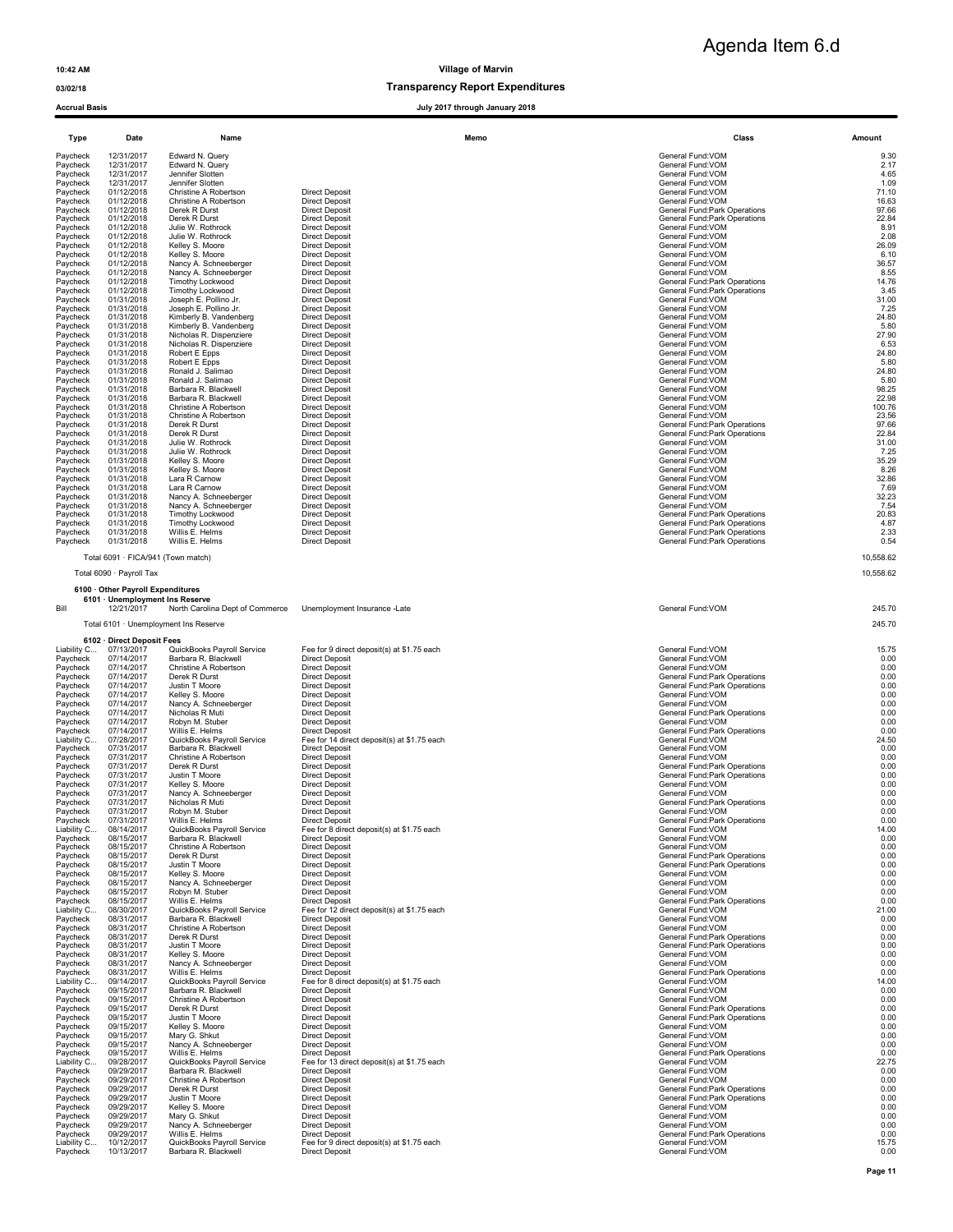### 03/02/18 Transparency Report Expenditures

| <b>Accrual Basis</b>    |                                         |                                                    | July 2017 through January 2018                                       |                                                    |               |
|-------------------------|-----------------------------------------|----------------------------------------------------|----------------------------------------------------------------------|----------------------------------------------------|---------------|
|                         |                                         |                                                    |                                                                      |                                                    |               |
| <b>Type</b>             | Date                                    | Name                                               | Memo                                                                 | Class                                              | Amount        |
| Paycheck                | 10/13/2017                              | Christine A Robertson                              | <b>Direct Deposit</b>                                                | General Fund: VOM                                  | 0.00          |
| Paycheck                | 10/13/2017<br>10/13/2017                | Derek R Durst<br>Justin T Moore                    | Direct Deposit                                                       | General Fund: Park Operations                      | 0.00<br>0.00  |
| Paycheck<br>Paycheck    | 10/13/2017                              | Kelley S. Moore                                    | <b>Direct Deposit</b><br><b>Direct Deposit</b>                       | General Fund:Park Operations<br>General Fund:VOM   | 0.00          |
| Paycheck                | 10/13/2017                              | Mary G. Shkut                                      | <b>Direct Deposit</b>                                                | General Fund:VOM                                   | 0.00          |
| Paycheck                | 10/13/2017                              | Nancy A. Schneeberger                              | <b>Direct Deposit</b>                                                | General Fund: VOM                                  | 0.00          |
| Paycheck                | 10/13/2017                              | Timothy Lockwood                                   | <b>Direct Deposit</b>                                                | General Fund:Park Operations                       | 0.00          |
| Paycheck<br>Liability C | 10/13/2017<br>10/30/2017                | Willis E. Helms<br>QuickBooks Payroll Service      | <b>Direct Deposit</b><br>Fee for 14 direct deposit(s) at \$1.75 each | General Fund:Park Operations<br>General Fund:VOM   | 0.00<br>24.50 |
| Paycheck                | 10/31/2017                              | Barbara R. Blackwell                               | <b>Direct Deposit</b>                                                | General Fund:VOM                                   | 0.00          |
| Paycheck                | 10/31/2017                              | Christine A Robertson                              | <b>Direct Deposit</b>                                                | General Fund: VOM                                  | 0.00          |
| Paycheck                | 10/31/2017                              | Derek R Durst                                      | <b>Direct Deposit</b>                                                | General Fund: Park Operations                      | 0.00          |
| Paycheck                | 10/31/2017                              | Justin T Moore                                     | <b>Direct Deposit</b>                                                | General Fund:Park Operations                       | 0.00          |
| Paycheck<br>Paycheck    | 10/31/2017<br>10/31/2017                | Kelley S. Moore<br>Mary G. Shkut                   | <b>Direct Deposit</b><br><b>Direct Deposit</b>                       | General Fund: VOM<br>General Fund:VOM              | 0.00<br>0.00  |
| Paycheck                | 10/31/2017                              | Nancy A. Schneeberger                              | <b>Direct Deposit</b>                                                | General Fund:VOM                                   | 0.00          |
| Paycheck                | 10/31/2017                              | Timothy Lockwood                                   | <b>Direct Deposit</b>                                                | General Fund:Park Operations                       | 0.00          |
| Paycheck                | 10/31/2017                              | Willis E. Helms                                    | <b>Direct Deposit</b>                                                | General Fund: Park Operations                      | 0.00          |
| Liability C<br>Paycheck | 11/14/2017<br>11/15/2017                | QuickBooks Payroll Service<br>Barbara R. Blackwell | Fee for 10 direct deposit(s) at \$1.75 each<br><b>Direct Deposit</b> | General Fund:VOM<br>General Fund: VOM              | 17.50<br>0.00 |
| Paycheck                | 11/15/2017                              | Christine A Robertson                              | <b>Direct Deposit</b>                                                | General Fund:VOM                                   | 0.00          |
| Paycheck                | 11/15/2017                              | Derek R Durst                                      | <b>Direct Deposit</b>                                                | <b>General Fund:Park Operations</b>                | 0.00          |
| Paycheck                | 11/15/2017                              | Justin T Moore                                     | <b>Direct Deposit</b>                                                | General Fund: Park Operations                      | 0.00          |
| Paycheck                | 11/15/2017                              | Kelley S. Moore                                    | Direct Deposit                                                       | General Fund:VOM                                   | 0.00          |
| Paycheck                | 11/15/2017                              | Madeline McGiverin                                 | <b>Direct Deposit</b>                                                | General Fund:VOM                                   | 0.00          |
| Paycheck<br>Paycheck    | 11/15/2017<br>11/15/2017                | Mary G. Shkut<br>Nancy A. Schneeberger             | <b>Direct Deposit</b><br><b>Direct Deposit</b>                       | General Fund:VOM<br>General Fund: VOM              | 0.00<br>0.00  |
| Paycheck                | 11/15/2017                              | Timothy Lockwood                                   | <b>Direct Deposit</b>                                                | General Fund: Park Operations                      | 0.00          |
| Paycheck                | 11/15/2017                              | Willis E. Helms                                    | <b>Direct Deposit</b>                                                | General Fund:Park Operations                       | 0.00          |
| Liability C             | 11/29/2017                              | QuickBooks Payroll Service                         | Fee for 15 direct deposit(s) at \$1.75 each                          | General Fund:VOM                                   | 26.25         |
| Paycheck                | 11/30/2017                              | Barbara R. Blackwell                               | <b>Direct Deposit</b>                                                | General Fund:VOM                                   | 0.00          |
| Paycheck<br>Paycheck    | 11/30/2017<br>11/30/2017                | Christine A Robertson<br>Derek R Durst             | <b>Direct Deposit</b><br><b>Direct Deposit</b>                       | General Fund:VOM<br>General Fund: Park Operations  | 0.00<br>0.00  |
| Paycheck                | 11/30/2017                              | Justin T Moore                                     | Direct Deposit                                                       | General Fund: Park Operations                      | 0.00          |
| Paycheck                | 11/30/2017                              | Kelley S. Moore                                    | <b>Direct Deposit</b>                                                | General Fund: VOM                                  | 0.00          |
| Paycheck                | 11/30/2017                              | Madeline McGiverin                                 | <b>Direct Deposit</b>                                                | General Fund: Park Operations                      | 0.00          |
| Paycheck<br>Paycheck    | 11/30/2017<br>11/30/2017                | Mary G. Shkut                                      | <b>Direct Deposit</b><br>Direct Deposit                              | General Fund: VOM<br>General Fund:VOM              | 0.00          |
| Paycheck                | 11/30/2017                              | Nancy A. Schneeberger<br>Timothy Lockwood          | <b>Direct Deposit</b>                                                | General Fund:Park Operations                       | 0.00<br>0.00  |
| Paycheck                | 11/30/2017                              | Willis E. Helms                                    | <b>Direct Deposit</b>                                                | General Fund:Park Operations                       | 0.00          |
| Liability C             | 12/14/2017                              | QuickBooks Payroll Service                         | Fee for 10 direct deposit(s) at \$1.75 each                          | General Fund:VOM                                   | 17.50         |
| Paycheck                | 12/15/2017                              | Barbara R. Blackwell                               | <b>Direct Deposit</b>                                                | General Fund: VOM                                  | 0.00          |
| Paycheck<br>Paycheck    | 12/15/2017<br>12/15/2017                | Christine A Robertson<br>Derek R Durst             | <b>Direct Deposit</b><br><b>Direct Deposit</b>                       | General Fund:VOM<br>General Fund:Park Operations   | 0.00<br>0.00  |
| Paycheck                | 12/15/2017                              | Justin T Moore                                     | <b>Direct Deposit</b>                                                | General Fund:Park Operations                       | 0.00          |
| Paycheck                | 12/15/2017                              | Kelley S. Moore                                    | <b>Direct Deposit</b>                                                | General Fund:VOM                                   | 0.00          |
| Paycheck                | 12/15/2017                              | Madeline McGiverin                                 | <b>Direct Deposit</b>                                                | General Fund:Park Operations                       | 0.00          |
| Paycheck                | 12/15/2017                              | Mary G. Shkut                                      | <b>Direct Deposit</b>                                                | General Fund:VOM                                   | 0.00          |
| Paycheck<br>Paycheck    | 12/15/2017<br>12/15/2017                | Nancy A. Schneeberger<br>Timothy Lockwood          | <b>Direct Deposit</b><br><b>Direct Deposit</b>                       | General Fund: VOM<br>General Fund: Park Operations | 0.00<br>0.00  |
| Paycheck                | 12/15/2017                              | Willis E. Helms                                    | <b>Direct Deposit</b>                                                | General Fund: Park Operations                      | 0.00          |
| Liability C             | 12/28/2017                              | QuickBooks Payroll Service                         | Fee for 13 direct deposit(s) at \$1.75 each                          | General Fund:VOM                                   | 22.75         |
| Paycheck                | 12/29/2017                              | Kimberly B. Vandenberg                             | <b>Direct Deposit</b>                                                | General Fund: VOM                                  | 2.40          |
| Paycheck<br>Paycheck    | 12/29/2017<br>12/29/2017                | Christine A Robertson<br>Derek R Durst             | <b>Direct Deposit</b><br><b>Direct Deposit</b>                       | General Fund:VOM<br>General Fund: Park Operations  | 0.00<br>0.00  |
| Paycheck                | 12/29/2017                              | Kelley S. Moore                                    | <b>Direct Deposit</b>                                                | General Fund: VOM                                  | 0.00          |
| Paycheck                | 12/29/2017                              | Madeline McGiverin                                 | <b>Direct Deposit</b>                                                | General Fund:VOM                                   | 0.00          |
| Paycheck                | 12/29/2017                              | Nancy A. Schneeberger                              | <b>Direct Deposit</b>                                                | General Fund: VOM                                  | 0.00          |
| Paycheck                | 12/29/2017                              | Timothy Lockwood                                   | <b>Direct Deposit</b>                                                | General Fund: Park Operations                      | 0.00          |
| Paycheck<br>Liability C | 12/29/2017<br>01/11/2018                | Willis E. Helms<br>QuickBooks Payroll Service      | <b>Direct Deposit</b><br>Fee for 6 direct deposit(s) at \$1.75 each  | General Fund: Park Operations<br>General Fund: VOM | 0.00<br>10.50 |
| Paycheck                | 01/12/2018                              | Christine A Robertson                              | <b>Direct Deposit</b>                                                | General Fund: VOM                                  | 0.00          |
| Paycheck                | 01/12/2018                              | Derek R Durst                                      | Direct Deposit                                                       | General Fund:Park Operations                       | 0.00          |
| Paycheck                | 01/12/2018                              | Julie W. Rothrock                                  | <b>Direct Deposit</b>                                                | General Fund:VOM                                   | 0.00          |
| Paycheck                | 01/12/2018                              | Kelley S. Moore                                    | <b>Direct Deposit</b>                                                | General Fund: VOM                                  | 0.00          |
| Paycheck<br>Paycheck    | 01/12/2018<br>01/12/2018                | Nancy A. Schneeberger<br>Timothy Lockwood          | <b>Direct Deposit</b><br><b>Direct Deposit</b>                       | General Fund:VOM<br>General Fund:Park Operations   | 0.00<br>0.00  |
| Liability C.,           | 01/30/2018                              | QuickBooks Payroll Service                         | Fee for 14 direct deposit(s) at \$1.75 each                          | General Fund:VOM                                   | 24.50         |
| Paycheck                | 01/31/2018                              | Barbara R. Blackwell                               | <b>Direct Deposit</b>                                                | General Fund: VOM                                  | 0.00          |
| Paycheck                | 01/31/2018                              | Christine A Robertson                              | Direct Deposit                                                       | General Fund: VOM                                  | 0.00          |
| Paycheck                | 01/31/2018                              | Derek R Durst                                      | <b>Direct Deposit</b>                                                | General Fund:Park Operations                       | 0.00          |
| Paycheck<br>Paycheck    | 01/31/2018<br>01/31/2018                | Julie W. Rothrock<br>Kelley S. Moore               | <b>Direct Deposit</b><br><b>Direct Deposit</b>                       | General Fund: VOM<br>General Fund: VOM             | 0.00<br>0.00  |
| Paycheck                | 01/31/2018                              | Lara R Carnow                                      | <b>Direct Deposit</b>                                                | General Fund: VOM                                  | 0.00          |
| Paycheck                | 01/31/2018                              | Nancy A. Schneeberger                              | <b>Direct Deposit</b>                                                | General Fund:VOM                                   | 0.00          |
| Paycheck                | 01/31/2018                              | Timothy Lockwood                                   | <b>Direct Deposit</b>                                                | General Fund:Park Operations                       | 0.00          |
| Paycheck                | 01/31/2018                              | Willis E. Helms                                    | <b>Direct Deposit</b>                                                | General Fund: Park Operations                      | 0.00          |
|                         | Total 6102 · Direct Deposit Fees        |                                                    |                                                                      |                                                    | 273.65        |
|                         | Total 6100 · Other Payroll Expenditures |                                                    |                                                                      |                                                    | 519.35        |

Total 6000 · Salaries & Related Expenditures 150,920.03

### 6050 · Stipends 6051 · Council

| 07/31/2017<br>Robert E Epps<br><b>Direct Deposit</b><br>General Fund: VOM<br>Paycheck<br>07/31/2017<br><b>Direct Deposit</b><br>Ronald J. Salimao<br>General Fund: VOM<br>Paycheck<br>08/31/2017<br><b>Direct Deposit</b><br>Nicholas R. Dispenziere<br>General Fund: VOM<br>Paycheck<br>08/31/2017<br>Robert E Epps<br><b>Direct Deposit</b><br>Paycheck<br>General Fund: VOM<br>08/31/2017<br><b>Direct Deposit</b><br>General Fund: VOM<br>Paycheck<br>Ronald J. Salimao<br>09/29/2017<br>Nicholas R. Dispenziere<br><b>Direct Deposit</b><br>General Fund: VOM<br>Paycheck<br>09/29/2017<br>Robert E Epps<br><b>Direct Deposit</b><br>General Fund: VOM<br>Paycheck<br>09/29/2017<br><b>Direct Deposit</b><br>General Fund: VOM<br>Paycheck<br>Ronald J. Salimao<br>10/31/2017<br><b>Direct Deposit</b><br>General Fund: VOM<br>Paycheck<br>Nicholas R. Dispenziere<br>10/31/2017<br>Robert E Epps<br><b>Direct Deposit</b><br>Paycheck<br>General Fund: VOM<br>10/31/2017<br><b>Direct Deposit</b><br>General Fund: VOM<br>Paycheck<br>Ronald J. Salimao<br>11/30/2017<br><b>Direct Deposit</b><br>Paycheck<br>Nicholas R. Dispenziere<br>General Fund: VOM<br>11/30/2017<br>Robert E Epps<br><b>Direct Deposit</b><br>Paycheck<br>General Fund: VOM<br>11/30/2017<br>Paycheck<br>Ronald J. Salimao<br><b>Direct Deposit</b><br>General Fund: VOM<br>12/29/2017<br>Robert E Epps<br><b>Direct Deposit</b><br>General Fund: VOM<br>Paycheck<br>12/29/2017<br><b>Direct Deposit</b><br>Paycheck<br>Ronald J. Salimao<br>General Fund: VOM<br>01/31/2018<br>Robert E Epps<br><b>Direct Deposit</b><br>General Fund: VOM<br>Paycheck |
|---------------------------------------------------------------------------------------------------------------------------------------------------------------------------------------------------------------------------------------------------------------------------------------------------------------------------------------------------------------------------------------------------------------------------------------------------------------------------------------------------------------------------------------------------------------------------------------------------------------------------------------------------------------------------------------------------------------------------------------------------------------------------------------------------------------------------------------------------------------------------------------------------------------------------------------------------------------------------------------------------------------------------------------------------------------------------------------------------------------------------------------------------------------------------------------------------------------------------------------------------------------------------------------------------------------------------------------------------------------------------------------------------------------------------------------------------------------------------------------------------------------------------------------------------------------------------------------------------------------------------------------|
|                                                                                                                                                                                                                                                                                                                                                                                                                                                                                                                                                                                                                                                                                                                                                                                                                                                                                                                                                                                                                                                                                                                                                                                                                                                                                                                                                                                                                                                                                                                                                                                                                                       |
|                                                                                                                                                                                                                                                                                                                                                                                                                                                                                                                                                                                                                                                                                                                                                                                                                                                                                                                                                                                                                                                                                                                                                                                                                                                                                                                                                                                                                                                                                                                                                                                                                                       |
|                                                                                                                                                                                                                                                                                                                                                                                                                                                                                                                                                                                                                                                                                                                                                                                                                                                                                                                                                                                                                                                                                                                                                                                                                                                                                                                                                                                                                                                                                                                                                                                                                                       |
|                                                                                                                                                                                                                                                                                                                                                                                                                                                                                                                                                                                                                                                                                                                                                                                                                                                                                                                                                                                                                                                                                                                                                                                                                                                                                                                                                                                                                                                                                                                                                                                                                                       |
|                                                                                                                                                                                                                                                                                                                                                                                                                                                                                                                                                                                                                                                                                                                                                                                                                                                                                                                                                                                                                                                                                                                                                                                                                                                                                                                                                                                                                                                                                                                                                                                                                                       |
|                                                                                                                                                                                                                                                                                                                                                                                                                                                                                                                                                                                                                                                                                                                                                                                                                                                                                                                                                                                                                                                                                                                                                                                                                                                                                                                                                                                                                                                                                                                                                                                                                                       |
|                                                                                                                                                                                                                                                                                                                                                                                                                                                                                                                                                                                                                                                                                                                                                                                                                                                                                                                                                                                                                                                                                                                                                                                                                                                                                                                                                                                                                                                                                                                                                                                                                                       |
|                                                                                                                                                                                                                                                                                                                                                                                                                                                                                                                                                                                                                                                                                                                                                                                                                                                                                                                                                                                                                                                                                                                                                                                                                                                                                                                                                                                                                                                                                                                                                                                                                                       |
|                                                                                                                                                                                                                                                                                                                                                                                                                                                                                                                                                                                                                                                                                                                                                                                                                                                                                                                                                                                                                                                                                                                                                                                                                                                                                                                                                                                                                                                                                                                                                                                                                                       |
|                                                                                                                                                                                                                                                                                                                                                                                                                                                                                                                                                                                                                                                                                                                                                                                                                                                                                                                                                                                                                                                                                                                                                                                                                                                                                                                                                                                                                                                                                                                                                                                                                                       |
|                                                                                                                                                                                                                                                                                                                                                                                                                                                                                                                                                                                                                                                                                                                                                                                                                                                                                                                                                                                                                                                                                                                                                                                                                                                                                                                                                                                                                                                                                                                                                                                                                                       |
|                                                                                                                                                                                                                                                                                                                                                                                                                                                                                                                                                                                                                                                                                                                                                                                                                                                                                                                                                                                                                                                                                                                                                                                                                                                                                                                                                                                                                                                                                                                                                                                                                                       |
|                                                                                                                                                                                                                                                                                                                                                                                                                                                                                                                                                                                                                                                                                                                                                                                                                                                                                                                                                                                                                                                                                                                                                                                                                                                                                                                                                                                                                                                                                                                                                                                                                                       |
|                                                                                                                                                                                                                                                                                                                                                                                                                                                                                                                                                                                                                                                                                                                                                                                                                                                                                                                                                                                                                                                                                                                                                                                                                                                                                                                                                                                                                                                                                                                                                                                                                                       |
|                                                                                                                                                                                                                                                                                                                                                                                                                                                                                                                                                                                                                                                                                                                                                                                                                                                                                                                                                                                                                                                                                                                                                                                                                                                                                                                                                                                                                                                                                                                                                                                                                                       |
|                                                                                                                                                                                                                                                                                                                                                                                                                                                                                                                                                                                                                                                                                                                                                                                                                                                                                                                                                                                                                                                                                                                                                                                                                                                                                                                                                                                                                                                                                                                                                                                                                                       |
|                                                                                                                                                                                                                                                                                                                                                                                                                                                                                                                                                                                                                                                                                                                                                                                                                                                                                                                                                                                                                                                                                                                                                                                                                                                                                                                                                                                                                                                                                                                                                                                                                                       |
| 01/31/2018<br><b>Direct Deposit</b><br>Ronald J. Salimao<br>General Fund: VOM<br>Paycheck                                                                                                                                                                                                                                                                                                                                                                                                                                                                                                                                                                                                                                                                                                                                                                                                                                                                                                                                                                                                                                                                                                                                                                                                                                                                                                                                                                                                                                                                                                                                             |
|                                                                                                                                                                                                                                                                                                                                                                                                                                                                                                                                                                                                                                                                                                                                                                                                                                                                                                                                                                                                                                                                                                                                                                                                                                                                                                                                                                                                                                                                                                                                                                                                                                       |

Total 6051 · Council 7,600.00

| ype          | Date                                    | Name                                               | Memo                                           | Class                                              | Amount        |
|--------------|-----------------------------------------|----------------------------------------------------|------------------------------------------------|----------------------------------------------------|---------------|
| heck         | 10/13/2017                              | Christine A Robertson                              | <b>Direct Deposit</b>                          | General Fund:VOM                                   | 0.00          |
| าeck         | 10/13/2017                              | Derek R Durst                                      | <b>Direct Deposit</b>                          | General Fund: Park Operations                      | 0.00          |
| heck         | 10/13/2017                              | Justin T Moore                                     | <b>Direct Deposit</b>                          | General Fund: Park Operations                      | 0.00          |
| heck         | 10/13/2017                              | Kelley S. Moore                                    | <b>Direct Deposit</b>                          | General Fund:VOM                                   | 0.00          |
| าeck         | 10/13/2017<br>10/13/2017                | Mary G. Shkut                                      | <b>Direct Deposit</b>                          | General Fund: VOM<br>General Fund: VOM             | 0.00<br>0.00  |
| heck<br>าeck | 10/13/2017                              | Nancy A. Schneeberger<br>Timothy Lockwood          | <b>Direct Deposit</b><br><b>Direct Deposit</b> | General Fund: Park Operations                      | 0.00          |
| heck         | 10/13/2017                              | Willis E. Helms                                    | <b>Direct Deposit</b>                          | General Fund: Park Operations                      | 0.00          |
| ity C…       | 10/30/2017                              | QuickBooks Payroll Service                         | Fee for 14 direct deposit(s) at \$1.75 each    | General Fund:VOM                                   | 24.50         |
| heck         | 10/31/2017                              | Barbara R. Blackwell                               | <b>Direct Deposit</b>                          | General Fund:VOM                                   | 0.00          |
| าeck         | 10/31/2017                              | Christine A Robertson                              | <b>Direct Deposit</b>                          | General Fund: VOM                                  | 0.00          |
| าeck         | 10/31/2017                              | Derek R Durst                                      | <b>Direct Deposit</b>                          | General Fund: Park Operations                      | 0.00          |
| heck         | 10/31/2017                              | Justin T Moore                                     | <b>Direct Deposit</b>                          | General Fund: Park Operations                      | 0.00          |
| heck         | 10/31/2017                              | Kelley S. Moore                                    | <b>Direct Deposit</b>                          | General Fund:VOM                                   | 0.00          |
| heck<br>าeck | 10/31/2017<br>10/31/2017                | Mary G. Shkut<br>Nancy A. Schneeberger             | <b>Direct Deposit</b><br><b>Direct Deposit</b> | General Fund:VOM<br>General Fund:VOM               | 0.00<br>0.00  |
| heck         | 10/31/2017                              | Timothy Lockwood                                   | <b>Direct Deposit</b>                          | General Fund: Park Operations                      | 0.00          |
| heck         | 10/31/2017                              | Willis E. Helms                                    | <b>Direct Deposit</b>                          | General Fund: Park Operations                      | 0.00          |
| ity C…       | 11/14/2017                              | QuickBooks Payroll Service                         | Fee for 10 direct deposit(s) at \$1.75 each    | General Fund:VOM                                   | 17.50         |
| าeck         | 11/15/2017                              | Barbara R. Blackwell                               | <b>Direct Deposit</b>                          | General Fund: VOM                                  | 0.00          |
| าeck         | 11/15/2017                              | Christine A Robertson                              | <b>Direct Deposit</b>                          | General Fund:VOM                                   | 0.00          |
| heck         | 11/15/2017                              | Derek R Durst                                      | <b>Direct Deposit</b>                          | General Fund: Park Operations                      | 0.00          |
| heck         | 11/15/2017                              | Justin T Moore                                     | <b>Direct Deposit</b>                          | General Fund:Park Operations                       | 0.00          |
| heck         | 11/15/2017                              | Kelley S. Moore                                    | <b>Direct Deposit</b>                          | General Fund:VOM                                   | 0.00          |
| heck         | 11/15/2017                              | Madeline McGiverin                                 | <b>Direct Deposit</b>                          | General Fund:VOM                                   | 0.00<br>0.00  |
| heck<br>าeck | 11/15/2017<br>11/15/2017                | Mary G. Shkut<br>Nancy A. Schneeberger             | <b>Direct Deposit</b><br><b>Direct Deposit</b> | General Fund:VOM<br>General Fund: VOM              | 0.00          |
| heck         | 11/15/2017                              | Timothy Lockwood                                   | <b>Direct Deposit</b>                          | General Fund: Park Operations                      | 0.00          |
| heck         | 11/15/2017                              | Willis E. Helms                                    | <b>Direct Deposit</b>                          | General Fund: Park Operations                      | 0.00          |
| ity C…       | 11/29/2017                              | QuickBooks Payroll Service                         | Fee for 15 direct deposit(s) at \$1.75 each    | General Fund:VOM                                   | 26.25         |
| heck         | 11/30/2017                              | Barbara R. Blackwell                               | <b>Direct Deposit</b>                          | General Fund: VOM                                  | 0.00          |
| heck         | 11/30/2017                              | Christine A Robertson                              | <b>Direct Deposit</b>                          | General Fund:VOM                                   | 0.00          |
| heck         | 11/30/2017                              | Derek R Durst                                      | <b>Direct Deposit</b>                          | General Fund: Park Operations                      | 0.00          |
| heck         | 11/30/2017                              | Justin T Moore                                     | <b>Direct Deposit</b>                          | General Fund: Park Operations                      | 0.00          |
| าeck         | 11/30/2017                              | Kelley S. Moore                                    | <b>Direct Deposit</b>                          | General Fund: VOM                                  | 0.00          |
| าeck         | 11/30/2017                              | Madeline McGiverin                                 | <b>Direct Deposit</b>                          | General Fund: Park Operations                      | 0.00          |
| heck         | 11/30/2017<br>11/30/2017                | Mary G. Shkut<br>Nancy A. Schneeberger             | <b>Direct Deposit</b><br><b>Direct Deposit</b> | General Fund:VOM<br>General Fund: VOM              | 0.00<br>0.00  |
| heck<br>heck | 11/30/2017                              | Timothy Lockwood                                   | <b>Direct Deposit</b>                          | General Fund: Park Operations                      | 0.00          |
| heck         | 11/30/2017                              | Willis E. Helms                                    | <b>Direct Deposit</b>                          | General Fund: Park Operations                      | 0.00          |
| ity C…       | 12/14/2017                              | QuickBooks Payroll Service                         | Fee for 10 direct deposit(s) at \$1.75 each    | General Fund:VOM                                   | 17.50         |
| าeck         | 12/15/2017                              | Barbara R. Blackwell                               | <b>Direct Deposit</b>                          | General Fund: VOM                                  | 0.00          |
| าeck         | 12/15/2017                              | Christine A Robertson                              | <b>Direct Deposit</b>                          | General Fund:VOM                                   | 0.00          |
| าeck         | 12/15/2017                              | Derek R Durst                                      | <b>Direct Deposit</b>                          | General Fund: Park Operations                      | 0.00          |
| าeck         | 12/15/2017                              | Justin T Moore                                     | <b>Direct Deposit</b>                          | General Fund: Park Operations                      | 0.00          |
| heck         | 12/15/2017                              | Kelley S. Moore                                    | <b>Direct Deposit</b>                          | General Fund:VOM                                   | 0.00          |
| าeck<br>heck | 12/15/2017<br>12/15/2017                | Madeline McGiverin<br>Mary G. Shkut                | <b>Direct Deposit</b><br><b>Direct Deposit</b> | General Fund: Park Operations<br>General Fund: VOM | 0.00<br>0.00  |
| าeck         | 12/15/2017                              | Nancy A. Schneeberger                              | <b>Direct Deposit</b>                          | General Fund:VOM                                   | 0.00          |
| heck         | 12/15/2017                              | Timothy Lockwood                                   | <b>Direct Deposit</b>                          | General Fund: Park Operations                      | 0.00          |
| heck         | 12/15/2017                              | Willis E. Helms                                    | <b>Direct Deposit</b>                          | General Fund: Park Operations                      | 0.00          |
| ity C…       | 12/28/2017                              | QuickBooks Payroll Service                         | Fee for 13 direct deposit(s) at \$1.75 each    | General Fund:VOM                                   | 22.75         |
| heck         | 12/29/2017                              | Kimberly B. Vandenberg                             | <b>Direct Deposit</b>                          | General Fund: VOM                                  | 2.40          |
| าeck         | 12/29/2017                              | Christine A Robertson                              | <b>Direct Deposit</b>                          | General Fund: VOM                                  | 0.00          |
| heck         | 12/29/2017                              | Derek R Durst                                      | <b>Direct Deposit</b>                          | General Fund: Park Operations                      | 0.00          |
| heck         | 12/29/2017                              | Kelley S. Moore                                    | <b>Direct Deposit</b>                          | General Fund:VOM                                   | 0.00          |
| heck         | 12/29/2017<br>12/29/2017                | Madeline McGiverin                                 | <b>Direct Deposit</b>                          | General Fund:VOM<br>General Fund: VOM              | 0.00<br>0.00  |
| heck<br>heck | 12/29/2017                              | Nancy A. Schneeberger<br>Timothy Lockwood          | <b>Direct Deposit</b><br><b>Direct Deposit</b> | General Fund: Park Operations                      | 0.00          |
| heck         | 12/29/2017                              | Willis E. Helms                                    | <b>Direct Deposit</b>                          | General Fund: Park Operations                      | 0.00          |
| ity C…       | 01/11/2018                              | QuickBooks Payroll Service                         | Fee for 6 direct deposit(s) at \$1.75 each     | General Fund: VOM                                  | 10.50         |
| heck         | 01/12/2018                              | Christine A Robertson                              | <b>Direct Deposit</b>                          | General Fund:VOM                                   | 0.00          |
| eck:         | 01/12/2018                              | Derek R Durst                                      | <b>Direct Deposit</b>                          | General Fund: Park Operations                      | 0.00          |
| heck         | 01/12/2018                              | Julie W. Rothrock                                  | <b>Direct Deposit</b>                          | General Fund: VOM                                  | 0.00          |
| heck         | 01/12/2018                              | Kelley S. Moore                                    | <b>Direct Deposit</b>                          | General Fund:VOM                                   | 0.00          |
| าeck         | 01/12/2018                              | Nancy A. Schneeberger                              | <b>Direct Deposit</b>                          | General Fund:VOM                                   | 0.00          |
| heck         | 01/12/2018                              | Timothy Lockwood                                   | <b>Direct Deposit</b>                          | General Fund: Park Operations                      | 0.00          |
| ity C        | 01/30/2018                              | QuickBooks Payroll Service<br>Barbara R. Blackwell | Fee for 14 direct deposit(s) at \$1.75 each    | General Fund:VOM<br>General Fund:VOM               | 24.50<br>0.00 |
| heck<br>heck | 01/31/2018<br>01/31/2018                | Christine A Robertson                              | <b>Direct Deposit</b><br><b>Direct Deposit</b> | General Fund: VOM                                  | 0.00          |
| าeck         | 01/31/2018                              | Derek R Durst                                      | <b>Direct Deposit</b>                          | General Fund: Park Operations                      | 0.00          |
| าeck         | 01/31/2018                              | Julie W. Rothrock                                  | <b>Direct Deposit</b>                          | General Fund: VOM                                  | 0.00          |
| heck         | 01/31/2018                              | Kelley S. Moore                                    | <b>Direct Deposit</b>                          | General Fund:VOM                                   | 0.00          |
| heck         | 01/31/2018                              | Lara R Carnow                                      | <b>Direct Deposit</b>                          | General Fund:VOM                                   | 0.00          |
| heck         | 01/31/2018                              | Nancy A. Schneeberger                              | <b>Direct Deposit</b>                          | General Fund:VOM                                   | 0.00          |
| heck         | 01/31/2018                              | Timothy Lockwood                                   | <b>Direct Deposit</b>                          | General Fund: Park Operations                      | 0.00          |
| heck         | 01/31/2018                              | Willis E. Helms                                    | <b>Direct Deposit</b>                          | General Fund:Park Operations                       | 0.00          |
|              | Total 6102 · Direct Deposit Fees        |                                                    |                                                |                                                    | 273.65        |
|              |                                         |                                                    |                                                |                                                    |               |
|              | Total 6100 · Other Payroll Expenditures |                                                    |                                                |                                                    | 519.35        |
|              |                                         |                                                    |                                                |                                                    |               |

| eral Fund:VOM | 400.  |
|---------------|-------|
| eral Fund:VOM | 400.1 |
| eral Fund:VOM | 400.1 |
| eral Fund:VOM | 400.  |
| eral Fund:VOM | 400.1 |
| eral Fund:VOM | 400.  |
| eral Fund:VOM | 400.  |
| eral Fund:VOM | 400.  |
| eral Fund:VOM | 400.  |
| eral Fund:VOM | 400.0 |
| eral Fund:VOM | 400.  |
| eral Fund:VOM | 400.  |
| eral Fund:VOM | 400.1 |
| eral Fund:VOM | 400.  |
| eral Fund:VOM | 400.  |
| eral Fund:VOM | 400.  |
| eral Fund:VOM | 400.  |
| eral Fund:VOM | 400.  |
| eral Fund:VOM | 400.  |
|               |       |

# Agenda Item 6.d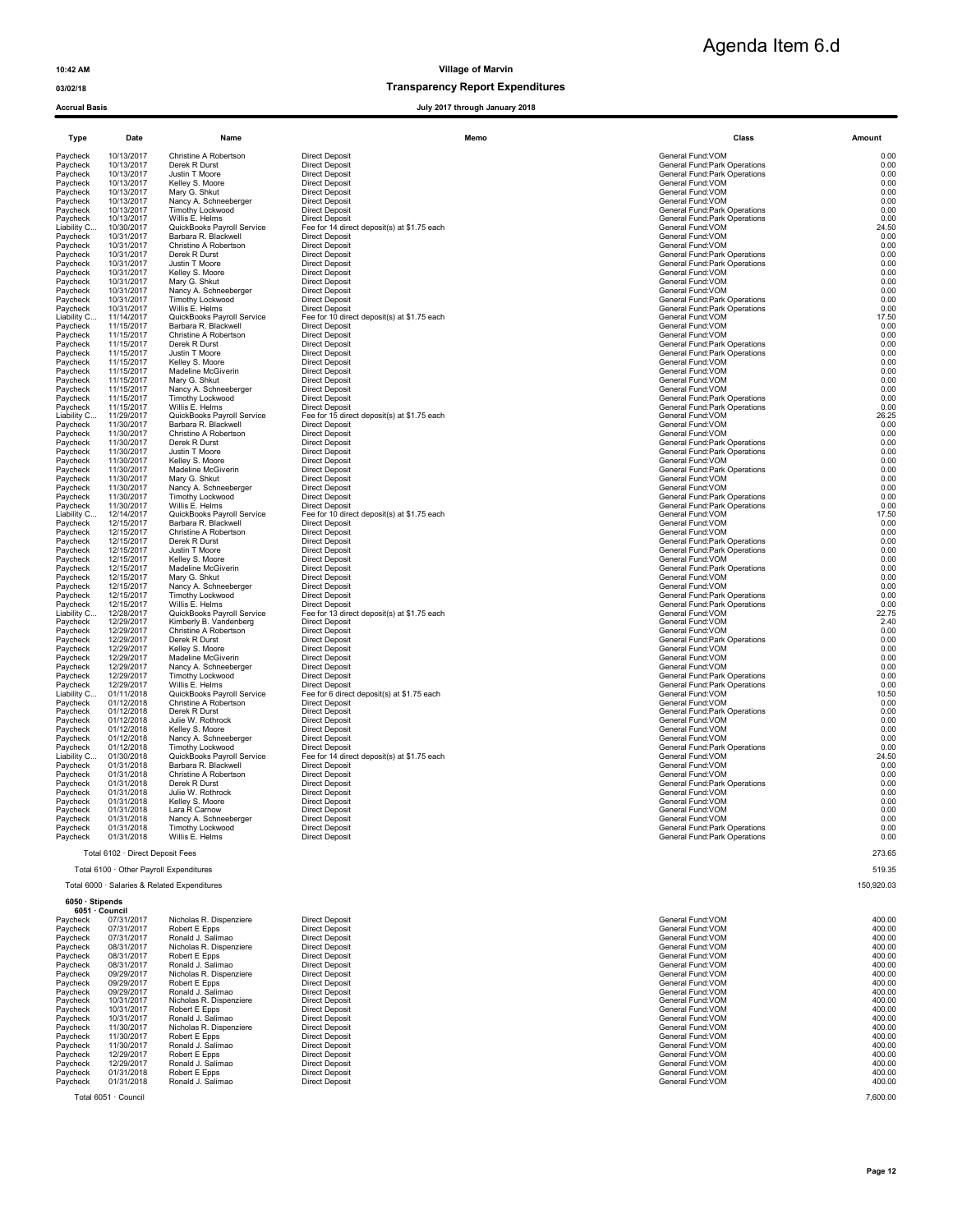### 03/02/18 Transparency Report Expenditures

| Type                                                                                         | Date                                                                                                                                                                                                                                                                                                                                                                                                                                                           | Name                                                                                                                                                                                                                                                                                                                                        | Memo                                                                                                                                                                                                                                                                                                                                                                                                                                                                                                                                                                                                                                                                                                                                      | Class                                                                                                                                                                                                                                                                                                                                                                               | Amount                                                                                                                                                                 |  |  |  |
|----------------------------------------------------------------------------------------------|----------------------------------------------------------------------------------------------------------------------------------------------------------------------------------------------------------------------------------------------------------------------------------------------------------------------------------------------------------------------------------------------------------------------------------------------------------------|---------------------------------------------------------------------------------------------------------------------------------------------------------------------------------------------------------------------------------------------------------------------------------------------------------------------------------------------|-------------------------------------------------------------------------------------------------------------------------------------------------------------------------------------------------------------------------------------------------------------------------------------------------------------------------------------------------------------------------------------------------------------------------------------------------------------------------------------------------------------------------------------------------------------------------------------------------------------------------------------------------------------------------------------------------------------------------------------------|-------------------------------------------------------------------------------------------------------------------------------------------------------------------------------------------------------------------------------------------------------------------------------------------------------------------------------------------------------------------------------------|------------------------------------------------------------------------------------------------------------------------------------------------------------------------|--|--|--|
| Pavcheck<br>Paycheck<br>Paycheck<br>Paycheck                                                 | 6052 · Mayor<br>07/31/2017<br>08/31/2017<br>09/29/2017<br>10/31/2017                                                                                                                                                                                                                                                                                                                                                                                           | Joseph E. Pollino Jr.<br>Joseph E. Pollino Jr.<br>Joseph E. Pollino Jr.<br>Joseph E. Pollino Jr.                                                                                                                                                                                                                                            | <b>Direct Deposit</b><br><b>Direct Deposit</b><br><b>Direct Deposit</b><br><b>Direct Deposit</b>                                                                                                                                                                                                                                                                                                                                                                                                                                                                                                                                                                                                                                          | General Fund: VOM<br>General Fund: VOM<br>General Fund: VOM<br>General Fund: VOM                                                                                                                                                                                                                                                                                                    | 500.00<br>500.00<br>500.00<br>500.00                                                                                                                                   |  |  |  |
| Paycheck<br>Paycheck<br>Paycheck                                                             | 11/30/2017<br>12/29/2017<br>01/31/2018                                                                                                                                                                                                                                                                                                                                                                                                                         | Joseph E. Pollino Jr.<br>Joseph E. Pollino Jr.<br>Joseph E. Pollino Jr.                                                                                                                                                                                                                                                                     | <b>Direct Deposit</b><br><b>Direct Deposit</b><br><b>Direct Deposit</b>                                                                                                                                                                                                                                                                                                                                                                                                                                                                                                                                                                                                                                                                   | General Fund: VOM<br>General Fund: VOM<br>General Fund: VOM                                                                                                                                                                                                                                                                                                                         | 500.00<br>500.00<br>500.00                                                                                                                                             |  |  |  |
|                                                                                              | Total 6052 · Mayor                                                                                                                                                                                                                                                                                                                                                                                                                                             |                                                                                                                                                                                                                                                                                                                                             |                                                                                                                                                                                                                                                                                                                                                                                                                                                                                                                                                                                                                                                                                                                                           |                                                                                                                                                                                                                                                                                                                                                                                     | 3,500.00                                                                                                                                                               |  |  |  |
| Paycheck<br>Paycheck<br>Paycheck<br>Paycheck<br>Paycheck<br>Paycheck<br>Paycheck<br>Paycheck | 6053 · Mayor Pro Tem<br>07/31/2017<br>08/31/2017<br>09/29/2017<br>10/31/2017<br>11/30/2017<br>12/29/2017<br>12/29/2017<br>01/31/2018                                                                                                                                                                                                                                                                                                                           | Brian W. Beaty<br>Brian W. Beaty<br>Brian W. Beaty<br>Brian W. Beaty<br>Brian W. Beaty<br>Brian W. Beaty<br>Nicholas R. Dispenziere<br>Nicholas R. Dispenziere                                                                                                                                                                              | <b>Direct Deposit</b><br><b>Direct Deposit</b><br><b>Direct Deposit</b><br><b>Direct Deposit</b><br><b>Direct Deposit</b><br><b>Direct Deposit</b><br><b>Direct Deposit</b><br><b>Direct Deposit</b>                                                                                                                                                                                                                                                                                                                                                                                                                                                                                                                                      | General Fund: VOM<br>General Fund:VOM<br>General Fund: VOM<br>General Fund: VOM<br>General Fund:VOM<br>General Fund:VOM<br>General Fund: VOM<br>General Fund: VOM                                                                                                                                                                                                                   | 450.00<br>450.00<br>450.00<br>450.00<br>450.00<br>450.00<br>450.00<br>450.00                                                                                           |  |  |  |
|                                                                                              | Total 6053 · Mayor Pro Tem                                                                                                                                                                                                                                                                                                                                                                                                                                     |                                                                                                                                                                                                                                                                                                                                             |                                                                                                                                                                                                                                                                                                                                                                                                                                                                                                                                                                                                                                                                                                                                           |                                                                                                                                                                                                                                                                                                                                                                                     | 3,600.00                                                                                                                                                               |  |  |  |
|                                                                                              | 6060 · Stipends - Committee Members<br>6061 · Parks & Rec                                                                                                                                                                                                                                                                                                                                                                                                      |                                                                                                                                                                                                                                                                                                                                             |                                                                                                                                                                                                                                                                                                                                                                                                                                                                                                                                                                                                                                                                                                                                           |                                                                                                                                                                                                                                                                                                                                                                                     |                                                                                                                                                                        |  |  |  |
| Paycheck<br>General J<br>Bill<br>Paycheck                                                    | 10/06/2017<br>10/26/2017<br>10/26/2017<br>12/31/2017                                                                                                                                                                                                                                                                                                                                                                                                           | Edward N. Query<br>NC Dept of State Treasurer<br>Edward N. Query                                                                                                                                                                                                                                                                            | Void Check #7913 dated 12/29/15 Unclaimed Property<br>Unclaimed Property Wortman check #7913 12/29/15                                                                                                                                                                                                                                                                                                                                                                                                                                                                                                                                                                                                                                     | General Fund: VOM<br>General Fund: VOM<br>General Fund:VOM<br>General Fund:VOM                                                                                                                                                                                                                                                                                                      | 100.00<br>$-25.00$<br>25.00<br>150.00                                                                                                                                  |  |  |  |
|                                                                                              | Total 6061 · Parks & Rec                                                                                                                                                                                                                                                                                                                                                                                                                                       |                                                                                                                                                                                                                                                                                                                                             |                                                                                                                                                                                                                                                                                                                                                                                                                                                                                                                                                                                                                                                                                                                                           |                                                                                                                                                                                                                                                                                                                                                                                     | 250.00                                                                                                                                                                 |  |  |  |
| Paycheck<br>Paycheck<br>General J<br>Bill                                                    | 6062 · Planning Board<br>10/06/2017<br>10/06/2017<br>10/26/2017<br>10/26/2017                                                                                                                                                                                                                                                                                                                                                                                  | Jennifer Slotten<br>Thomas E Traub<br>NC Dept of State Treasurer                                                                                                                                                                                                                                                                            | Void Check #7595 dated 7/16/15 Unclaimed Property<br>Unclaimed Property Behrens check #7595 7/16/15                                                                                                                                                                                                                                                                                                                                                                                                                                                                                                                                                                                                                                       | General Fund: VOM<br>General Fund:VOM<br>General Fund: VOM<br>General Fund: VOM                                                                                                                                                                                                                                                                                                     | 150.00<br>225.00<br>$-25.00$<br>25.00                                                                                                                                  |  |  |  |
| Paycheck                                                                                     | 12/31/2017<br>Total 6062 · Planning Board                                                                                                                                                                                                                                                                                                                                                                                                                      | Jennifer Slotten                                                                                                                                                                                                                                                                                                                            |                                                                                                                                                                                                                                                                                                                                                                                                                                                                                                                                                                                                                                                                                                                                           | General Fund:VOM                                                                                                                                                                                                                                                                                                                                                                    | 75.00<br>450.00                                                                                                                                                        |  |  |  |
|                                                                                              |                                                                                                                                                                                                                                                                                                                                                                                                                                                                | Total 6060 · Stipends - Committee Members                                                                                                                                                                                                                                                                                                   |                                                                                                                                                                                                                                                                                                                                                                                                                                                                                                                                                                                                                                                                                                                                           |                                                                                                                                                                                                                                                                                                                                                                                     | 700.00                                                                                                                                                                 |  |  |  |
| Paycheck<br>Paycheck                                                                         | 6050 · Stipends - Other<br>12/29/2017<br>01/31/2018                                                                                                                                                                                                                                                                                                                                                                                                            | Kimberly B. Vandenberg<br>Kimberly B. Vandenberg                                                                                                                                                                                                                                                                                            | <b>Direct Deposit</b><br><b>Direct Deposit</b>                                                                                                                                                                                                                                                                                                                                                                                                                                                                                                                                                                                                                                                                                            | General Fund: VOM<br>General Fund: VOM                                                                                                                                                                                                                                                                                                                                              | 400.00<br>400.00                                                                                                                                                       |  |  |  |
|                                                                                              | Total 6050 · Stipends - Other                                                                                                                                                                                                                                                                                                                                                                                                                                  |                                                                                                                                                                                                                                                                                                                                             |                                                                                                                                                                                                                                                                                                                                                                                                                                                                                                                                                                                                                                                                                                                                           |                                                                                                                                                                                                                                                                                                                                                                                     | 800.00                                                                                                                                                                 |  |  |  |
|                                                                                              | Total 6050 · Stipends                                                                                                                                                                                                                                                                                                                                                                                                                                          |                                                                                                                                                                                                                                                                                                                                             |                                                                                                                                                                                                                                                                                                                                                                                                                                                                                                                                                                                                                                                                                                                                           |                                                                                                                                                                                                                                                                                                                                                                                     | 16,200.00                                                                                                                                                              |  |  |  |
|                                                                                              | 6400 · Training & Travel                                                                                                                                                                                                                                                                                                                                                                                                                                       |                                                                                                                                                                                                                                                                                                                                             |                                                                                                                                                                                                                                                                                                                                                                                                                                                                                                                                                                                                                                                                                                                                           |                                                                                                                                                                                                                                                                                                                                                                                     |                                                                                                                                                                        |  |  |  |
| Credit Car<br>Deposit                                                                        | 6401 · School Gov't, Conf & Seminars<br>Credit Car 08/08/2017<br>08/24/2017<br>Credit Car 08/29/2017<br>Credit Car 09/05/2017<br>Credit Car 09/18/2017<br>Credit Car 10/25/2017<br>Credit Car 11/06/2017<br>Credit Car 12/13/2017<br>12/21/2017<br>Credit Car 01/02/2018<br>Credit Car 01/05/2018<br>Credit Car 01/16/2018                                                                                                                                     | North Carolina Recreation & Park<br>North Carolina Recreation & Park<br>School of Government Foundatio<br>CPCC<br>School of Government Foundatio<br>North Carolina Recreation & Park<br><b>CPCC</b><br>Holiday Inn - Greensboro<br>North Carolina Recreation & Park<br>North Carolina Recreation & Park<br>North Carolina Recreation & Park | Annual Conference Fee (Derek) 9/11 and 9/12/17<br>CPSI Course (Playground Inspector) for Derek<br>Foundations in Planning and Development Regulation - Sept 7 & 8 - Kelley Moore<br>Electronic Notary Course - 11/4/17; B.Blackwell<br>Zoning Practice course - K. Moore - October 2017<br>2017 Annual Carolinas Conference<br>Notary Course - 12/4/17; B.Blackwell<br>12/11/17-12/13/17 - Derek Durst training<br>Refund NC Recreation & Park Assoc conference (D. Durst)<br><b>Directors Conference</b><br>Tree Maintencance Workshop for Park Mgr.<br>2017 Annual Carolinas Conference                                                                                                                                                 | General Fund:VOM<br>General Fund:VOM<br>General Fund:VOM<br>General Fund:VOM<br>General Fund: VOM<br>General Fund: VOM<br>General Fund: VOM<br>General Fund:VOM<br>General Fund:VOM<br>General Fund:VOM<br>General Fund: VOM<br>General Fund: VOM                                                                                                                                   | 250.00<br>600.00<br>300.00<br>79.00<br>400.00<br>350.00<br>127.00<br>293.91<br>$-250.00$<br>55.00<br>35.00<br>350.00                                                   |  |  |  |
|                                                                                              |                                                                                                                                                                                                                                                                                                                                                                                                                                                                | Total 6401 · School Gov't, Conf & Seminars                                                                                                                                                                                                                                                                                                  |                                                                                                                                                                                                                                                                                                                                                                                                                                                                                                                                                                                                                                                                                                                                           |                                                                                                                                                                                                                                                                                                                                                                                     | 2,589.91                                                                                                                                                               |  |  |  |
| Credit Car<br>General J                                                                      | 6402 · Travel Expenses<br>Credit Car 09/07/2017<br>09/08/2017<br>09/11/2017<br>Credit Car 10/11/2017<br>Credit Car 10/12/2017<br>Credit Car 10/12/2017<br>Credit Car 10/13/2017<br>General J 10/13/2017<br>Credit Car 10/17/2017<br>Credit Car 10/18/2017<br>Credit Car 10/18/2017<br>Credit Car 10/18/2017<br>Credit Car 10/19/2017<br>General J 10/23/2017<br>Credit Car 10/23/2017<br>General J 12/31/2017<br>General J 12/31/2017<br>Credit Car 01/26/2018 | Restaurant<br>Hampton Inn<br>Restaurant<br>Restaurant<br>Restaurant<br>Hampton Inn<br>Restaurant<br>Restaurant<br>Restaurant<br>Hilton Garden Inn<br>Restaurant<br>Restaurant<br>Tee Time Cafe                                                                                                                                              | Dinner at Zoning course<br>Zoning course - loding for K. Moore<br>SOG - Foundations in Planning - mileage for K. Moore<br>Dinner at Zoning course<br>Lunch at Zoning course<br>Dinner at Zoning course<br>Zoning course - lodging for K. Moore<br>Mileage for training course - K. Moore<br>Breakfast Day 1 in Statesville (Derek)<br>Breakfast Day 2 in Statesville (Derek)<br>Dinner Day 2 in Statesville (Derek)<br>Hotel - Training in Statesville (one night - Derek)<br>Breakfast Day 3 in Statesville (Derek)<br>D. Durst - Travel to / from Statesville<br>Credti on statement from Outback<br>Mileage for D. Durst trip to Greensboro training<br>Meals fro D. Durst trip to Greensboro training<br>Meal - Workshop on 1/26/2018 | General Fund: VOM<br>General Fund: VOM<br>General Fund: VOM<br>General Fund:VOM<br>General Fund: VOM<br>General Fund: VOM<br>General Fund: VOM<br>General Fund:VOM<br>General Fund: VOM<br>General Fund: VOM<br>General Fund: VOM<br>General Fund: VOM<br>General Fund: VOM<br>General Fund:VOM<br>General Fund: VOM<br>General Fund: VOM<br>General Fund: VOM<br>General Fund: VOM | 14.22<br>178.08<br>194.74<br>26.04<br>15.58<br>12.56<br>267.12<br>214.54<br>18.00<br>6.81<br>23.00<br>177.68<br>15.00<br>157.83<br>$-0.92$<br>139.10<br>52.27<br>11.00 |  |  |  |
|                                                                                              | Total 6402 · Travel Expenses                                                                                                                                                                                                                                                                                                                                                                                                                                   |                                                                                                                                                                                                                                                                                                                                             |                                                                                                                                                                                                                                                                                                                                                                                                                                                                                                                                                                                                                                                                                                                                           |                                                                                                                                                                                                                                                                                                                                                                                     | 1,522.65                                                                                                                                                               |  |  |  |
|                                                                                              | 6403 · Books & Reference Materials<br>Credit Car 12/02/2017                                                                                                                                                                                                                                                                                                                                                                                                    | Amazon.com                                                                                                                                                                                                                                                                                                                                  | Roberts Rules for Dummies                                                                                                                                                                                                                                                                                                                                                                                                                                                                                                                                                                                                                                                                                                                 | General Fund: VOM                                                                                                                                                                                                                                                                                                                                                                   | 26.12                                                                                                                                                                  |  |  |  |
|                                                                                              | Credit Car 01/03/2018                                                                                                                                                                                                                                                                                                                                                                                                                                          | School of Government                                                                                                                                                                                                                                                                                                                        | Essen of Municipal Govt - Sea Trail                                                                                                                                                                                                                                                                                                                                                                                                                                                                                                                                                                                                                                                                                                       | General Fund: VOM                                                                                                                                                                                                                                                                                                                                                                   | 225.00                                                                                                                                                                 |  |  |  |
|                                                                                              | Total 6403 · Books & Reference Materials                                                                                                                                                                                                                                                                                                                                                                                                                       |                                                                                                                                                                                                                                                                                                                                             |                                                                                                                                                                                                                                                                                                                                                                                                                                                                                                                                                                                                                                                                                                                                           |                                                                                                                                                                                                                                                                                                                                                                                     | 251.12                                                                                                                                                                 |  |  |  |
|                                                                                              | Total 6400 · Training & Travel<br>4,363.68                                                                                                                                                                                                                                                                                                                                                                                                                     |                                                                                                                                                                                                                                                                                                                                             |                                                                                                                                                                                                                                                                                                                                                                                                                                                                                                                                                                                                                                                                                                                                           |                                                                                                                                                                                                                                                                                                                                                                                     |                                                                                                                                                                        |  |  |  |
|                                                                                              | 6500 · Zoning Expenditures<br>6502 · Zoning - Engineering                                                                                                                                                                                                                                                                                                                                                                                                      |                                                                                                                                                                                                                                                                                                                                             |                                                                                                                                                                                                                                                                                                                                                                                                                                                                                                                                                                                                                                                                                                                                           |                                                                                                                                                                                                                                                                                                                                                                                     |                                                                                                                                                                        |  |  |  |
| Bill<br>Bill<br>Bill<br>Bill<br>Bill                                                         | 60521 · Powell Bill / Roads<br>08/31/2017<br>09/26/2017<br>10/31/2017<br>11/30/2017<br>01/31/2018                                                                                                                                                                                                                                                                                                                                                              |                                                                                                                                                                                                                                                                                                                                             | A. Morton Thomas & Associates,  Engineering - Cost Estimating, Pavement Condition, Other Jun 28 to July 25. 2017<br>A. Morton Thomas & Associates,  Engineering - Cost Estimating, Pavement Condition, Other July 26 to Aug 29 2017<br>A. Morton Thomas & Associates,  Engineering - Cost Estimating, Pavement Condition, Other Aug 30 to Sept 26 2017<br>A. Morton Thomas & Associates,  Engineering - Cost Estimating, Pavement Condition, Other Sept 27 to Oct 31 2017<br>A. Morton Thomas & Associates,  Engineering - Cost Estimating, Pavement Condition, Other Nov 1 to Dec 31, 2017                                                                                                                                               | General Fund: Powell Bill: Engineering<br>General Fund:Powell Bill:Engineering<br>General Fund: Powell Bill: Engineering<br>General Fund:Powell Bill:Engineering<br>General Fund:Powell Bill:Engineering                                                                                                                                                                            | 1,485.00<br>270.00<br>2,245.09<br>1,940.33<br>1,215.00                                                                                                                 |  |  |  |
|                                                                                              | Total 60521 · Powell Bill / Roads                                                                                                                                                                                                                                                                                                                                                                                                                              |                                                                                                                                                                                                                                                                                                                                             |                                                                                                                                                                                                                                                                                                                                                                                                                                                                                                                                                                                                                                                                                                                                           |                                                                                                                                                                                                                                                                                                                                                                                     | 7,155.42                                                                                                                                                               |  |  |  |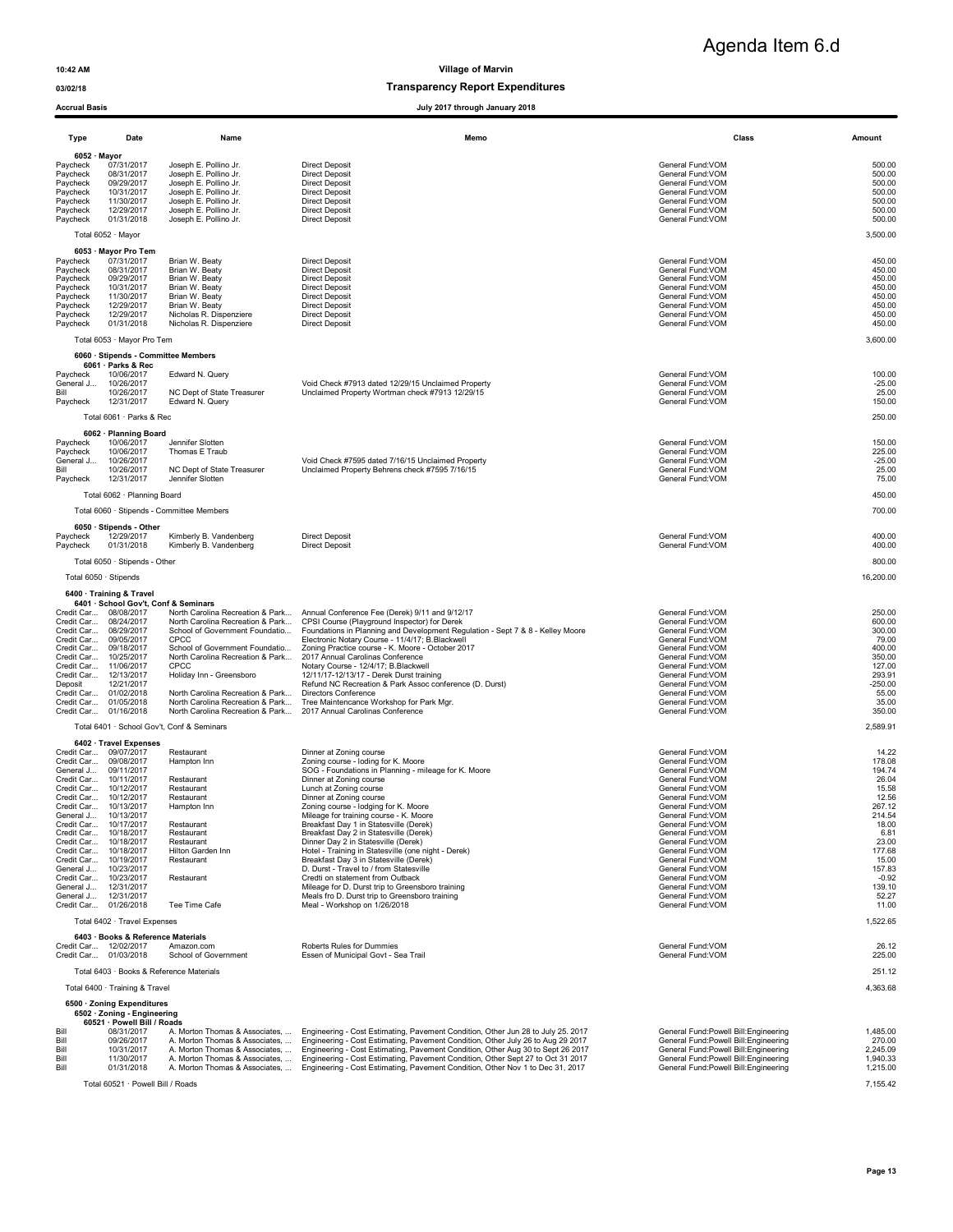03/02/18 Transparency Report Expenditures

Accrual Basis July 2017 through January 2018

|                                                              | Type<br>Date                                                                                                 | Name                                                                                                                                                                         | Memo                                                                                                                                                                                                                                                                                                                                                                                                 | Class                                                                                                                                                          | Amount                                                                  |
|--------------------------------------------------------------|--------------------------------------------------------------------------------------------------------------|------------------------------------------------------------------------------------------------------------------------------------------------------------------------------|------------------------------------------------------------------------------------------------------------------------------------------------------------------------------------------------------------------------------------------------------------------------------------------------------------------------------------------------------------------------------------------------------|----------------------------------------------------------------------------------------------------------------------------------------------------------------|-------------------------------------------------------------------------|
| Bill<br>Bill<br>Bill                                         | 60522 · Development Costs<br>08/31/2017<br>08/31/2017<br>08/31/2017                                          | A. Morton Thomas & Associates,<br>A. Morton Thomas & Associates,<br>A. Morton Thomas & Associates,                                                                           | Engineering - The Preserve Jun 28 to July 25. 2017<br>Engineering - Tullamore Jun 28 to July 25. 2017<br>Engineering - Wyndmoor Jun 28 to July 25. 2017                                                                                                                                                                                                                                              | General Fund:Developers:Toll Brothers:The Pr<br>General Fund:Developers:Pulte:Tullamore<br>General Fund:Developers:Live Well/Sinacori                          | 584.82<br>221.25<br>225.00                                              |
| Bill<br>Bill<br>Bill                                         | 08/31/2017<br>08/31/2017<br>09/26/2017                                                                       | A. Morton Thomas & Associates,<br>A. Morton Thomas & Associates,<br>A. Morton Thomas & Associates,                                                                           | Engineering - Amber Meadows Jun 28 to July 25. 2017<br>Engineering - Courtyards at Marvin Jun 28 to July 25. 2017<br>Engineering - The Preserve July 26 to Aug 29 2017                                                                                                                                                                                                                               | General Fund:Developers:Pulte:Amber Meado<br>General Fund:Developers:Epcon:Courtyards a<br>General Fund:Developers:Toll Brothers:The Pr                        | 225.00<br>18.75<br>1,192.75                                             |
| Bill<br>Bill<br>Bill                                         | 09/26/2017<br>09/26/2017<br>09/26/2017                                                                       | A. Morton Thomas & Associates.<br>A. Morton Thomas & Associates,<br>A. Morton Thomas & Associates,                                                                           | Engineering - Belle Grove July 26 to Aug 29 2017<br>Engineering - Wyndmoor July 26 to Aug 29 2017<br>Engineering - Amber Meadows July 26 to Aug 29 2017                                                                                                                                                                                                                                              | General Fund:Developers:True Homes:Woodc<br>General Fund:Developers:Live Well/Sinacori:<br>General Fund:Developers:Pulte:Amber Meado                           | 18.75<br>375.00<br>375.00                                               |
| Bill<br>Bill<br>Bill                                         | 09/26/2017<br>09/26/2017<br>09/26/2017                                                                       | A. Morton Thomas & Associates,<br>A. Morton Thomas & Associates,<br>A. Morton Thomas & Associates,                                                                           | Engineering - Courtyards at Marvin July 26 to Aug 29 2017<br>Engineering - Broadmoor July 26 to Aug 29 2017<br>Engineering - Barcroft July 26 to Aug 29 2017                                                                                                                                                                                                                                         | General Fund:Developers:Epcon:Courtyards a<br>General Fund:Developers:Carolina Dev Servic<br>General Fund:Developers:Essex Homes:Barcr                         | 18.75<br>675.00<br>2,055.00                                             |
| Bill<br>Bill                                                 | 10/31/2017<br>10/31/2017                                                                                     | A. Morton Thomas & Associates,<br>A. Morton Thomas & Associates,                                                                                                             | Engineering - The Preserve Aug 30 to Sept 26 2017<br>Engineering - Wyndmoor Aug 30 to Sept 26 2017                                                                                                                                                                                                                                                                                                   | General Fund:Developers:Toll Brothers:The Pr<br>General Fund:Developers:Live Well/Sinacori:                                                                    | 1,643.38<br>300.00                                                      |
| Bill<br>Bill<br>Bill                                         | 10/31/2017<br>10/31/2017<br>11/30/2017                                                                       | A. Morton Thomas & Associates,<br>A. Morton Thomas & Associates,<br>A. Morton Thomas & Associates,                                                                           | Engineering - Amber Meadows Aug 30 to Sept 26 2017<br>Engineering - Broadmoor Aug 30 to Sept 26 2017<br>Engineering - The Preserve Sept 27 to Oct 31 2017                                                                                                                                                                                                                                            | General Fund:Developers:Pulte:Amber Meado<br>General Fund:Developers:Carolina Dev Servic<br>General Fund:Developers:Toll Brothers:The Pr                       | 300.00<br>337.50<br>566.63                                              |
| Bill<br>Bill<br>Bill                                         | 11/30/2017<br>11/30/2017<br>11/30/2017                                                                       | A. Morton Thomas & Associates,<br>A. Morton Thomas & Associates,<br>A. Morton Thomas & Associates,                                                                           | Engineering - Tullamore Sept 27 to Oct 31, 2017<br>Engineering - Belle Grove Sept 27 to Oct 31 2017<br>Engineering - Wyndmoor Sept 27 to Oct 31 2017                                                                                                                                                                                                                                                 | General Fund:Developers:Pulte:Tullamore<br>General Fund:Developers:Ryan Homes:Belle<br>General Fund:Developers:Live Well/Sinacori:                             | 37.50<br>37.50<br>225.00                                                |
| Bill<br>Bill                                                 | 11/30/2017<br>11/30/2017                                                                                     | A. Morton Thomas & Associates,<br>A. Morton Thomas & Associates,                                                                                                             | Engineering - Amber Meadows Sept 27 to Oct 31 2017<br>Engineering - Courtyards at Marvin Sept 27 to Oct 31 2017                                                                                                                                                                                                                                                                                      | General Fund:Developers:Pulte:Amber Meado<br>General Fund:Developers:Epcon:Courtyards a                                                                        | 225.00<br>37.50                                                         |
| Bill<br>Bill<br>Bill                                         | 01/31/2018<br>01/31/2018<br>01/31/2018                                                                       | A. Morton Thomas & Associates,<br>A. Morton Thomas & Associates,<br>A. Morton Thomas & Associates,                                                                           | Engineering - The Preserve Nov 1 to Dec 31, 2017<br>Engineering - Woodcliff Nov 1 to Dec 31, 2017<br>Engineering - Tullamore Nov 1 to Dec 31, 2017                                                                                                                                                                                                                                                   | General Fund:Developers:Toll Brothers:The Pr<br>General Fund:Developers:True Homes:Woodc<br>General Fund:Developers:Pulte:Tullamore                            | 883.22<br>150.00<br>75.00                                               |
| Bill<br>Bill<br>Bill                                         | 01/31/2018<br>01/31/2018<br>01/31/2018                                                                       | A. Morton Thomas & Associates,<br>A. Morton Thomas & Associates,<br>A. Morton Thomas & Associates,                                                                           | Engineering - Belle Grove Nov 1 to Dec 31, 2017<br>Engineering - Wyndmoor Nov 1 to Dec 31, 2017<br>Engineering - Amber Meadows Nov 1 to Dec 31, 2017                                                                                                                                                                                                                                                 | General Fund:Developers:Ryan Homes:Belle<br>General Fund:Developers:Live Well/Sinacori:<br>General Fund:Developers:Pulte:Amber Meado                           | 0.00<br>300.00<br>300.00                                                |
| Bill<br>Bill                                                 | 01/31/2018<br>01/31/2018                                                                                     | A. Morton Thomas & Associates,<br>A. Morton Thomas & Associates,                                                                                                             | Engineering - Courtyards at Marvin Nov 1 to Dec 31, 2017<br>Engineering - Three Pond Acres Nov 1 to Dec 31, 2017                                                                                                                                                                                                                                                                                     | General Fund:Developers:Epcon:Courtyards a<br>General Fund:Developers:Casey Crawford / S                                                                       | 2,650.58<br>405.00                                                      |
|                                                              | Total 60522 · Development Costs<br>$60523 \cdot$ Other                                                       |                                                                                                                                                                              |                                                                                                                                                                                                                                                                                                                                                                                                      |                                                                                                                                                                | 14,458.88                                                               |
| Bill<br>Bill                                                 | 08/31/2017<br>09/26/2017                                                                                     | A. Morton Thomas & Associates,<br>A. Morton Thomas & Associates,                                                                                                             | Engineering - VOM Jun 28 to July 25. 2017<br>Engineering - VOMJuly 26 to Aug 29 2017                                                                                                                                                                                                                                                                                                                 | General Fund:VOM<br>General Fund:VOM                                                                                                                           | 337.50<br>607.50                                                        |
| Bill<br>Bill<br>Bill                                         | 10/31/2017<br>11/30/2017<br>01/31/2018                                                                       | A. Morton Thomas & Associates,<br>A. Morton Thomas & Associates,<br>A. Morton Thomas & Associates,                                                                           | Engineering - VOM Aug 30 to Sept 26 2017<br>Engineering - VOM Sept 27 to Oct 31 2017<br>Engineering - VOM Nov 1 to Dec 31, 2017                                                                                                                                                                                                                                                                      | General Fund: VOM<br>General Fund: VOM<br>General Fund: VOM                                                                                                    | 1,080.00<br>472.50<br>1,080.00                                          |
|                                                              | Total 60523 · Other                                                                                          |                                                                                                                                                                              |                                                                                                                                                                                                                                                                                                                                                                                                      |                                                                                                                                                                | 3,577.50                                                                |
| Invoice                                                      | 60524 · Billed to Developers<br>09/29/2017                                                                   | Carolina Development Services,                                                                                                                                               | Engineer Consultation - Broadmoor initial bond estimate review (5 hours) - August 2017                                                                                                                                                                                                                                                                                                               | General Fund:Developers:Carolina Dev Servic                                                                                                                    | $-675.00$                                                               |
|                                                              | Total 60524 · Billed to Developers<br>Total 6502 · Zoning - Engineering                                      |                                                                                                                                                                              |                                                                                                                                                                                                                                                                                                                                                                                                      |                                                                                                                                                                | $-675.00$<br>24,516.80                                                  |
|                                                              | 6503 · Zoning - Miscellaneous                                                                                |                                                                                                                                                                              |                                                                                                                                                                                                                                                                                                                                                                                                      |                                                                                                                                                                |                                                                         |
| Bill<br>Bill                                                 | 10/25/2017<br>12/20/2017                                                                                     | Town of Weddington<br>Town of Weddington                                                                                                                                     | 9 maps at \$7 each for Open House<br>PB Training - 12/13/2017                                                                                                                                                                                                                                                                                                                                        | General Fund:VOM<br>General Fund: VOM                                                                                                                          | 63.00<br>262.50                                                         |
|                                                              | Total 6503 · Zoning - Miscellaneous<br>6507 · Zoning - Urban Forester                                        |                                                                                                                                                                              |                                                                                                                                                                                                                                                                                                                                                                                                      |                                                                                                                                                                | 325.50                                                                  |
| Bill                                                         | 12/28/2017<br>Total 6507 · Zoning - Urban Forester                                                           | Union County Urban Forester                                                                                                                                                  | Urban Forester Billing for FY 2017-2018                                                                                                                                                                                                                                                                                                                                                              | General Fund: VOM                                                                                                                                              | 2,468.46<br>2,468.46                                                    |
| Bill                                                         | 6508 · Zoning - Voluntary Annexations<br>08/31/2017                                                          | Cox Law Firm, PLLC                                                                                                                                                           | Annexation recording fee                                                                                                                                                                                                                                                                                                                                                                             | General Fund: VOM                                                                                                                                              | 26.00                                                                   |
|                                                              | Total 6508 · Zoning - Voluntary Annexations                                                                  |                                                                                                                                                                              |                                                                                                                                                                                                                                                                                                                                                                                                      |                                                                                                                                                                | 26.00                                                                   |
| Bill<br>Bill                                                 | 6509 · Zoning - Public Hearing Notices<br>08/27/2017<br>09/24/2017                                           | Enquirer-Journal<br>Enquirer-Journal                                                                                                                                         | <b>August Public Hearing Notices</b><br><b>Public Hearing Notice</b>                                                                                                                                                                                                                                                                                                                                 | General Fund: VOM<br>General Fund: VOM                                                                                                                         | 378.10<br>149.26                                                        |
| Bill<br>Bill                                                 | 10/29/2017<br>01/31/2018                                                                                     | Enquirer-Journal<br>Enquirer-Journal                                                                                                                                         | CUP Pump Station; 9/29, 10/6<br>VOM reserves 11/29/17; PH Notice 12/3/17, CUP PH Notice 12/12/17                                                                                                                                                                                                                                                                                                     | General Fund: VOM<br>General Fund: VOM                                                                                                                         | 129.36<br>940.26                                                        |
|                                                              | Total 6509 · Zoning - Public Hearing Notices<br>Total 6500 · Zoning Expenditures                             |                                                                                                                                                                              |                                                                                                                                                                                                                                                                                                                                                                                                      |                                                                                                                                                                | 1,596.98<br>28,933.74                                                   |
|                                                              | 6600 · Debt Service                                                                                          |                                                                                                                                                                              |                                                                                                                                                                                                                                                                                                                                                                                                      |                                                                                                                                                                |                                                                         |
| Bill<br>Bill<br>Bill<br>Bill<br>Bill                         | 6601 · Mar-Efird park principal pymts<br>07/04/2017<br>08/06/2017<br>09/04/2017<br>10/04/2017<br>11/05/2017  | Bank of America NA<br>Bank of America NA<br>Bank of America NA<br>Bank of America NA<br>Bank of America NA                                                                   | Principal Payment for Marvin Efird Park Loan-Invoice #1710003912<br>Principal Payment for Marvin Efird Park Loan-Invoice #1710003912<br>Principal Payment for Marvin Efird Park Loan-Invoice #1710003912<br>Principal Payment for Marvin Efird Park Loan-Invoice #1710003912<br>Principal Payment for Marvin Efird Park Loan-Invoice #1710038259                                                     | General Fund: VOM<br>General Fund:VOM<br>General Fund: VOM<br>General Fund: VOM<br>General Fund:VOM                                                            | 8,928.57<br>8,928.57<br>8,928.57<br>8,928.57<br>8,928.57                |
| Bill<br>Bill                                                 | 12/04/2017<br>01/04/2018                                                                                     | Bank of America NA<br>Bank of America NA                                                                                                                                     | Principal Payment for Marvin Efird Park Loan-Invoice #1710003912<br>Principal Payment for Marvin Efird Park Loan-Invoice #180000187                                                                                                                                                                                                                                                                  | General Fund:VOM<br>General Fund: VOM                                                                                                                          | 8,928.57<br>8,928.57                                                    |
|                                                              | Total 6601 · Mar-Efird park principal pymts<br>6602 · Marvin-Efird Park Loan Interest                        |                                                                                                                                                                              |                                                                                                                                                                                                                                                                                                                                                                                                      |                                                                                                                                                                | 62,499.99                                                               |
| Bill<br>Bill<br>Bill<br>Bill<br>Bill<br>Bill<br>Bill<br>Bill | 07/04/2017<br>08/06/2017<br>09/04/2017<br>10/04/2017<br>11/05/2017<br>11/17/2017<br>12/04/2017<br>01/04/2018 | Bank of America NA<br>Bank of America NA<br>Bank of America NA<br>Bank of America NA<br>Bank of America NA<br>Bank of America NA<br>Bank of America NA<br>Bank of America NA | Interest Payment for Marvin Efird Park Loan<br>Interest Payment for Marvin Efird Park Loan<br>Interest Payment for Marvin Efird Park Loan<br>Interest Payment for Marvin Efird Park Loan<br>Interest Payment for Marvin Efird Park Loan<br>Interest Payment for Marvin Efird Park Loan Inv. 1710039704<br>Interest Payment for Marvin Efird Park Loan<br>Interest Payment for Marvin Efird Park Loan | General Fund:VOM<br>General Fund: VOM<br>General Fund:VOM<br>General Fund:VOM<br>General Fund: VOM<br>General Fund:VOM<br>General Fund:VOM<br>General Fund:VOM | 161.31<br>141.15<br>120.98<br>100.82<br>0.00<br>80.65<br>57.83<br>41.67 |
|                                                              | Total 6602 · Marvin-Efird Park Loan Interest                                                                 |                                                                                                                                                                              |                                                                                                                                                                                                                                                                                                                                                                                                      |                                                                                                                                                                | 704.41                                                                  |

Total 6600 · Debt Service 63,204.40 **63,204.40 63,204.40 63,204.40**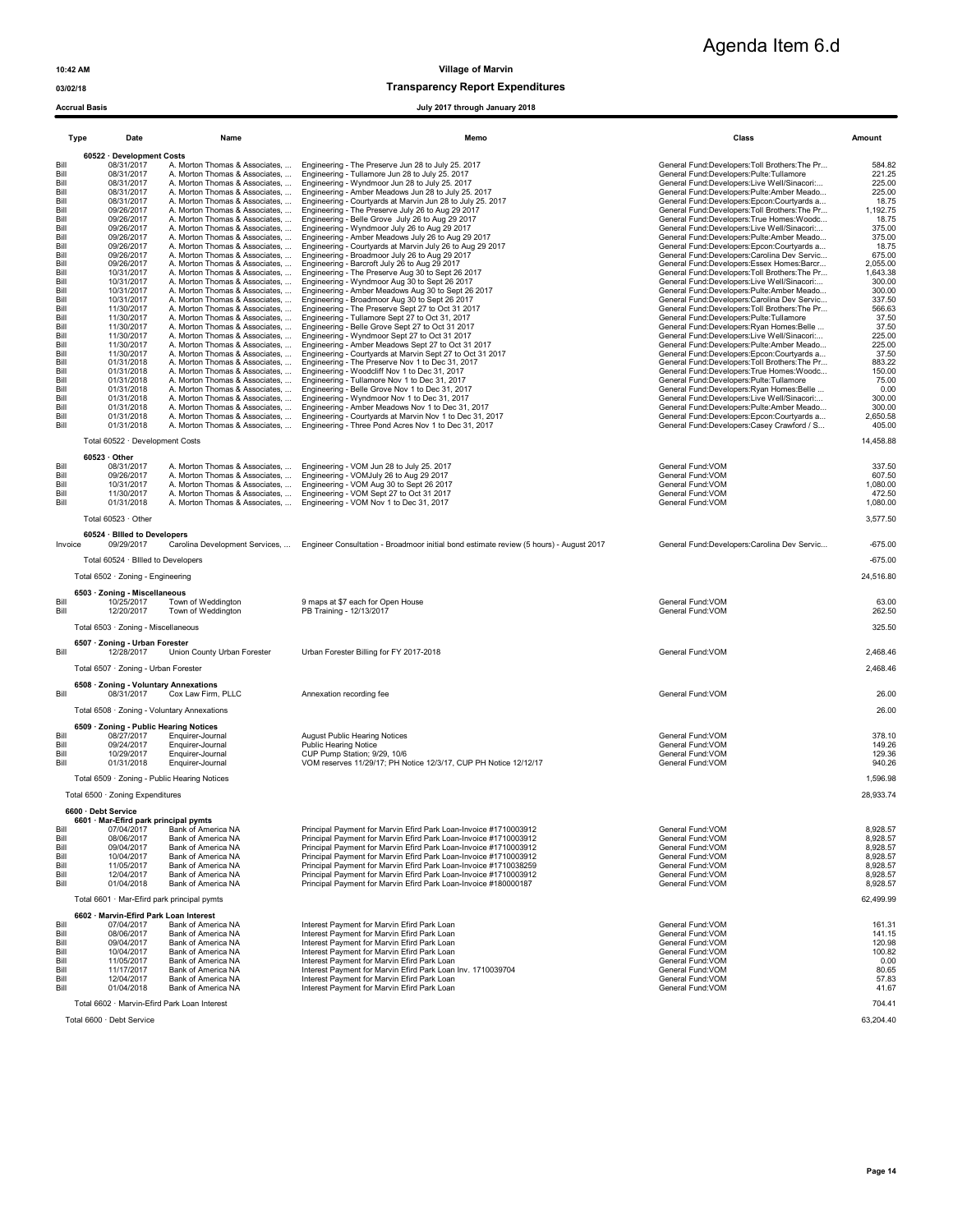Agenda Item 6.d

### 03/02/18 Transparency Report Expenditures

| <b>Accrual Basis</b>   |                                                   |                                                               | July 2017 through January 2018                                                  |                                                                |                        |  |  |  |  |  |
|------------------------|---------------------------------------------------|---------------------------------------------------------------|---------------------------------------------------------------------------------|----------------------------------------------------------------|------------------------|--|--|--|--|--|
| Type                   | Date                                              | Name                                                          | Memo                                                                            | Class                                                          | Amount                 |  |  |  |  |  |
|                        | 6700 · Park Operations                            |                                                               |                                                                                 |                                                                |                        |  |  |  |  |  |
|                        | 6701 · Park Revenue<br>6702 · Barn Rentals        |                                                               |                                                                                 |                                                                |                        |  |  |  |  |  |
| Deposit                | 07/06/2017                                        |                                                               | Lavery; 7/22/17                                                                 | General Fund:Park Operations                                   | $-150.00$              |  |  |  |  |  |
| General J<br>Deposit   | 08/31/2017<br>09/06/2017                          |                                                               | August 2017 CC receipts<br>More; 9/11 to 10/30 class                            | General Fund:Park Operations<br>General Fund: Park Operations  | $-200.00$<br>$-700.00$ |  |  |  |  |  |
| Deposit                | 09/19/2017                                        |                                                               | Transformation Church; 9/30/17                                                  | General Fund: Park Operations                                  | $-550.00$              |  |  |  |  |  |
| Deposit<br>Deposit     | 09/21/2017<br>09/21/2017                          |                                                               | Forsythe; 10/21/17<br>Lewis; 10/7/17                                            | General Fund: Park Operations<br>General Fund: Park Operations | $-300.00$<br>$-300.00$ |  |  |  |  |  |
| Deposit                | 09/25/2017                                        |                                                               | Forest Hills Church; 10/21/17                                                   | General Fund: Park Operations                                  | $-150.00$              |  |  |  |  |  |
| General J<br>Deposit   | 09/30/2017<br>10/09/2017                          |                                                               | September 2017 CC receipts<br>Joanna Labaer; 10/15/17                           | General Fund: Park Operations<br>General Fund:Park Operations  | $-400.00$<br>$-300.00$ |  |  |  |  |  |
| Deposit                | 10/12/2017                                        |                                                               | Shkut; 11/18/17                                                                 | General Fund: Park Operations                                  | $-150.00$              |  |  |  |  |  |
| Deposit<br>General J   | 10/17/2017<br>10/31/2017                          |                                                               | Transformation Church; 11/11/17<br>October 2017 CC receipts                     | General Fund: Park Operations<br>General Fund: Park Operations | $-150.00$<br>$-300.00$ |  |  |  |  |  |
| Deposit                | 11/02/2017                                        |                                                               | Petersen; 12/16/17                                                              | <b>General Fund:Park Operations</b>                            | $-150.00$              |  |  |  |  |  |
| Deposit<br>General J   | 12/04/2017<br>12/31/2017                          |                                                               | Terry; 12/11/17<br>December 2017 CC receipts                                    | General Fund:Park Operations<br>General Fund:Park Operations   | $-100.00$<br>0.00      |  |  |  |  |  |
| General J              | 01/31/2018                                        |                                                               | January 2018 CC receipts                                                        | General Fund: Park Operations                                  | 0.00                   |  |  |  |  |  |
|                        | Total 6702 · Barn Rentals                         |                                                               |                                                                                 |                                                                | $-3,900.00$            |  |  |  |  |  |
|                        | 6706 · Non-Resident Parking                       |                                                               |                                                                                 |                                                                |                        |  |  |  |  |  |
| Deposit<br>Deposit     | 07/26/2017<br>07/26/2017                          |                                                               | Annual; Coleman<br>Daily; 2 passes                                              | General Fund: Park Operations<br>General Fund: Park Operations | $-50.00$<br>$-10.00$   |  |  |  |  |  |
| General J              | 07/31/2017                                        |                                                               | July 2017 CC receipts                                                           | General Fund:Park Operations                                   | $-40.00$               |  |  |  |  |  |
| General J              | 08/31/2017                                        |                                                               | August 2017 CC receipts                                                         | General Fund: Park Operations                                  | $-425.00$              |  |  |  |  |  |
| Deposit<br>Deposit     | 09/07/2017<br>09/19/2017                          |                                                               | Prof Annual<br>Prof Daily                                                       | General Fund: Park Operations<br>General Fund:Park Operations  | $-100.00$<br>$-20.00$  |  |  |  |  |  |
| Deposit                | 09/25/2017                                        |                                                               | Annual and Daily                                                                | General Fund: Park Operations                                  | $-55.00$               |  |  |  |  |  |
| General J<br>Deposit   | 09/30/2017<br>10/04/2017                          |                                                               | September 2017 CC receipts<br>2 Annual passes                                   | General Fund: Park Operations<br>General Fund:Park Operations  | $-270.00$<br>$-200.00$ |  |  |  |  |  |
| Deposit                | 10/12/2017                                        |                                                               | Professional Annual: Brown                                                      | <b>General Fund:Park Operations</b>                            | $-100.00$              |  |  |  |  |  |
| Deposit<br>Deposit     | 10/26/2017<br>10/26/2017                          |                                                               | Professional Annual; Lombardi<br>Annual                                         | General Fund: Park Operations<br>General Fund: Park Operations | $-100.00$<br>$-50.00$  |  |  |  |  |  |
| Deposit                | 10/26/2017                                        |                                                               | Deposit                                                                         | General Fund: Park Operations                                  | $-70.00$               |  |  |  |  |  |
| General J<br>Deposit   | 10/31/2017<br>11/08/2017                          |                                                               | October 2017 CC receipts<br>2 dailies                                           | General Fund: Park Operations<br>General Fund: Park Operations | $-505.00$<br>$-55.00$  |  |  |  |  |  |
| Deposit                | 11/08/2017                                        |                                                               | 1 Prof Annual                                                                   | General Fund:Park Operations                                   | $-100.00$              |  |  |  |  |  |
| Deposit<br>Deposit     | 11/27/2017<br>11/29/2017                          |                                                               | 2 daily passes and one Prof Annual<br>Prof Annual                               | General Fund:VOM<br>General Fund: Park Operations              | $-110.00$<br>$-100.00$ |  |  |  |  |  |
| General J              | 11/30/2017                                        |                                                               | November 2017 CC receipts                                                       | General Fund: Park Operations                                  | $-200.00$              |  |  |  |  |  |
| General J<br>Deposit   | 11/30/2017<br>12/11/2017                          |                                                               | November 2017 CC Receipts - Professional Access<br>Annual, Daily and Prof Daily | General Fund: Park Operations<br>General Fund: Park Operations | $-620.00$<br>$-85.00$  |  |  |  |  |  |
| Deposit                | 12/18/2017                                        |                                                               | Prof Annual                                                                     | General Fund:Park Operations                                   | $-100.00$              |  |  |  |  |  |
| General J<br>Deposit   | 12/31/2017<br>01/31/2018                          |                                                               | December 2017 CC receipts<br>Sullivan #2308 Byers #4345                         | General Fund: Park Operations<br>General Fund: VOM             | $-200.00$<br>$-100.00$ |  |  |  |  |  |
| General J              | 01/31/2018                                        |                                                               | January 2018 CC receipts                                                        | General Fund: Park Operations                                  | $-250.00$              |  |  |  |  |  |
|                        | Total 6706 · Non-Resident Parking                 |                                                               |                                                                                 |                                                                | $-3,915.00$            |  |  |  |  |  |
|                        | 6708 Community Garden Plots                       |                                                               |                                                                                 |                                                                |                        |  |  |  |  |  |
| General J 08/31/2017   |                                                   |                                                               | August 2017 CC receipts                                                         | General Fund:Park Operations                                   | 0.00                   |  |  |  |  |  |
| General J<br>General J | 09/30/2017<br>10/31/2017                          |                                                               | September 2017 CC receipts<br>October 2017 CC receipts                          | General Fund: Park Operations<br>General Fund: Park Operations | 0.00<br>0.00           |  |  |  |  |  |
| Deposit                | 01/31/2018                                        |                                                               | <b>Byers</b>                                                                    | General Fund: VOM                                              | $-20.00$               |  |  |  |  |  |
| General J              | 01/31/2018                                        |                                                               | January 2018 CC receipts                                                        | General Fund: Park Operations                                  | 0.00                   |  |  |  |  |  |
|                        | Total 6708 · Community Garden Plots               |                                                               |                                                                                 |                                                                | $-20.00$               |  |  |  |  |  |
|                        | Total 6701 · Park Revenue                         |                                                               |                                                                                 |                                                                | $-7,835.00$            |  |  |  |  |  |
|                        | 6709 · Park Expenditures                          |                                                               |                                                                                 |                                                                |                        |  |  |  |  |  |
| Bill                   | 10/26/2017                                        | 6770 · Tullamore Landscaping & Mainten<br>The Long Group, LLC | Monthly work on Tullamore Parking Lot Landscaping                               | General Fund: Park Operations                                  | 55.00                  |  |  |  |  |  |
| Bill                   | 11/15/2017                                        | The Long Group, LLC                                           | Monthly parking lot maintenance                                                 | General Fund:Park Operations                                   | 55.00                  |  |  |  |  |  |
| Bill<br>Bill           | 12/16/2017<br>01/15/2018                          | The Long Group, LLC<br>The Long Group, LLC                    | Monthly parking lot maintenance<br>Monthly parking lot maintenance              | General Fund: Park Operations<br>General Fund:Park Operations  | 55.00<br>55.00         |  |  |  |  |  |
|                        |                                                   |                                                               |                                                                                 |                                                                |                        |  |  |  |  |  |
|                        |                                                   | Total 6770 · Tullamore Landscaping & Mainten                  |                                                                                 |                                                                | 220.00                 |  |  |  |  |  |
| Deposit                | 6714 · Capital Spending / Equipment<br>09/11/2017 |                                                               | Sale of Mower                                                                   | General Fund: Park Operations                                  | $-1,250.00$            |  |  |  |  |  |
|                        |                                                   | Total 6714 · Capital Spending / Equipment                     |                                                                                 |                                                                | -1,250.00              |  |  |  |  |  |
|                        | 6720 · Electricity, Gas & Water                   |                                                               |                                                                                 |                                                                |                        |  |  |  |  |  |
| Check<br>Bill          | 07/07/2017<br>07/18/2017                          | Union County Public Works<br>Union Power Cooperative          | Water usage 5/25/17-6/26/17<br>5369518008 Barn                                  | General Fund: Park Operations<br>General Fund:Park Operations  | 11.47<br>56.56         |  |  |  |  |  |
| Bill                   | 07/18/2017                                        | Union Power Cooperative                                       | 5369518006 Bathroom                                                             | General Fund:Park Operations                                   | 75.90                  |  |  |  |  |  |
| Bill                   | 07/18/2017                                        | Union Power Cooperative                                       | 5369518010 Shed                                                                 | General Fund: Park Operations                                  | 31.25                  |  |  |  |  |  |
| Check<br>Bill          | 08/09/2017<br>08/18/2017                          | Union County Public Works<br>Union Power Cooperative          | Water usage 6/26/17-7/26/17<br>5369518008 Barn                                  | General Fund: Park Operations<br>General Fund: Park Operations | 11.91<br>58.27         |  |  |  |  |  |
| Bill                   | 08/18/2017                                        | Union Power Cooperative                                       | 5369518006 Bathroom                                                             | General Fund: Park Operations                                  | 81.23                  |  |  |  |  |  |
| Bill<br>Check          | 08/18/2017<br>09/07/2017                          | Union Power Cooperative<br>Union County Public Works          | 5369518010 Shed<br>Water usage 7/26/17-8/24/17                                  | General Fund:Park Operations<br>General Fund: Park Operations  | 31.04<br>12.24         |  |  |  |  |  |
| Bill                   | 09/18/2017                                        | Union Power Cooperative                                       | 5369518008 Barn                                                                 | General Fund:Park Operations                                   | 56.35                  |  |  |  |  |  |
| Bill<br>Bill           | 09/18/2017<br>09/18/2017                          | Union Power Cooperative<br>Union Power Cooperative            | 5369518006 Bathroom<br>5369518010 Shed                                          | General Fund:Park Operations<br>General Fund: Park Operations  | 64.36<br>30.51         |  |  |  |  |  |
| Check                  | 10/09/2017                                        | Union County Public Works                                     | Water usage 8/24/17-9/25/17                                                     | General Fund: Park Operations                                  | 12.00                  |  |  |  |  |  |
| Bill<br>Bill           | 10/18/2017<br>10/18/2017                          | Union Power Cooperative<br>Union Power Cooperative            | 5369518008 Barn<br>5369518006 Bathroom                                          | General Fund: Park Operations<br>General Fund:Park Operations  | 61.15<br>56.24         |  |  |  |  |  |
| Bill                   | 10/18/2017                                        | Union Power Cooperative                                       | 5369518010 Shed                                                                 | General Fund:Park Operations                                   | 30.51                  |  |  |  |  |  |
| Check<br>Bill          | 11/08/2017<br>11/18/2017                          | Union County Public Works<br>Union Power Cooperative          | Water usage 9/25/17-10/25/17<br>5369518008 Barn                                 | General Fund: Park Operations<br>General Fund: Park Operations | 12.94<br>57.42         |  |  |  |  |  |
| Bill                   | 11/18/2017                                        | Union Power Cooperative                                       | 5369518006 Bathroom                                                             | <b>General Fund:Park Operations</b>                            | 57.52                  |  |  |  |  |  |
| Bill<br>Check          | 11/18/2017<br>12/07/2017                          | Union Power Cooperative<br>Union County Public Works          | 5369518010 Shed<br>Water usage 10/25/17-11/27/17                                | General Fund:Park Operations<br>General Fund:Park Operations   | 30.18<br>12.24         |  |  |  |  |  |
| Bill                   | 12/18/2017                                        | Union Power Cooperative                                       | 5369518008 Barn                                                                 | General Fund:Park Operations                                   | 64.47                  |  |  |  |  |  |
| Bill<br>Bill           | 12/18/2017<br>12/18/2017                          | Union Power Cooperative<br>Union Power Cooperative            | 5369518006 Bathroom<br>5369518010 Shed                                          | General Fund:Park Operations<br>General Fund: Park Operations  | 79.20<br>33.06         |  |  |  |  |  |
| Check                  | 01/09/2018                                        | Union County Public Works                                     | Water usage 11/27/17-12/27/17                                                   | General Fund:Park Operations                                   | 11.53                  |  |  |  |  |  |
| Bill<br>Bill           | 01/18/2018<br>01/18/2018                          | Union Power Cooperative<br>Union Power Cooperative            | 5369518008 Barn<br>5369518006 Bathroom                                          | General Fund: Park Operations<br>General Fund:Park Operations  | 52.62<br>104.61        |  |  |  |  |  |
| Bill                   | 01/18/2018                                        | Union Power Cooperative                                       | 5369518010 Shed                                                                 | General Fund:Park Operations                                   | 46.68                  |  |  |  |  |  |
|                        | Total 6720 · Electricity, Gas & Water             |                                                               |                                                                                 |                                                                | 1,243.46               |  |  |  |  |  |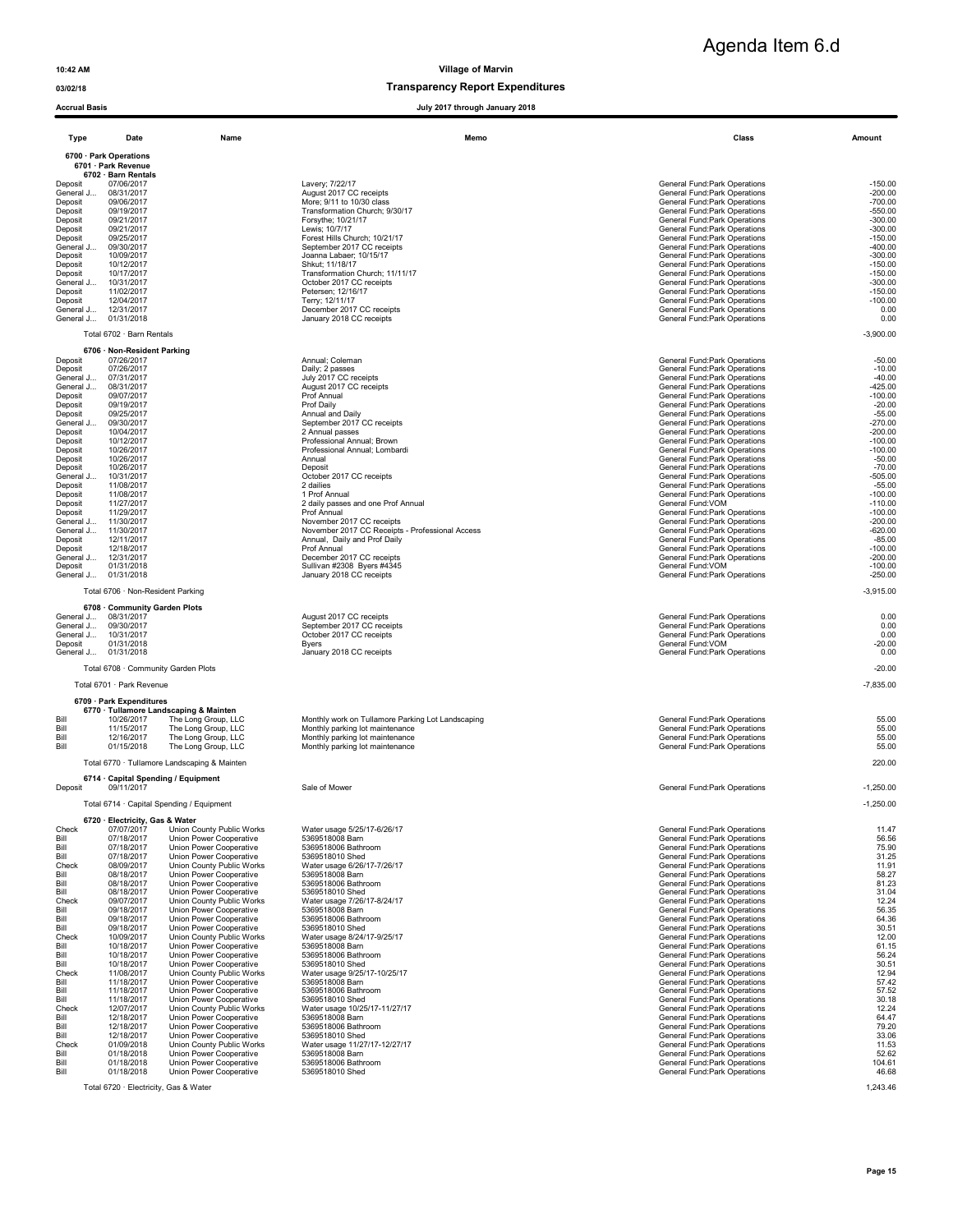Agenda Item 6.d

### 03/02/18 Transparency Report Expenditures

### Accrual Basis July 2017 through January 2018

| Type                                                 | Date                                                                          | Name                                                                                                               | Memo                                                                                                                                                                                               | Class                                                                                                                                                          | Amount                                        |  |  |  |
|------------------------------------------------------|-------------------------------------------------------------------------------|--------------------------------------------------------------------------------------------------------------------|----------------------------------------------------------------------------------------------------------------------------------------------------------------------------------------------------|----------------------------------------------------------------------------------------------------------------------------------------------------------------|-----------------------------------------------|--|--|--|
|                                                      | 6735 · Maintenance Expenses<br>6739 · General Repairs                         |                                                                                                                    |                                                                                                                                                                                                    |                                                                                                                                                                |                                               |  |  |  |
| Credit Car<br>Bill<br>Credit Car<br>Credit Car       | Credit Car 08/04/2017<br>08/18/2017<br>08/30/2017<br>09/01/2017<br>09/19/2017 | <b>Automated Controls</b><br>Adams Plumbing, Inc.<br>Happy Heads Irrigation & Services<br>Fast Signs<br>Fast Signs | reprogrammed gate code and repaired key pad wires<br>Repaired irrigation lines on large field<br>Irrigation service call<br>Park Safety Signs - 50% downpayment<br>Park Safety Signs - balance due | General Fund:Park Operations<br>General Fund: Park Operations<br>General Fund: Park Operations<br>General Fund:Park Operations<br>General Fund:Park Operations | 50.00<br>446.63<br>165.00<br>273.36<br>273.36 |  |  |  |
| Credit Car<br>Credit Car<br>Credit Car<br>Credit Car | 09/20/2017<br>10/16/2017<br>10/25/2017<br>11/16/2017                          | Lowes Home Improvement<br>Fast Signs<br><b>Automated Controls</b><br><b>ARC Electric Company</b>                   | Plumbing repair parts<br>Repaired gate and replaced batteries<br>Electrical upgrades and repairs                                                                                                   | General Fund: Park Operations<br>General Fund:Park Operations<br>General Fund: Park Operations<br>General Fund: Park Operations                                | 13.23<br>$-0.01$<br>234.00<br>1,164.00        |  |  |  |
| Credit Car<br>Bill                                   | 11/20/2017<br>Credit Car 11/30/2017<br>12/07/2017<br>Credit Car 01/04/2018    | <b>Automated Controls</b><br>Fast Signs<br>Home Team Designs<br>Clavey Plumbing & Drains                           | Diagnostic test & minor repair to gate keypad<br>Tullamore Parking Lot signs and Park Closing Hour Signs<br>Bathroom faucet repair<br>Replace RPZ backflow at front of park                        | General Fund: Park Operations<br>General Fund: Park Operations<br>General Fund: Park Operations<br>General Fund:Park Operations                                | 160.88<br>183.74<br>120.00<br>1,000.00        |  |  |  |
|                                                      | Credit Car 01/10/2018<br>Total 6739 · General Repairs                         | Clavey Plumbing & Drains                                                                                           | Repair in well house pipes                                                                                                                                                                         | General Fund:Park Operations                                                                                                                                   | 575.00<br>4,659.19                            |  |  |  |
|                                                      | $6742 \cdot$ Supplies                                                         |                                                                                                                    |                                                                                                                                                                                                    |                                                                                                                                                                |                                               |  |  |  |
| Credit Car                                           | Credit Car 07/12/2017<br>07/16/2017                                           | Play It Again Sports<br>Lowes Home Improvement                                                                     | Replacement cornhole bags<br>Gatorades and waters for park staff                                                                                                                                   | General Fund:Park Operations<br>General Fund: Park Operations                                                                                                  | 8.97<br>11.47                                 |  |  |  |
|                                                      | Credit Car 07/27/2017                                                         | Lowes Home Improvement                                                                                             | New lock for Garden Shed                                                                                                                                                                           | General Fund: Park Operations                                                                                                                                  | 10.98                                         |  |  |  |
| Credit Car<br>Credit Car                             | 07/27/2017<br>08/01/2017                                                      | Lowes Home Improvement<br>Lowes Home Improvement                                                                   | storage supplies and paint<br>drinks for staff, caution tape, weed eater parts                                                                                                                     | General Fund: Park Operations<br>General Fund: Park Operations                                                                                                 | 18.24<br>45.80                                |  |  |  |
| Credit Car<br>Credit Car                             | 08/01/2017<br>08/14/2017                                                      | Play It Again Sports<br>Lowes Home Improvement                                                                     | Replacement cornhole bags<br>supplies                                                                                                                                                              | General Fund: Park Operations<br>General Fund: Park Operations                                                                                                 | 5.98<br>36.95                                 |  |  |  |
| Credit Car                                           | 08/23/2017                                                                    | My Parking Permit                                                                                                  | Hang tags for non-resident parking permits                                                                                                                                                         | General Fund:Park Operations                                                                                                                                   | 259.00                                        |  |  |  |
| Bill<br>Credit Car                                   | 09/27/2017<br>10/03/2017                                                      | Office Depot<br>Lowes Home Improvement                                                                             | toilet tissue; Inv 966012137001<br>water for staff                                                                                                                                                 | General Fund: Park Operations<br>General Fund: Park Operations                                                                                                 | 35.59<br>3.97                                 |  |  |  |
| Credit Car<br>Credit Car                             | 10/05/2017<br>10/11/2017                                                      | Lowes Home Improvement<br>Lowes Home Improvement                                                                   | Supplies<br>Supplies                                                                                                                                                                               | General Fund: Park Operations<br>General Fund: Park Operations                                                                                                 | 40.27<br>30.34                                |  |  |  |
| Credit Car                                           | 10/24/2017                                                                    | Lowes Home Improvement                                                                                             | Supplies                                                                                                                                                                                           | General Fund: Park Operations                                                                                                                                  | 19.43                                         |  |  |  |
| Credit Car<br>Check                                  | 10/24/2017<br>10/27/2017                                                      | Auto Zone<br>Mary Sipe                                                                                             | shop supplies<br>Sprinklers for cottage garden - reimbursement                                                                                                                                     | General Fund: Park Operations<br>General Fund: Park Operations                                                                                                 | 21.78<br>122.91                               |  |  |  |
| Credit Car<br>Credit Car                             | 10/30/2017<br>10/31/2017                                                      | Lowes Home Improvement<br>Lowes Home Improvement                                                                   | Supplies<br>Supplies                                                                                                                                                                               | General Fund: Park Operations<br>General Fund: Park Operations                                                                                                 | 101.22<br>15.71                               |  |  |  |
|                                                      | Credit Car 11/03/2017                                                         | Lowes Home Improvement                                                                                             | Fire Extinguishers                                                                                                                                                                                 | General Fund: Park Operations                                                                                                                                  | 39.94                                         |  |  |  |
|                                                      | Credit Car 11/13/2017<br>Credit Car 11/14/2017                                | Play It Again Sports<br>Lowes Home Improvement                                                                     | Replacement cornhole bags<br>Wheelbarrow and pitchfork (for mulching)                                                                                                                              | General Fund:Park Operations<br>General Fund: Park Operations                                                                                                  | 50.83<br>149.98                               |  |  |  |
|                                                      | Credit Car 11/15/2017                                                         | Lowes Home Improvement                                                                                             | Water for park staff                                                                                                                                                                               | General Fund: Park Operations                                                                                                                                  | 7.94                                          |  |  |  |
|                                                      | Credit Car 11/17/2017<br>Credit Car 11/17/2017                                | Lowes Home Improvement<br>Lowes Home Improvement                                                                   | 3 landscape lighting kits and wire<br>2 Landscape lighting kits                                                                                                                                    | General Fund: Park Operations<br>General Fund: Park Operations                                                                                                 | 116.94<br>99.96                               |  |  |  |
|                                                      | Credit Car 11/20/2017<br>Credit Car 11/23/2017                                | Restaurant<br>Keurig                                                                                               | Breakfast meeting with Fertilizer / Chemical sales rep<br>Keurig for park staff use                                                                                                                | General Fund: Park Operations<br>General Fund: Park Operations                                                                                                 | 25.00<br>79.99                                |  |  |  |
|                                                      | Credit Car 11/27/2017                                                         | <b>CVS Pharmacy</b>                                                                                                | Batteries for Christmas wreath                                                                                                                                                                     | General Fund: Park Operations                                                                                                                                  | 19.28                                         |  |  |  |
| Credit Car                                           | 11/28/2017<br>Credit Car 11/28/2017                                           | Lowes Home Improvement<br>Lowes Home Improvement                                                                   | Return roll of wire purchased on 11/17<br>Supplies for landscape lighting; new extension cord for barn                                                                                             | General Fund: Park Operations<br>General Fund: Park Operations                                                                                                 | $-71.97$<br>172.93                            |  |  |  |
| Credit Car                                           | 11/28/2017                                                                    | Lowes Home Improvement                                                                                             | Park supplies                                                                                                                                                                                      | General Fund: Park Operations                                                                                                                                  | 90.82                                         |  |  |  |
| Credit Car<br>Credit Car                             | 12/05/2017<br>12/05/2017                                                      | Lowes Home Improvement<br>Lowes Home Improvement                                                                   | LED bulbs for landscaping lighting<br>bulb for landscape light                                                                                                                                     | General Fund:Park Operations<br>General Fund: Park Operations                                                                                                  | 89.77<br>7.98                                 |  |  |  |
| Credit Car<br>Credit Car                             | 12/05/2017<br>12/06/2017                                                      | Lowes Home Improvement<br>Lowes Home Improvement                                                                   | landscape light supplies<br>staples                                                                                                                                                                | General Fund: Park Operations<br>General Fund: Park Operations                                                                                                 | 17.37<br>6.44                                 |  |  |  |
| Credit Car                                           | 12/07/2017                                                                    | Lowes Home Improvement                                                                                             | caution tape for parking lots                                                                                                                                                                      | General Fund: Park Operations                                                                                                                                  | 22.96                                         |  |  |  |
|                                                      | Credit Car 12/21/2017<br>Credit Car 01/11/2018                                | Lowes Home Improvement<br>My Parking Permit                                                                        | Staff Appreciation gifts<br>Hang tags for non-resident parking permits                                                                                                                             | General Fund: Park Operations<br>General Fund:Park Operations                                                                                                  | 160.42<br>259.00                              |  |  |  |
|                                                      | Credit Car 01/16/2018                                                         | Lowes Home Improvement                                                                                             | gloves for park staff                                                                                                                                                                              | General Fund: Park Operations                                                                                                                                  | 24.66                                         |  |  |  |
|                                                      | Credit Car 01/24/2018<br>Credit Car 01/24/2018                                | Fast Signs<br>Lowes Home Improvement                                                                               | Tullamore signs: Trail and Park<br>command containers                                                                                                                                              | General Fund: Park Operations<br>General Fund: Park Operations                                                                                                 | 60.97<br>39.90                                |  |  |  |
|                                                      | Total 6742 · Supplies                                                         |                                                                                                                    |                                                                                                                                                                                                    |                                                                                                                                                                | 2,259.72                                      |  |  |  |
| Bill                                                 | 6744 · Vehic, Equip Repair & Maint<br>07/07/2017                              | Doug Pierce                                                                                                        | Repaired PowerWasher                                                                                                                                                                               | General Fund: Park Operations                                                                                                                                  | 45.00                                         |  |  |  |
| Credit Car                                           | 07/18/2017                                                                    | Goodyear Auto Service Center                                                                                       | New tire for Mule                                                                                                                                                                                  | General Fund: Park Operations                                                                                                                                  | 90.95                                         |  |  |  |
| Bill<br>Bill                                         | 08/05/2017<br>08/05/2017                                                      | Doug Pierce<br>Doug Pierce                                                                                         | Serviced SCAG Zero Turn Mower<br>Repaired JD Trimmer                                                                                                                                               | General Fund:Park Operations<br>General Fund: Park Operations                                                                                                  | 269.00<br>90.00                               |  |  |  |
| Credit Car<br>Credit Car                             | 12/15/2017<br>01/16/2018                                                      | Lowes Home Improvement<br>Lowes Home Improvement                                                                   | fuel treatment<br>fuel treatment                                                                                                                                                                   | General Fund: Park Operations<br>General Fund: Park Operations                                                                                                 | 7.18<br>7.18                                  |  |  |  |
|                                                      |                                                                               | Total 6744 · Vehic, Equip Repair & Maint                                                                           |                                                                                                                                                                                                    |                                                                                                                                                                | 509.31                                        |  |  |  |
|                                                      | 6751 · Gas for Vehicles                                                       |                                                                                                                    |                                                                                                                                                                                                    |                                                                                                                                                                |                                               |  |  |  |
|                                                      | Credit Car 07/10/2017<br>Credit Car 07/16/2017                                | QT<br>QT                                                                                                           | Gas for equipment<br>Gas for equipment                                                                                                                                                             | General Fund: Park Operations<br>General Fund: Park Operations                                                                                                 | 48.87<br>26.62                                |  |  |  |
|                                                      |                                                                               | QI                                                                                                                 | Gas for equipment                                                                                                                                                                                  | General Fund:Park Operations                                                                                                                                   | 50.52                                         |  |  |  |
|                                                      | Credit Car 08/15/2017<br>Credit Car 08/21/2017                                | QT<br>QT                                                                                                           | Gas for equipment<br>Gas for equipment                                                                                                                                                             | General Fund: Park Operations<br>General Fund: Park Operations                                                                                                 | 12.21<br>50.50                                |  |  |  |
|                                                      | Credit Car 09/18/2017                                                         | Gate                                                                                                               | gas for equipment                                                                                                                                                                                  | General Fund: Park Operations                                                                                                                                  | 61.29                                         |  |  |  |
|                                                      | Credit Car 10/05/2017<br>Credit Car 11/08/2017                                | Quiktrip<br>Quiktrip                                                                                               | gas for equipment<br>gas for equipment                                                                                                                                                             | General Fund: Park Operations<br>General Fund:Park Operations                                                                                                  | 65.00<br>59.39                                |  |  |  |
|                                                      | Credit Car 01/02/2018                                                         | QT                                                                                                                 | Gas for equipment                                                                                                                                                                                  | General Fund:Park Operations                                                                                                                                   | 12.67                                         |  |  |  |
|                                                      | Total 6751 · Gas for Vehicles<br>6749 · Landscaping                           |                                                                                                                    |                                                                                                                                                                                                    |                                                                                                                                                                | 387.07                                        |  |  |  |
|                                                      | Credit Car 07/03/2017                                                         | Southern States Co-op                                                                                              | Chemicals for weeds                                                                                                                                                                                | General Fund: Park Operations                                                                                                                                  | 70.20                                         |  |  |  |
|                                                      | Credit Car 07/27/2017<br>Credit Car 08/14/2017                                | Lowes Home Improvement<br>Lowes Home Improvement                                                                   | weed killer<br>weed killer                                                                                                                                                                         | General Fund:Park Operations<br>General Fund: Park Operations                                                                                                  | 59.88<br>29.94                                |  |  |  |
|                                                      | Credit Car 10/03/2017<br>Credit Car 10/11/2017                                | Lowes Home Improvement<br>Yard Works Fort Mill LLC                                                                 | Week killer<br>mulch for barn area                                                                                                                                                                 | General Fund: Park Operations<br>General Fund: Park Operations                                                                                                 | 44.91<br>43.20                                |  |  |  |
|                                                      | Total 6749 · Landscaping                                                      |                                                                                                                    |                                                                                                                                                                                                    |                                                                                                                                                                | 248.13                                        |  |  |  |
|                                                      | 6743 · Tree Services                                                          |                                                                                                                    |                                                                                                                                                                                                    |                                                                                                                                                                |                                               |  |  |  |
|                                                      | Credit Car 12/28/2017<br>Total 6743 · Tree Services                           | Arborscapes Tree & Landscape S tree banding                                                                        |                                                                                                                                                                                                    | General Fund: VOM                                                                                                                                              | 1,096.00<br>1,096.00                          |  |  |  |
|                                                      | 6750 · Playground Mulch                                                       |                                                                                                                    |                                                                                                                                                                                                    |                                                                                                                                                                |                                               |  |  |  |
|                                                      | Credit Car 11/16/2017<br>Total 6750 · Playground Mulch                        | Yard Works Fort Mill LLC                                                                                           | playground mulch - 20 yards plus deliver and SC tax                                                                                                                                                | General Fund:Park Operations                                                                                                                                   | 675.00<br>675.00                              |  |  |  |
|                                                      |                                                                               |                                                                                                                    |                                                                                                                                                                                                    |                                                                                                                                                                | 9,834.42                                      |  |  |  |
|                                                      | Total 6735 · Maintenance Expenses                                             |                                                                                                                    |                                                                                                                                                                                                    |                                                                                                                                                                |                                               |  |  |  |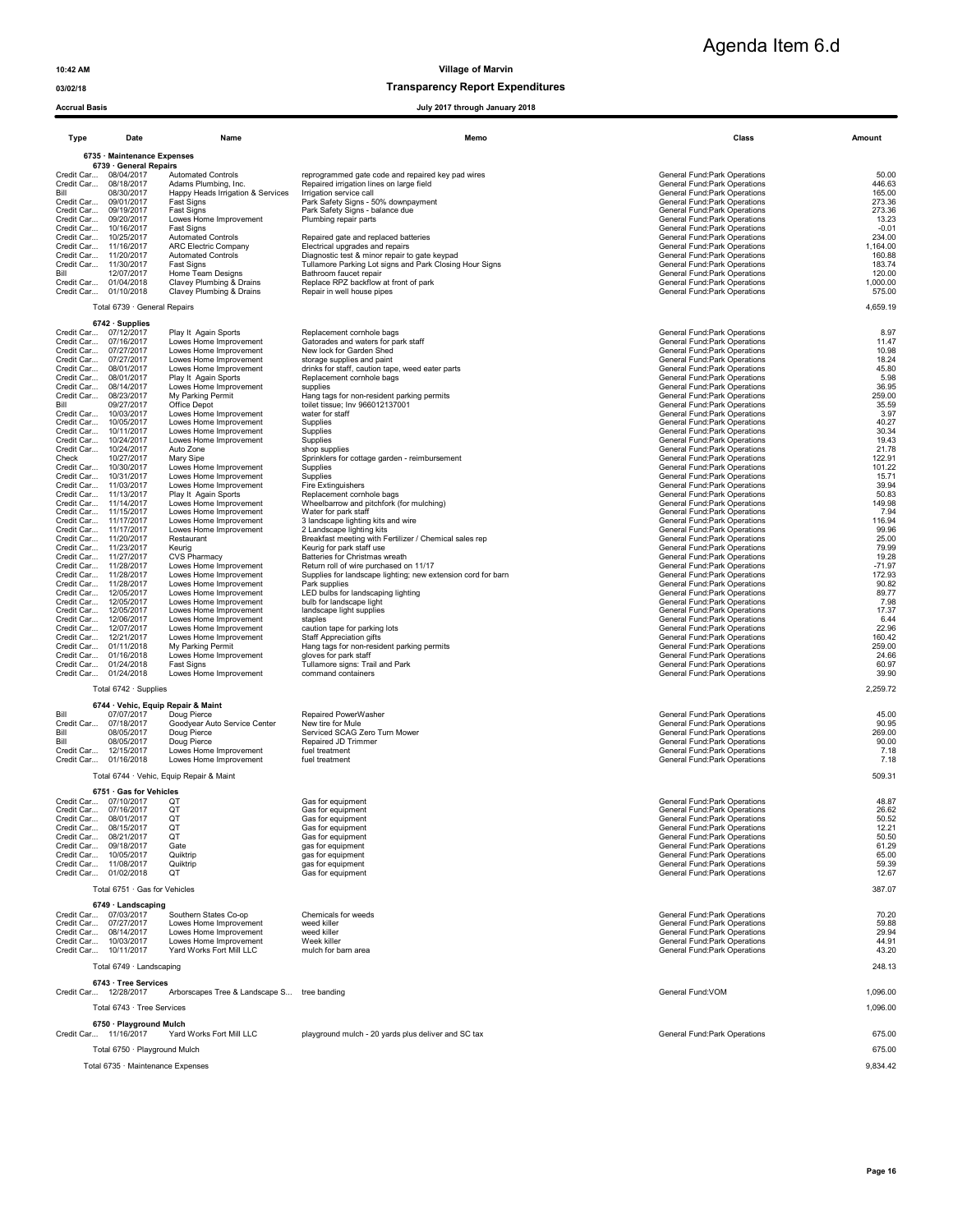### 03/02/18 Transparency Report Expenditures

Agenda Item 6.d

### Accrual Basis July 2017 through January 2018

| 6712 · Uniforms<br>General Fund: Park Operations<br>Credit Car 08/01/2017<br><b>Signature Services</b><br>Red tshirts for park staff and events<br>112.00<br>08/24/2017<br>General Fund: Park Operations<br>80.42<br>Credit Car<br>Marshalls<br>Shirts for park staff - returned on 9/11/17<br>08/26/2017<br>61.44<br>Credit Car<br><b>Belk</b><br>Polo shirts for park staff<br>General Fund: Park Operations<br>Credit Car 08/31/2017<br>Marshalls<br>Shirts for park staff - returned on 9/11/17<br><b>General Fund:Park Operations</b><br>91.12<br>Credit Car 09/06/2017<br>Belk<br>Exchanged polo shirts for park staff<br>General Fund: Park Operations<br>$-1.69$<br>Credit Car 09/08/2017<br>Marshalls<br>Returned shirts purchased on 8/24 and 8/31<br>$-171.54$<br>General Fund: Park Operations<br>Credit Car<br>10/23/2017<br><b>Signature Services</b><br>Embroidery on park staff polos<br>General Fund:Park Operations<br>30.00<br>Credit Car 11/01/2017<br>Embroidery on park staff polos<br><b>Signature Services</b><br>General Fund: Park Operations<br>11.00<br>Credit Car 01/02/2018<br>Pullovers for park staff<br>General Fund: Park Operations<br><b>Belk</b><br>54.47<br>Credit Car 01/05/2018<br>Marshalls<br>Shirts for park staff<br>General Fund: Park Operations<br>201.57<br>Credit Car 01/30/2018<br><b>Signature Services</b><br>Embroidery on park staff polos<br>General Fund: Park Operations<br>33.00<br>Total 6712 · Uniforms<br>501.79<br>Total 6709 · Park Expenditures<br>10,549.67<br>Total 6700 · Park Operations<br>2,714.67<br>90000 · Capital Projects Fund FY17<br>90200 · CP - Construction<br>07/01/2017<br>Capital Project Rollforward - Expenses<br>Capital Projects Fund: Tullamore Trail & Parkin<br>36,222.00<br>General J<br>10/31/2017<br>Latham's Nursery Inc.<br>Plants for Parking Lot<br>General Fund:Developers:Pulte:Tullamore<br>238.00<br>Credit Car<br>11/11/2017<br>Shrub planting labor for Parking Lot<br>Bill<br>The Long Group, LLC<br>Capital Projects Fund: Tullamore Trail & Parkin<br>192.50<br>Bill<br>11/11/2017<br>The Long Group, LLC<br>Pine Needles and Installation for Parking Lot<br>Capital Projects Fund: Tullamore Trail & Parkin<br>342.50<br>11/16/2017<br>Capital Projects Fund: Village Hall<br>Bill<br>Sign Masters<br>Future Site Of Marvin Village Hall sign<br>600.00<br>Check<br>11/17/2017<br>Mary Sipe<br>Plant & Rebar for Tullamore Parking Lot<br>Capital Projects Fund: Tullamore Trail & Parkin<br>24.93<br>Check<br>11/17/2017<br>Mary Sipe<br>Plants for Tullamore Parking Lot<br>Capital Projects Fund: Tullamore Trail & Parkin<br>47.84<br>11/17/2017<br>Shrubs for Tullamore Parking Lot<br>Capital Projects Fund: Tullamore Trail & Parkin<br>Check<br>119.96<br>Mary Sipe<br>12/21/2017<br>Blue Ridge Trail Works, Inc.<br>First payment for Tullamore Trail Phase 1<br>Capital Projects Fund: Tullamore Trail & Parkin<br>5,000.00<br>Check<br>12/31/2017<br>Reclass Bill from Tullamore Genl Fund to Tullamore Cap Project<br>Capital Projects Fund: Tullamore Trail & Parkin<br>238.00<br>General J<br>General Fund:Developers:Pulte:Tullamore<br>$-238.00$<br>General J<br>12/31/2017<br>Reclass Bill from Tullamore Genl Fund to Tullamore Cap Project<br>Bill<br>01/09/2018<br>Blue Ridge Trail Works, Inc.<br>Invoice 2 - adjusted invoice for balance due<br>Capital Projects Fund: Tullamore Trail & Parkin<br>6,570.00<br>01/11/2018<br>Municipal Share of Resurfacing Agreement<br>Capital Projects Fund: Road Improvements<br>251,919.38<br>Bill<br>North Carolina Dept of Transport<br>Total 90200 · CP - Construction<br>301,277.11<br>90100 · CP - Architect /Engineer /Legal<br>07/01/2017<br>Capital Project Rollforward - Expenses<br>Capital Projects Fund: Village Hall<br>70,333.91<br>General J<br>07/01/2017<br>405.00<br>General J<br>Capital Project Rollforward - Expenses<br>Capital Projects Fund: Marvin Loop Extension<br>07/01/2017<br>Capital Project Rollforward - Expenses<br>Capital Projects Fund: Tullamore Trail & Parkin<br>4,480.00<br>General J<br>07/01/2017<br>Capital Project Rollforward - Expenses<br>Capital Projects Fund: Road Improvements<br>General J<br>15,011.03<br>07/01/2017<br>Capital Project Rollforward - Expenses<br>Capital Projects Fund:Other<br>7.491.64<br>General J<br>Urban Architectural Group P.A.<br>Check<br>07/28/2017<br>Construction Documents - 100% complete<br>Capital Projects Fund: Village Hall<br>4,000.00<br>07/28/2017<br>Urban Architectural Group P.A.<br>Permit Expediting - 100% complete<br>Capital Projects Fund: Village Hall<br>500.00<br>Check<br>Check<br>07/28/2017<br>Urban Architectural Group P.A.<br>Interior Design - 93% complete<br>Capital Projects Fund: Village Hall<br>1,494.95<br>Reimbursable Expenses<br>Capital Projects Fund: Village Hall<br>Check<br>07/28/2017<br>Urban Architectural Group P.A.<br>64.12<br>Willcox & Mabe Soil Solutions PL<br>Capital Projects Fund: Village Hall<br>Bill<br>07/31/2017<br>Water Table test<br>2.250.00<br>ESP Associates, P.A.<br>Construction Documents (92% thru July 30, 2017)<br>Capital Projects Fund: Village Hall<br>Bill<br>08/04/2017<br>2,695.00<br>08/04/2017<br>Capital Projects Fund: Village Hall<br>Bill<br>ESP Associates, P.A.<br>Reimbursables thru July 30, 2017<br>246.44<br>Bill<br>08/24/2017<br>Urban Architectural Group P.A.<br>Reimbursable expenses - prints, copies, scans<br>Capital Projects Fund: Village Hall<br>43.99<br>Engineering - Canterfield Contract Bid Document Draft Jun 28 to July 25. 2017<br>Capital Projects Fund: Road Improvements<br>Bill<br>08/31/2017<br>A. Morton Thomas & Associates,<br>1,500.00<br>08/31/2017<br>A. Morton Thomas & Associates,<br>Engineering - Weddington Chase Resurfacing Cost Estimate Jun 28 to July 25. 2017<br>Capital Projects Fund: Road Improvements<br>675.00<br>Bill<br>08/31/2017<br>675.00<br>A. Morton Thomas & Associates,<br>Engineering - Weddington Chase Contract Bid Document Draft Jun 28 to July 25. 2017<br>Capital Projects Fund: Road Improvements<br>Bill<br>08/31/2017<br>Engineering - Oakbrook Estates Site Inspection Jun 28 to July 25. 2017<br>Capital Projects Fund: Road Improvements<br>Bill<br>A. Morton Thomas & Associates,<br>472.50<br>08/31/2017<br>Engineering - Oakbrook Estates Resurfacing Cost Estimate Jun 28 to July 25. 2017<br>Capital Projects Fund:Road Improvements<br>742.50<br>Bill<br>A. Morton Thomas & Associates,<br>08/31/2017<br>A. Morton Thomas & Associates,<br>Engineering - Village Greenway Loop Village Staff Meetings Jun 28 to July 25. 2017<br>Capital Projects Fund: Marvin Loop Extension<br>270.00<br>Bill<br>Construction Documents (97% thru August 27, 2017)<br>Bill<br>08/31/2017<br>ESP Associates, P.A.<br>Capital Projects Fund: Village Hall<br>1,925.00<br>08/31/2017<br>ESP Associates, P.A.<br>Reimbursables (courier service 7/31/17)<br>Capital Projects Fund: Village Hall<br>Bill<br>61.31<br>Bill<br>09/26/2017<br>A. Morton Thomas & Associates,<br>Engineering - Canterfield Creek Site Inspection July 26 to Aug 29 2017<br>Capital Projects Fund:Road Improvements<br>225.00<br>Engineering - Weddington Chase Resurfacing Cost Estimating July 26 to Aug 29 2017<br>Capital Projects Fund:Road Improvements<br>Bill<br>09/26/2017<br>A. Morton Thomas & Associates,<br>2,160.00<br>Bill<br>09/26/2017<br>A. Morton Thomas & Associates,<br>Engineering - Weddington Chase Contract Bid Document Draft July 26 to Aug 29 2017<br>Capital Projects Fund: Road Improvements<br>405.00<br>Stormwater revisions (83% complete) thru October 1, 2017<br>6,225.00<br>Bill<br>10/26/2017<br>ESP Associates, P.A.<br>Capital Projects Fund: Village Hall<br>Bill<br>10/26/2017<br>ESP Associates, P.A.<br>Reimbursable expenses<br>Capital Projects Fund: Village Hall<br>351.42<br>Bill<br>10/31/2017<br>A. Morton Thomas & Associates,<br>Engineering - Canterfield Creek Site Inspection Aug 30 to Sept 26 2017<br>Capital Projects Fund: Road Improvements<br>225.00<br>Engineering - Weddington Chase Contract Bid Document Draft Aug 30 to Sept 26 2017<br>10/31/2017<br>A. Morton Thomas & Associates,<br>Capital Projects Fund: Road Improvements<br>202.50<br>Rill<br>11/30/2017<br>A. Morton Thomas & Associates,<br>Engineering - Canterfield Creek Site Inspection Sept 27 to Oct 31 2017<br>Capital Projects Fund: Road Improvements<br>337.50<br>Bill<br>11/30/2017<br>A. Morton Thomas & Associates,<br>Engineering - Weddington Chase Resurfacing Cost Estimating Sept 27 to Oct 31 2017<br>Capital Projects Fund: Road Improvements<br>675.00<br>Bill<br>11/30/2017<br>Engineering - Weddington Chase Contract Bid Document Draft Sept 27 to Oct 31 2017<br>Capital Projects Fund: Road Improvements<br>Bill<br>A. Morton Thomas & Associates,<br>607.50<br>11/30/2017<br>Engineering - Oakbrook Resurfacing Cost Estimating Sept 27 to Oct 31 2017<br>337.50<br>Bill<br>A. Morton Thomas & Associates,<br>Capital Projects Fund: Road Improvements<br>12/01/2017<br>ESP Associates, P.A.<br>Construction Documents (37% thru January 29, 2017)<br>Capital Projects Fund: Village Hall<br>1,980.47<br>Bill<br>Bill<br>12/01/2017<br>ESP Associates, P.A.<br>postage and courier services<br>Capital Projects Fund: Village Hall<br>102.93<br>12/04/2017<br>Voided check #8949 (6/15/17) returned by NCDOT<br>General J<br>Capital Projects Fund: Village Hall<br>$-50.00$<br>01/05/2018<br>ESP Associates, P.A.<br>Construction Documents (98% thru December 31, 2017)<br>Capital Projects Fund: Village Hall<br>Bill<br>531.81<br>01/10/2018<br>Check<br>Urban Architectural Group P.A.<br>Additional Services - Agreement #2<br>Capital Projects Fund: Village Hall<br>3,811.10<br>Capital Projects Fund: Village Hall<br>Check<br>01/10/2018<br>Urban Architectural Group P.A.<br>Reimbursable Expenses<br>43.93<br>Engineering - Canterfield Creek Site Inspection Nov 1 to Dec 31, 2017<br>Bill<br>01/31/2018<br>A. Morton Thomas & Associates,<br>Capital Projects Fund: Road Improvements<br>405.00<br>Bill<br>01/31/2018<br>A. Morton Thomas & Associates,<br>Engineering - Weddington Chase Resurfacing Cost Estimating Nov 1 to Dec 31, 2017<br>Capital Projects Fund:Road Improvements<br>0.00<br>Bill<br>01/31/2018<br>A. Morton Thomas & Associates,<br>Engineering - Weddington Chase Contract Bid Document Draft Nov 1 to Dec 31, 2017<br>Capital Projects Fund: Road Improvements<br>2,025.00<br>Engineering - Oakbrook Resurfacing Cost Estimating Nov 1 to Dec 31, 2017<br>Bill<br>01/31/2018<br>A. Morton Thomas & Associates,<br>Capital Projects Fund: Road Improvements<br>0.00<br>Total 90100 · CP - Architect / Engineer / Legal | Type | Date | Name | Memo | Class | Amount     |  |
|---------------------------------------------------------------------------------------------------------------------------------------------------------------------------------------------------------------------------------------------------------------------------------------------------------------------------------------------------------------------------------------------------------------------------------------------------------------------------------------------------------------------------------------------------------------------------------------------------------------------------------------------------------------------------------------------------------------------------------------------------------------------------------------------------------------------------------------------------------------------------------------------------------------------------------------------------------------------------------------------------------------------------------------------------------------------------------------------------------------------------------------------------------------------------------------------------------------------------------------------------------------------------------------------------------------------------------------------------------------------------------------------------------------------------------------------------------------------------------------------------------------------------------------------------------------------------------------------------------------------------------------------------------------------------------------------------------------------------------------------------------------------------------------------------------------------------------------------------------------------------------------------------------------------------------------------------------------------------------------------------------------------------------------------------------------------------------------------------------------------------------------------------------------------------------------------------------------------------------------------------------------------------------------------------------------------------------------------------------------------------------------------------------------------------------------------------------------------------------------------------------------------------------------------------------------------------------------------------------------------------------------------------------------------------------------------------------------------------------------------------------------------------------------------------------------------------------------------------------------------------------------------------------------------------------------------------------------------------------------------------------------------------------------------------------------------------------------------------------------------------------------------------------------------------------------------------------------------------------------------------------------------------------------------------------------------------------------------------------------------------------------------------------------------------------------------------------------------------------------------------------------------------------------------------------------------------------------------------------------------------------------------------------------------------------------------------------------------------------------------------------------------------------------------------------------------------------------------------------------------------------------------------------------------------------------------------------------------------------------------------------------------------------------------------------------------------------------------------------------------------------------------------------------------------------------------------------------------------------------------------------------------------------------------------------------------------------------------------------------------------------------------------------------------------------------------------------------------------------------------------------------------------------------------------------------------------------------------------------------------------------------------------------------------------------------------------------------------------------------------------------------------------------------------------------------------------------------------------------------------------------------------------------------------------------------------------------------------------------------------------------------------------------------------------------------------------------------------------------------------------------------------------------------------------------------------------------------------------------------------------------------------------------------------------------------------------------------------------------------------------------------------------------------------------------------------------------------------------------------------------------------------------------------------------------------------------------------------------------------------------------------------------------------------------------------------------------------------------------------------------------------------------------------------------------------------------------------------------------------------------------------------------------------------------------------------------------------------------------------------------------------------------------------------------------------------------------------------------------------------------------------------------------------------------------------------------------------------------------------------------------------------------------------------------------------------------------------------------------------------------------------------------------------------------------------------------------------------------------------------------------------------------------------------------------------------------------------------------------------------------------------------------------------------------------------------------------------------------------------------------------------------------------------------------------------------------------------------------------------------------------------------------------------------------------------------------------------------------------------------------------------------------------------------------------------------------------------------------------------------------------------------------------------------------------------------------------------------------------------------------------------------------------------------------------------------------------------------------------------------------------------------------------------------------------------------------------------------------------------------------------------------------------------------------------------------------------------------------------------------------------------------------------------------------------------------------------------------------------------------------------------------------------------------------------------------------------------------------------------------------------------------------------------------------------------------------------------------------------------------------------------------------------------------------------------------------------------------------------------------------------------------------------------------------------------------------------------------------------------------------------------------------------------------------------------------------------------------------------------------------------------------------------------------------------------------------------------------------------------------------------------------------------------------------------------------------------------------------------------------------------------------------------------------------------------------------------------------------------------------------------------------------------------------------------------------------------------------------------------------------------------------------------------------------------------------------------------------------------------------------------------------------------------------------------------------------------------------------------------------------------------------------------------------------------------------------------------------------------------------------------------------------------------------------------------------------------------------------------------------------------------------------------------------------------------------------------------------------------------------------------------------------------------------------------------------------------------------------------------------------------------------------------------------------------------------------------------------------------------------------------------------------------------------------------------------------------------------------------------------------------------------------------------------------------------------------------------------------------------------------------------------------------------------------------------------------------------------------------------------------------------------------------------------------------------------------------------------------------------------------------------------------------------------------------------------------------------------------------------------------------------------------------------------------------------------------------------------------------------------------------------------------------------------------------------------------------------------------------------------------------------------------------------------------------------------------------------------------------------------------------------------------------------------------------------|------|------|------|------|-------|------------|--|
|                                                                                                                                                                                                                                                                                                                                                                                                                                                                                                                                                                                                                                                                                                                                                                                                                                                                                                                                                                                                                                                                                                                                                                                                                                                                                                                                                                                                                                                                                                                                                                                                                                                                                                                                                                                                                                                                                                                                                                                                                                                                                                                                                                                                                                                                                                                                                                                                                                                                                                                                                                                                                                                                                                                                                                                                                                                                                                                                                                                                                                                                                                                                                                                                                                                                                                                                                                                                                                                                                                                                                                                                                                                                                                                                                                                                                                                                                                                                                                                                                                                                                                                                                                                                                                                                                                                                                                                                                                                                                                                                                                                                                                                                                                                                                                                                                                                                                                                                                                                                                                                                                                                                                                                                                                                                                                                                                                                                                                                                                                                                                                                                                                                                                                                                                                                                                                                                                                                                                                                                                                                                                                                                                                                                                                                                                                                                                                                                                                                                                                                                                                                                                                                                                                                                                                                                                                                                                                                                                                                                                                                                                                                                                                                                                                                                                                                                                                                                                                                                                                                                                                                                                                                                                                                                                                                                                                                                                                                                                                                                                                                                                                                                                                                                                                                                                                                                                                                                                                                                                                                                                                                                                                                                                                                                                                                                                                                                                                                                                                                                                                                                                                                                                                                                                                                                                                                                                                                                                                                                                                                                                                                                                                                                                                                                                                                                                                                                                                                                                                                                                                                                                                                                                                                                                                                                                                                                                                                                                                                                                                                                                                                                                                                                                                                                                                                                               |      |      |      |      |       |            |  |
|                                                                                                                                                                                                                                                                                                                                                                                                                                                                                                                                                                                                                                                                                                                                                                                                                                                                                                                                                                                                                                                                                                                                                                                                                                                                                                                                                                                                                                                                                                                                                                                                                                                                                                                                                                                                                                                                                                                                                                                                                                                                                                                                                                                                                                                                                                                                                                                                                                                                                                                                                                                                                                                                                                                                                                                                                                                                                                                                                                                                                                                                                                                                                                                                                                                                                                                                                                                                                                                                                                                                                                                                                                                                                                                                                                                                                                                                                                                                                                                                                                                                                                                                                                                                                                                                                                                                                                                                                                                                                                                                                                                                                                                                                                                                                                                                                                                                                                                                                                                                                                                                                                                                                                                                                                                                                                                                                                                                                                                                                                                                                                                                                                                                                                                                                                                                                                                                                                                                                                                                                                                                                                                                                                                                                                                                                                                                                                                                                                                                                                                                                                                                                                                                                                                                                                                                                                                                                                                                                                                                                                                                                                                                                                                                                                                                                                                                                                                                                                                                                                                                                                                                                                                                                                                                                                                                                                                                                                                                                                                                                                                                                                                                                                                                                                                                                                                                                                                                                                                                                                                                                                                                                                                                                                                                                                                                                                                                                                                                                                                                                                                                                                                                                                                                                                                                                                                                                                                                                                                                                                                                                                                                                                                                                                                                                                                                                                                                                                                                                                                                                                                                                                                                                                                                                                                                                                                                                                                                                                                                                                                                                                                                                                                                                                                                                                                                               |      |      |      |      |       |            |  |
|                                                                                                                                                                                                                                                                                                                                                                                                                                                                                                                                                                                                                                                                                                                                                                                                                                                                                                                                                                                                                                                                                                                                                                                                                                                                                                                                                                                                                                                                                                                                                                                                                                                                                                                                                                                                                                                                                                                                                                                                                                                                                                                                                                                                                                                                                                                                                                                                                                                                                                                                                                                                                                                                                                                                                                                                                                                                                                                                                                                                                                                                                                                                                                                                                                                                                                                                                                                                                                                                                                                                                                                                                                                                                                                                                                                                                                                                                                                                                                                                                                                                                                                                                                                                                                                                                                                                                                                                                                                                                                                                                                                                                                                                                                                                                                                                                                                                                                                                                                                                                                                                                                                                                                                                                                                                                                                                                                                                                                                                                                                                                                                                                                                                                                                                                                                                                                                                                                                                                                                                                                                                                                                                                                                                                                                                                                                                                                                                                                                                                                                                                                                                                                                                                                                                                                                                                                                                                                                                                                                                                                                                                                                                                                                                                                                                                                                                                                                                                                                                                                                                                                                                                                                                                                                                                                                                                                                                                                                                                                                                                                                                                                                                                                                                                                                                                                                                                                                                                                                                                                                                                                                                                                                                                                                                                                                                                                                                                                                                                                                                                                                                                                                                                                                                                                                                                                                                                                                                                                                                                                                                                                                                                                                                                                                                                                                                                                                                                                                                                                                                                                                                                                                                                                                                                                                                                                                                                                                                                                                                                                                                                                                                                                                                                                                                                                                                               |      |      |      |      |       |            |  |
|                                                                                                                                                                                                                                                                                                                                                                                                                                                                                                                                                                                                                                                                                                                                                                                                                                                                                                                                                                                                                                                                                                                                                                                                                                                                                                                                                                                                                                                                                                                                                                                                                                                                                                                                                                                                                                                                                                                                                                                                                                                                                                                                                                                                                                                                                                                                                                                                                                                                                                                                                                                                                                                                                                                                                                                                                                                                                                                                                                                                                                                                                                                                                                                                                                                                                                                                                                                                                                                                                                                                                                                                                                                                                                                                                                                                                                                                                                                                                                                                                                                                                                                                                                                                                                                                                                                                                                                                                                                                                                                                                                                                                                                                                                                                                                                                                                                                                                                                                                                                                                                                                                                                                                                                                                                                                                                                                                                                                                                                                                                                                                                                                                                                                                                                                                                                                                                                                                                                                                                                                                                                                                                                                                                                                                                                                                                                                                                                                                                                                                                                                                                                                                                                                                                                                                                                                                                                                                                                                                                                                                                                                                                                                                                                                                                                                                                                                                                                                                                                                                                                                                                                                                                                                                                                                                                                                                                                                                                                                                                                                                                                                                                                                                                                                                                                                                                                                                                                                                                                                                                                                                                                                                                                                                                                                                                                                                                                                                                                                                                                                                                                                                                                                                                                                                                                                                                                                                                                                                                                                                                                                                                                                                                                                                                                                                                                                                                                                                                                                                                                                                                                                                                                                                                                                                                                                                                                                                                                                                                                                                                                                                                                                                                                                                                                                                                                               |      |      |      |      |       |            |  |
|                                                                                                                                                                                                                                                                                                                                                                                                                                                                                                                                                                                                                                                                                                                                                                                                                                                                                                                                                                                                                                                                                                                                                                                                                                                                                                                                                                                                                                                                                                                                                                                                                                                                                                                                                                                                                                                                                                                                                                                                                                                                                                                                                                                                                                                                                                                                                                                                                                                                                                                                                                                                                                                                                                                                                                                                                                                                                                                                                                                                                                                                                                                                                                                                                                                                                                                                                                                                                                                                                                                                                                                                                                                                                                                                                                                                                                                                                                                                                                                                                                                                                                                                                                                                                                                                                                                                                                                                                                                                                                                                                                                                                                                                                                                                                                                                                                                                                                                                                                                                                                                                                                                                                                                                                                                                                                                                                                                                                                                                                                                                                                                                                                                                                                                                                                                                                                                                                                                                                                                                                                                                                                                                                                                                                                                                                                                                                                                                                                                                                                                                                                                                                                                                                                                                                                                                                                                                                                                                                                                                                                                                                                                                                                                                                                                                                                                                                                                                                                                                                                                                                                                                                                                                                                                                                                                                                                                                                                                                                                                                                                                                                                                                                                                                                                                                                                                                                                                                                                                                                                                                                                                                                                                                                                                                                                                                                                                                                                                                                                                                                                                                                                                                                                                                                                                                                                                                                                                                                                                                                                                                                                                                                                                                                                                                                                                                                                                                                                                                                                                                                                                                                                                                                                                                                                                                                                                                                                                                                                                                                                                                                                                                                                                                                                                                                                                                               |      |      |      |      |       |            |  |
|                                                                                                                                                                                                                                                                                                                                                                                                                                                                                                                                                                                                                                                                                                                                                                                                                                                                                                                                                                                                                                                                                                                                                                                                                                                                                                                                                                                                                                                                                                                                                                                                                                                                                                                                                                                                                                                                                                                                                                                                                                                                                                                                                                                                                                                                                                                                                                                                                                                                                                                                                                                                                                                                                                                                                                                                                                                                                                                                                                                                                                                                                                                                                                                                                                                                                                                                                                                                                                                                                                                                                                                                                                                                                                                                                                                                                                                                                                                                                                                                                                                                                                                                                                                                                                                                                                                                                                                                                                                                                                                                                                                                                                                                                                                                                                                                                                                                                                                                                                                                                                                                                                                                                                                                                                                                                                                                                                                                                                                                                                                                                                                                                                                                                                                                                                                                                                                                                                                                                                                                                                                                                                                                                                                                                                                                                                                                                                                                                                                                                                                                                                                                                                                                                                                                                                                                                                                                                                                                                                                                                                                                                                                                                                                                                                                                                                                                                                                                                                                                                                                                                                                                                                                                                                                                                                                                                                                                                                                                                                                                                                                                                                                                                                                                                                                                                                                                                                                                                                                                                                                                                                                                                                                                                                                                                                                                                                                                                                                                                                                                                                                                                                                                                                                                                                                                                                                                                                                                                                                                                                                                                                                                                                                                                                                                                                                                                                                                                                                                                                                                                                                                                                                                                                                                                                                                                                                                                                                                                                                                                                                                                                                                                                                                                                                                                                                                               |      |      |      |      |       |            |  |
|                                                                                                                                                                                                                                                                                                                                                                                                                                                                                                                                                                                                                                                                                                                                                                                                                                                                                                                                                                                                                                                                                                                                                                                                                                                                                                                                                                                                                                                                                                                                                                                                                                                                                                                                                                                                                                                                                                                                                                                                                                                                                                                                                                                                                                                                                                                                                                                                                                                                                                                                                                                                                                                                                                                                                                                                                                                                                                                                                                                                                                                                                                                                                                                                                                                                                                                                                                                                                                                                                                                                                                                                                                                                                                                                                                                                                                                                                                                                                                                                                                                                                                                                                                                                                                                                                                                                                                                                                                                                                                                                                                                                                                                                                                                                                                                                                                                                                                                                                                                                                                                                                                                                                                                                                                                                                                                                                                                                                                                                                                                                                                                                                                                                                                                                                                                                                                                                                                                                                                                                                                                                                                                                                                                                                                                                                                                                                                                                                                                                                                                                                                                                                                                                                                                                                                                                                                                                                                                                                                                                                                                                                                                                                                                                                                                                                                                                                                                                                                                                                                                                                                                                                                                                                                                                                                                                                                                                                                                                                                                                                                                                                                                                                                                                                                                                                                                                                                                                                                                                                                                                                                                                                                                                                                                                                                                                                                                                                                                                                                                                                                                                                                                                                                                                                                                                                                                                                                                                                                                                                                                                                                                                                                                                                                                                                                                                                                                                                                                                                                                                                                                                                                                                                                                                                                                                                                                                                                                                                                                                                                                                                                                                                                                                                                                                                                                                               |      |      |      |      |       |            |  |
|                                                                                                                                                                                                                                                                                                                                                                                                                                                                                                                                                                                                                                                                                                                                                                                                                                                                                                                                                                                                                                                                                                                                                                                                                                                                                                                                                                                                                                                                                                                                                                                                                                                                                                                                                                                                                                                                                                                                                                                                                                                                                                                                                                                                                                                                                                                                                                                                                                                                                                                                                                                                                                                                                                                                                                                                                                                                                                                                                                                                                                                                                                                                                                                                                                                                                                                                                                                                                                                                                                                                                                                                                                                                                                                                                                                                                                                                                                                                                                                                                                                                                                                                                                                                                                                                                                                                                                                                                                                                                                                                                                                                                                                                                                                                                                                                                                                                                                                                                                                                                                                                                                                                                                                                                                                                                                                                                                                                                                                                                                                                                                                                                                                                                                                                                                                                                                                                                                                                                                                                                                                                                                                                                                                                                                                                                                                                                                                                                                                                                                                                                                                                                                                                                                                                                                                                                                                                                                                                                                                                                                                                                                                                                                                                                                                                                                                                                                                                                                                                                                                                                                                                                                                                                                                                                                                                                                                                                                                                                                                                                                                                                                                                                                                                                                                                                                                                                                                                                                                                                                                                                                                                                                                                                                                                                                                                                                                                                                                                                                                                                                                                                                                                                                                                                                                                                                                                                                                                                                                                                                                                                                                                                                                                                                                                                                                                                                                                                                                                                                                                                                                                                                                                                                                                                                                                                                                                                                                                                                                                                                                                                                                                                                                                                                                                                                                                               |      |      |      |      |       | 135,939.05 |  |

Total 90000 · Capital Projects Fund FY17 437,216.16

TOTAL 1,124,900.46